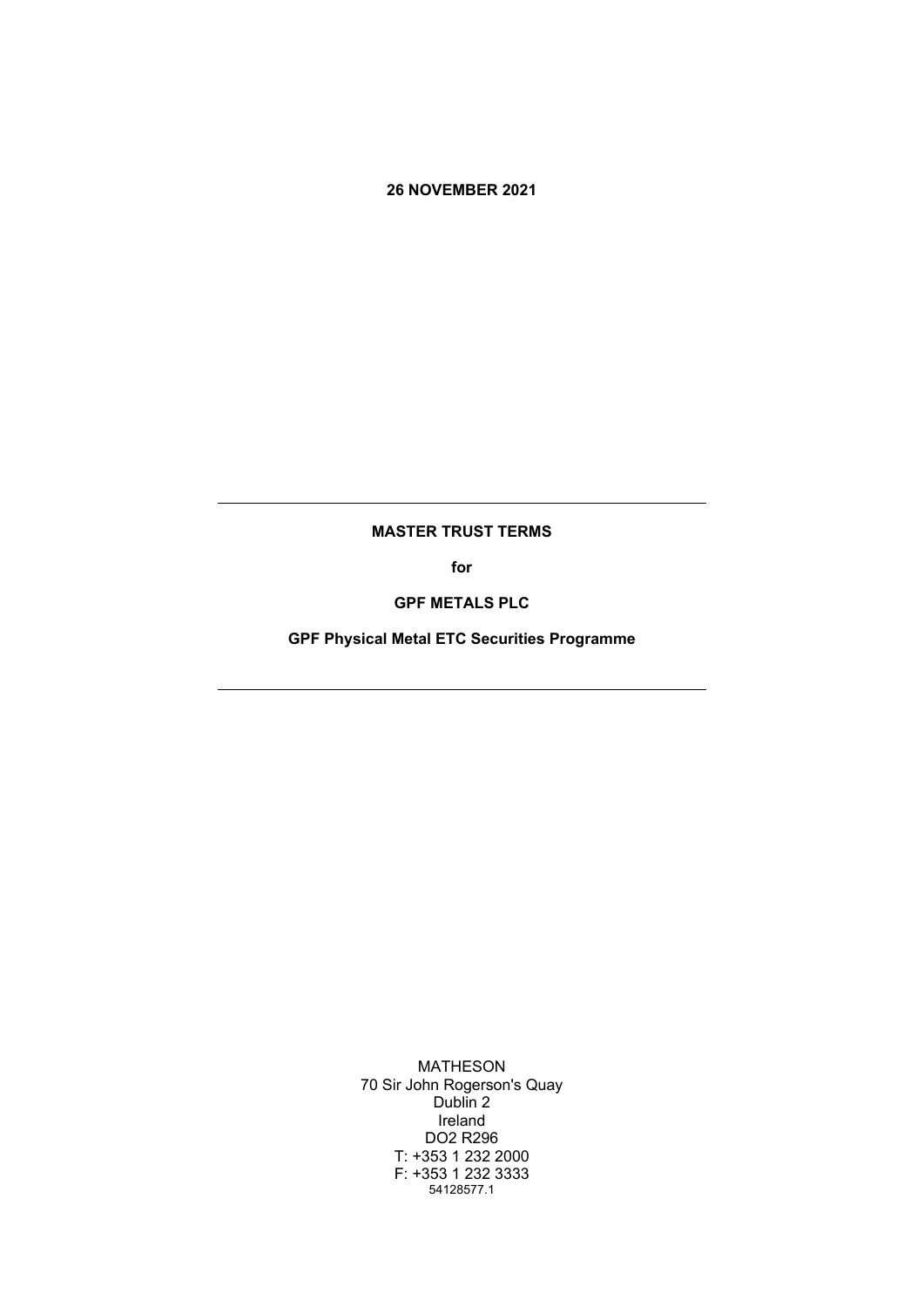# **CONTENTS**

# Page No

| 1  |                                                                                      |  |
|----|--------------------------------------------------------------------------------------|--|
| 2  |                                                                                      |  |
| 3  |                                                                                      |  |
| 4  |                                                                                      |  |
| 5  |                                                                                      |  |
| 6  |                                                                                      |  |
| 7  |                                                                                      |  |
| 8  |                                                                                      |  |
| 9  |                                                                                      |  |
| 10 |                                                                                      |  |
| 11 |                                                                                      |  |
| 12 |                                                                                      |  |
| 13 |                                                                                      |  |
| 14 |                                                                                      |  |
| 15 |                                                                                      |  |
| 16 |                                                                                      |  |
| 17 |                                                                                      |  |
|    | Form of Global Registered Security (other than Global Registered Security held under |  |
|    | Form of Global Registered Security (Global Registered Security held under the NSS)39 |  |
|    |                                                                                      |  |
|    |                                                                                      |  |
|    |                                                                                      |  |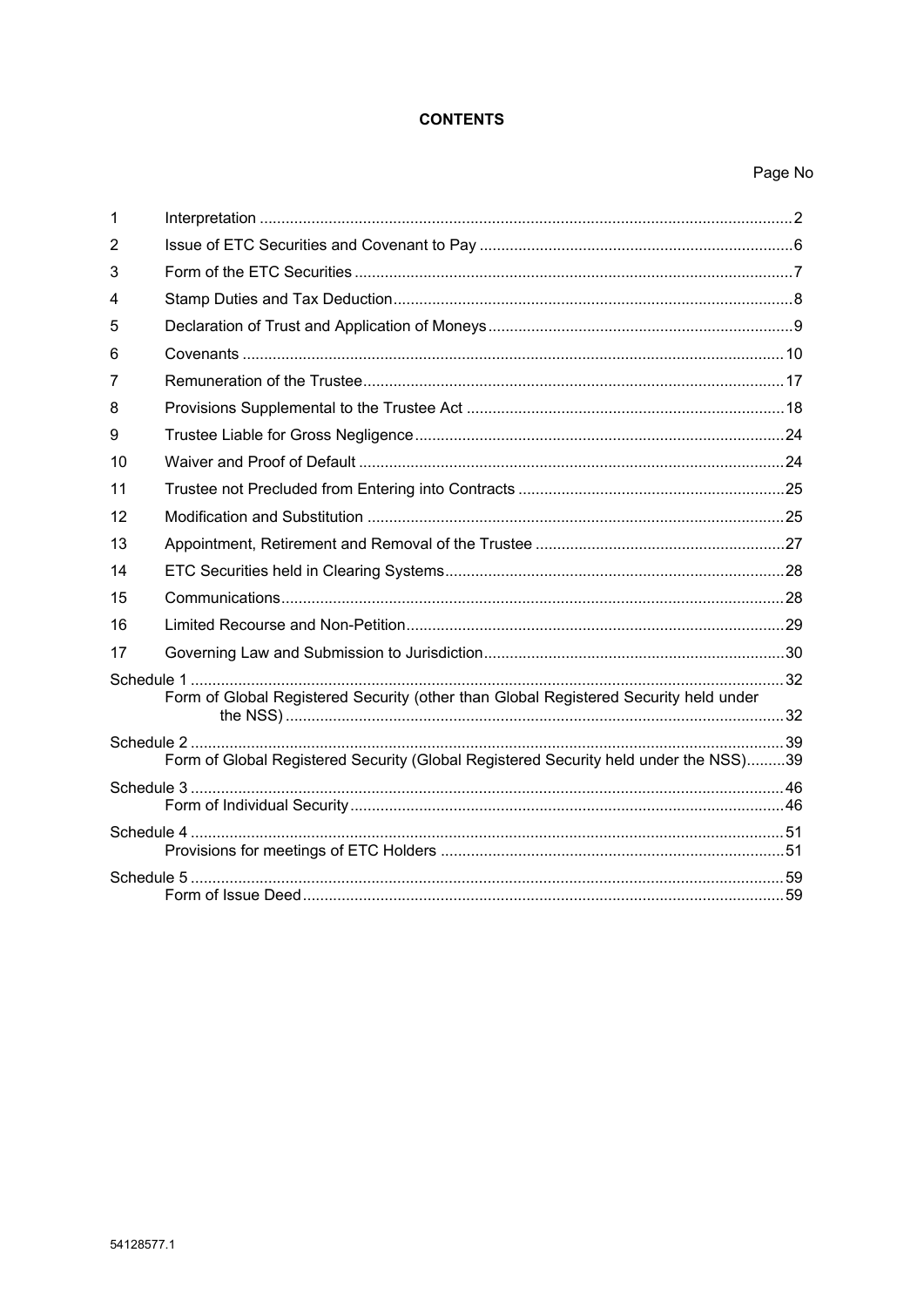### **Introduction**

- (A) These Master Trust Terms have been prepared by GPF Metals plc (the "**Issuer**"), to be used for Series issued by the Issuer under its GPF Physical Metal ETC Securities Programme (the "**Programme**").
- (B) It is proposed that these Master Trust Terms will form the basis of the documentation for Series issued under the Programme, as modified and supplemented in each case.
- (C) Upon the execution of the relevant Issue Deed relating to a Series by or on behalf of the persons party thereto in the capacities of (i) Issuer, (ii) Trustee, (iii) Administrator and (iv) Principal Paying Agent, such persons (together with any other person specified to be a party to the trust deed in the relevant Issue Deed) shall be deemed to have entered into a trust deed in respect of such Series.
- (D) Each Series will be constituted by a separate Trust Deed (as defined below) pursuant to an Issue Deed (as defined below) and secured by separate Security Documents (as defined below).
- (E) The person executing an Issue Deed relating to a Series in the capacity of trustee is referred to in these Master Trust Terms in relation to such Series as the "**Trustee**".

### <span id="page-2-0"></span>1 **Interpretation**

### 1.1 **Definitions**

Capitalised terms used in these Master Trust Terms but not otherwise defined shall have the meanings given to them in the Conditions relating to the relevant Series or the relevant Issue Deed (in the event of any inconsistency between the Conditions relating to the relevant Series and the relevant Issue Deed, the Issue Deed shall prevail) and the following terms shall have the following meanings:

"**Certificate**" means a registered certificate in the form of an Individual Security or a Global Registered Security, as the case may be;

"**Common Depositary**" means, in relation to a Series of ETC Securities issued in classic global note form, the common depositary on behalf of Euroclear and Clearstream, Luxembourg appointed in respect of such Series.

"**Common Safekeeper**" means, in relation to a Series of ETC Securities held under the new safekeeping structure, the common safekeeper for Euroclear and Clearstream, Luxembourg appointed in respect of such Series.

"**Companies Act**" means the Companies Act 2014, as amended.

"**Conditions**" means the terms and conditions of the relevant Series comprising the master terms and conditions specified in the Issue Deed relating to the relevant Series as supplemented and/or varied or completed, as applicable, in respect of a Series or a particular Tranche by Part A of the relevant Final Terms and the provisions of any Global Registered Security.

"**Contractual Currency**" means, in relation to any payment obligation arising under any ETC Security, the currency in which that payment obligation is expressed.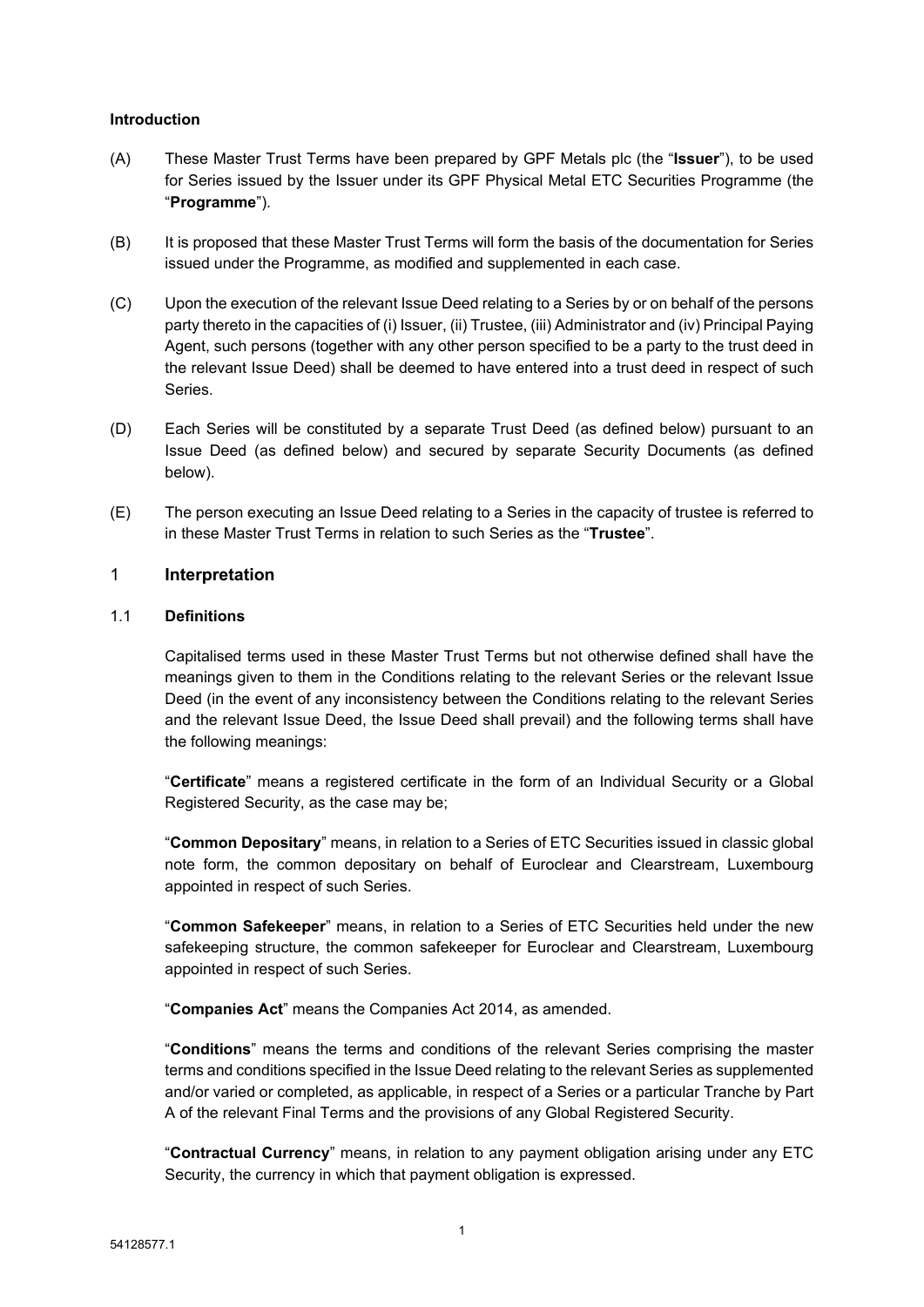"**Electronic Resolution**" has the meaning given thereto in paragraph 14 (*Electronic Resolutions*) of Schedule 4 (*Provisions for Meetings of ETC Holders*).

"**English Law Security Trust Deed**" means, in respect of a Series, the English law security trust deed entered into as a deed in the form of the Master English Law Security Trust Terms dated on or about the Series Issue Date created by entry into of the Issue Deed for the first Tranche of such Series by the Issuer, the Trustee, the Security Trustee and any other parties specified in such Issue Deed as being a party to such English Law Security Trust Deed, as amended and/or supplemented by such Issue Deed and as such English Law Security Trust Deed is amended, supplemented, novated or replaced from time to time.

"**ETC Securities**" means securities issued by GPF Metals plc pursuant to the Programme.

"**Extraordinary Resolution**" means, in respect of a Series, either:

- (i) a resolution passed at a meeting duly convened and held in accordance with the Trust Deed by a majority of at least 75 per cent. of the votes cast, provided that a resolution in writing signed by or on behalf of the holders of not less than 75 per cent. of the aggregate number of the ETC Securities of such Series who for the time being are entitled to receive notice of a meeting held in accordance with the Trust Deed shall, for all purposes, be as valid and effectual as an Extraordinary Resolution passed at a meeting of such ETC Holders duly convened and held in accordance with the relevant provisions of the Trust Deed; or
- (ii) a resolution given by way of electronic consents by a majority of at least 75 per cent. of the votes cast by or on behalf of the holders of not less than 75 per cent. of the aggregate number of the ETC Securities of such Series who for the time being are entitled to receive notice of a meeting held in accordance with the Trust Deed communicated through the electronic communications systems of the relevant Clearing System(s) to the Paying Agent or another specified agent and/or the Trustee in accordance with their operating rules and procedures by or on behalf of the holders.

"**Global Registered Security**" means, in respect of each Series, the registered certificate substantially in the form set out in [Schedule](#page-37-1) 1 (Form of Global [Registered](#page-37-2) Security (other than Global [Registered](#page-37-2) Security held under the NSS)) of the Master Trust Terms or, as the case may be, in the form set out in [Schedule](#page-44-0) 2 (Form of Global Registered Security (Global [Registered](#page-44-1) [Security](#page-44-1) held under the NSS)) of the Master Trust Terms representing the ETC Securities of one or more Tranches of such Series.

"**Individual Securities**" means ETC Securities in individual, definitive registered form and any registered certificate representing one or more ETC Securities of the same Series and, save as provided in the Conditions, comprising the entire holding by an ETC Holder of ETC Securities of that Series being substantially in the form set out in [Schedule](#page-51-0) 3 (*Form of [Individual](#page-51-1) Security*).

"**Irish Law Security Trust Deed**" means, in respect of a Series, the Irish law security trust deed entered into as a deed in the form of the Master Irish Law Security Trust Terms dated on or about the Series Issue Date created by entry into of the Issue Deed for the first Tranche of such Series by the Issuer, the Trustee, the Security Trustee and any other parties specified in such Issue Deed as being a party to such Irish Law Security Trust Deed, as amended and/or supplemented by such Issue Deed and as such Irish Law Security Trust Deed is amended, supplemented, novated or replaced from time to time.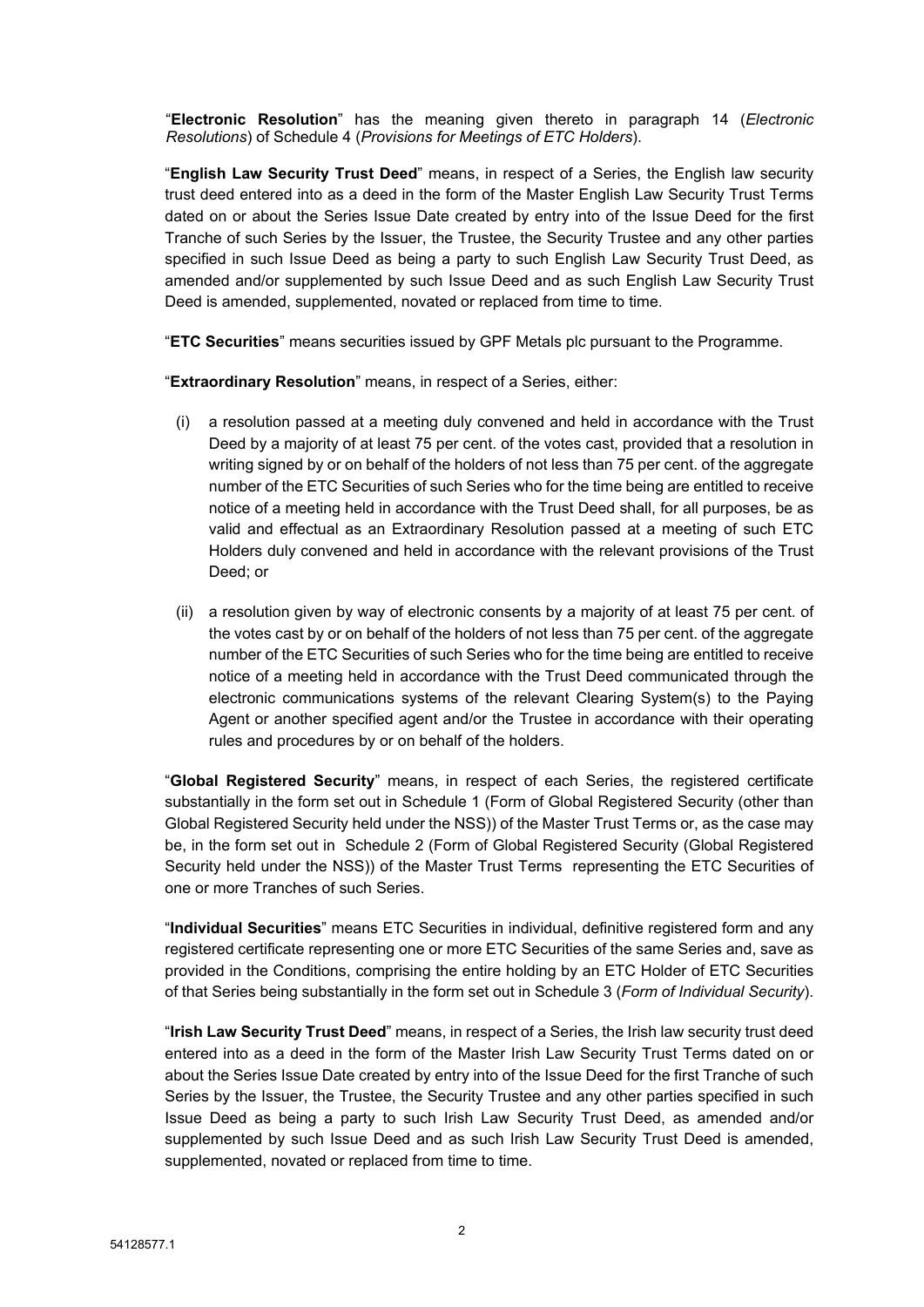"**Issue Date**" means, in respect of a Tranche of ETC Securities, the date on which the ETC Securities of such Tranche are due to be issued to the relevant Authorised Participant(s) which has subscribed for such Tranche of ETC Securities, as specified in the Final Terms relating to such Tranche.

"**Issue Deed**" means, in respect of a Series, the issue deed (substantially in the form set out in [Schedule](#page-65-0) 5 (Form of [Issue](#page-65-1) Deed) hereto or such other form as may be approved by the Trustee), incorporating these Master Trust Terms made between amongst others, the Issuer, the Trustee, the Security Trustee and any other parties specified therein and which constitutes such Series (as amended, supplemented, novated or replaced from time to time) and which will be entered into at the time of the first Tranche of ETC Securities for that Series and which will apply, without further action and without the need for re-execution or execution of a new Issue Deed, to any further Tranches of that Series.

"**Master English Law Security Trust Terms**" means, in respect of a Series, the master English law security trust terms specified in the Issue Deed in relation to such Series, as amended, supplemented, novated or replaced from time to time in respect of that Series, whether in the Issue Deed or otherwise in accordance with the Conditions.

"**Master Irish Law Security Trust Terms**" means, in respect of a Series, the master Irish law security trust terms relating to the Programme specified in the Issue Deed in relation to such Series, as amended, supplemented, novated or replaced from time to time in respect of that Series, whether in the Issue Deed or otherwise in accordance with the Conditions.

"**Master Trust Terms**" means, in respect of a Series, the master trust terms relating to the Programme specified in the Issue Deed relating to such Series.

"**NSS**" means the new safekeeping structure which applies to ETC Securities held in global form by a Common Safekeeper for Euroclear and Clearstream, Luxembourg and which is required for such ETC Securities to be recognised as eligible collateral for Eurosystem monetary policy and intra-day credit operations

"**relevant Series**" means the Series constituted by the relevant Trust Deed as identified in the relevant Issue Deed to which the relevant Trust Deed incorporating these Master Trust Terms relates. For the avoidance of doubt, references to a "**Series**" shall include each Tranche of ETC Securities which are to be consolidated to form a single series with the ETC Securities of such Series with effect from the Issue Date of such Tranche.

"**Security**" means in respect of a Series, the Irish Law Security, the English Law Security and any other security interest granted under additional local law security deeds or agreements entered into in relation to Metal held by the Custodian for the Issuer with a Sub-Custodian in a jurisdiction other than Switzerland for such Series.

"**Security Document**" means, in respect of a Series, the Irish Law Security Trust Deed, the English Law Security Trust Deed and any additional local law security agreement(s) or deed(s) entered into in relation to Metal held by the Custodian for the Issuer with a Sub-Custodian in any jurisdiction other than Switzerland for such Series, as the context may require and "**Security Documents**" shall refer to all of them.

"**Specified Office**" means, in relation to any Agent, the office identified in respect of such Agent in the relevant Transaction Document or any other office approved by the Trustee and notified to ETC Holders in accordance with Condition 19 (Notices).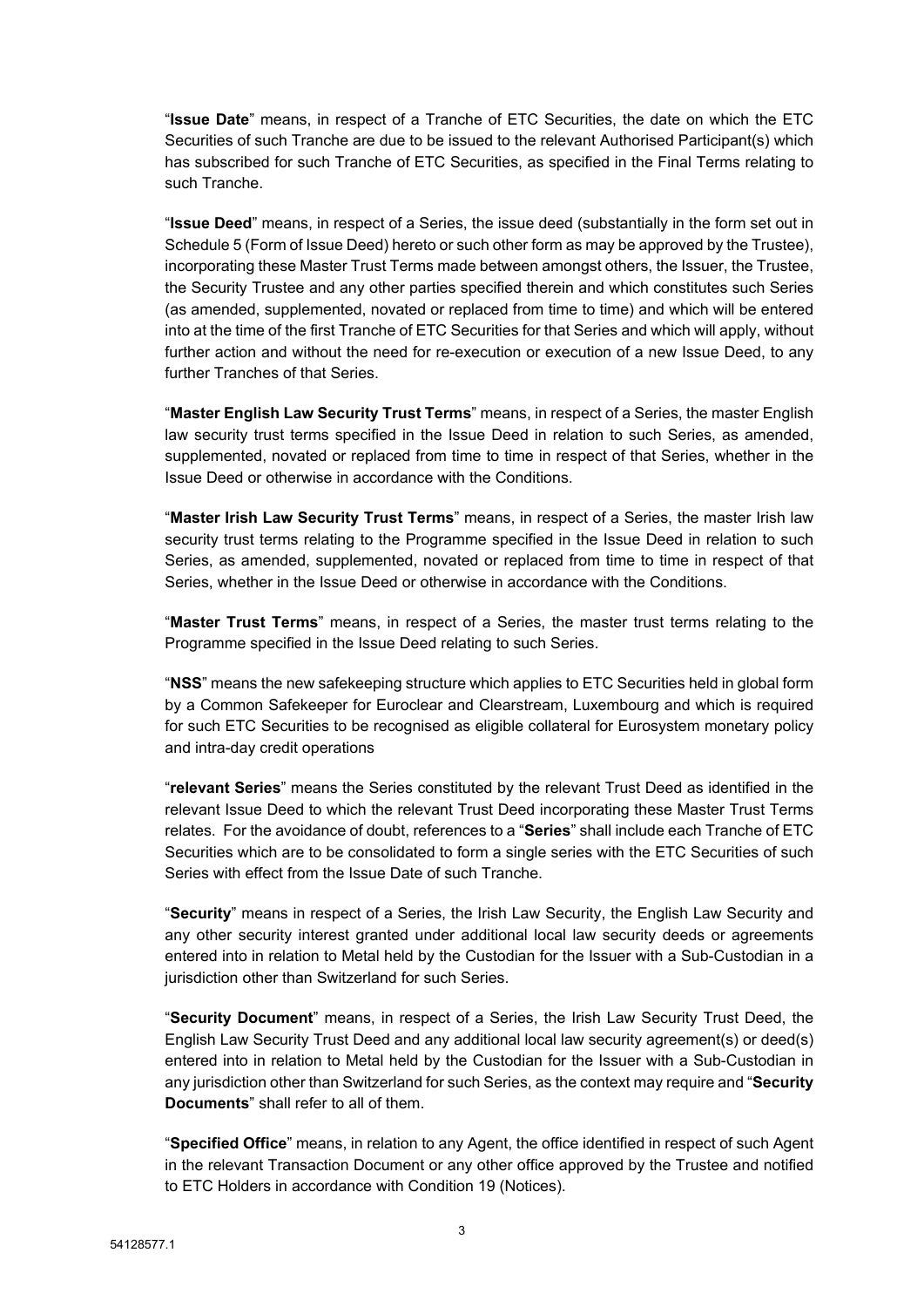"**Successor**" means, in relation to an Agent, such other or further person as may from time to time be appointed by the Issuer as such Agent with the written approval of, and on terms approved in writing by, the Trustee and notice of whose appointment is given to ETC Holders pursuant to Clause [6.14](#page-13-0) *(Financial [statements](#page-11-1) etc)*

"**TCA**" means the Taxes Consolidation Act, 1997, of Ireland (as amended).

"**trust corporation**" means a trust corporation authorised to carry on business as a trust or company service provider under the Criminal Justice (Money Laundering and Terrorist Financing) Act 2010 of Ireland (as amended) or a corporation entitled to act as a trustee pursuant to applicable foreign legislation relating to trustees.

"**Trust Deed**" means, in respect of a Series, the trust deed entered into as a deed in the form of the Master Trust Terms dated on or about the Series Issue Date created by entry into of the Issue Deed for the first Tranche of such Series by the Issuer, the Trustee, the Administrator and any other parties specified in such Issue Deed as being a party to such Trust Deed, as amended and/or supplemented by such Issue Deed and as such Trust Deed is amended, supplemented, novated or replaced from time to time.

"**Trustee Act**" means the Trustee Act 1893, as amended.

"**Written Resolution**" has the meaning given thereto in paragraph 13 (*Written Resolutions*) of Schedule 4 (*Provisions for Meetings of ETC Holders*).

# 1.2 **Construction of certain references**

#### References to:

- 1.2.1 costs, charges, remuneration or expenses include any value added, turnover or similar tax charged in respect thereof;
- 1.2.2 an action, remedy or method of judicial proceedings for the enforcement of creditors' rights include references to the action, remedy or method of judicial proceedings in jurisdictions other than Ireland as shall most nearly approximate thereto;
- 1.2.3 any provision of any statute shall be deemed also to refer to any statutory modification or re-enactment thereof, or any statutory instrument, order or regulation made thereunder or under such modification or re-enactment;
- 1.2.4 Clauses and Schedules shall be construed as references to, respectively, the Clauses and Schedules to these Master Trust Terms;
- 1.2.5 any references herein to the "Trustee" shall include any delegate or sub-delegate of such person, as applicable;
- 1.2.6 the Issuer, any Transaction Party and any other person include its successors in title, permitted assigns and permitted transferees; and
- 1.2.7 "**ETC Securities**" are, unless the context otherwise requires, to the ETC Securities of the relevant Series for the time being outstanding and include any replacement ETC Securities issued pursuant to the Conditions only and not to all ETC Securities that may be issued under the Programme.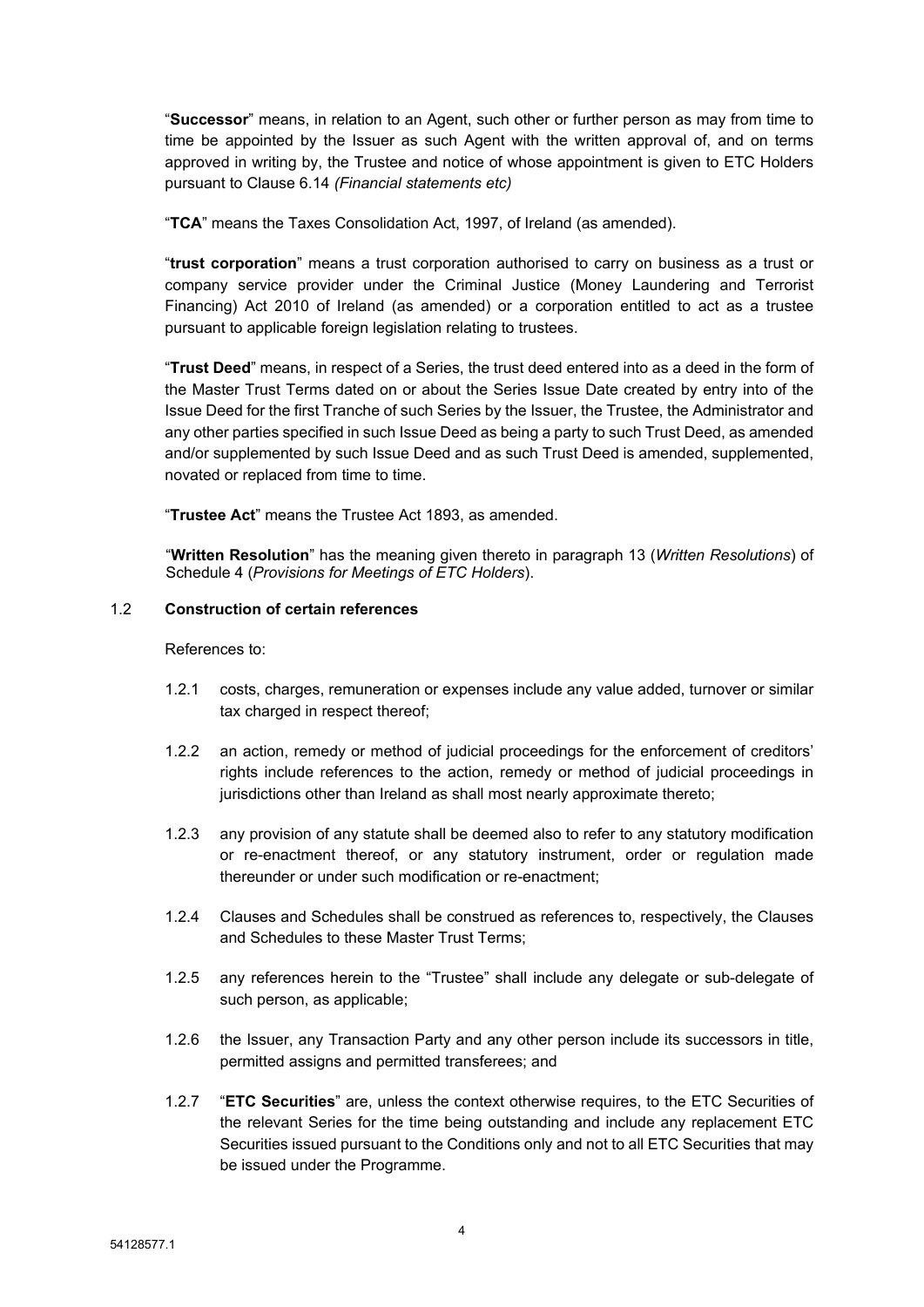### 1.3 **Headings**

Headings shall be ignored in construing these Master Trust Terms.

### 1.4 **Contracts**

References in the Issue Deed and these Master Trust Terms to these Master Trust Terms or any other document are to these Master Trust Terms or such other document as amended, supplemented or replaced from time to time in relation to the Programme and include any document that amends, supplements or replaces them.

### 1.5 **Schedules**

The Schedules are part of these Master Trust Terms and have effect accordingly.

# 1.6 **Alternative Clearing System**

References in these Master Trust Terms to the Clearing Systems shall, wherever the context so permits, be deemed to include reference to any additional or alternative clearing system approved by the Issuer, the Trustee and the Principal Paying Agent.

### 1.7 **Liabilities of the Issuer Several and Separate**

The liability of the Issuer under each Trust Deed and each of the Transaction Documents to which it is a party is several and is separate in respect of each Series. The failure of the Issuer to perform its obligations under the relevant Trust Deed or under any of the Transaction Documents to which it is a party relating to a Series shall not release the Issuer from its obligations under the Trust Deed(s) or under any of the Transaction Documents to which it is a party relating to any other Series.

# <span id="page-6-0"></span>2 **Issue of ETC Securities and Covenant to Pay**

# 2.1 **Issue of ETC Securities**

The Issuer may from time to time issue ETC Securities in Tranches of one or more Series on a continuous basis in accordance with the relevant Trust Deed, the Conditions relating to the ETC Securities and the relevant Authorised Participant Agreement. Before issuing any Tranche, the Issuer shall give written notice, or procure that such written notice is given to the Trustee of the proposed issue of such Tranche, specifying the details of such Tranche. Upon the issue by the Issuer of any ETC Securities expressed to be constituted by the relevant Trust Deed, such ETC Securities shall forthwith be constituted by such Trust Deed without any further formality and irrespective of whether or not the issue of such securities contravenes any covenant or other restriction in the relevant Conditions and/or the Trust Deed or the Programme Maximum Number of ETC Securities. The Trust Deed for a Series constituted by the Issue Deed executed at or around the Series Issue Date (being the issue date of the first Tranche of that Series) shall apply to all ETC Securities of that Series, including, without any further action, any Tranche of that Series that is consolidated and forms a single series of securities with the ETC Securities comprising such Series irrespective of the date of issue of such Tranche.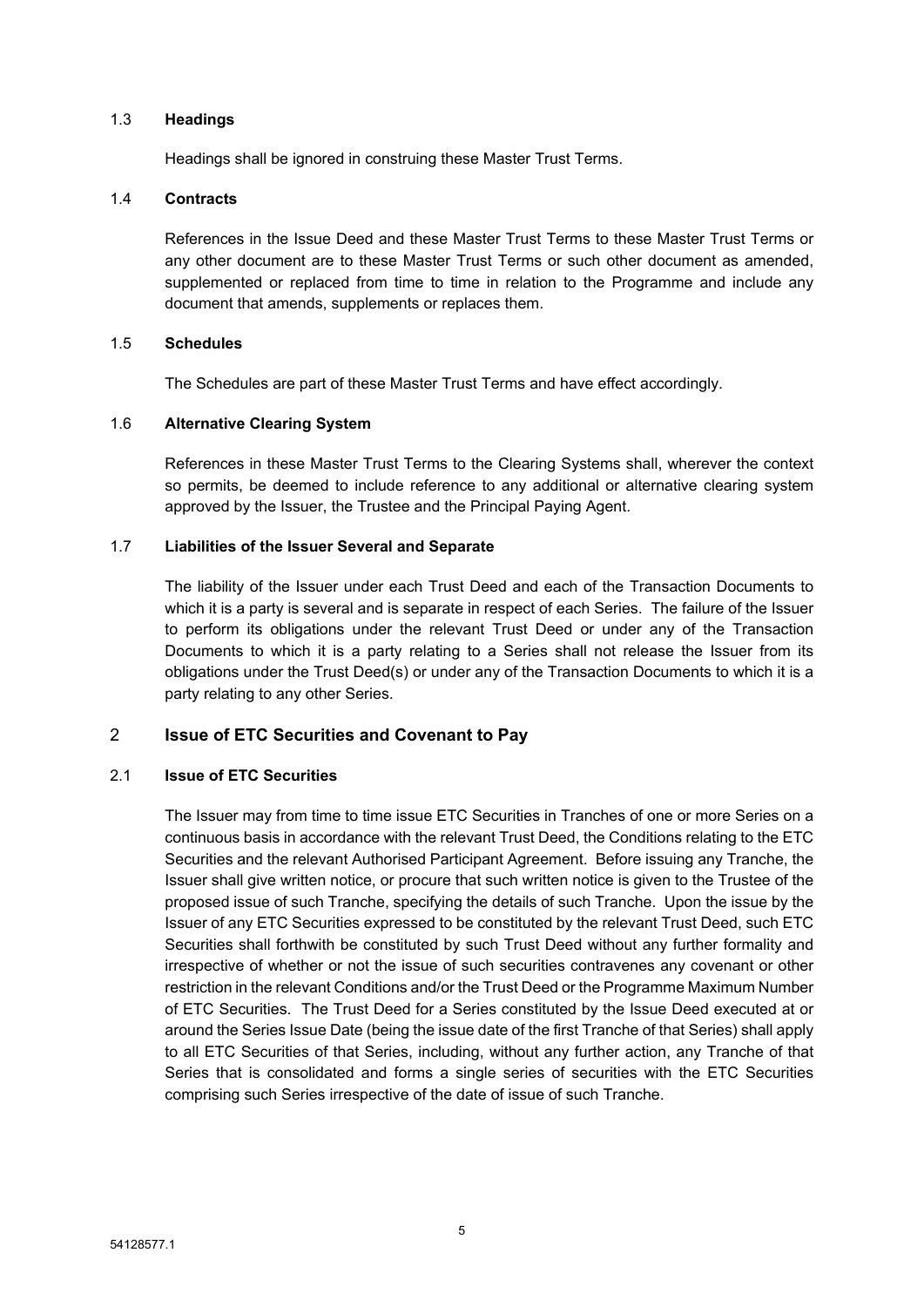### 2.2 **Separate Series**

Where ETC Securities are issued, unless for any purpose the Trustee in its absolute discretion shall determine otherwise or unless otherwise specified in the relevant Trust Deed or in these Master Trust Terms, all the provisions of these Master Trust Terms shall apply *mutatis mutandis* separately and independently to each Series and, where appropriate, each Tranche, and, in respect of each such Series and each such Tranche, the expressions "*ETC Holders*", "*Allocated Account*", "*Off-Warrant Account*", "*Secured Creditor*", "*Other Creditor*", "*Underlying Metal*" and "*Secured Property*", together with all other terms that relate to ETC Securities or their Conditions, shall be construed as referring to those of the particular Series or Tranche in question and not to all Series or all Tranches issued under the Programme unless expressly so provided, so that each Series and each such Tranche shall be constituted by a separate trust and that, unless expressly provided, events affecting one Series shall not affect any other.

# <span id="page-7-0"></span>2.3 **Covenant to Pay**

The Issuer shall, on any date on which a payment of the Redemption Amount or any other amounts payable in respect of any ETC Security becomes due in accordance with the Conditions, unconditionally pay to the Trustee (or to the order of the Trustee) in the Contractual Currency and in same day funds, in the case of any Contractual Currency other than euro, in the principal financial centre for the Contractual Currency and, in the case of euro, in a city in which banks have access to the TARGET System, the Redemption Amount or such other amounts payable in respect of each such ETC Security which is due and payable on that date, provided that (i) payment of the Redemption Amount or any such other amounts due under each ETC Security pursuant to the Conditions made to the Principal Paying Agent as provided in the relevant Agency Agreement shall, to that extent, satisfy the Issuer's obligation to make payment of the Redemption Amount or such other amount in respect of each such ETC Security to the Trustee for the account of the ETC Holders except to the extent that there is failure by the Principal Paying Agent to pass such payment to the relevant ETC Holders (whether via payment through the Clearing System or otherwise); and (ii) a payment of any Redemption Amounts or any other amounts payable in respect of the ETC Securities made after the due date or as a result of the ETC Securities becoming repayable following an Event of Default or the occurrence of an Issuer Call Redemption Event or any other Early Redemption Event shall be deemed to have been made when the full amount due has been received by the Principal Paying Agent or the Trustee and notice to that effect has been given to the ETC Holders, except to the extent that there is failure by the Principal Paying Agent to pass such payment to the relevant ETC Holders (whether via payment through the Clearing System or otherwise). This covenant shall only have effect each time ETC Securities are issued and outstanding, when the Trustee shall, upon execution of the relevant Issue Deed, hold the benefit of this covenant on trust for itself and the ETC Holders of the relevant Series according to their respective interests, subject as provided in the relevant Trust Deed.

# 2.4 **Discharge**

Subject to Clause 3.25 (*Payment and delivery after a default*) of the Irish Law Security Trust Deed, any payment to be made in respect of an ETC Security by the Issuer or the Trustee may be made as provided in the Conditions and any payment so made shall (subject to Clause 3.25 (*Payment and delivery after a default*) of the Irish Law Security Trust Deed) to that extent be a good discharge of the Issuer or the Trustee, as the case may be.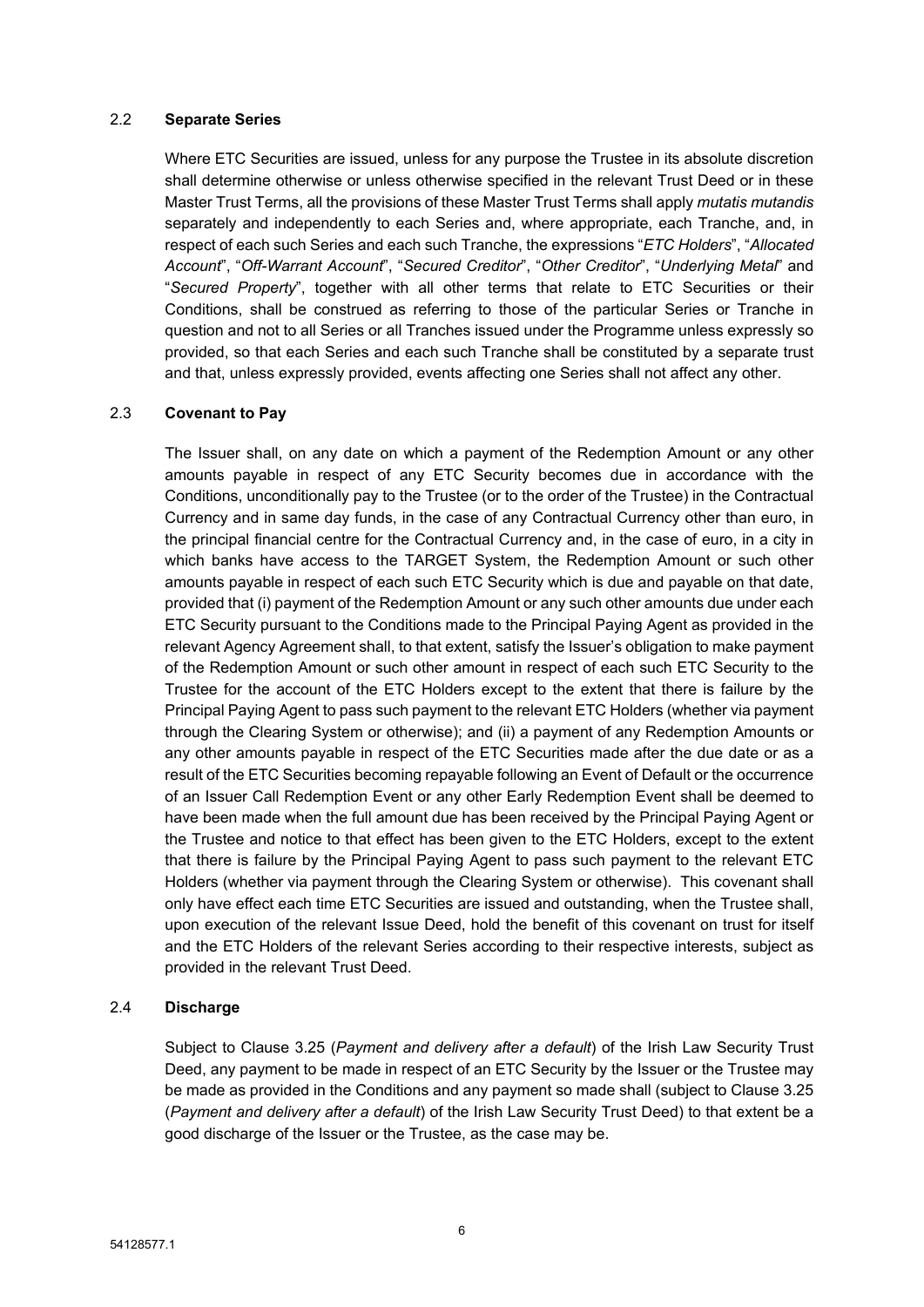# <span id="page-8-0"></span>3 **Form of the ETC Securities**

# 3.1 **The Global Registered Securities**

The ETC Securities of each Series issued under the Programme will be issued in registered form and will be represented by a Global Registered Security (either in global registered form using the new safekeeping structure or in classic global note form as specified in the Final Terms).

The Global Registered Security will (a) if the ETC Securities are intended to be issued in global registered form using the NSS, be registered in the name of a nominee for, and shall be deposited on its issue date with a Common Safekeeper on behalf of, Euroclear and Clearstream, Luxembourg; and (b) if the ETC Securities are intended to be issued in classic global note form, be registered in the name of a nominee for, and shall be deposited on its issue date with a Common Depositary on behalf of, Euroclear and Clearstream, Luxembourg.

The Issue Price per ETC Security of each Series shall be regarded as the denomination of each ETC Security of such Series (the "**Denomination**"). All ETC Securities of the same Series shall have the same Denomination.

# 3.2 **The Certificates**

The Certificates shall be printed in accordance with applicable legal and stock exchange requirements, substantially in the form set out in [0](#page-37-0) (

*Form of Global [Registered](#page-37-1) Security (other than Global Registered Security held under the* NSS), [Schedule](#page-44-0) 2 (*Form of Global [Registered](#page-44-1) Security (Global Registered Security held under the [NSS](#page-44-1)*) or, as the case may be, [Schedule](#page-51-0) 3 (*Form of [Individual](#page-51-1) Security*). The Individual Securities shall be endorsed with the Conditions relating to the relevant Series.

# 3.3 **Signature**

The Certificates shall be signed manually or in facsimile by a duly authorised signatory of the Issuer and shall be authenticated by or on behalf of the Registrar. The Issuer may use the facsimile signature of a person who, at the date of execution of the first Issue Deed entered into between the Issuer and the Trustee under the Programme, is a duly authorised signatory of the Issuer even if at the time of issue of any ETC Securities of the relevant Series he no longer holds that office. Certificates so executed and authenticated shall represent binding and valid obligations of the Issuer. In the case of a Global Registered Security which is held under the NSS, the Principal Paying Agent or Registrar shall also instruct the Common Safekeeper to effectuate the same. Certificates so executed and authenticated (and effectuated, if applicable) shall represent binding and valid obligations of the Issuer.

# <span id="page-8-1"></span>4 **Stamp Duties and Tax Deduction**

# 4.1 **Stamp duties**

The Issuer shall pay any stamp duty, registration or other similar documentary tax (other than any income, corporation or similar tax), including interest and penalties, payable in Ireland, Germany, Switzerland, the United Kingdom and the country of each Contractual Currency in respect of the creation, issue and offering of the relevant Series and the execution and delivery of the relevant Issue Deed. The Issuer shall also indemnify the Trustee, from and against all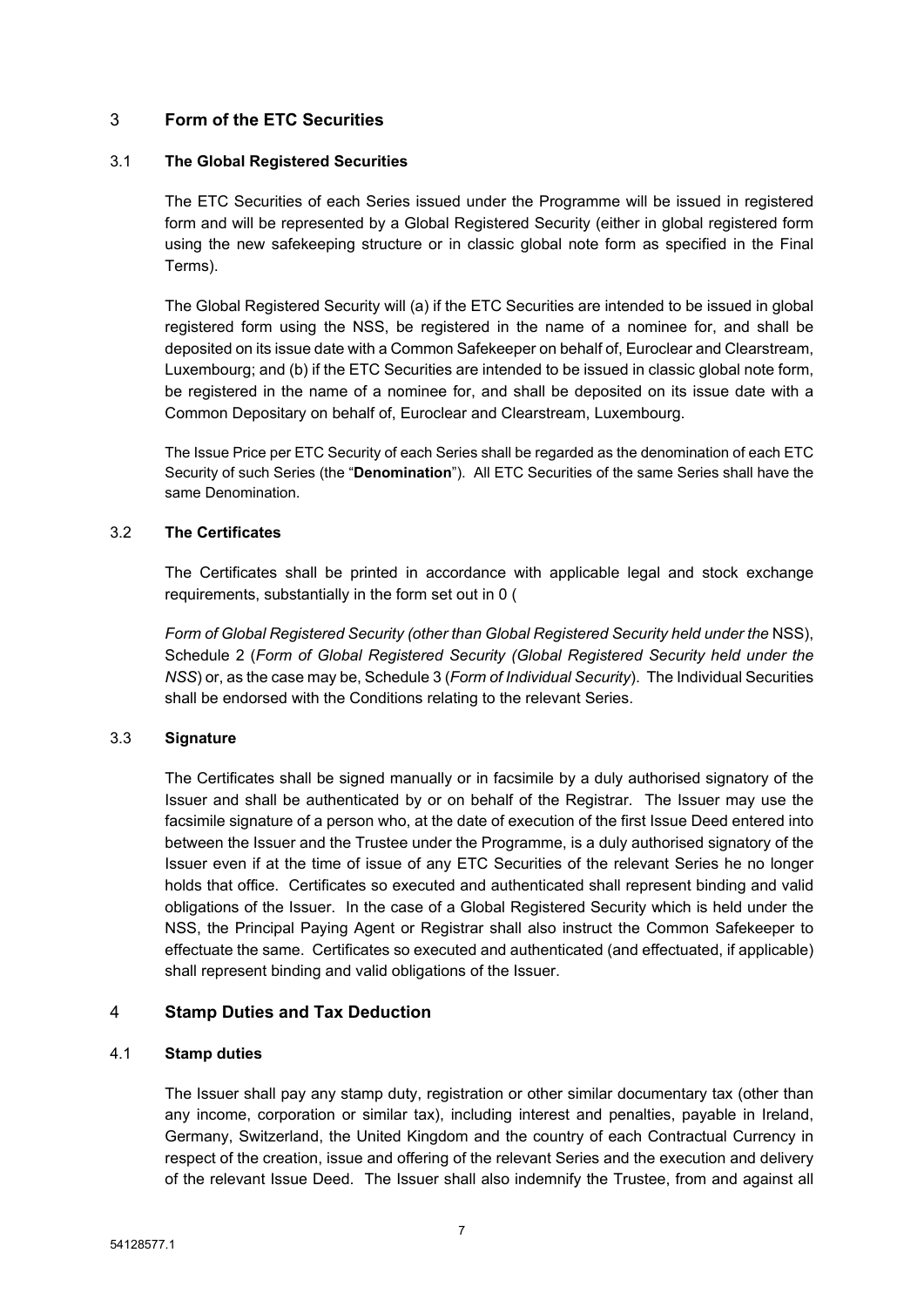stamp, issue, documentary or other taxes and duties (other than any income, corporation or similar tax) paid by it in any jurisdiction in connection with any action, step or proceeding taken by or on behalf of the Trustee to enforce the Issuer's obligations under the relevant Series of ETC Securities or the relevant Trust Deed relating to such ETC Securities.

# 4.2 **Tax Deduction**

The Issuer shall make all payments under the Trust Deed without set-off or counterclaim and free and clear of any withholding or deduction (save as required by law) in respect of any present or future taxes, levies, imposts, duties or other charges. If the Issuer is obliged by law to make any such withholding or deduction, the Issuer shall, together with such payment, pay to the Trustee in the same manner and at the same time additional amounts to ensure that the Trustee receives (free and clear of any withholding or deduction) a net amount equal to the full amount which the Trustee would have received if no such deduction or withholding had been required. The Issuer shall deliver to the Trustee forthwith a certificate of deduction or other evidence satisfactory to the Trustee that any amount withheld or deducted has been paid to the relevant authority.

# 4.3 **Right to redirect**

In the event that the Issuer determines in its sole discretion that any deduction or withholding for or on account of any taxes will be required by applicable law in connection with any payment due by it, then the Issuer will be entitled to redirect or reorganise any such payment in any way that it sees fit in order that the payment may be made without such deduction or withholding provided that any such redirected or reorganised payment is made through a recognised institution of international standing and otherwise made in accordance with the Trust Deed and the Conditions. The Issuer will promptly notify the Trustee of any such redirection or reorganisation.

# <span id="page-9-0"></span>5 **Declaration of Trust and Application of Moneys**

# 5.1 **Pre-Liquidation and enforcement**

Save for any moneys received in connection with the liquidation of the Underlying Metal or enforcement of all or part of the Secured Property (in which case the waterfalls set out in Conditions 5(c) (Liquidation of Underlying Metal following an Early Redemption Event or the Final Redemption Valuation Date) and 5(d)(Application of Proceeds of Enforcement of Security) shall apply, respectively), all moneys held by or on behalf of the Issuer in relation to the Issuer's covenant to pay the Redemption Amounts or any other amounts payable pursuant to Clause [2.3](#page-7-0) (*[Covenant](#page-7-0) to Pay*) will, despite any appropriation of all or part of them by the Issuer, be held by the party holding such funds on trust to apply them):

5.1.1 first, in payment or satisfaction of the fees, costs, charges, expenses, liabilities, claims and other amounts properly incurred by or payable to the Trustee and the Security Trustee under or pursuant to the Transaction Documents (including, without limitation, (I) any Taxes (other than any income, corporation or similar tax in respect of the Trustee's and/or the Security Trustee's remuneration), (II) the costs of enforcing any rights of the holders of the ETC Securities and (III) sums required to be paid by the Trustee and/or the Security Trustee in connection with the performance of its obligations under the Transaction Documents (including any fees, costs, charges, expenses,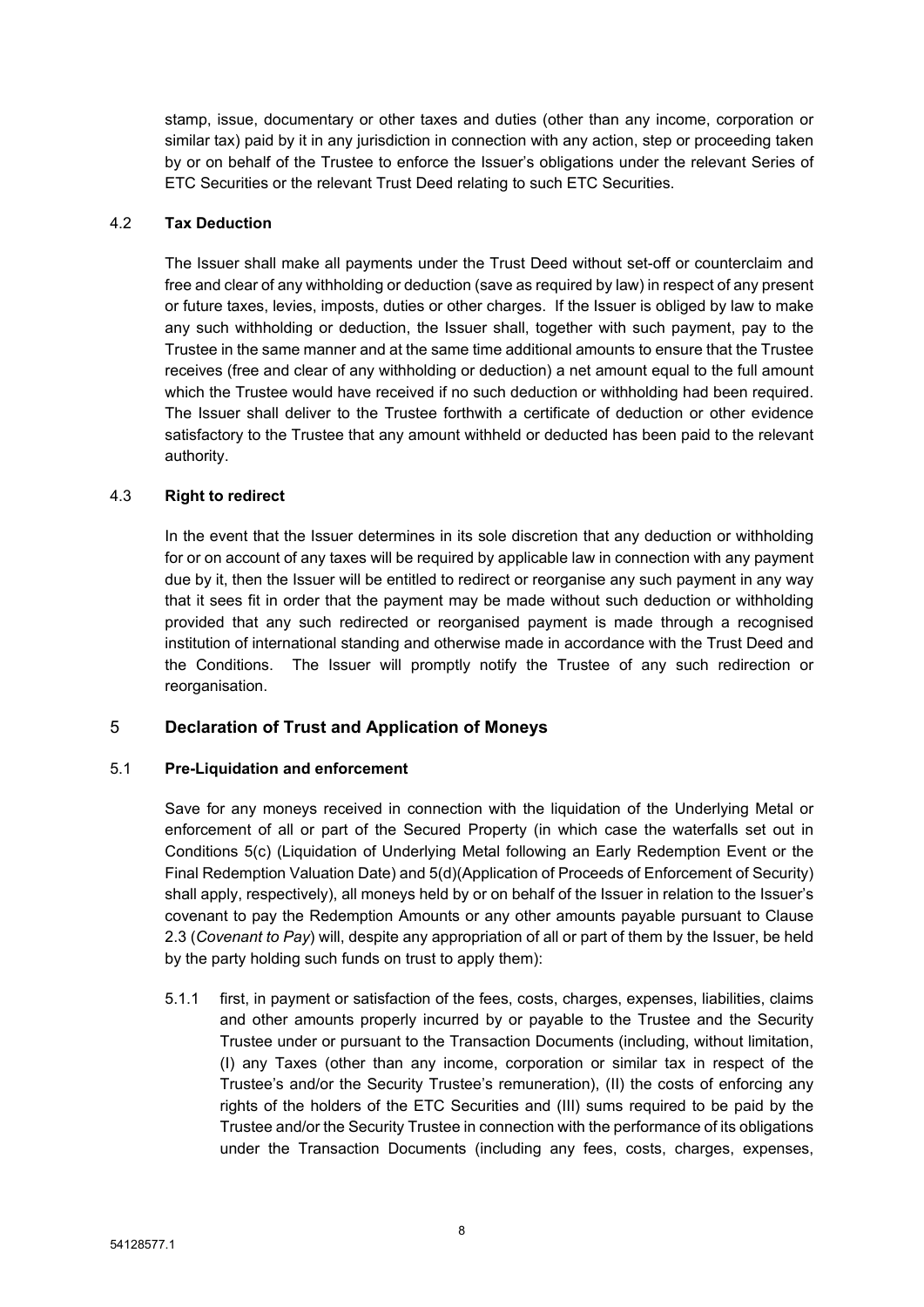liabilities, claims and other amounts of any Appointees of the Trustee and/or the Security Trustee) and the Trustee's and the Security Trustee's remuneration);

- 5.1.2 secondly, in payment of any amounts owing to the Principal Paying Agent, the Account Bank and any other Agent including reimbursement in respect of any proper payment of Redemption Amounts made to the ETC Holders;
- 5.1.3 thirdly, in payment of any amounts owing to the holders of ETC Securities pari passu and rateably; and
- 5.1.4 fourthly, in payment of any balance to the Issuer for itself.

If a Paying Agent holds any moneys in respect of ETC Securities that have become void or in respect of which claims have become prescribed, such Paying Agent will hold them on trust for the ETC Holders according to their respective interests.

### <span id="page-10-0"></span>5.2 **Post-Liquidation but pre-enforcement**

Following liquidation of the Underlying Metal but prior to the enforcement of the Security, all moneys held by or on behalf of the Issuer in respect of the ETC Securities, despite any appropriation of all or part of them by the Issuer, shall be held on trust to apply them in the same manner, on the same basis and at the same time as the Issuer is required to do so pursuant to Condition 5(c) (*Liquidation of Underlying Metal following an Early Redemption Event or the Final Redemption Valuation Date*).

### 5.3 **Accumulation and Investment**

If the amount of the moneys at any time available to the Issuer for payment of the Redemption Amount in respect of each ETC Security under Clause [5.2](#page-10-0) (*[Post-Liquidation](#page-10-0) but pre[enforcement](#page-10-0)*) is less than 10 per cent. of the aggregated Redemption Amount of all ETC Securities outstanding (and with the number of ETC Securities outstanding being as determined on the Early Redemption Trade Date or Final Redemption Valuation Date, as applicable) (the "**Pre-enforcement Minimum Accumulated Amount**"), the Issuer shall not be obliged to make any payments in accordance with Clause [5.2](#page-10-0) (*Post-Liquidation but [pre-enforcement](#page-10-0)*) and may, at its discretion, accumulate such moneys until the accumulations, together with any other funds for the time being available for such payment (and, for the avoidance of doubt, the Issuer shall not be required to exercise any form of investment discretion with respect to such amounts), amount to at least the Pre-enforcement Minimum Accumulated Amount. If such accumulated moneys amount to less than the Pre-enforcement Minimum Accumulated Amount, all such moneys may be placed on deposit at such bank or financial institution and in such currency as the Issuer may think fit (having reasonable regard to the standing and respectability of the bank or financial institution) in light of the cash needs of the transaction and not for the purposes of generating income. Moneys held by the Issuer may at its election be placed on deposit into an account bearing a market rate of interest (and for the avoidance of doubt, the Issuer shall not be required to obtain best rates or be responsible for any loss occasioned by such deposits or exercise any other form of investment discretion with respect to such deposits). The Issuer shall accumulate such moneys until the accumulations, together with any other funds for the time being available for such payment, amount to at least the Pre-enforcement Minimum Accumulated Amount and then such accumulations and funds (after deduction of, or provision for, any applicable Taxes) shall be applied as specified in Clause [5.2](#page-10-0) (*[Post-Liquidation](#page-10-0) but pre[enforcement](#page-10-0)*).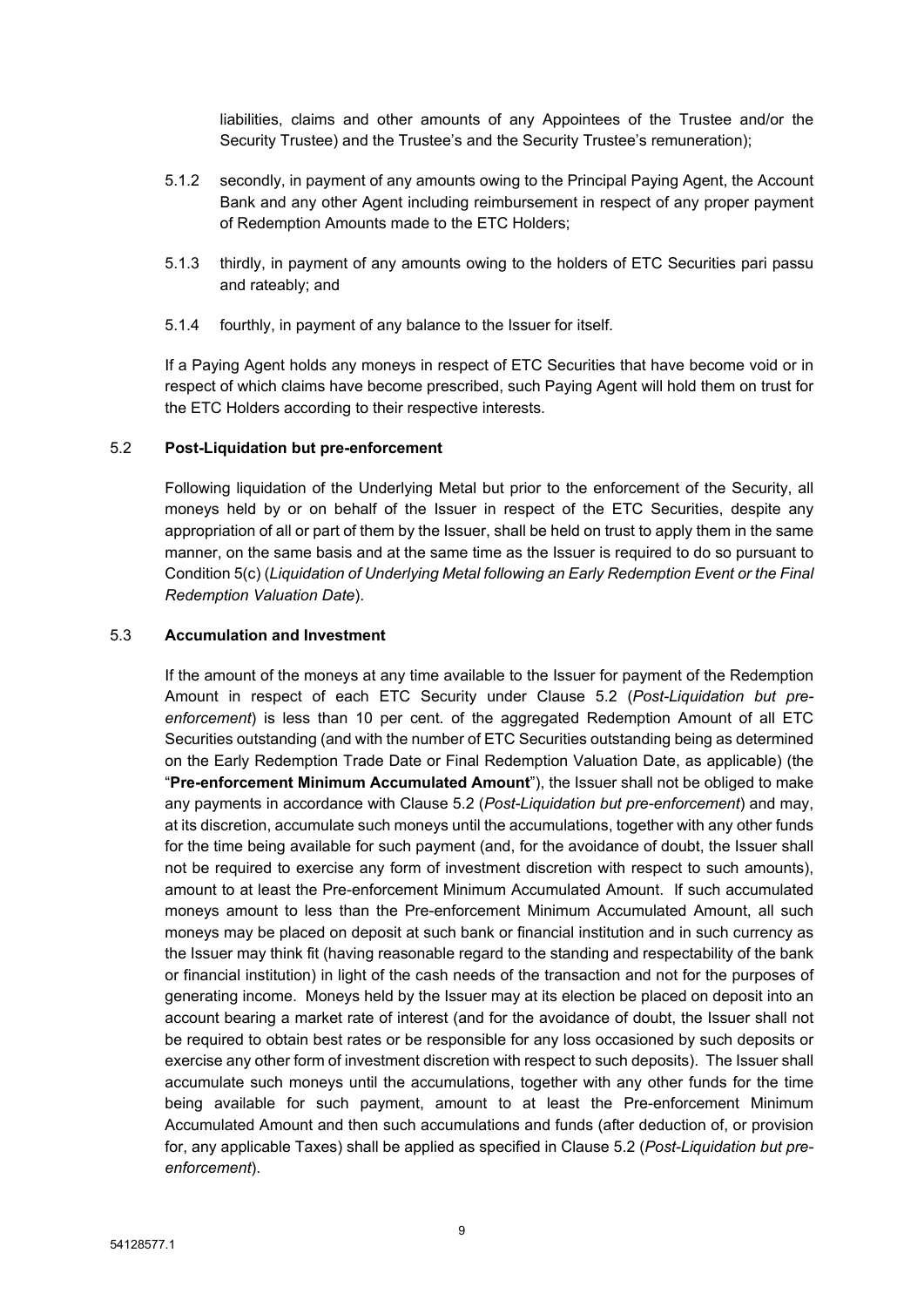# <span id="page-11-0"></span>6 **Covenants**

So long as any ETC Security is outstanding, the Issuer covenants to the Trustee (for itself and for the benefit of the ETC Holders) that it shall:

- 6.1 **Perform:** comply with, perform and observe those provisions of the relevant Trust Deed, the Conditions and the other Transaction Documents which are expressed to be binding on it and to perform and observe the same so long as any ETC Securities remain outstanding.
- 6.2 **Books of account:** at all times keep proper books of account to the extent required by the authorities and/or legislation of the jurisdiction in which the Issuer is incorporated and at all times keep them separate from those of any other entity or person and, at any time after the occurrence of an Event of Default or at any time after the Security has become enforceable or if the Trustee reasonably believes that such an event has occurred, so far as permitted by applicable law, allow the Trustee and anyone appointed by it, to whom the Issuer has no reasonable objection, access to its books of account at all reasonable times during normal business hours.
- 6.3 **Cash accounts:** at all times maintain its cash accounts as separate from those of any other entity or person and, while any assets are held directly by it (and not, for the avoidance of doubt, by the Custodian, the Primary Sub-Custodian or any other Sub-Custodian or the Metals Counterparty on its behalf), not commingle such assets with those of any other entity or person..
- 6.4 **Use of name:** at all times conduct its business in its own name, use separate stationery, invoices and cheques from any other entity or person and hold itself out as a separate entity from any other entity or person and endeavour to correct any misunderstandings concerning it being a separate entity from any other entity or person as soon as reasonably practicable after becoming aware of the same.
- 6.5 **Notice of Events of Default etc.:** promptly give any notice relating to the occurrence of an Event of Default, Issuer Call Redemption Event or other Early Redemption Event, Disruption Event, a substitution of the Metal Reference Price or the Metal Reference Price Source, or the resignation or termination of the appointment of an Agent and any other notice that is required to be given to the Trustee by the Issuer in accordance with the Conditions, the relevant Trust Deed and/or the relevant Transaction Documents or procure that the relevant Transaction Party gives such notice(s) promptly to the Trustee in accordance with the Conditions, the relevant Trust Deed and/or the relevant Transaction Documents upon the Issuer becoming aware of such events.
- 6.6 **Information:** so far as permitted by applicable law, give the Trustee such information as it reasonably requires to perform its functions under the relevant Trust Deed or by operation of law.
- <span id="page-11-1"></span>6.7 **Financial statements etc.:** send to the Trustee at the time of their issue any financial statements that the Issuer is required to prepare by the authorities and/or legislation of the jurisdiction in which the Issuer is incorporated or by any Relevant Stock Exchange on which the Issuer has listed ETC Securities or by which financial statements are required by virtue of such a listing, including, where applicable (but without limitation), every balance sheet, profit and loss account, report or other notice, statement or circular issued or which legally or contractually should be issued, to the members, stockholders or creditors (or any class thereof) of the Issuer.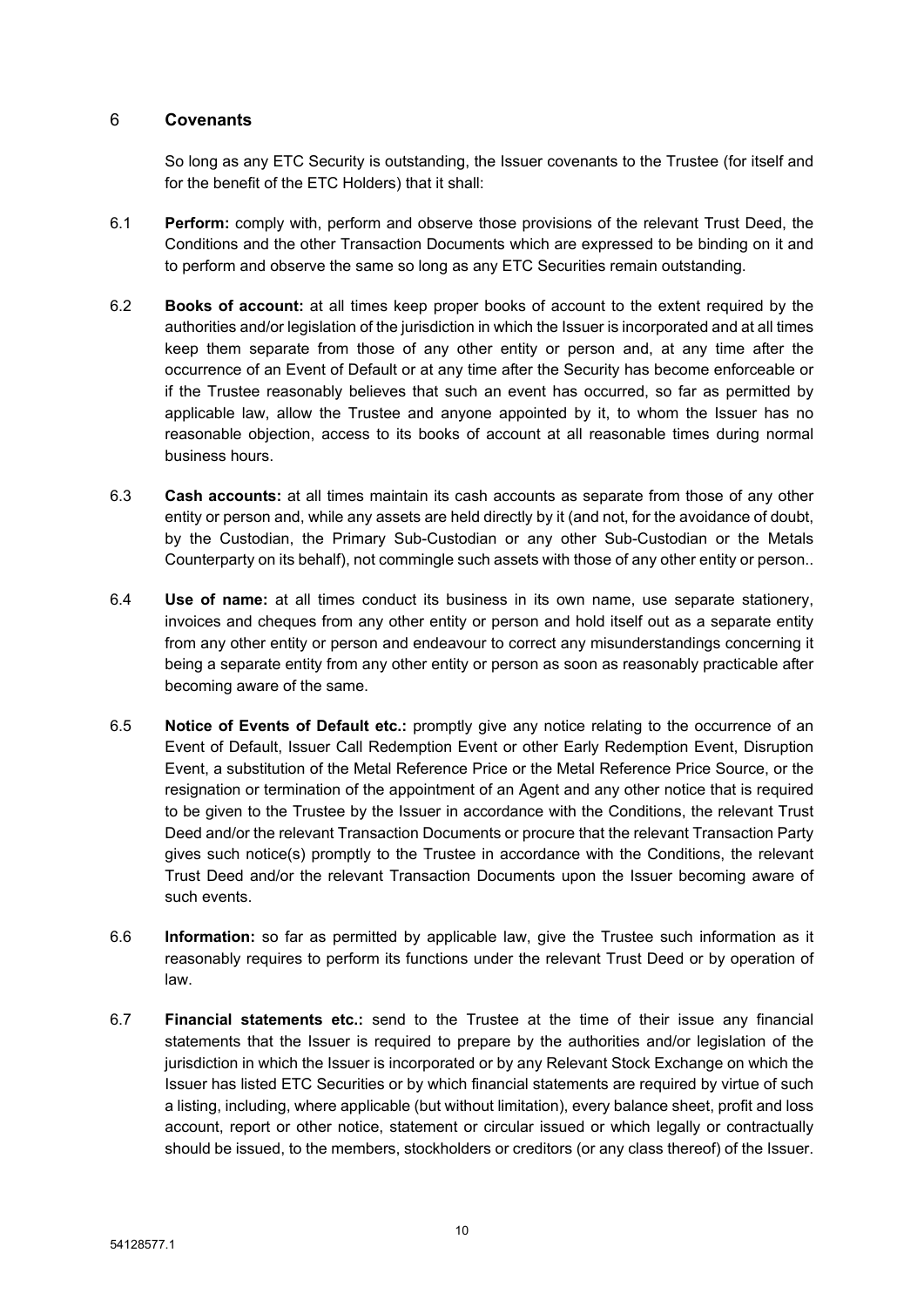- 6.8 **Display of financial statements etc.:** make available for inspection by ETC Holders at the Specified Offices of the Issuer, the Principal Paying Agent and the other relevant Paying Agents copies of each balance sheet and profit and loss account (in each case, if any) sent to the Trustee pursuant to Clause [6.7](#page-11-1) (*Financial [statements](#page-11-1) etc)* as soon as practicable after the date of the adoption thereof.
- 6.9 **Certificate of duly authorised signatories:** send to the Trustee, in the month in each year in which the anniversary of the execution of the first Issue Deed executed by the Issuer and the Trustee under the Programme falls and also within 14 calendar days of any request by the Trustee, a certificate of the Issuer signed by any duly authorised signatory of the Issuer to the effect that, such duly authorised signatory having made all reasonable enquiries, to the best of the knowledge, information and belief of the Issuer as at a date (the "**Certification Date**") not more than 5 calendar days before the date of the certificate:
	- 6.9.1 the Issuer has complied with all of its obligations under the Transaction Documents; and
	- 6.9.2 no Event of Default, Issuer Call Redemption Event or other Early Redemption Event, Disruption Event, substitution of the Metal Reference Price or Metal Reference Price Source or other event pursuant to which the Security has become enforceable has occurred since the Certification Date of the last such certificate or (if none) the date of the Issue Deed or, if such an event has occurred, giving details of it.
- 6.10 **Notices to ETC Holders:** send to the Trustee the form of each notice to be given to ETC Holders and, once given to the ETC Holders of the relevant Series, a copy of each such notice, such notice to be in a form previously approved by the Trustee.
- 6.11 **Further acts:** so far as permitted by applicable law, do such further things as may be necessary in the opinion of the Trustee to give effect to the provisions of the relevant Trust Deed.
- 6.12 **Notice of late payment:** forthwith upon request by the Trustee, give notice to the ETC Holders of the relevant Series of any unconditional payment to the Principal Paying Agent or the Trustee of any sum due in respect of the ETC Securities of the relevant Series made after the due date for such payment.
- 6.13 **Listing and trading:** if the ETC Securities are so listed and traded, use all reasonable endeavours to maintain the listing of the ETC Securities on the regulated market of the Relevant Stock Exchange(s) but, if it is unable to do so, having used such endeavours, or if the maintenance of such listing or trading is agreed by the Trustee to be unduly onerous and the Trustee is satisfied that the interests of the ETC Holders of the relevant Series would not be thereby materially prejudiced, instead use all reasonable endeavours to obtain and maintain a listing of the ETC Securities on another stock exchange and/or admission to trading of the ETC Securities on another regulated market, in each case approved in writing by the Trustee, provided that such other stock exchange is a recognised stock exchange for the purposes of Section 64 of the TCA.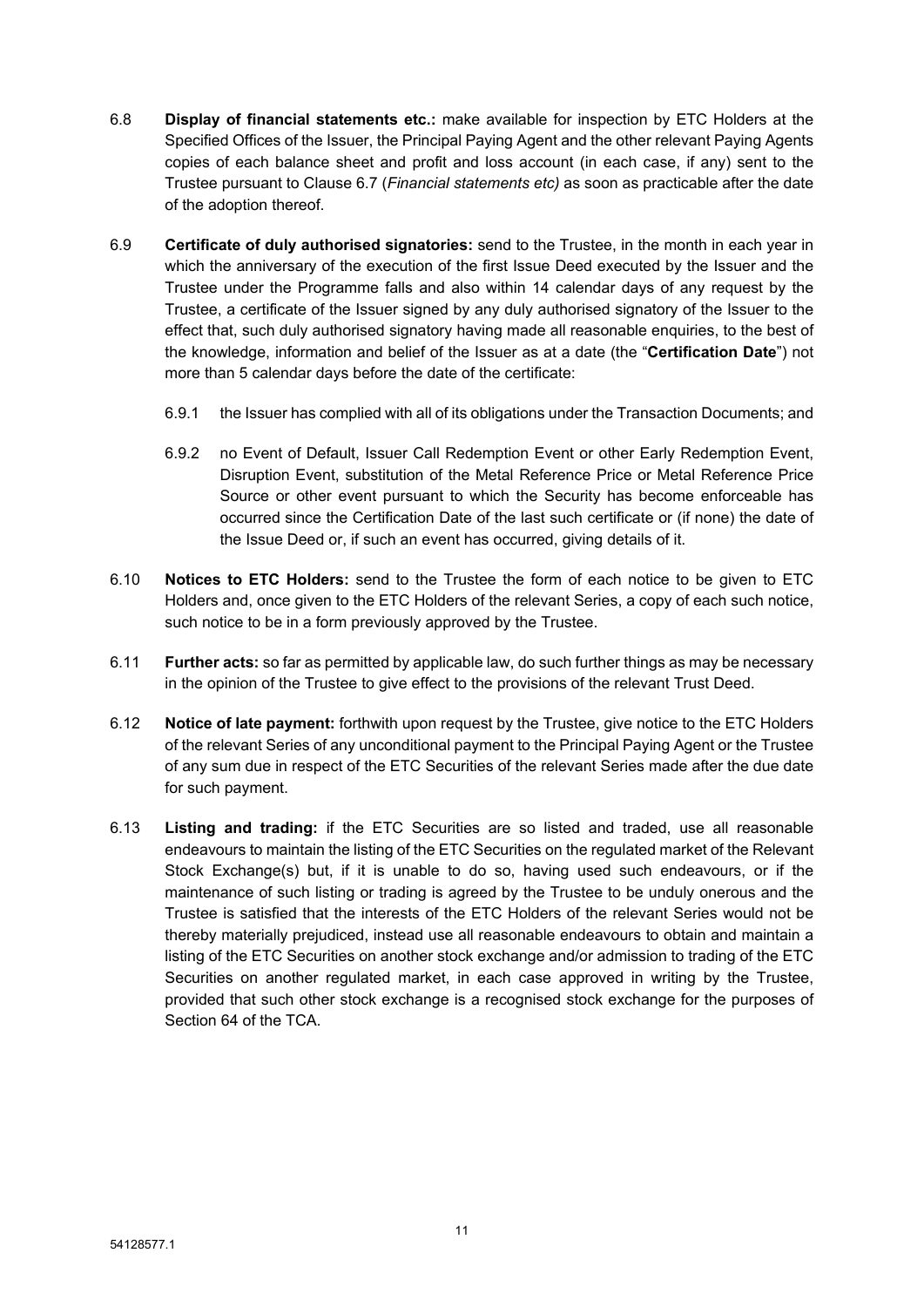- <span id="page-13-0"></span>6.14 **Change in Agents:** to the extent practicable, give at least 14 calendar days' prior notice to the ETC Holders of the relevant Series in accordance with the Conditions of any future appointment, resignation or removal of an Agent or of any change by an Agent of its Specified Office notified to the Issuer and not make any such appointment or removal without the Trustee's written approval.
- 6.15 **Agency Agreement, Account Bank Agreement Custody Agreement, Metals Counterparty Agreement and Administration Agreement:** comply with its obligations under the relevant Agency Agreement, Account Bank Agreement, Custody Agreement, Metals Counterparty Agreement and Administration Agreement (if any) and, without prejudice to the provisions for the automatic termination of the appointment of an Agent in connection with the occurrence of an insolvency or similar event or proceedings in the relevant Transaction Documents, the Issuer shall use reasonable endeavours to at all times maintain (i) a Principal Paying Agent, (ii) an Administrator, (iii) a Metals Counterparty; (iv) an Account Bank and (v) a Custodian, in each case as specified in the Conditions. Where the appointment of (a) the Principal Paying Agent, (b) the Administrator, (c) the Metals Counterparty; (d) the Account Bank or (e) the Custodian is terminated automatically in accordance with the terms of the relevant Transaction Document, the Issuer shall use its reasonable endeavours to appoint a replacement therefor in accordance with the terms of the relevant Transaction Document and no breach of this covenant shall occur in connection therewith.
- 6.16 **Notice of redemption:** give in respect of any ETC Security notice of not less than the number of days' notice specified in the Conditions applicable to such ETC Security to the Trustee of any proposed redemption by it pursuant to the Conditions.
- 6.17 **Compliance:** in relation to each Series, comply with and procure that each of the parties thereto complies with its obligations under the relevant Transaction Documents and uses its reasonable endeavours to make such amendments to the relevant Transaction Documents as may be required or approved by the Trustee.
- 6.18 **Corporate formalities:** at all times observe all and any corporate formalities, including paying any Taxes when due and filing statements and reports as required, and any other formalities as contained in its constitutional documents.
- 6.19 **Residence:** at all times locate its management and maintain its residence in Ireland.
- 6.20 **Taxes:**
	- 6.20.1 maintain its central management and control and its place of effective management only in Ireland and in particular will not be treated under any of the double taxation treaties entered into by Ireland as being resident in any other jurisdiction nor will the Issuer have a permanent establishment or a branch or agency in any jurisdiction other than Ireland under the laws or guidelines of any jurisdiction (other than Ireland);
	- 6.20.2 conduct its affairs in accordance with its Constitution from within Ireland, that a majority of the directors of the Issuer are and will be resident in Ireland for tax purposes and that all of the directors have exercised and will exercise their control over the business of the Issuer independently and that all meetings of the directors have been and will be held in Ireland and that those directors (acting independently) exercise their authority from and within Ireland by taking all key decisions relating to the Issuer in Ireland;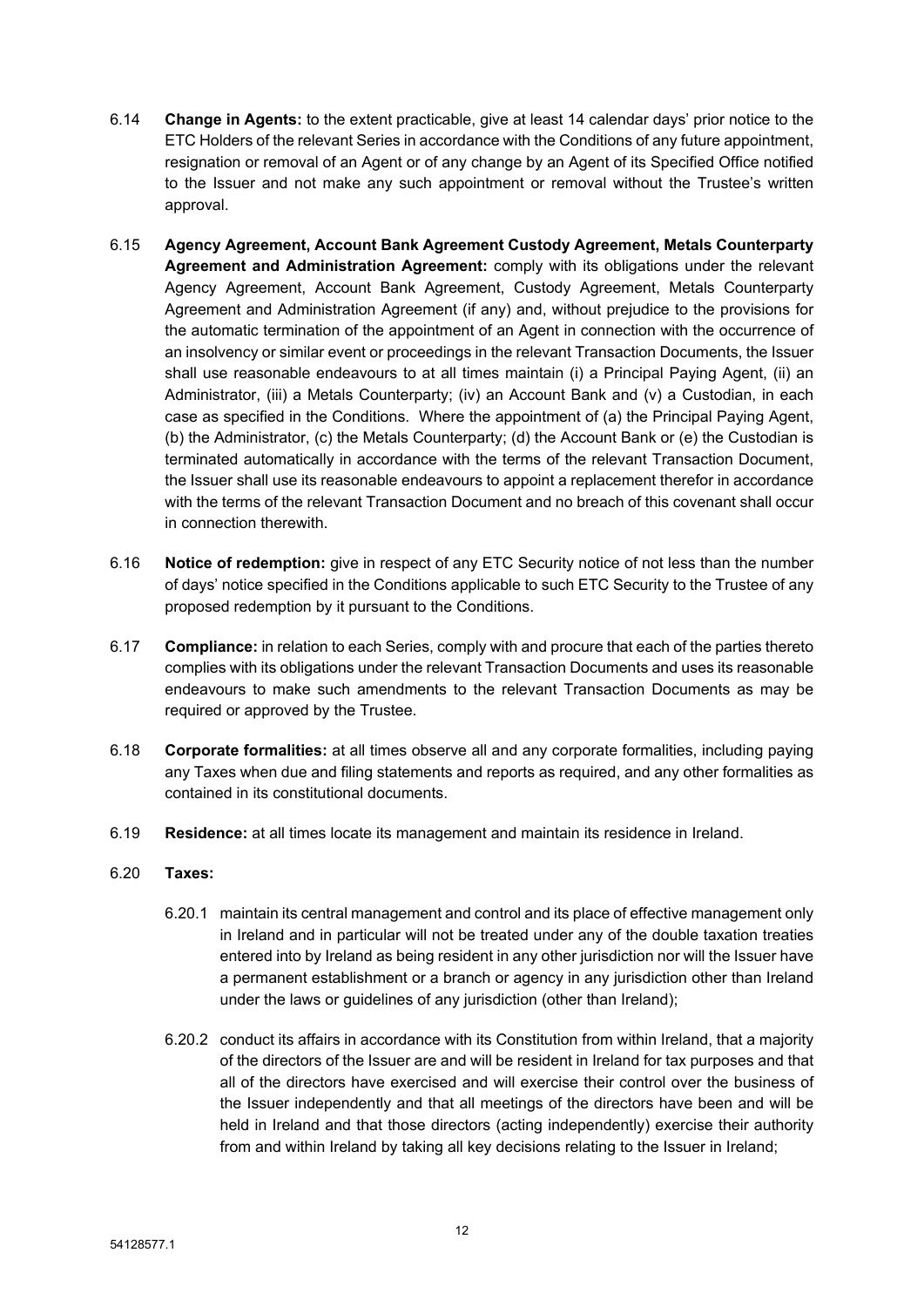- 6.20.3 ensure that the first assets acquired by it are qualifying assets as defined by Section 110(1) of the TCA ("**Qualifying Assets**") the market value of which, on the date that they were first acquired by the Issuer was at least EUR10,000,000; and that the Issuer did not transact any business prior to the acquisition of those assets;
- 6.20.4 ensure that all transactions entered into by the Issuer, other than transactions to which Section 110(4) TCA applies, take place at arms-length and at market rates; and
- 6.20.5 notify the Irish Revenue Commissioners in the manner and within the timeframe prescribed in Section 110 of the TCA of its intention to be a "*qualifying company*" for the purposes of and in accordance with Section 110 of the TCA and it will provide all required information and particulars to the Revenue Commissioners to be a "*qualifying company*" for the purposes of Section 110 of the TCA.
- 6.21 **Place of business:** not establish a place of business in England and Wales or have an "establishment" within the meaning of that term as used in Regulation (EU) 2015/848.
- 6.22 **Provision of legal opinions:** procure the delivery of legal opinions addressed to the Trustee dated the date of such delivery, in form and content acceptable to the Trustee:
	- 6.22.1 from legal advisers reasonably acceptable to the Trustee as to the laws of Ireland on the date of any amendment to this Deed (other than any amendment pursuant to an Issue Deed in respect of a particular issue of ETC Securities);
	- 6.22.2 from legal advisers reasonably acceptable to the Trustee as to such law as may reasonably be requested by the Trustee on the Issue Date for the ETC Securities in the event of a proposed issue of ETC Securities of such a nature and having such features as might lead the Trustee to conclude that it would be prudent, having regard to such nature and features, to obtain such legal opinion(s), or in the event that the Trustee considers it prudent in view of a change (or proposed change) in (or in the interpretation or application of) any applicable law, regulation or circumstance affecting the Issuer, the Trustee, the Security Trustee, the ETC Securities, this Deed or any other relevant Transaction Document; and
	- 6.22.3 on each occasion on which a legal opinion is given to an Authorised Participant in relation to any ETC Securities pursuant to the relevant Authorised Participant Agreement from the legal adviser giving such opinion.
- 6.23 **Restrictions:** So long as any of the ETC Securities remain outstanding, the Issuer shall not, without the prior written consent of the Trustee and except as provided for or contemplated in the Conditions or any other Transaction Document:
	- 6.23.1 engage in any business other than (a) the issuance of series of securities (including any Series) and any amendment, exchange, repurchase, cancellation or reissue or resale of the same, (b) the acquisition and holding of related assets from or comprising the proceeds of such issue and (c) the entry into of related agreements and transactions (including the Transaction Documents for that Series or the same for any other series) and the performing of acts required thereunder or which relate or are incidental thereto or reasonably necessary (in the opinion of the Issuer) in connection therewith or in furtherance thereof, and provided that: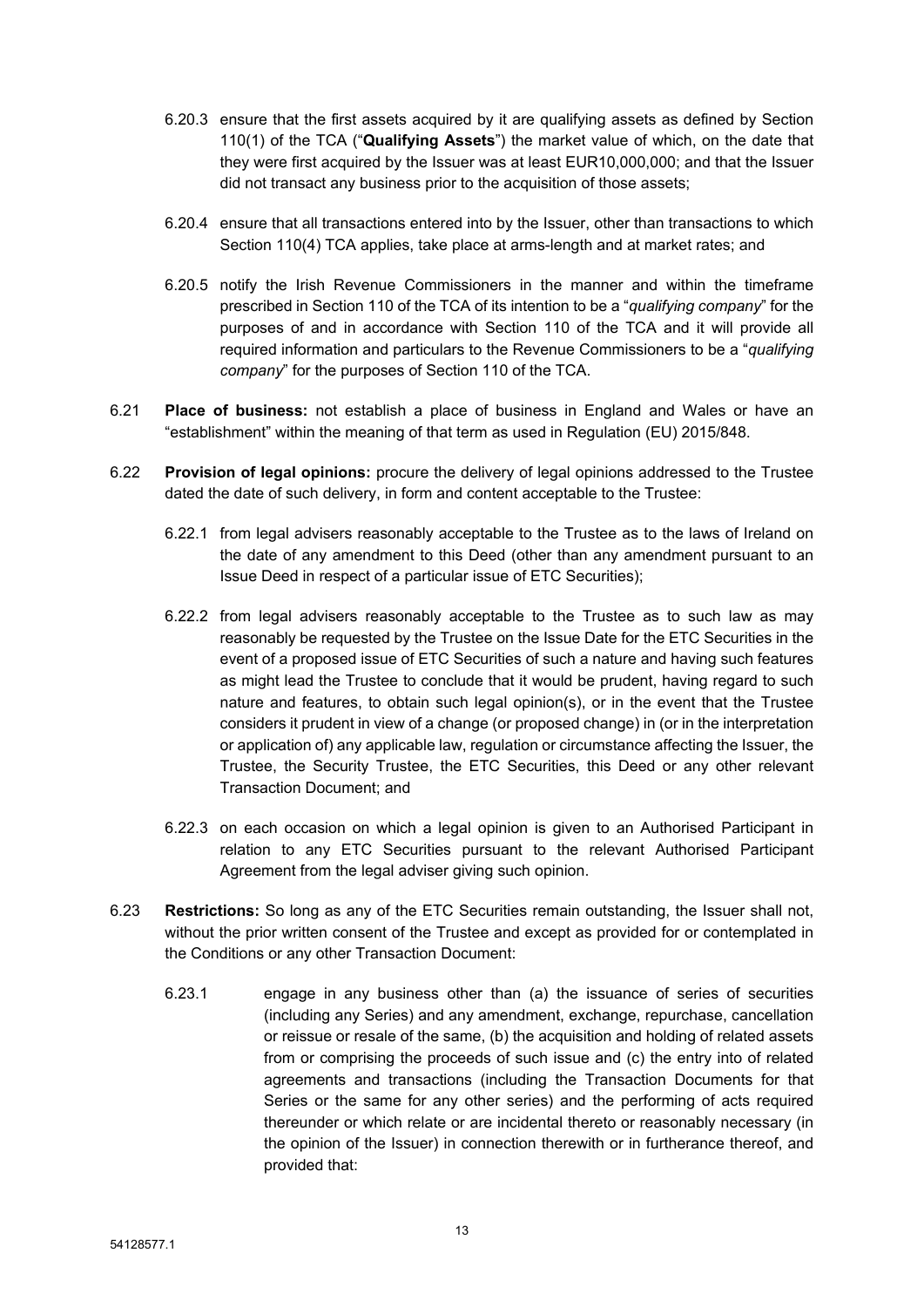- (a) each series of securities shall be secured on assets of the Issuer other than the Issuer's rights under the Corporate Services Agreement, the Issuer's share capital and Profit Amounts (and any account to which such amounts are credited) and any assets securing any other series of securities; and
- (b) each series of securities and any related agreements entered into by the Issuer (other than any agreements pursuant to which the Issuer engages any financial, legal, accounting or other adviser) contain provisions that (A) limit the recourse of any holder of such securities and of any party to any agreement entered into by the Issuer relating specifically to such securities to assets other than those which do not relate to such series of securities and those to which any other series of securities have recourse and (B) prevent any persons from instituting any form of insolvency or similar proceedings with respect to the Issuer or any of its directors; and
- (c) the terms of any such series of securities comply with all applicable laws.

For the avoidance of doubt, acts incidental or reasonably necessary in connection therewith or in furtherance thereof shall include (without limitation): (1) the appointment of auditors, administrators, corporate administrators, banks, advisors or any other service provider necessary to maintain the Issuer and/or keep it operating and/or to comply with any laws, regulations or rules applicable to it, (2) the amendment or termination of any related agreement to the relevant series of securities, (3) the entry into, amendment or termination of any agreement relating to the Issuer generally and not to any specific series of securities but which is to facilitate the issuance by the Issuer of securities and its ongoing administration of the same (including, without limitation, any precious metals overdraft agreement and/or any agreement relating to the operation of one or more unallocated accounts or off-warrant accounts) and (4) entering into any arrangements with any party relating to the Programme or any other issue of securities (including the issue of any separate series of securities and/or the entry into of a termination fee side letter with the Administrator) to entitle that party to receive any payment from the Issuer provided that such payments are not made from the secured property of any series of securities;

- 6.23.2 cause or permit the terms of the Security granted under the Security Documents and the order of priority specified in the Conditions, the Trust Deed and the Security Documents, as applicable, to be amended, terminated or discharged (other than as contemplated by the Trust Deed, the Security Documents and/or the Conditions);
- 6.23.3 release any party to the Trust Deed, the Security Documents or any other Transaction Document (other than an Authorised Participant Agreement) from any existing obligations thereunder (other than as contemplated by the Trust Deed, the Security Documents and/or the Conditions);
- 6.23.4 have any subsidiaries;
- 6.23.5 sell, transfer or otherwise dispose of the Secured Property or any right or interest therein or thereto or create or allow to exist any charge, lien or other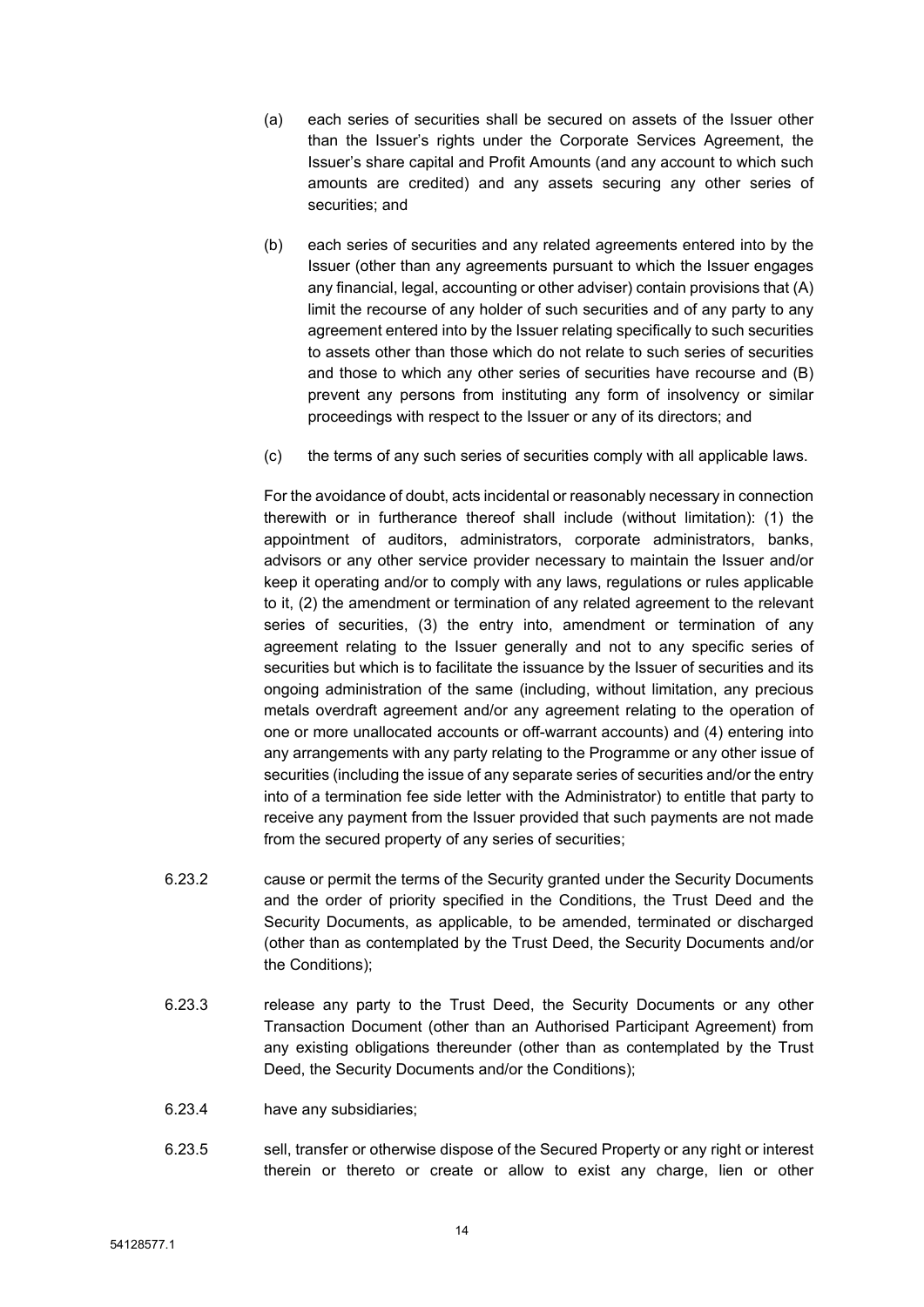encumbrance over the Secured Property (to the extent it relates to the Issuer) except in accordance with the Conditions, the Trust Deed, the Security Documents and any other Transaction Document;

- 6.23.6 consent to any variation of, or exercise any powers or consent or waiver pursuant to, the terms of the Conditions, the Trust Deed, the Security Documents or any other Transaction Document (other than any Authorised Participant Agreement and other than as contemplated by the Conditions, the Trust Deed, the Security Documents or the Transaction Documents;
- 6.23.7 acquire any asset at any time that is not regarded as a Qualifying Asset or carry out any other business apart from the holding, managing or both the holding and the management (in each case in Ireland) of Qualifying Assets (and activities which are ancillary to that business);
- 6.23.8 make an election under Section 110(6) of the TCA;
- 6.23.9 carry on a "specified property business" within the meaning of Section 110 of the TCA;
- 6.23.10 apply to become part of a VAT group for the purposes of Section 15(1) of the Value-Added Tax Consolidation Act 2010;
- 6.23.11 consolidate or merge with any other person or convey or transfer its properties or assets substantially as an entirety to any person (other than as contemplated by the Trust Deed and the Conditions for any Series);
- 6.23.12 have any employees;
- 6.23.13 issue any shares other than such shares in the capital of the Issuer as were issued at the date of initial establishment of the Programme and which are ultimately held on charitable trust by its holders or make any distribution to its shareholders in excess of EUR 3,000 per annum;
- 6.23.14 open or have any interest in any account with a bank or financial institution unless such account (A) is an Issuer Cash Account; (B) relates to the issuance of a Series of ETC Securities and such Series of securities has the benefit of security over the Issuer's interest in such account; (C) is opened in connection with the administration and management of the Issuer and only moneys necessary for that purpose are credited to it; or (D) is otherwise reasonably necessary (in the opinion of the Issuer) in relation to any Series of ETC Securities or the operation of the Issuer in relation to the issuance of ETC Securities;
- 6.23.15 purchase, own, lease or otherwise acquire any real property (including office premises or like facilities);
- 6.23.16 guarantee, act as surety for or become obligated for the debts of any other entity or person or enter into any agreement with any other entity or person whereby it agrees to satisfy the obligations of such entity or person or any other entity or person;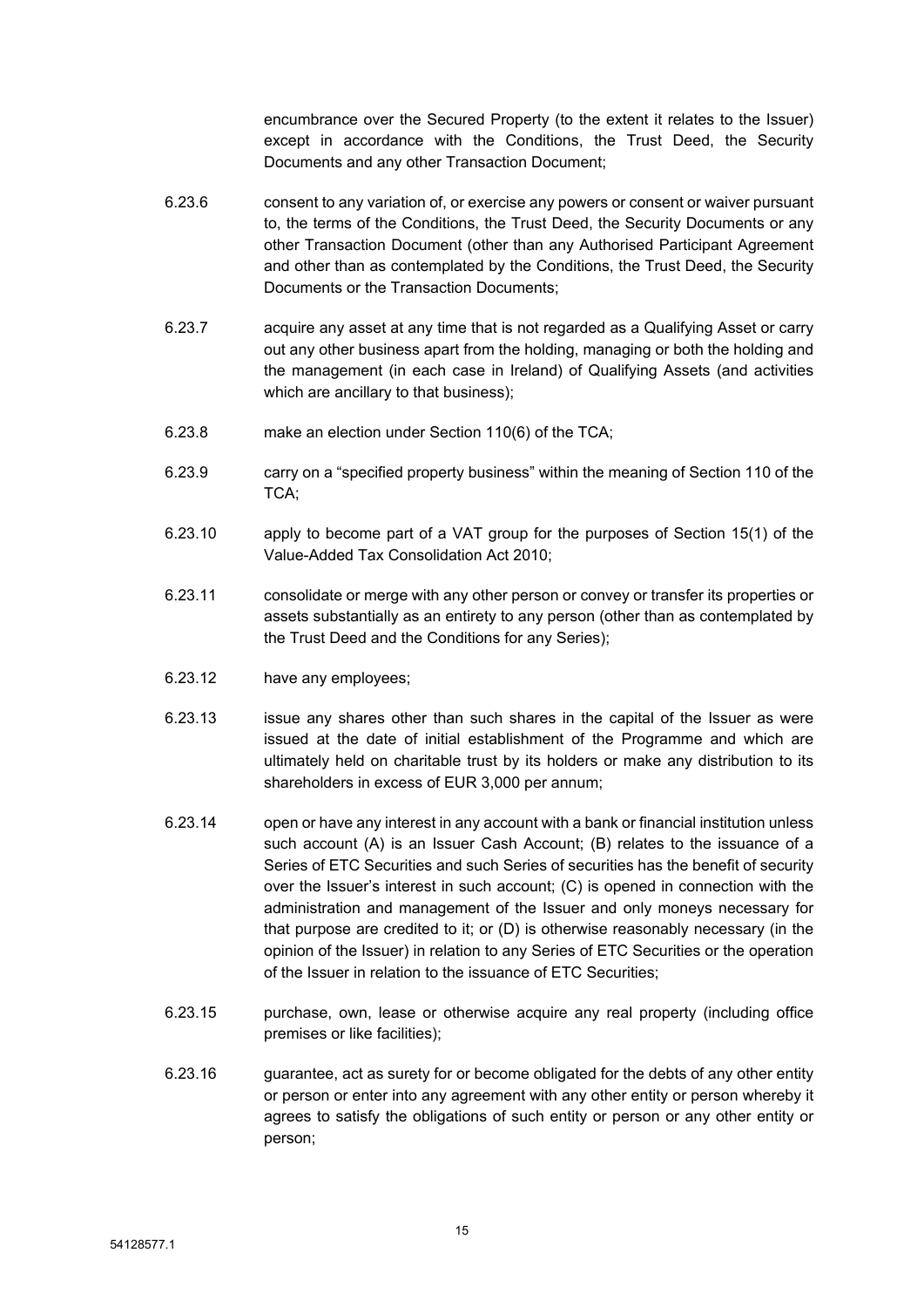- 6.23.17 acquire any securities or shareholdings whatsoever from its shareholders or enter into any agreements whereby it would be acquiring the obligations and/or liabilities of its shareholders;
- 6.23.18 except as contemplated by any Transaction Document and/or the Conditions relating to a Series, advance or lend any of its moneys or assets, including, but not limited to, the rights, property or other assets comprising the Secured Property for such Series, to any other entity or person;
- 6.23.19 permit or cause any Underlying Metal to be transferred out of the Allocated Accounts (in the case of a Series backed by a Precious Metal) or Off-Warrant Accounts (in the case of a Series backed by a Base Metal) other than:
	- (a) to the relevant Metals Counterparty or to its order in connection with the settlement of a Buy-Back Order submitted by the Arranger, an Authorised Participant or an ETC Holder;
	- (b) to the relevant Metals Counterparty or to its order in order to effect a sale of TER Metal following valid delivery of a TER Metal Sale Notice;
	- (c) to the relevant Metals Counterparty following an Early Redemption Trade Date or the Final Redemption Valuation Date in accordance with Condition 5(c) (*Liquidation of Underlying Metal following an Early Redemption Event or the Final Redemption Valuation Date)* and the relevant Metals Counterparty Agreement; and
	- (d) otherwise as permitted pursuant to Condition 5(a)(ii) or by the Conditions, the Trust Deed, the Security Documents or any other Transaction Document,

provided that the Issuer shall not take any action (even where the prior written consent of the Trustee is obtained) if such action is, in the opinion of the Issuer, inconsistent with the objects of the Issuer as specified in its constitution (including, without limitation, its memorandum and articles of association)).

- 6.24 **Separate identity:** at all times maintain a separate legal identity by:
	- 6.24.1 conducting its own business in its own name;
	- 6.24.2 maintaining separate financial statements;
	- 6.24.3 observing all corporate or other formalities required by its constituting documents;
	- 6.24.4 maintaining an arm's length relationship with Affiliates (if any);
	- 6.24.5 not acquiring the obligations or securities of its shareholders;
	- 6.24.6 using separate stationery, invoices and cheques; and
	- 6.24.7 holding itself out as a separate legal entity and correcting any known misunderstanding regarding its separate legal identity.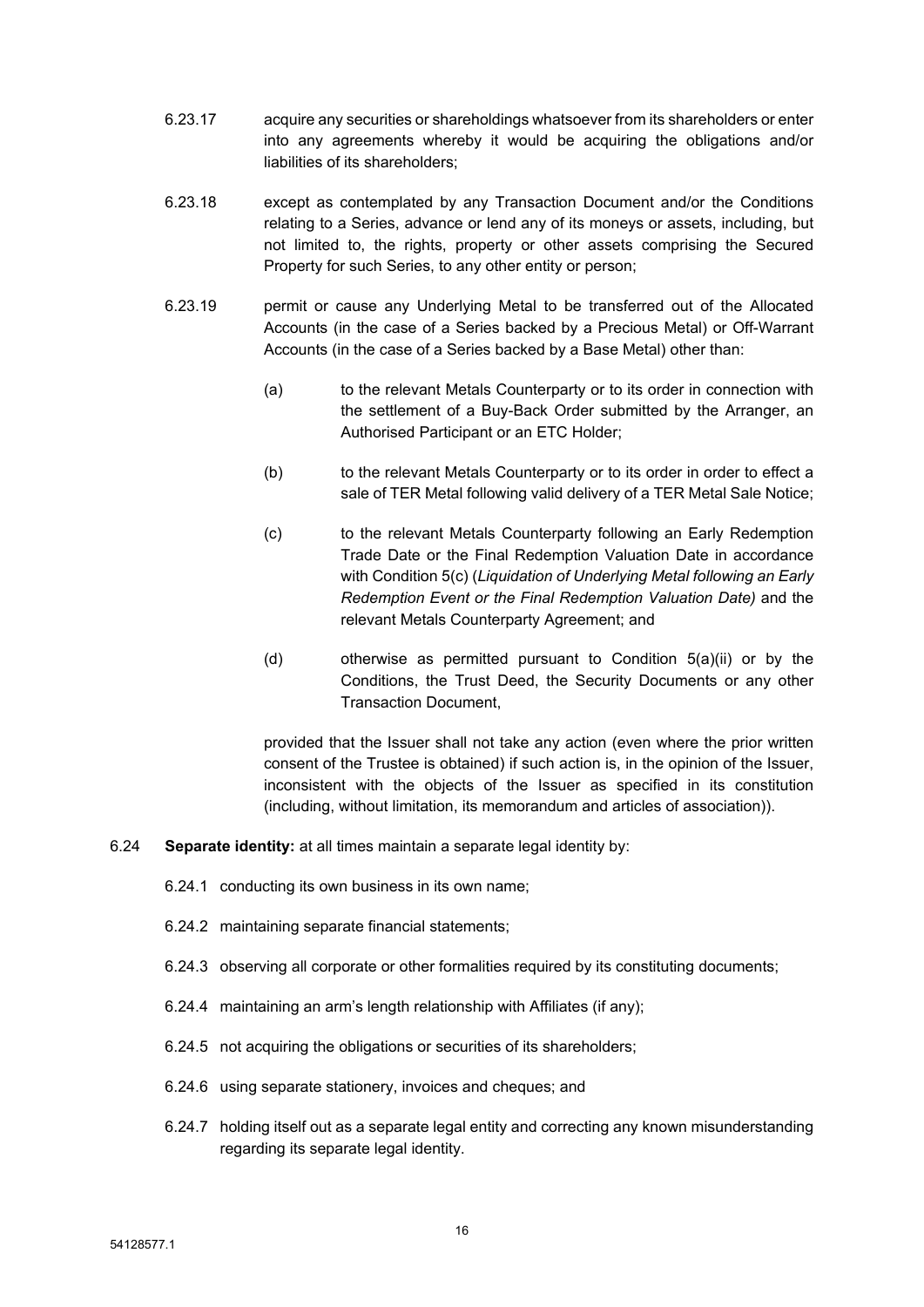6.25 **Tax status:** not take any action which would prejudice its status as a qualifying company within the meaning of Section 110 of the TCA.

# <span id="page-18-0"></span>7 **Remuneration of the Trustee**

# <span id="page-18-2"></span>7.1 **Normal remuneration**

So long as any ETC Security of the relevant Series is outstanding the Arranger (on behalf of the Issuer) shall ensure that the Trustee is paid, as remuneration for its services, as Trustee such sum on such dates in each case as the Issuer, the Arranger and the Trustee may from time to time agree. In respect of the relevant Series, such remuneration shall accrue from day to day from the date of the relevant Issue Deed entered into between the Issuer and the Trustee until the date on which no further amounts remain outstanding under such ETC Securities.

### <span id="page-18-1"></span>7.2 **Extra remuneration**

If the Trustee finds it expedient or necessary or is requested by the Issuer or the Arranger to undertake duties that they agree to be of an exceptional nature or otherwise outside the scope of the Trustee's normal duties under the relevant Trust Deed, the Arranger (on behalf of the Issuer) shall ensure that the Security Trustee is paid such additional remuneration as may be agreed between the Issuer, the Arranger and the Trustee (and which may be calculated by reference to the Trustee's normal hourly rates in force from time to time) or, failing agreement as to any of the matters in this Clause [7.2](#page-18-1) (*Extra [remuneration](#page-18-1)*) (or as to such sums referred to in Clause [7.1](#page-18-2) (*Normal [remuneration](#page-18-2)*)), as determined by a financial institution (acting as an expert and not as an arbitrator) selected by the Trustee and approved by the Issuer and the Arranger or, failing such approval, nominated (on the application of the Trustee) by the president for the time being of the Law Society of Ireland. The determination of such financial institution shall be conclusive and binding on the Issuer, the Arranger, the Trustee and the ETC holders. The Issuer shall discharge all costs and expenses properly incurred in connection with such determination by a financial institution and/or the president for the time being of the Law Society of Ireland (including all costs and expenses properly incurred by the Trustee in connection therewith).

For the avoidance of doubt any duties in connection with (i) investments, (ii) an Event of Default, (iii) the granting of consents or waivers, (iv) concurring in modifications, (v) enforcement or (vi) during the period post enforcement, duties (including any reporting requirements) undertaken to ensure compliance with regulatory requirements not in force on the date of execution of the relevant Issue Deed, shall be deemed to be of an exceptional nature. The Trustee agrees with the Issuer (notwithstanding anything previously agreed by the Issuer to the contrary), that prior to any enforcement, it will bring such exceptional expenses and fees to the attention of the Issuer, prior to any expenditure (save where the Trustee reasonably considers, in its sole discretion, that immediate action is required to protect the validity, enforceability, registration, perfection, value or sufficiency of the Security and in such a scenario the Trustee shall bring such exceptional expenses and fees to the attention of the Issuer as soon as reasonably practicable).

# 7.3 **Continuing effect**

Clauses [7.1](#page-18-2) (*Normal [remuneration](#page-18-2)*) and [7.2](#page-18-1) (*Extra [remuneration](#page-18-1)*) shall continue in full force and effect as regards the Trustee even if it no longer is the Trustee.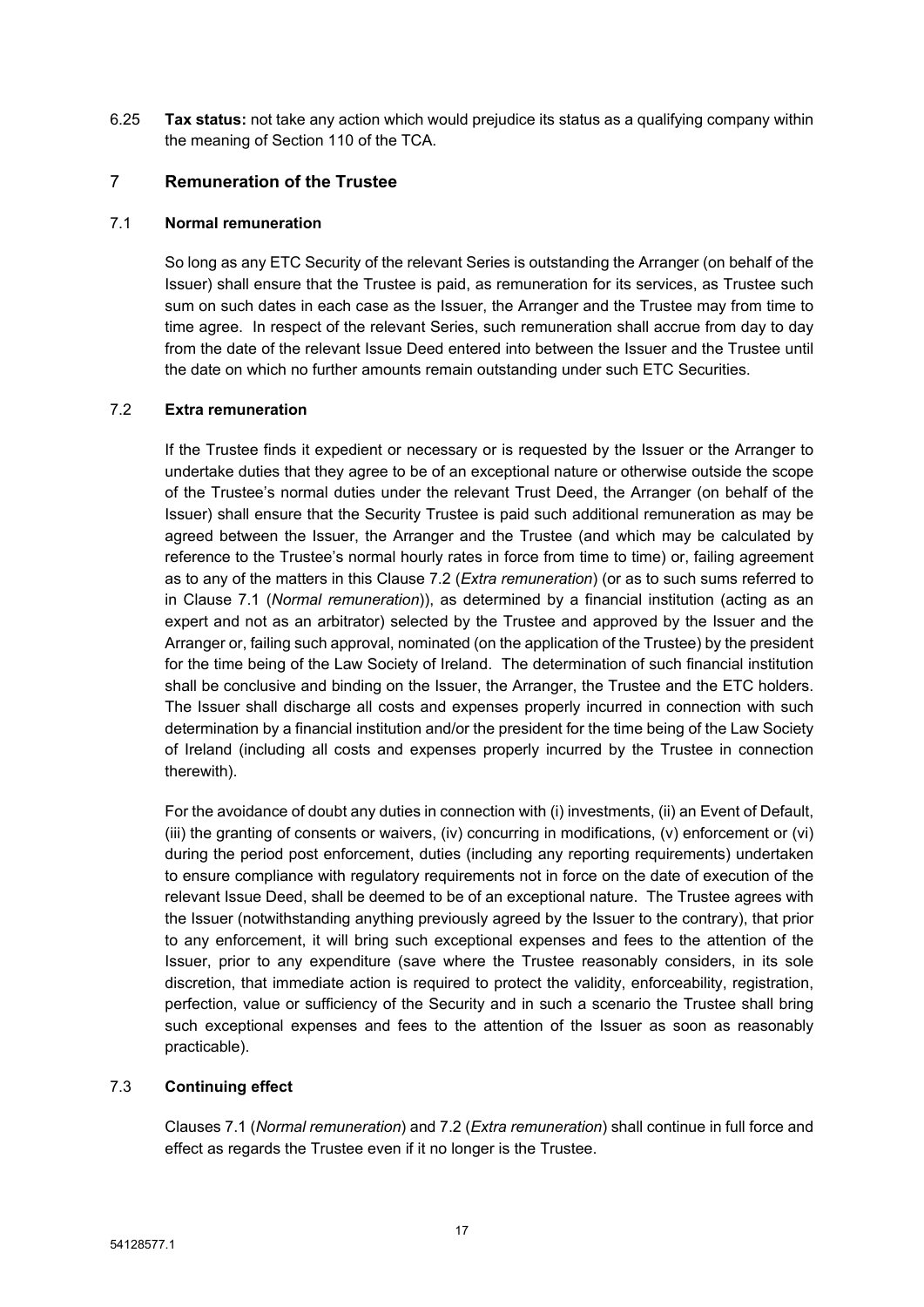# 7.4 **Apportionment of Trustee expenses between Series**

If at any time the Trustee is Trustee in respect of more than one Series, the Trustee shall be entitled in its absolute discretion to determine in respect of which Series any liabilities and expenses have been incurred by the Trustee and to allocate any such liabilities and expenses between such Series.

# 7.5 **Expenses**

Subject to the applicable priority of payments set out in the Conditions, the Issuer shall also, on demand by the Trustee, pay or discharge all costs, charges, liabilities and expenses properly incurred by the Trustee in the preparation and execution of the relevant Issue Deed and the performance of its functions under the relevant Trust Deed and the other Transaction Documents relating to the relevant Series of ETC Securities, including, but not limited to, legal and travelling expenses and any stamp, documentary or other taxes or duties paid by the Trustee (save, for the avoidance of doubt, that nothing in the relevant Trust Deed shall require the Issuer to pay, indemnify or hold harmless the Trustee or any other party to the relevant Trust Deed for any income, corporation or similar tax paid by the Trustee in connection with its remuneration) in connection with any legal proceedings reasonably brought or contemplated by the Trustee against the Issuer to enforce any provision of the relevant Trust Deed, the ETC Securities and the other Transaction Documents. Such costs, charges, liabilities and expenses (including, for the avoidance of doubt, remuneration of the Trustee) shall:

- 7.5.1 in the case of payments made by the Trustee before such demand, carry interest from the date of the demand at the rate equal to the Trustee's cost of funding on the date on which the Trustee made such payments; and
- 7.5.2 in all other cases, carry interest at such rate from 30 calendar days after the date of the demand or (where the demand specifies that payment is to be made on an earlier date) from such earlier date.

# <span id="page-19-0"></span>8 **Enforcement**

# 8.1 **Event of Default Redemption Notice**

If an Event of Default occurs, the Trustee at its discretion may, or shall, if so directed in writing by the holders of at least one-fifth in number of the ETC Securities then outstanding or if so directed by an Extraordinary Resolution (provided that in each case the Trustee shall have been indemnified and/or secured and/or pre-funded to its satisfaction by one or more ETC Holders (or otherwise to its satisfaction), give notice to the Issuer (copied to each Transaction Party and the ETC Holders in accordance with Condition 19 (*Notices*)) (such notice an "**Event of Default Redemption Notice**") that the ETC Securities shall become due and payable at their Early Redemption Amount on the Early Redemption Settlement Date.

Subject to Clause [16](#page-34-1) (*Limited Recourse and [Non-Petition](#page-34-1)*), following delivery of an Event of Default Redemption Notice, the Trustee may, at its discretion and without further notice, take such action or step or institute such proceedings against the Issuer as it may think fit to enforce the rights of the holders of the ETC Securities against the Issuer, whether the same arise under general law, the Trust Deed, the ETC Securities, any other Transaction Document or otherwise, but, in each case, it need not take any such action or step or institute such proceedings unless (a) in accordance with the terms of the Trust Deed, the Trustee is so directed by an Extraordinary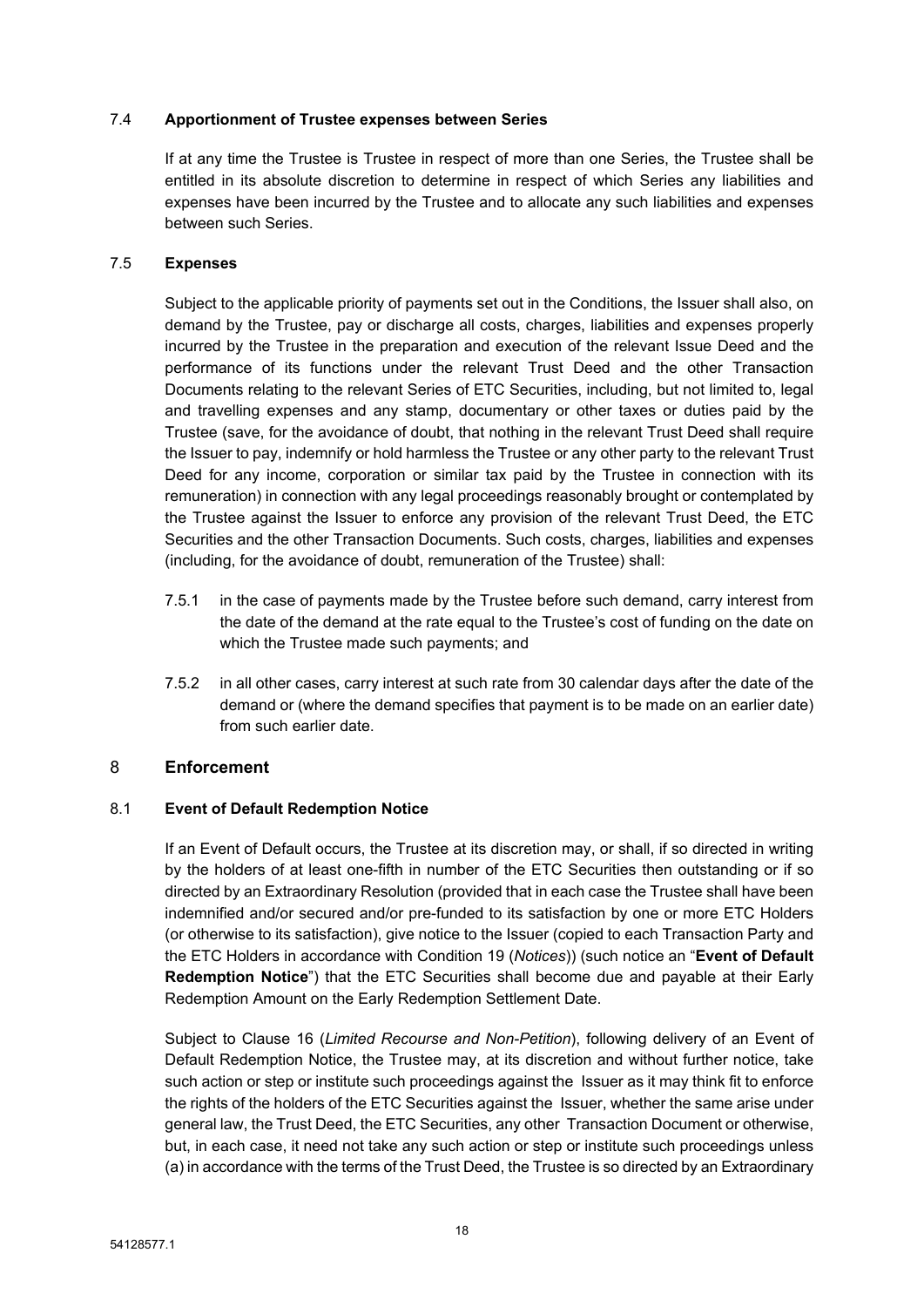Resolution or in writing by the holders of at least one-fifth in number of the ETC Securities then outstanding and (b) it is secured and/or pre-funded and/or indemnified to its satisfaction by one or more ETC Holders (or otherwise to its satisfaction). None of the holders of the ETC Securities shall be entitled to proceed directly against the Issuer unless the Trustee, having become bound to proceed in accordance with the terms of the Trust Deed, fails or neglects to do so within a reasonable time and such failure is continuing.

Any relevant Security shall become enforceable in accordance with the relevant Security Document(s) upon the delivery of an Event of Default Redemption Notice.

# 8.2 **Legal Proceedings**

Subject to Clause [16](#page-34-1) (*Limited Recourse and [Non-Petition](#page-34-1)*), the Trustee may, at its absolute discretion and without further notice, at any time institute such proceedings against the Issuer as it may think fit to enforce its obligations under the relevant Trust Deed (including enforcing payment of the ETC Securities together with accrued interest (if any) at any time after interest or principal on the ETC Securities have become payable or repayable, as appropriate (and without prejudice to its rights of enforcement in relation to any Security) and enforcing any Security if it has become enforceable as provided in the Security Documents, if applicable) but it shall not be bound to take any such proceedings or any other action under this Deed unless:

- 8.2.1 it shall have been so directed in writing by the holders of at least one-fifth in number of the ETC Securities then outstanding or if so directed by an Extraordinary Resolution; and
- 8.2.2 it shall have been indemnified and/or secured and/or pre-funded to its satisfaction by one or more ETC Holders (or otherwise to its satisfaction) against all liabilities to which it may thereby become liable and all liabilities which may be incurred by it in connection therewith,

and provided that the Trustee shall not be held liable for the consequence of taking (or not taking) any such action and may take such action without having regard to the effect of such action on individual ETC Holders.

# 8.3 **Evidence of Default**

Subject to Clause [16](#page-34-1) (*Limited Recourse and [Non-Petition](#page-34-1)*), if the Trustee (or any ETC Holder where entitled under this Deed so to do) makes any claim, institutes any legal proceeding or lodges any proof in a winding up or insolvency of the Issuer under this Deed or under the ETC Securities, proof therein that:

- <span id="page-20-0"></span>8.3.1 as regards any specified ETC Security the Issuer has made default in paying any principal due in respect of such ETC Security shall (unless the contrary be proved) be sufficient evidence that the Issuer has made the like default as regards all other ETC Securities in respect of which a corresponding payment is then due; and
- <span id="page-20-1"></span>8.3.2 as regards any specified ETC Security the Issuer has made default in paying any interest due in respect of such ETC Security shall (unless the contrary be proved) be sufficient evidence that the Issuer has made the like default as regards all other ETC Securities in respect of which a corresponding payment is then due,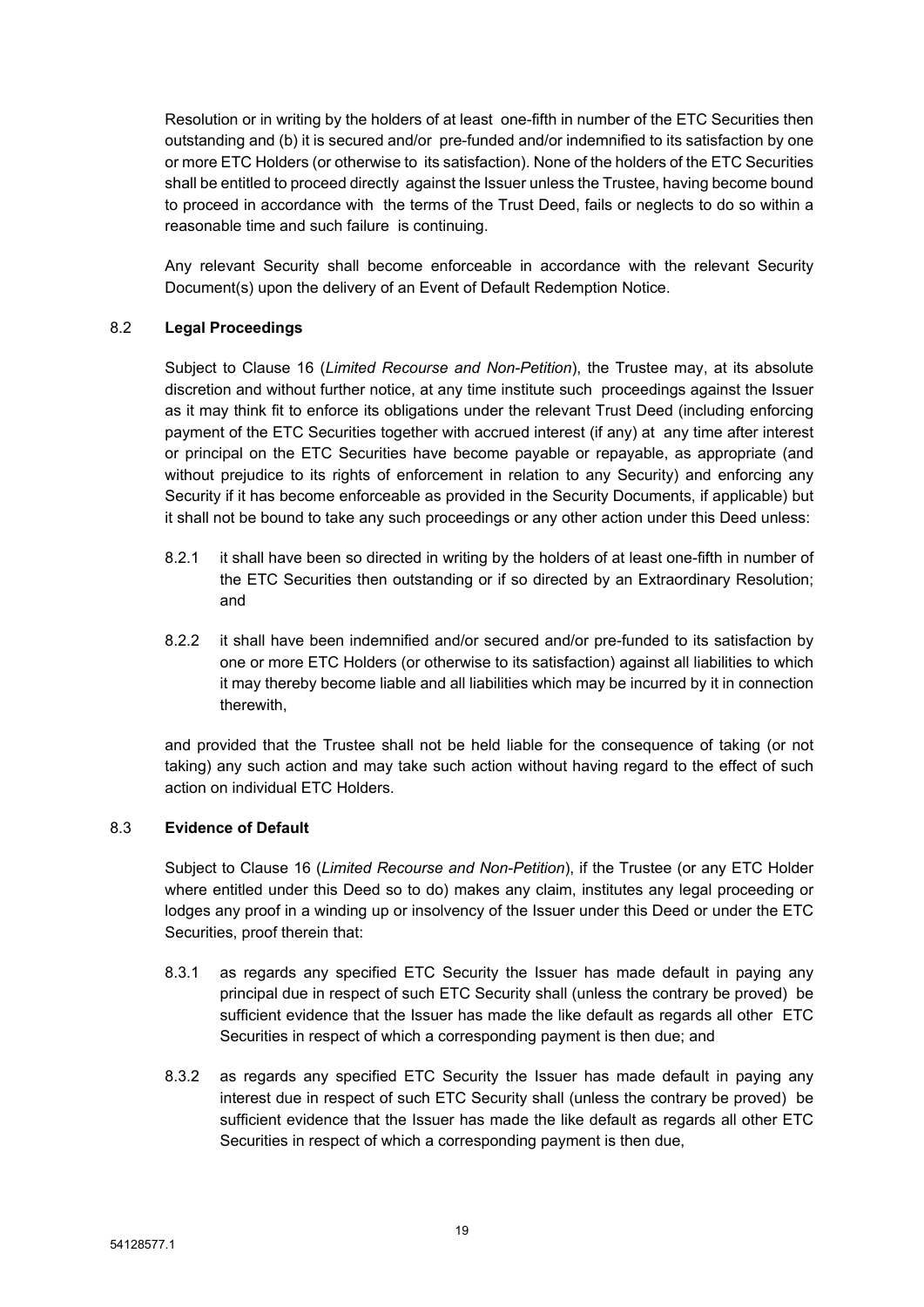and for the purposes of Clauses [8.3.1](#page-20-0) and [8.3.2](#page-20-1) above, a payment shall be a "corresponding" payment notwithstanding that it is due in respect of an ETC Security of a different denomination from that in respect of the above specified ETC Security.

# 9 **Provisions Supplemental to the Trustee Act**

### 9.1 **Trustee to assume performance**

The Trustee need not notify anyone of the execution of the relevant Issue Deed or any other Transaction Document or do anything to find out if an Event of Default, an Early Redemption Event, a Disruption Event, a Metal Reference Price Event, a substitution of the Metal Reference Price or Metal Reference Price Source or a resignation or termination of an Agent's appointment has occurred and is continuing or if the Security has become enforceable. Until it has actual knowledge or express notice to the contrary, the Trustee may assume that no such event has occurred and that the Issuer is performing all its obligations under the relevant Trust Deed, the ETC Securities and the other Transaction Documents. The Trustee is not responsible for monitoring or supervising the performance by any other person of its obligations to the Issuer and may assume these are being performed unless it shall have actual knowledge to the contrary.

# 9.2 **Resolutions and directions of ETC Holders**

The Trustee may at any time seek a direction to act from the ETC Holders in respect of any of its powers, duties, obligations, rights and/or discretions under this Deed and the other Transaction Documents. Where the Trustee seeks such direction, it shall have no liability whatsoever arising as a result of any delay caused in seeking such direction or failure by the ETC Holders to provide the Trustee with direction. The Trustee shall not be responsible for having acted (or refraining to act) in good faith on a resolution purporting to have been passed at a meeting of ETC Holders in respect of which minutes have been made and signed or any instruction or direction in writing purporting to have been given by or on behalf of ETC Holders, even if it is later found that there was a defect in the constitution of the meeting or the passing of the resolution or the giving of such instruction or direction or that such resolution, instruction or direction was not valid or binding on the ETC Holders or any of them.

# 9.3 **Certificate signed by duly authorised signatories**

If the Trustee, in the exercise of its functions, requires to be satisfied or to have information as to any fact or the expediency of any act, it may call for and accept as sufficient evidence of that fact or the expediency of that act a certificate signed by any duly authorised signatory of the Issuer as to that fact or to the effect that, in their opinion, that act is expedient and the Trustee need not call for further evidence and shall not be responsible for any loss occasioned by acting on such a certificate.

# 9.4 **Deposit of documents**

The Trustee may appoint as custodian, on any terms, any bank or entity whose business includes the safe custody of documents or any lawyer or firm of lawyers believed by it to be of good repute and may deposit the relevant Issue Deed and any other documents with such custodian and pay all sums due in respect thereof and the Trustee shall not be responsible for or required to insure against any loss incurred in connection with such deposit and may pay all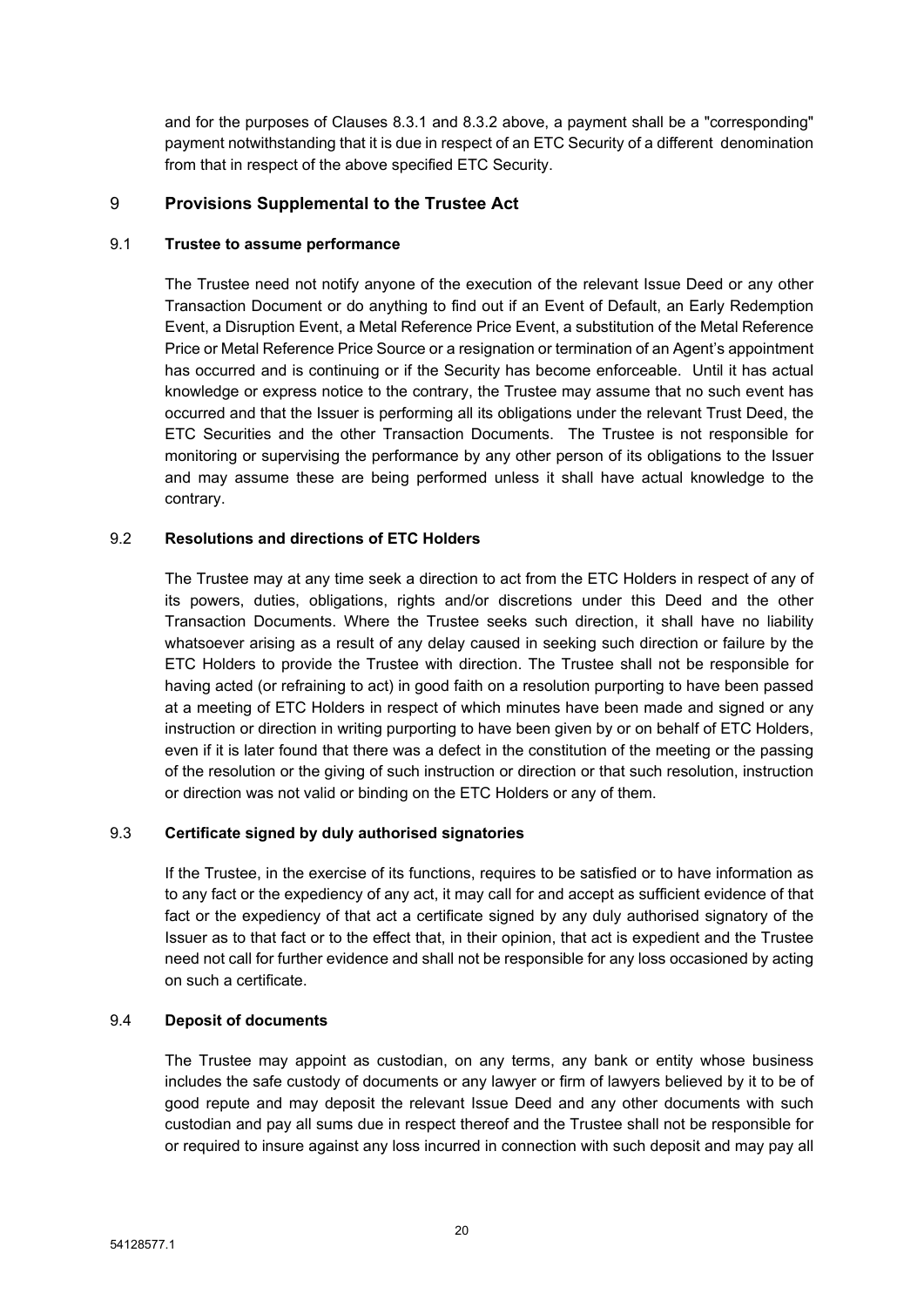sums required to be paid on account of or in respect of any such deposit. The Trustee is not obliged to appoint a custodian of securities payable to bearer.

### 9.5 **Discretion**

Subject to Section 422 of the Companies Act, the Trustee shall (save as expressly otherwise provided herein) as regards all the trusts, powers, authorities and discretions vested in it by this Deed and the other Transaction Documents or by operation of law, have absolute and uncontrolled discretion as to the exercise or non-exercise thereof and the Trustee shall not be responsible for any loss, liability, cost, claim, action, demand, expense or inconvenience that may result from the exercise or non-exercise thereof (unless such liability has been caused by the gross negligence, wilful default and/or fraud of the Trustee) but whenever the Trustee is under the provisions of this Deed and the other Transaction Documents bound to act at the request or direction of the ETC Holders or any of them, or any other Secured Creditors or any other person, the Trustee shall nevertheless not be so bound unless first indemnified and/or secured and/or prefunded to its satisfaction against all actions, proceedings, claims and demands to which it may render itself liable and all liabilities which it may incur by so doing.

### 9.6 **Advice**

The Trustee may in relation to this Deed and the other Transaction Documents act on (or refrain from acting in accordance with) the opinion or advice of or a certificate or any information (whether addressed to the Trustee or not) obtained from any expert (including without limitation, lawyer, banker, valuer, surveyor, broker, auctioneer, accountant or other expert (whether obtained by the Trustee, the Issuer, any subsidiary or any agent or otherwise)) whether or not any of the aforesaid or any engagement letter or other document entered into by the Trustee and the relevant person in connection therewith contains any monetary or other limit on the liability of the relevant person which the Trustee may consider in its absolute discretion to be consistent with prevailing market practice with regard to opinions or advice of that nature and the Trustee shall not be responsible for any liability occasioned by so acting or refraining from acting as the case may be. The Trustee shall not be required to investigate the authenticity of such opinion, certificate, advice or information; any such opinion, advice, certificate or information may be sent or obtained by letter, telegram, telex, cablegram, e-mail communication or facsimile transmission and the Trustee shall not be liable for acting (or refraining to act) on any opinion, advice, certificate or information purporting to be so conveyed although the same shall contain some error or shall not be authentic.

# 9.7 **Illegality**

Notwithstanding anything else contained in the Transaction Documents, the Trustee may refrain without liability from doing anything which would or might in its opinion be contrary to any law of any jurisdiction (including but not limited to Ireland, Switzerland, the European Union and England and Wales) or any directive or regulation of any agency of any state or which would or might otherwise render it liable to any person and may do anything which is, in its opinion, necessary to comply with any such law, directive or regulation.

#### 9.8 **Regulation**

Notwithstanding anything in this Deed or any other Transaction Document to the contrary, the Trustee shall not do, or be authorised or required to do, anything which might constitute a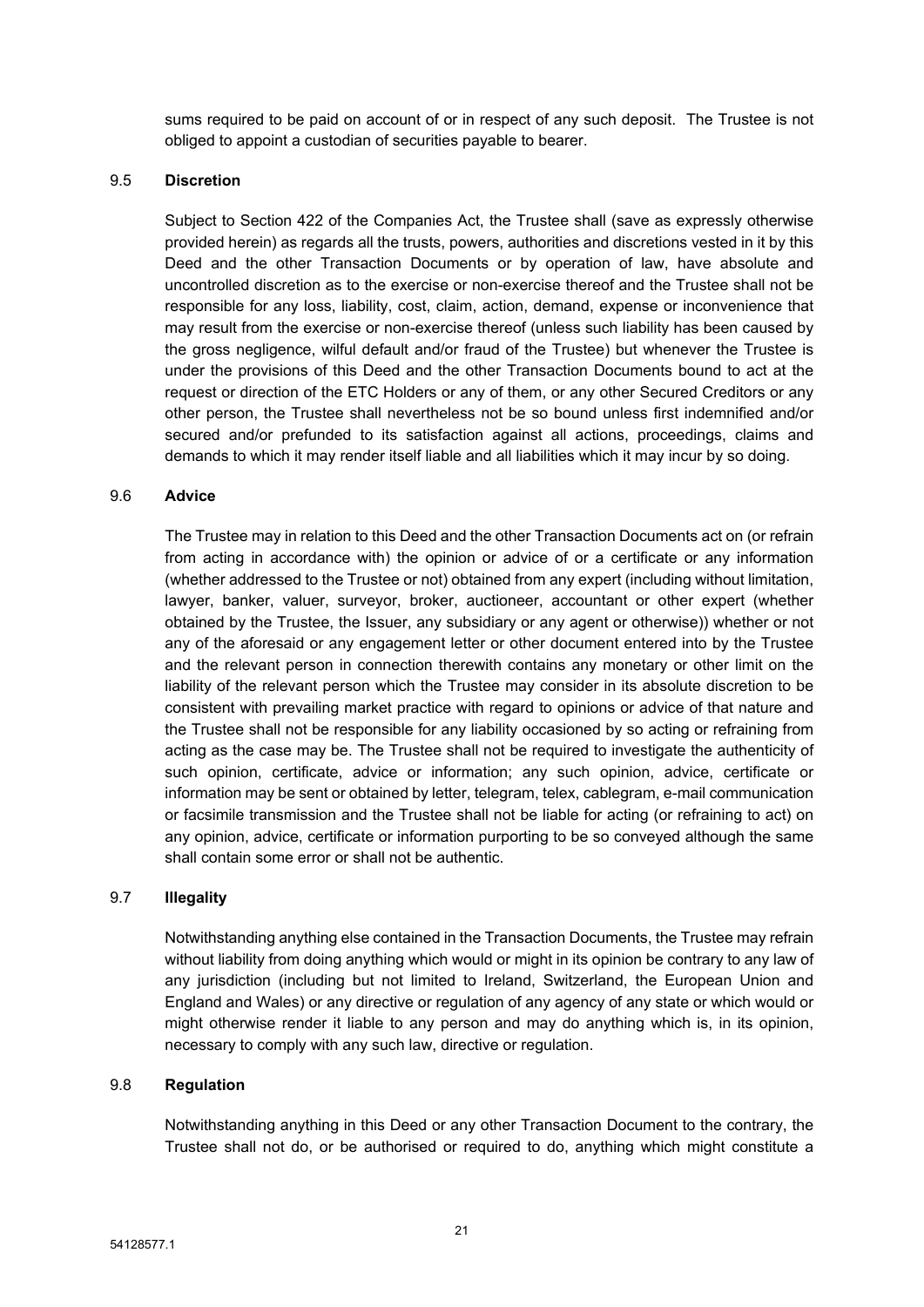regulated activity for the purpose of any relevant financial services law, unless it is authorised to do so or is exempt.

### 9.9 **Agents**

Whenever it considers it expedient in the interests of the ETC Holders, the Trustee may, in the conduct of its trust business, instead of acting personally, employ and pay an agent selected by it, whether or not a lawyer or other professional person, to transact or conduct, or concur in transacting or conducting, any business and to do or concur in doing all acts required to be done by the Trustee (including the receipt and payment of moneys). The Trustee may rely on the advice of any such person and shall not be responsible for any loss or liability occasioned by doing so.

### 9.10 **Delegation**

Whenever it considers it expedient in the interests of the ETC Holders, the Trustee may delegate to any person on any terms (including power to sub-delegate) all or any of its functions.

# 9.11 **Nominees**

In relation to any asset held by it under the relevant Trust Deed or any other Transaction Document, the Trustee may appoint any person to act as its nominee on any terms.

### 9.12 **Forged ETC Securities**

The Trustee shall not be liable to the Issuer or any ETC Holder, Secured Creditor or Other Creditor by reason of having accepted as valid or not having rejected any ETC Security purporting to be such and later found to be forged or not authentic.

# 9.13 **Confidentiality**

- 9.13.1 Unless ordered to do so by a court of competent jurisdiction, the Trustee shall not be required to disclose to any ETC Holder, Secured Creditor or Other Creditor any confidential financial or other information made available to the Trustee by the Issuer.
- 9.13.2 In acting as trustee, the Trustee shall be regarded as acting through its trustee division which shall be treated as a separate entity from any other of its divisions or departments. If information is received by another division or department of the Trustee, it may be treated as confidential to that division or department and the Trustee shall not be deemed to have notice of it.

# 9.14 **Determinations conclusive**

As between itself and the ETC Holders, and/or any Secured Creditor and/or any Other Creditor, the Trustee may determine all questions and doubts arising in relation to any of the provisions of the relevant Trust Deed or any other Transaction Document. Such determinations, whether made upon such a question actually raised or implied in the acts or proceedings of the Trustee, shall be conclusive and shall bind the Trustee, the ETC Holders, the Secured Creditors and/or any Other Creditor and the Trustee shall not be responsible for any loss or liability occasioned thereby.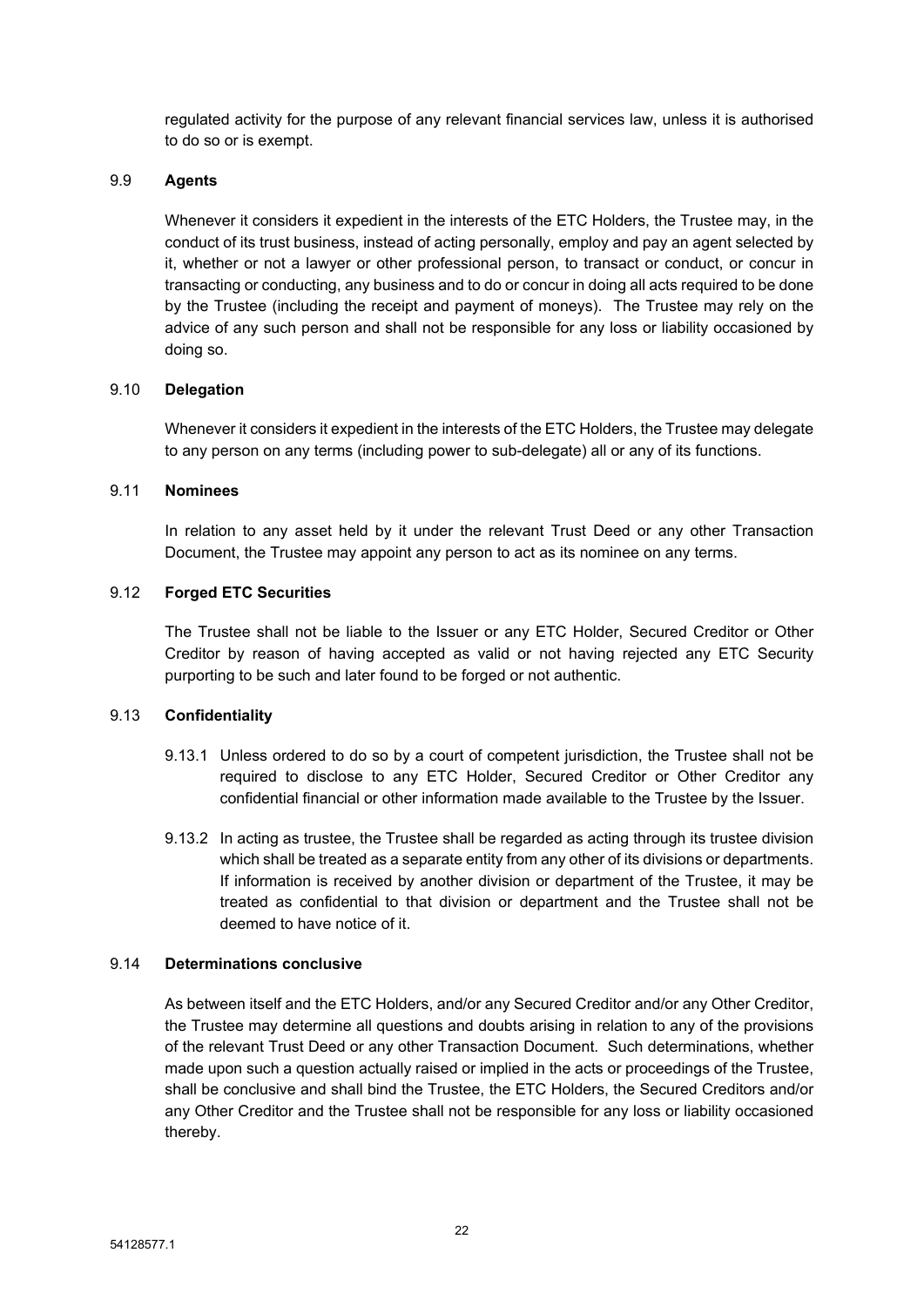### 9.15 **Currency conversion**

Where it is necessary or desirable for any purpose in connection herewith to convert any sum from one currency to another, it shall (unless otherwise provided in the relevant Issue Deed or the Conditions or required by law) be converted at such rate or rates, in accordance with such method and as at such date as may reasonably be specified by the Trustee but having regard to current rates of exchange, if available. Any rate, method and date so specified shall be binding on the Issuer, the ETC Holders and the Transaction Parties.

### <span id="page-24-0"></span>9.16 **Indemnity**

Without prejudice to the right of indemnity by law given to trustees and subject to the provisions of Section 422 of the Companies Act and Clause [16](#page-34-1) (*Limited Recourse and [Non-Petition](#page-34-1)*), the Trustee and every receiver, attorney, manager, agent or other person appointed by the Trustee under the relevant Trust Deed shall be entitled to be indemnified out of the relevant Secured Property (in respect of the relevant Series) in respect of all liabilities and expenses properly incurred by them or him in the execution or purported execution of the trusts or of any functions vested in them or him pursuant to the relevant Trust Deed and against all actions, proceedings, costs, claims and demands in respect of any acts or omissions relating to the Secured Property, and the Trustee may retain any part of any moneys in its hands arising from the trusts of the relevant Trust Deed to pay all sums necessary to effect such indemnity and also the remuneration of the Trustee. The provisions of this Clause [9.16](#page-24-0) (*[Indemnity](#page-24-0)*) shall survive termination of the appointment of the Trustee.

# 9.17 **Transaction Documents**

The Trustee assumes no responsibility for, and shall not by the execution of any Issue Deed or any other Transaction Document be deemed to make any representation as to, the adequacy, sufficiency, validity or enforceability of such document(s) or any agreement constituted by the execution thereof. The Trustee shall not be responsible for recitals, statements, warranties or representations of any other party contained in any of the Transaction Documents or other documents entered into in connection therewith.

# 9.18 **Transaction Parties**

In acting as Trustee under the relevant Trust Deed, the Trustee shall not assume any duty or responsibility to any Transaction Party (other than to pay to any such party any moneys received and payable to it and to act in accordance with the provisions of Condition 5 *(Security and Application of Proceeds)* and, in respect, the relevant Trust Deed) and shall have regard solely to the interests of the ETC Holders of any Series or, as the case may be, all Series as a Class. The Trustee shall not (subject to the provisions of Clause [16](#page-34-1) (*Limited [Recourse](#page-34-1) and Non-[Petition](#page-34-1)*) and Conditions 5 *(Security and Application of Proceeds)* and 15 *(Meetings of ETC Holders, Modification, Waiver, Substitution and Entitlement)* of the ETC Securities) be obliged to act on any directions of any Transaction Party if this would, in the Trustee's opinion, be contrary to the interests of the ETC Holders.

# 9.19 **Consent of Trustee**

Except as otherwise expressly provided to the contrary, any consent or approval given by the Trustee may be on such terms and subject to such conditions as the Trustee reasonably thinks fit.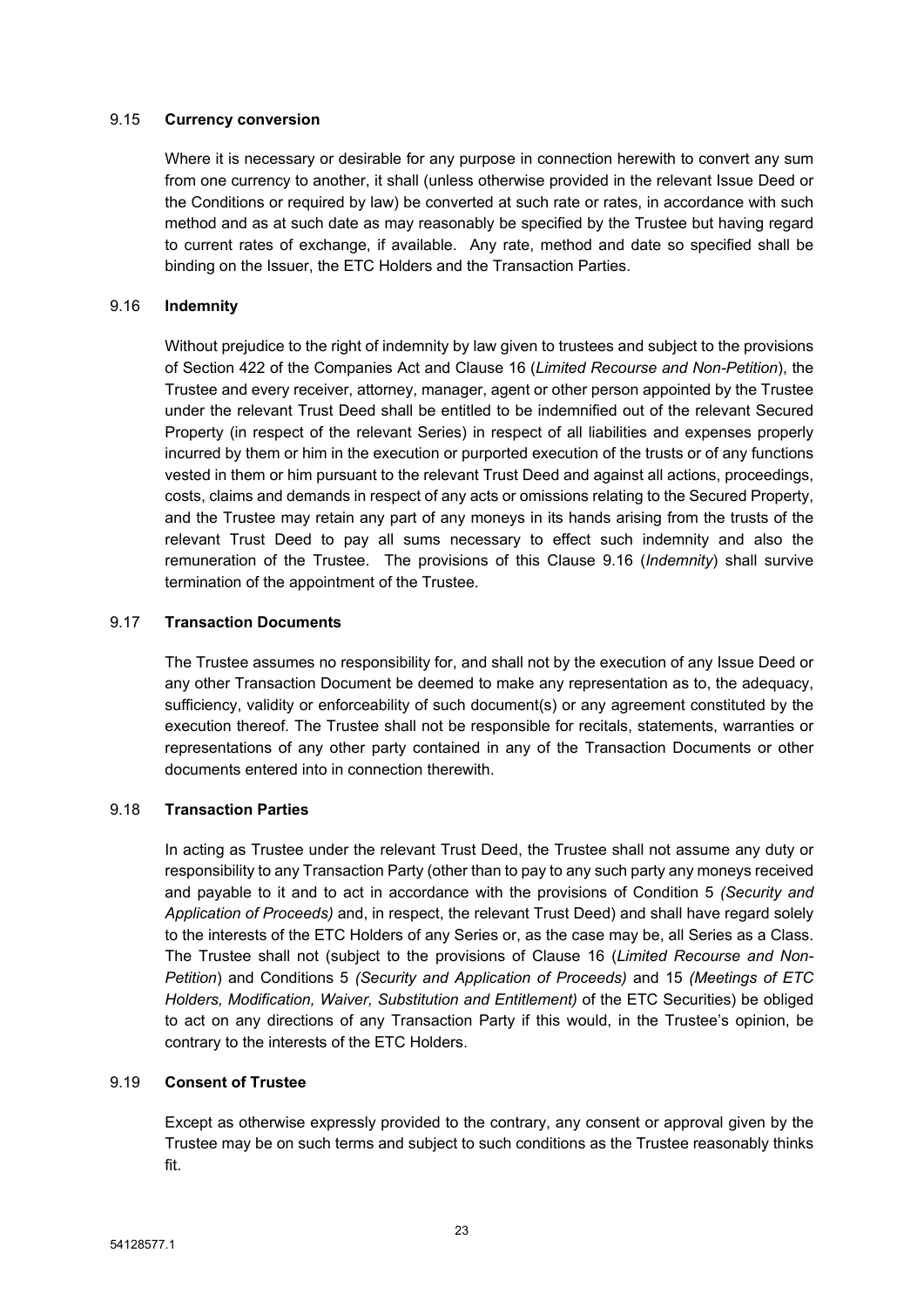### 9.20 **Payment for and delivery of ETC Securities**

The Trustee shall not be responsible for the receipt or application by the Issuer of the proceeds of the issue of the ETC Securities, any exchange of ETC Securities or the delivery of ETC Securities to the persons entitled to them.

# 9.21 **Legal opinions**

The Trustee shall not be responsible to any person for failing to request, require or receive any legal opinion relating to the ETC Securities or for checking or commenting upon the content of any such legal opinion.

### 9.22 **Programme limit**

The Trustee shall not be concerned, and need not enquire, as to whether or not any ETC Securities are issued or entered into in breach of the Programme Maximum Number of ETC Securities.

### 9.23 **Events**

The Trustee may determine whether or not an Event of Default is in its opinion capable of remedy. Any such determination will be conclusive and binding on the Issuer and the ETC Holders. However, the Trustee shall not be under any obligation to monitor, enquire or satisfy itself as to whether or not an Event of Default, an Early Redemption Event, a Disruption Event, a Metal Reference Price Event, a substitution of the Metal Reference Price or Metal Reference Price Source, or a resignation or termination of an Agent's appointment has occurred or is continuing or to monitor compliance by the Agents or any other Transaction Party with any of their respective obligations under the Transaction Documents.

# 9.24 **No liability as a result of the delivery of a certificate**

The Trustee shall have no liability whatsoever for any loss (including any loss of profit), cost, damages or expenses directly or indirectly suffered or incurred by the Issuer, any ETC Holder, any Secured Creditor, Other Creditor or any other person as a result of the delivery, or the nondelivery, by the Trustee of an opinion or certificate to the Issuer on the basis of an opinion formed by it in good faith save where such loss, cost, damage or expense results from the Trustee's own gross negligence, wilful default or fraud.

# 9.25 **Responsibility for Appointees**

The Trustee shall exercise reasonable care in selecting any custodian, agent, delegate or nominee appointed under this Clause [8](#page-19-0) (*[Enforcement](#page-19-0)*

# *Event of Default [Redemption](#page-19-0) Notice*

If an Event of Default occurs, the Trustee at its [discretion](#page-19-0) may, or shall, if so directed in writing by the holders of at least one-fifth in number of the ETC Securities then [outstanding](#page-19-0) or if so directed by an [Extraordinary](#page-19-0) Resolution (provided that in each case the Trustee shall have been [indemnified](#page-19-0) and/or secured and/or pre-funded to its satisfaction by one or more ETC Holders (or otherwise to its [satisfaction\),](#page-19-0) give notice to the Issuer (copied to each Transaction Party and the ETC Holders in [accordance](#page-19-0) with Condition 19 (*Notices*)) (such notice an "**Event of Default**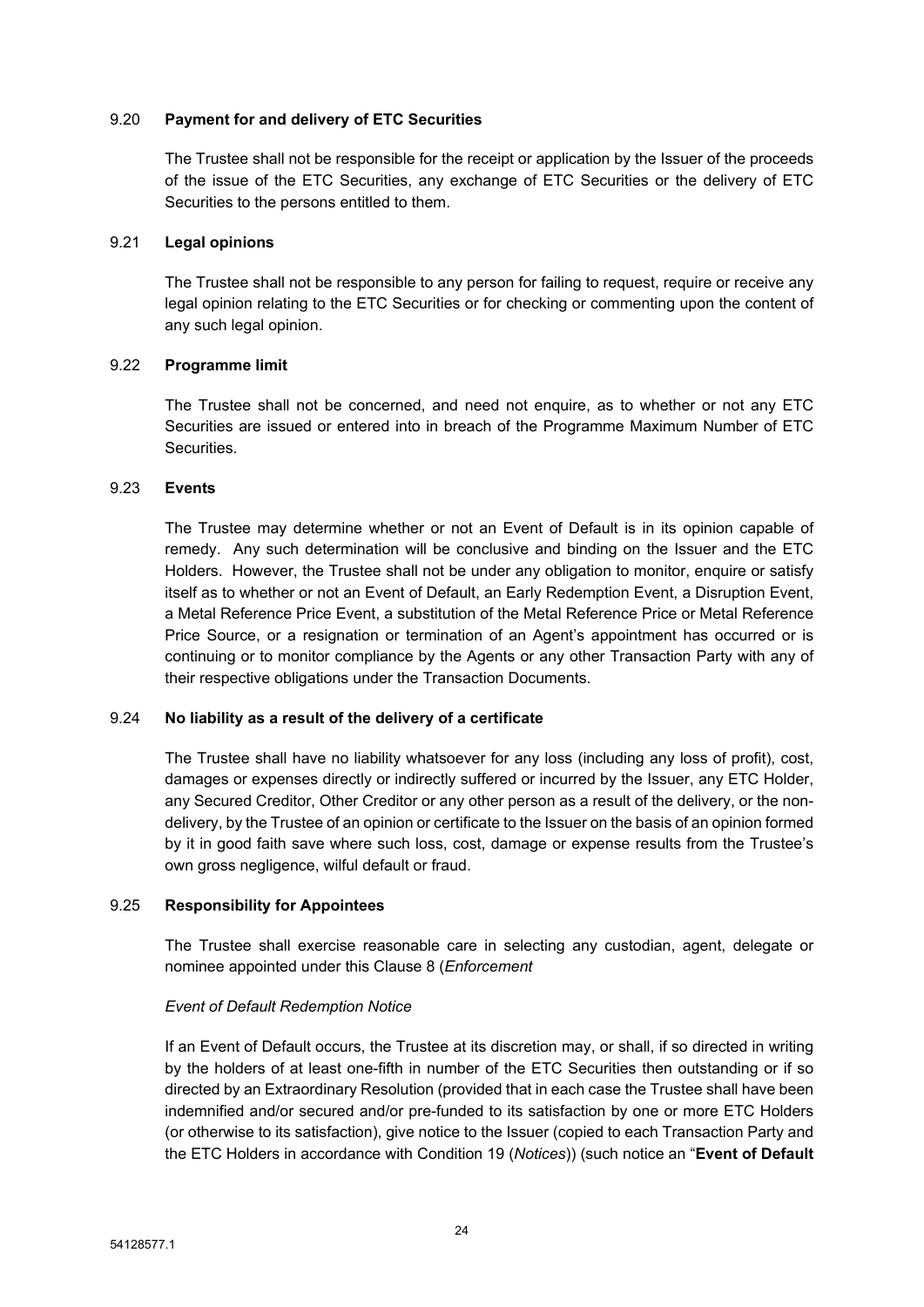**[Redemption](#page-19-0) Notice**") that the ETC Securities shall become due and payable at their Early [Redemption](#page-19-0) Amount on the Early Redemption Settlement Date.

Subject to Clause 16 (*Limited Recourse and [Non-Petition](#page-19-0)*), following delivery of an Event of Default [Redemption](#page-19-0) Notice, the Trustee may, at its discretion and without further notice, take such action or step or institute such [proceedings](#page-19-0) against the Issuer as it may think fit to enforce the rights of the holders of the ETC Securities against [the Issuer,](#page-19-0) whether the same arise under general law, the Trust Deed, the ETC Securities, any [other Transaction](#page-19-0) Document or otherwise, but, in each case, it need not take any such action or step or institute such [proceedings](#page-19-0) unless (a) in accordance with the terms of the Trust Deed, the Trustee is so directed by an [Extraordinary](#page-19-0) Resolution or in writing by the holders of at [least one-fifth](#page-19-0) in number of the ETC Securities then outstanding and (b) it is secured [and/or pre-funded](#page-19-0) and/or indemnified to its satisfaction by one or more ETC Holders (or otherwise to its [satisfaction\).](#page-19-0) None of the holders of the ETC Securities shall be entitled to proceed [directly against](#page-19-0) the Issuer unless the Trustee, having become bound to proceed in [accordance](#page-19-0) with the terms of the Trust Deed, fails or neglects to do so within a [reasonable](#page-19-0) time and such failure is continuing.

Any relevant Security shall become [enforceable](#page-19-0) in accordance with the relevant Security [Document\(s\)](#page-19-0) upon the delivery of an Event of Default Redemption Notice.

# 9.26 **Legal [Proceedings](#page-19-0)**

Subject to Clause 16 (*Limited Recourse and [Non-Petition](#page-19-0)*), the Trustee may, at its absolute discretion and without further notice, at any time institute [such proceedings](#page-19-0) against the Issuer as it may think fit to enforce its [obligations](#page-19-0) under the relevant Trust Deed (including enforcing payment of the ETC [Securities](#page-19-0) together with accrued interest (if any) at any time after interest or principal on the ETC Securities have become payable or repayable, as [appropriate](#page-19-0) (and without prejudice to its rights of [enforcement](#page-19-0) in relation to any Security) and enforcing any Security if it has become enforceable as provided in the Security [Documents,](#page-19-0) if applicable) but it shall not be bound to take any such [proceedings](#page-19-0) or any other action under this Deed unless:

- 9.26.1 it shall have been so directed in writing by the holders of at least [one-fifth](#page-19-0) in number of the ETC Securities then outstanding or if so directed by an [Extraordinary](#page-19-0) Resolution; [and](#page-19-0)
- 9.26.2 it shall have been [indemnified](#page-19-0) and/or secured and/or pre-funded to its satisfaction by one or more ETC Holders (or otherwise to its [satisfaction\)](#page-19-0) against all liabilities to which it may thereby become liable and all liabilities which may be incurred by it in [connection](#page-19-0)  [therewith,](#page-19-0)

and provided that the Trustee shall not be held liable for the [consequence](#page-19-0) of taking (or not taking) any such action and may take such action [without](#page-19-0) having regard to the effect of such action on [individual](#page-19-0) ETC Holders.

# 9.27 **[Evidence](#page-19-0) of Default**

Subject to Clause 16 (*Limited Recourse and [Non-Petition](#page-19-0)*), if the Trustee (or any ETC Holder where entitled under this Deed so to do) makes any claim, institutes any legal [proceeding](#page-19-0) or lodges any proof in a winding up or [insolvency](#page-19-0) of the Issuer under this Deed or under the ETC [Securities,](#page-19-0) proof therein that: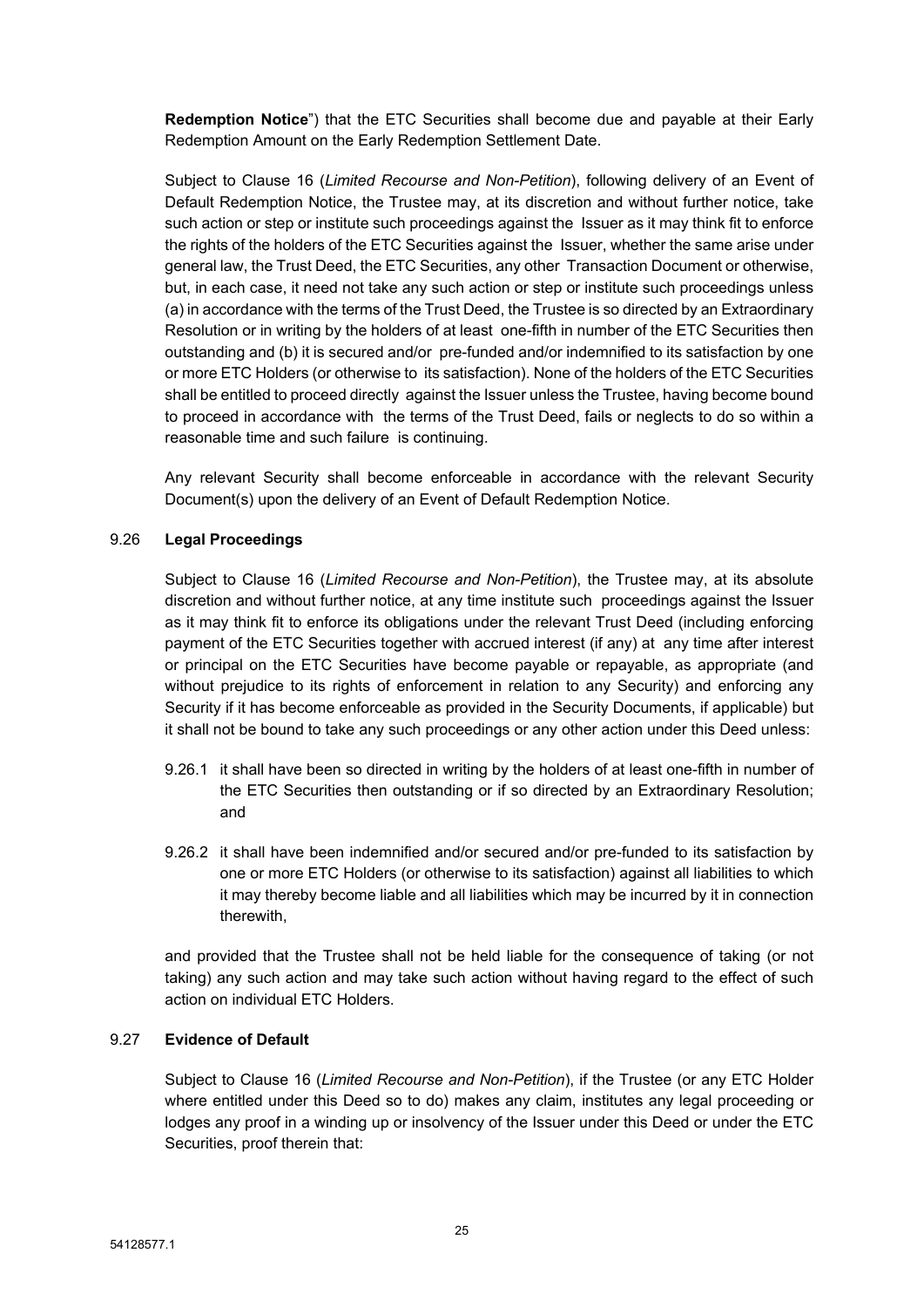- 9.27.1 as regards any [specified](#page-19-0) ETC Security the Issuer has made default in paying any principal due in respect of such ETC Security shall (unless the contrary be [proved\) be](#page-19-0) sufficient evidence that the Issuer has made the like default as regards all [other ETC](#page-19-0) Securities in respect of which a [corresponding](#page-19-0) payment is then due; and
- 9.27.2 as regards any [specified](#page-19-0) ETC Security the Issuer has made default in paying any interest due in respect of such ETC Security shall (unless the contrary be [proved\) be](#page-19-0) sufficient [evidence](#page-19-0) that the Issuer has made the like default as regards all other ETC Securities in respect of which a [corresponding](#page-19-0) payment is then due,

and for the purposes of Clauses 8.3.1 and 8.3.2 above, a payment shall be a ["corresponding"](#page-19-0)  payment notwithstanding that it is due in respect of an ETC Security of a [different denomination](#page-19-0) from that in respect of the above [specified](#page-19-0) ETC Security.

Provisions [Supplemental](#page-19-0) to the Trustee Act) (an "**Appointee**") and provided that the Trustee shall have exercised reasonable care in selecting such Appointee for the purposes hereof and in exercising such delegation it will not have any obligation to supervise the Appointee or be responsible for any loss, liability, cost, claim, action, demand or expense incurred by reason of the Appointee's misconduct, gross negligence or default or the misconduct, gross negligence or default of any substitute appointed by the Appointee.

# 9.28 **Notice in respect of Appointees**

The Trustee shall, within a reasonable time prior to any delegation to an Appointee or any renewal, extension or termination thereof, give notice thereof (containing details of such appointment) to the Issuer (whereupon the Issuer shall copy such notice to the Administrator).

# 9.29 **No responsibility for Clearing Systems**

None of the Issuer, the Trustee nor any other Transaction Party will have any responsibility for the performance by the Clearing Systems (or their participants or indirect participants) of any of their respective obligations under the rules and procedures governing their operations.

# 9.30 **ETC Securities held by the Issuer**

In the absence of knowledge or express notice to the contrary, the Trustee may assume without enquiry (other than requesting a certificate of the Issuer) that no ETC Securities are for the time being held by or for the benefit of the Issuer or any other person referred to it in the proviso to the definition of outstanding.

# 9.31 **Certifications**

The Trustee shall be entitled to rely upon , and accept as sufficient evidence, a certificate of any Transaction Party in respect of every matter and circumstance for which a certificate, calculation or determination is expressly provided for under the Conditions and/or the relevant Transaction Documents and also in relation to any matter reasonably believed by the Trustee to be within the knowledge of the party certifying the same and the Trustee shall not be bound in any such case to call for further evidence or be responsible for any loss, liability, costs, damages, expenses or inconvenience that may be occasioned by its failing so to do.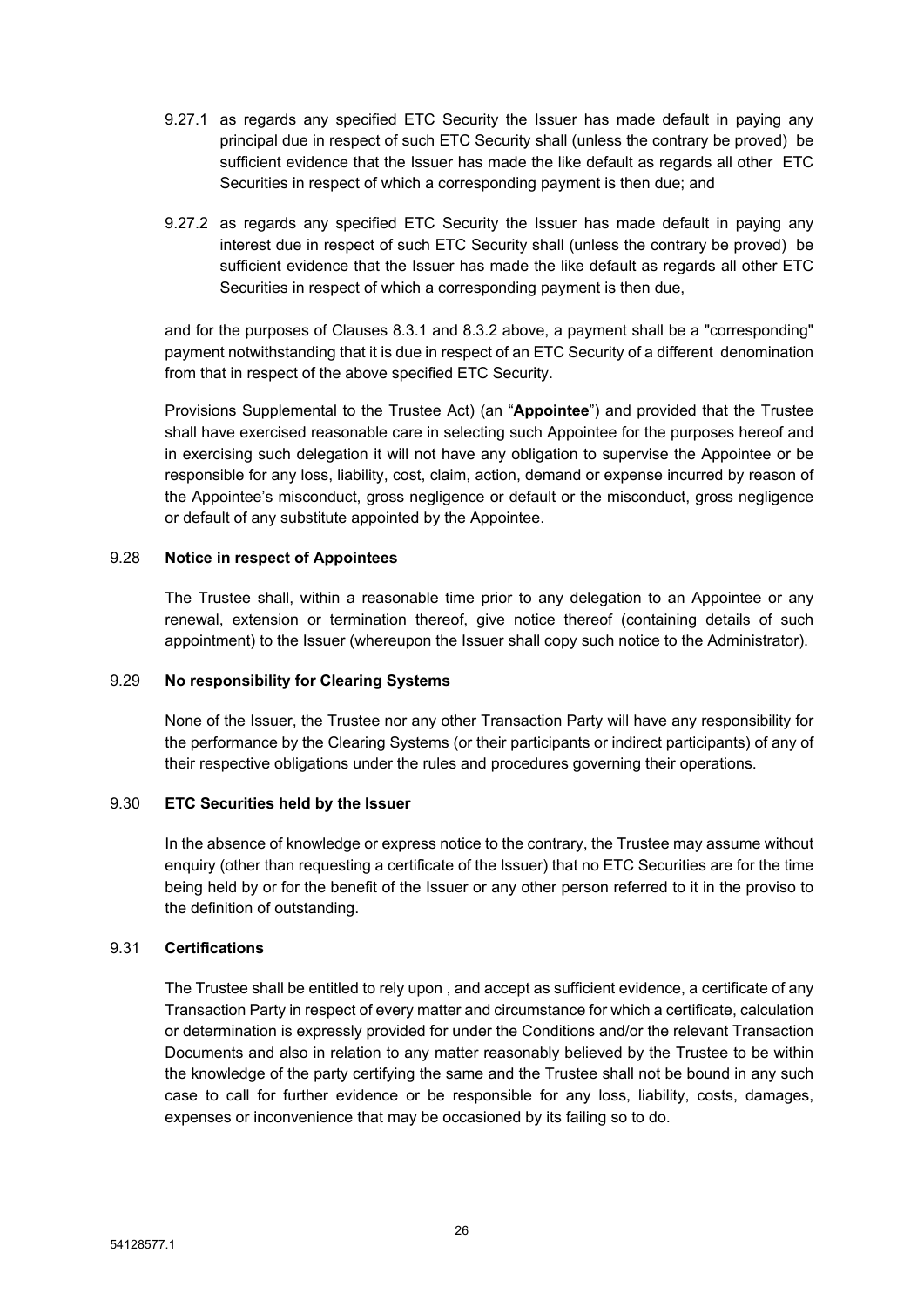### 9.32 **No obligations to monitor Transaction Parties**

The Trustee shall not be obliged to monitor or be liable for any failure to monitor the performance by any Transaction Party of its duties and obligations under the Transaction Documents to the Issuer or by any other person of its obligations to the Issuer. The Trustee may assume that such are being performed unless it shall have actual knowledge to the contrary. The Trustee shall not be obliged to take any action or step against any such Transaction Party or other person (unless secured and/or pre-funded and/or indemnified to its satisfaction).

### 9.33 **Certification of amounts owed**

The Trustee shall be entitled to rely upon , and accept as sufficient evidence, a certificate of any party to the Transaction Documents as to any amounts owing to any such party and shall not be responsible for any loss occasioned by its relying and acting on such certificate.

# 9.34 **Authorised Participants**

The Trustee shall not be responsible for monitoring or ascertaining whether there is or are one or more Authorised Participants or no Authorised Participant in respect of the ETC Securities or whether no Authorised Participant is willing to purchase any ETC Securities and, unless and until it receives express notice to the contrary, it shall be entitled to assume that there is or are one or more Authorised Participants in respect of the ETC Securities and that one or more Authorised Participants is or are willing to purchase ETC Securities.

### 9.35 **Signed documents**

The Trustee shall not incur liability to any person in acting upon any signature, instrument, notice, resolution, endorsement, request, consent, order, certificate, report, opinion, bond or other document or paper believed by it to be genuine and believed by it to be signed by the proper party or parties.

# 9.36 **Entitlement of the Trustee**

In connection with the exercise of any of its functions under any Transaction Document, the Trustee shall have regard to the interests of the ETC Holders as a class and shall not have regard to the consequences of such exercise for individual ETC Holders and the Trustee shall not be entitled to require, nor shall any ETC Holder be entitled to claim, from the Issuer any indemnification or payment in respect of any tax consequence of any such exercise upon individual ETC Holders. So long as the ETC Securities are in global form and the Global Registered Security is held by or on behalf of the Clearing System, in considering the interests of ETC Holders, the Trustee may rely on any information provided to it by the Clearing System or its operator as to the identity (either individually or by category) of its accountholders or participants with entitlements to any such Global Registered Security and may consider such interests on the basis that such accountholders or participants were the holder(s) thereof.

#### 9.37 **Creditworthiness**

Each ETC Holder, Secured Creditor and Other Creditor shall be solely responsible for making its own independent appraisal of and investigation into the financial condition, creditworthiness, condition, affairs, status and nature of the Issuer and the Security and the Trustee shall not at any time have any responsibility for the same and each ETC Holder, Secured Creditor and Other Creditor shall not rely on the Trustee in respect thereof.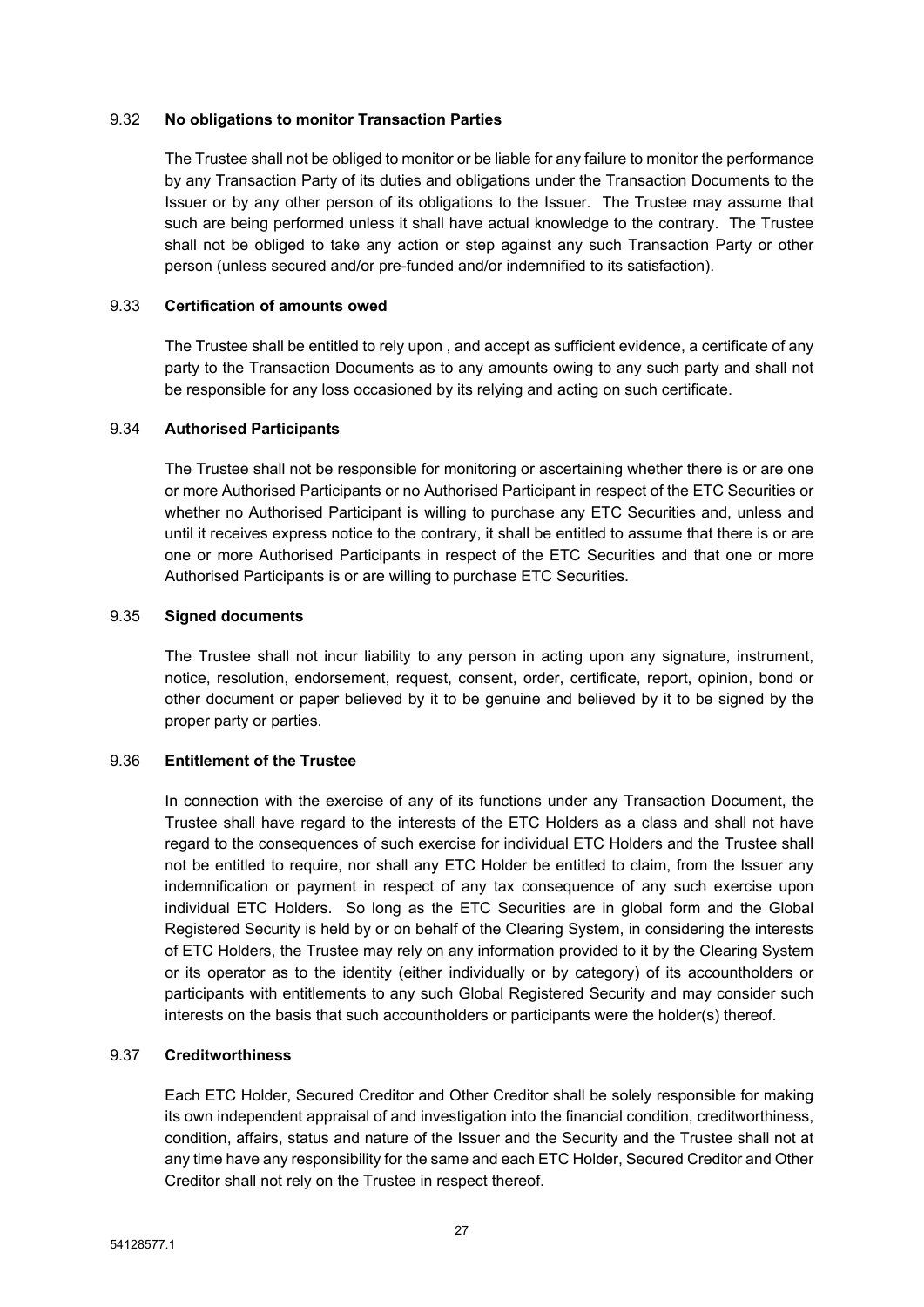#### 9.38 **Financial Matters**

- 9.38.1 **Professional charges**: the Trustee may refrain from taking any action or exercising any right, power, authority or discretion vested in it under this Deed, any other Transaction Document, the property comprising the Security (if applicable) or any other agreement relating to the transactions herein or therein contemplated or from taking any action to enforce any Security (if applicable) until it has been indemnified and/or secured and/or prefunded to its satisfaction against any liabilities which might be brought, made of conferred against or suffered, incurred or sustained by it as a result (which may include payment on account). Any Trustee being a banker, lawyer, broker or other person engaged in any profession or business shall be entitled to charge and be paid all usual professional and other charges properly incurred for business transacted and acts done by him or his partner or firm on matters arising in connection with the trusts of the relevant Trust Deed and also his properly incurred charges in addition to disbursements for all other work and business done and all time spent by him or his partner or firm on matters arising in connection with the relevant Trust Deed, including matters which might or should have been attended to in person by a Trustee not being a banker, lawyer, broker or other professional person;
- 9.38.2 **Expenditure by the Trustee**: nothing contained in the relevant Trust Deed shall require the Trustee to expend or risk its own funds or otherwise incur any financial liability in the performance of its duties or the exercise of any right, power, authority or discretion hereunder or under any transaction related document if it has grounds for believing the repayment of such funds or adequate indemnity against, or security or prefunding for, such risk or liability is not reasonably assured to it;
- 9.38.3 **Right to Deduct or Withhold**: notwithstanding anything contained in the relevant Trust Deed, to the extent required by any applicable law, if the Trustee is or will be required to make any deduction or withholding from any distribution or payment made by it hereunder or if the Trustee is or will be otherwise charged to, or is or may become liable to, tax as a consequence of performing its duties hereunder whether as principal, agent or otherwise, and whether by reason of any assessment, prospective assessment or other imposition of liability to taxation of whatsoever nature and whensoever made upon the Trustee, and whether in connection with or arising from any sums received or distributed by it or to which it may be entitled under the relevant Trust Deed (other than in connection with its remuneration as provided for herein)] or any investments or deposits from time to time representing the same, including any income or gains arising therefrom or any action of the Trustee in connection with the trusts of the relevant Trust Deed (other than the remuneration herein specified)] or otherwise, then the Trustee shall be entitled to make such deduction or withholding or, as the case may be, to retain out of sums received by it an amount sufficient to discharge any liability to tax which relates to sums so received or distributed or to discharge any such other liability of the Trustee to tax from the funds held by the Trustee upon the trusts of this Deed and the Trustee shall have no responsibility whatsoever to the Issuer, the ETC Holders or any other party to the extent it makes such deduction, withholding, retention or discharge.
- 9.38.4 **No duty to account**: The Trustee shall not be bound to account to any other person for any sum or the profit element of any sum received by it for its own account.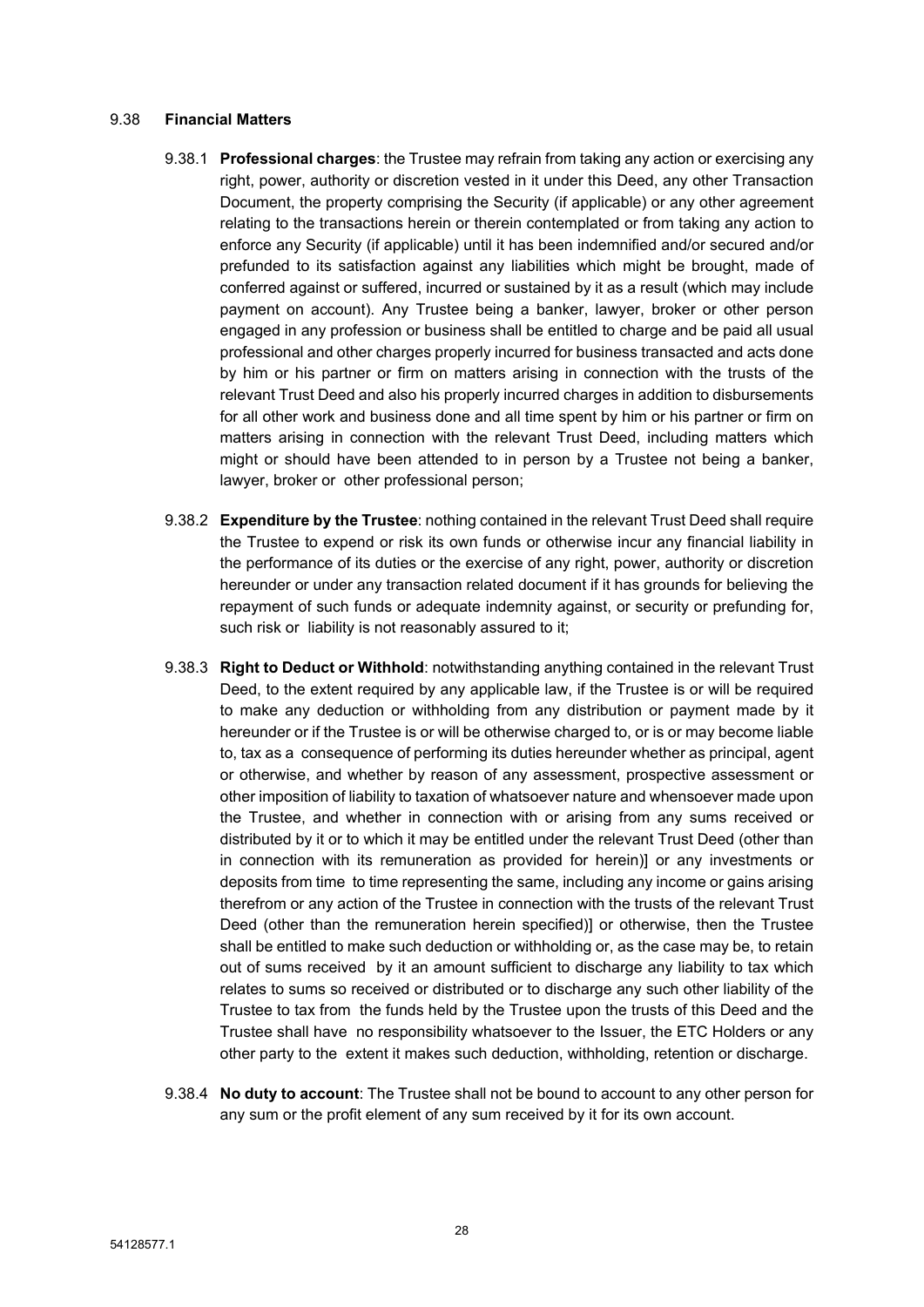# 9.39 **Trustee Act**

In the event of any conflict or inconsistency between the terms of this Trust Deed and the terms of the Trustee Act, the terms of this Trust Deed shall prevail to the extent permitted by law.

# <span id="page-30-0"></span>10 **Trustee Liable for Gross Negligence**

- 10.1 Subject to Section 422 of the Companies Act, the Trustee will not be liable for any action taken or omission made by it under or in connection with any Transaction Document, unless directly caused by its gross negligence or wilful default or fraud.
- 10.2 If the Trustee fails to show the degree of care and diligence required of it as trustee, nothing in the relevant Trust Deed shall relieve or indemnify it from or against any liability that would otherwise attach to it in respect of any gross negligence, wilful default, breach of duty or breach of trust of which it may be guilty.
- 10.3 Notwithstanding any other provision of the relevant Trust Deed (but without prejudice to any liability arising from its own fraud), under no circumstances will the Trustee be liable to the Issuer or any other person for any incidental, consequential, indirect, special or exemplary damages of any kind or nature whatsoever or for any loss of revenues, loss of profits, loss of business, loss of opportunity or loss of goodwill (collectively "**Additional Damages**") howsoever arising, including from any representation, any breach of implied term or any duty at common law or under any statute or express term of the relevant Trust Deed, and whether such liability is asserted on the basis of contract, tort or otherwise, whether or not foreseeable, even if the Trustee has been advised or was aware of the possibility of such Additional Damages.

# <span id="page-30-1"></span>11 **Waiver and Proof of Default**

# 11.1 **Waiver**

The Trustee may, without the consent of the ETC Holders and without prejudice to its rights in respect of any subsequent breach, from time to time and at any time, if in its opinion the interests of the ETC Holders will not be materially prejudiced thereby, waive or authorise, on such terms as may seem expedient to it, any breach or proposed breach by the Issuer of the relevant Trust Deed or the relevant Conditions or any other Transaction Document or determine that an Event of Default shall not be treated as such, provided that the Trustee shall not do so in contravention of an express direction given by an Extraordinary Resolution. No such direction or request shall affect a previous waiver, authorisation or determination. Any such waiver, authorisation or determination shall be binding on the ETC Holders and, if the Trustee so requires, shall be notified to the ETC Holders as soon as practicable.

# <span id="page-30-2"></span>12 **Trustee not Precluded from Entering into Contracts**

The Trustee and any other person, whether or not acting for itself, may acquire, hold, deal in or dispose of any ETC Security of any Series or other security (or any interest therein) of the Issuer or any other person, may enter into or be interested in any contract or transaction with any such person and may act on, or as depositary or agent for, any committee or body of holders of any securities of any such person, in each case with the same rights as it would have had if the Trustee were not acting as Trustee and need not account for any profit.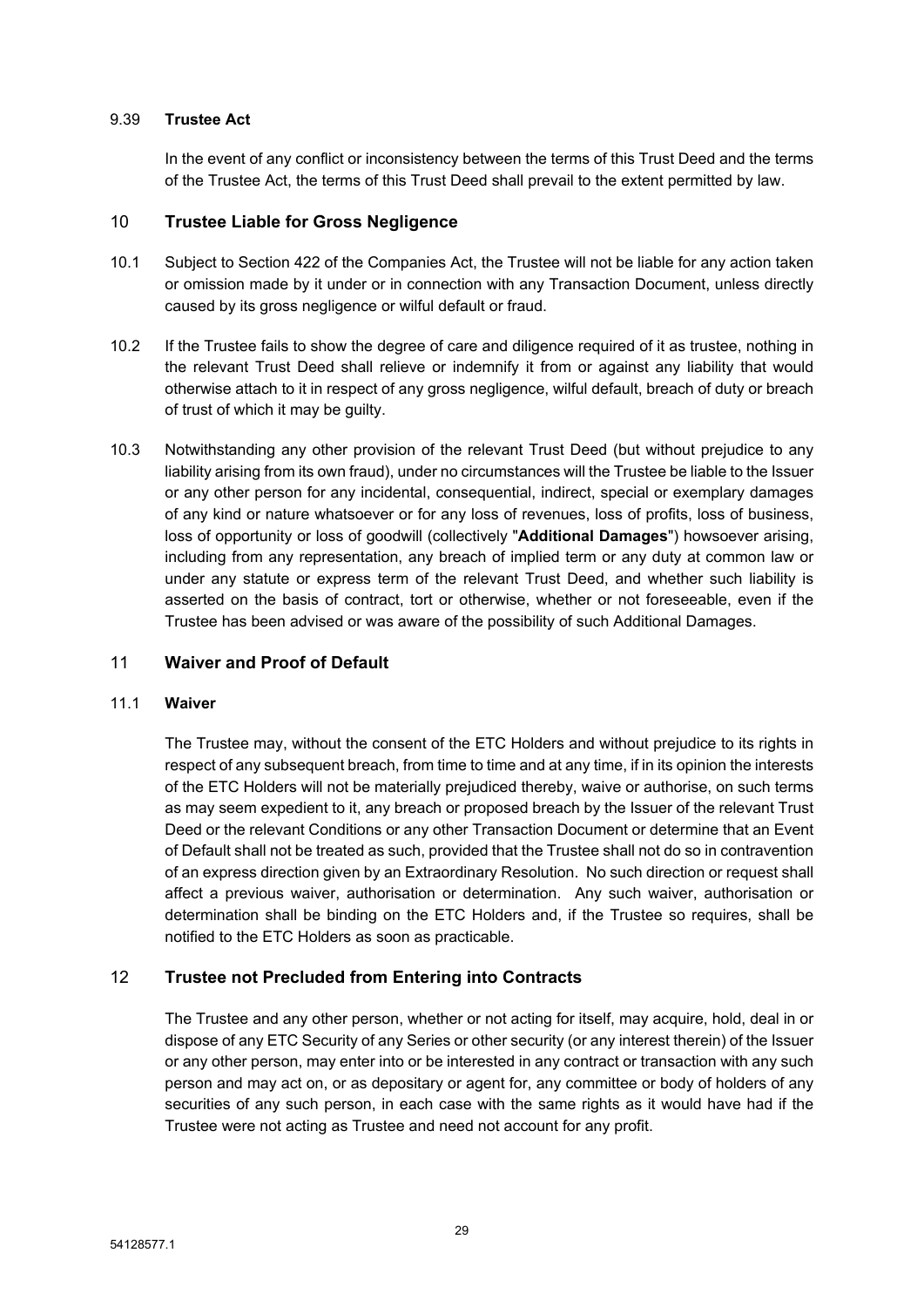# <span id="page-31-0"></span>13 **Modification and Substitution**

# 13.1 **Modification**

Without prejudice to Condition 15(a) *(Meetings of ETC Holders)*, the Trustee may agree, without the consent of the ETC Holders, to (i) any modification to the Conditions, the Trust Deed and/or any other Transaction Document which is, in the opinion of the Trustee, of a formal, minor or technical nature or is made to correct a manifest error, or (ii) any other modification of any of the Conditions or any of the provisions of the Trust Deed and/or any other Transaction Document that is in the opinion of the Trustee not materially prejudicial to the interests of the ETC Holders. Any such modification, authorisation or waiver shall be binding on the ETC Holders and shall be notified by the Issuer to the ETC Holders in accordance with Condition 19 *(Notices)* as soon as reasonably practicable.

# 13.2 **Substitution**

# 13.2.1 **Substitution**

The Trustee may, without the consent of the ETC Holders, agree to the substitution, in place of the Issuer (or of any previous substitute) as the principal debtor under the Trust Deed, the Security Documents, the other Transaction Documents to which it is a party and the ETC Securities, of any other company (incorporated in any jurisdiction) (any such substitute company being the "**Substituted Obligor**"), provided that:

- (a) a deed is executed or undertaking given by the Substituted Obligor to the Trustee, in form and manner satisfactory to the Trustee, agreeing to be bound by the Trust Deed, the Security Documents and the ETC Securities (with such consequential amendments as the Trustee may deem appropriate) as if the Substituted Obligor had been named in the Trust Deed, the Security Documents and the ETC Securities as the principal debtor in place of the Issuer;
- (b) the Substituted Obligor assumes all rights, obligations and liabilities in relation to the Secured Property, acknowledges the Security created in respect thereof pursuant to the Security Documents and takes all such action as the Trustee may require so that the Security constitutes a valid charge, pledge or other security interest over the Secured Property as was originally created by the Issuer for the obligations of the Substituted Obligor;
- (c) if any director of the Substituted Obligor certifies that the Substituted Obligor will be solvent immediately after such substitution (in which case the Trustee need not have regard to the Substituted Obligor's financial condition, profits or prospects or compare them with those of the Issuer);
- (d) the Trustee will be satisfied (if it requires, by reference to legal opinions) that (A) all necessary governmental and regulatory approvals and consents necessary for or in connection with the assumption by the Substituted Obligor of liability as principal debtor in respect of, and of its obligations under, the ETC Securities and any Transaction Document have been obtained and (B) such approvals and consents are at the time of substitution in full force and effect;
- (e) the Issuer and the Substituted Obligor will execute and the Issuer shall procure that the Authorised Participants and any other Transaction Party will execute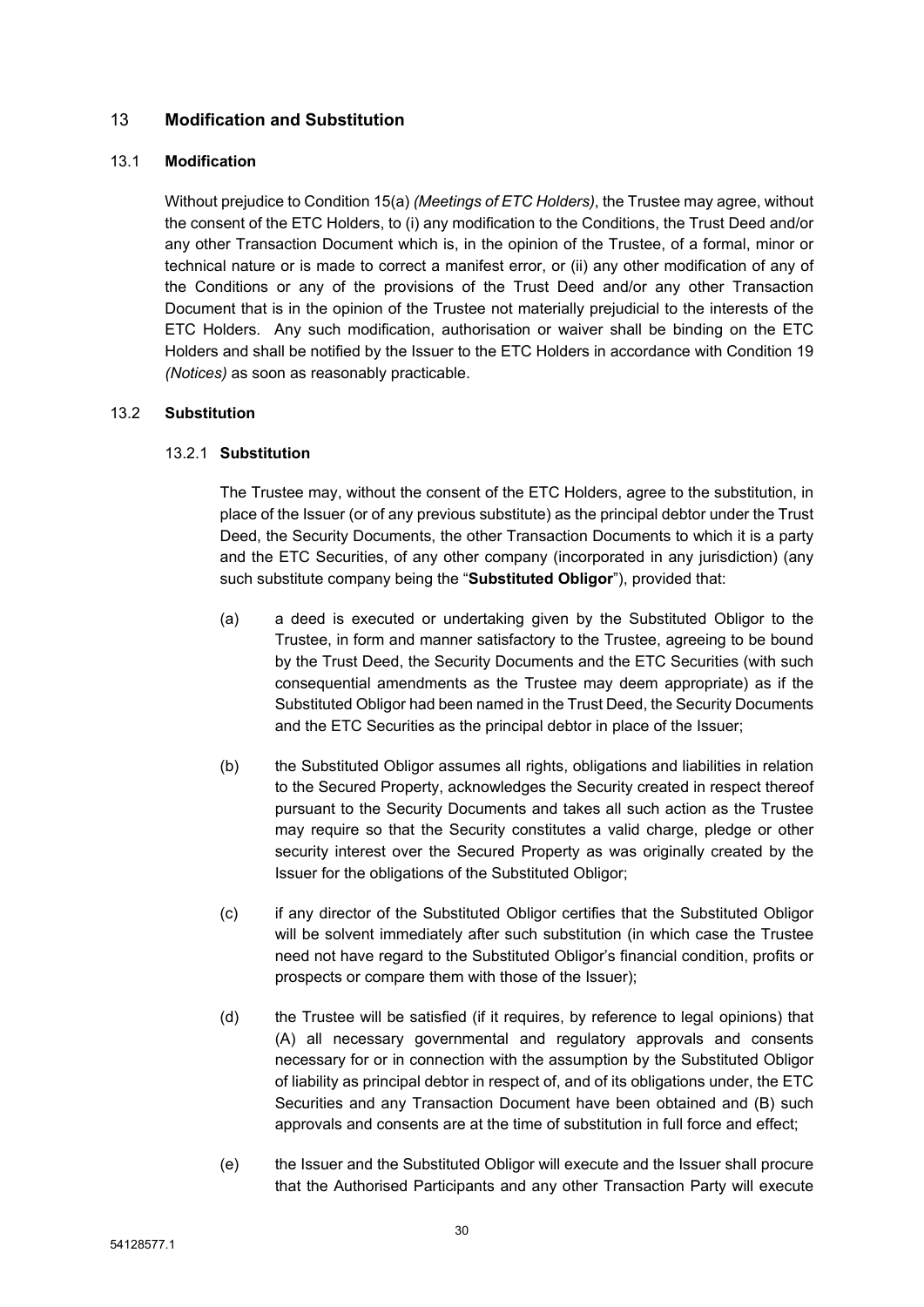such other deeds, documents and instruments (if any) as the Trustee may require in order that such substitution is fully effective;

- (f) in connection with any proposed substitution of the Issuer, the Trustee may, without the consent of the holders of the ETC Securities, agree to a change of the law from time to time governing such ETC Securities and/or the Issue Deed and/or theTrust Deed and/or the Security Documents, provided that such change of law, in the opinion of the Trustee, would not be materially prejudicial to the interests of such ETC Holders;
- (g) the Issuer and the Substituted Obligor comply with such other requirements as the Trustee may direct in the interests of the ETC Holders; and
- (h) a legal opinion(s) satisfactory to the Trustee is/are provided concerning any proposed substitution.

# 13.2.2 **Release of Substituted Issuer**

An agreement by the Trustee pursuant to Condition 15(c) *(Substitution)* and the Trust Deed shall, if so expressed, release the Issuer (or a previous substitute) from any or all of its obligations under the Trust Deed, the ETC Securities and the other Transaction Documents. The Substituted Obligor shall give notice of the substitution to the ETC Holders in accordance with Condition 19 *(Notices)* within 14 calendar days of the execution of such documents and compliance with such requirements.

# 13.2.3 **Completion of Substitution**

On completion of the formalities set out in Condition 15(c) *(Substitution)* and the Trust Deed*,* the Substituted Obligor shall be deemed to be named in the Conditions, the Trust Deed, the other Transaction Documents and the ETC Securities as the principal debtor in place of the Issuer (or of any previous substitute) and the Conditions, the Trust Deed, the other Transaction Documents and the ETC Securities shall be deemed to be amended as necessary to give effect to the substitution.

# 13.3 **Additional Authorised Participants**

For the avoidance of doubt, the consent of the Trustee shall not be required for the appointment of any additional Authorised Participants in respect of any Series of ETC Securities and/or the entry into by the Issuer or the relevant Authorised Participant of the Authorised Participant Agreement.

# <span id="page-32-0"></span>14 **Appointment, Retirement and Removal of the Trustee**

# <span id="page-32-1"></span>14.1 **Appointment**

- 14.1.1 The Issuer appoints the Trustee to act as trustee in connection with the relevant Trust Deed.
- 14.1.2 No party may take any proceedings against any officer, employee or agent of the Trustee in respect of any claim it might have against the Trustee or in respect of any act or omission of any kind by that officer, employee or agent in relation to any Transaction Document. Any officer, employee or agent of the Trustee may rely on this Clause.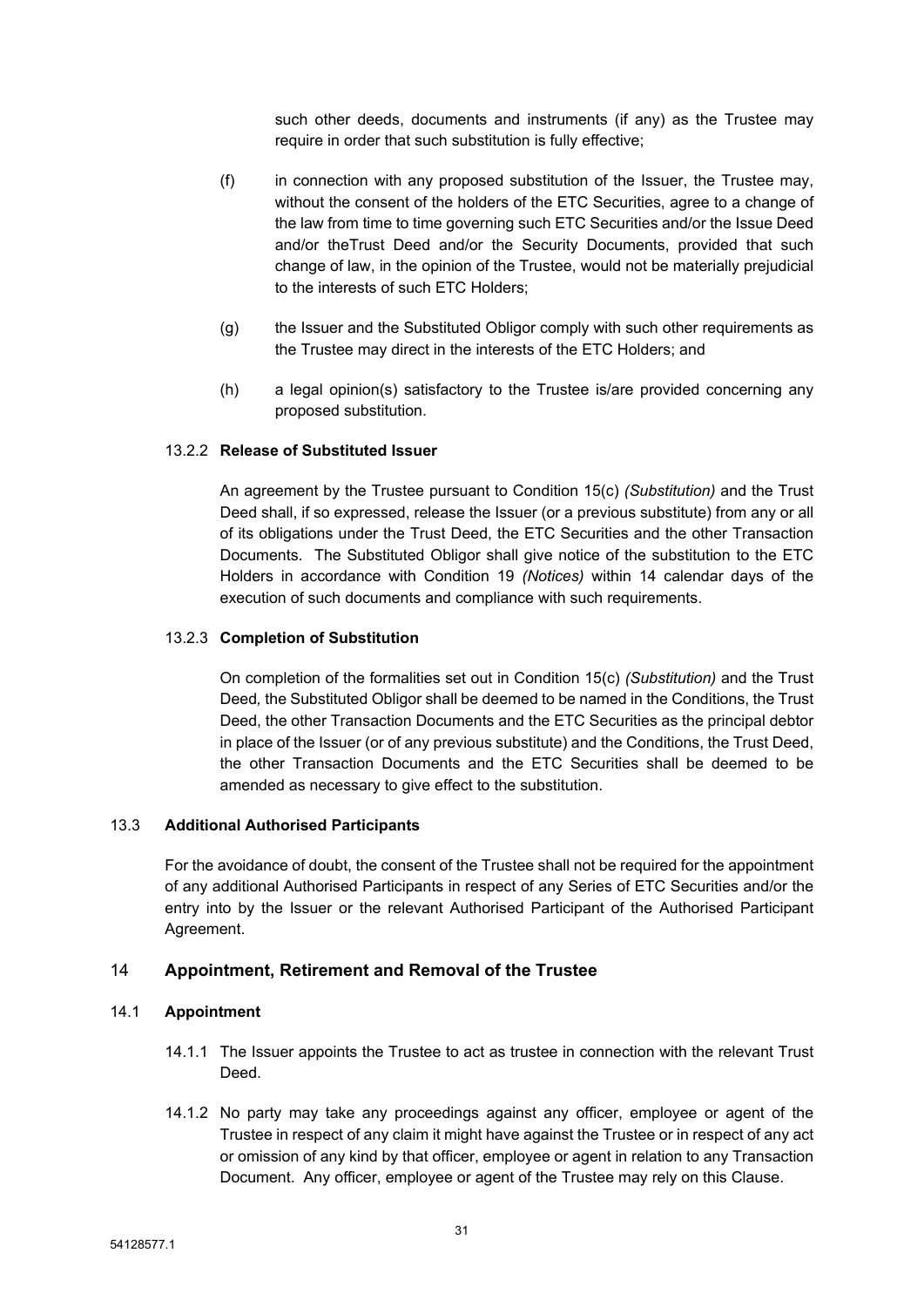14.1.3 Subject as provided in Clause [14.2](#page-33-0) (*[Retirement](#page-33-0) and removal*), the Issuer has the power to appoint new trustees but any such new trustee may not be so appointed unless previously approved by an Extraordinary Resolution of the ETC Holders. A trust corporation shall at all times be a Trustee and may be the sole Trustee. Any appointment of a new Trustee shall be notified by the Issuer to the ETC Holders as soon as practicable in accordance with the Conditions.

# <span id="page-33-0"></span>14.2 **Retirement and removal**

- 14.2.1 Any Trustee may retire at any time on giving at least 90 calendar days' prior written notice to the Issuer without giving any reason or being responsible for any costs occasioned by such retirement and the ETC Holders may by Extraordinary Resolution remove any Trustee, provided that the retirement or removal of a sole trust corporation shall not be effective until a trust corporation is appointed as successor Trustee. If a sole trust corporation gives notice of retirement or an Extraordinary Resolution is passed for its removal, the Issuer shall use its best endeavours to procure that another trust corporation be appointed as Trustee but if it fails to do so before the expiry of such 90 calendar day notice period, the Trustee shall have the power to appoint a new Trustee (provided that such new Trustee shall be a trust corporation of recognised international standing).
- 14.2.2 Upon the appointment of a successor, the retiring Trustee shall be discharged from any ongoing obligation in respect of the relevant Trust Deed and the other Transaction Documents (but without prejudice to any obligations incurred prior to the effective date of the appointment of such successor) but shall remain entitled to the benefit of this Clause [14](#page-32-0) (*[Appointment,](#page-32-0) Retirement and Removal of the Trustee*). Its successor and each of the other parties shall have the same rights and obligations amongst themselves as they would have had if the successor had been an original party to such documents..

# 14.3 **Co-Trustees**

The Trustee may, notwithstanding Clause [14.1](#page-32-1) (*[Appointment](#page-32-1)*), by written notice to the Issuer (copied to the Administrator and the other relevant Transaction Parties) appoint anyone to act as an additional Trustee or co-trustee jointly with the Trustee:

- 14.3.1 if the Trustee considers the appointment to be in the interests of the ETC Holders;
- 14.3.2 to conform with a legal requirement, restriction or condition in a jurisdiction in which a particular act is to be performed;
- 14.3.3 to obtain a judgment or to enforce a judgment or any provision of the relevant Trust Deed in any jurisdiction; or
- 14.3.4 if the Issuer fails to appoint a new Trustee pursuant to Clause [14.2](#page-33-0) (*[Retirement](#page-33-0) and [removal](#page-33-0)*), on or prior to the date on which the existing Trustee's retirement as Trustee would take effect but for the failure to appoint a successor Trustee in its place.

Subject to the provisions of the relevant Trust Deed, the Trustee may confer on any person so appointed such functions as it thinks fit. The Trustee may, by written notice to the Issuer and that person, remove that person. At the Trustee's request, the Issuer shall forthwith do all things that may be required to perfect such appointment or removal and it irrevocably appoints the Trustee as its attorney in its name and on its behalf to do so.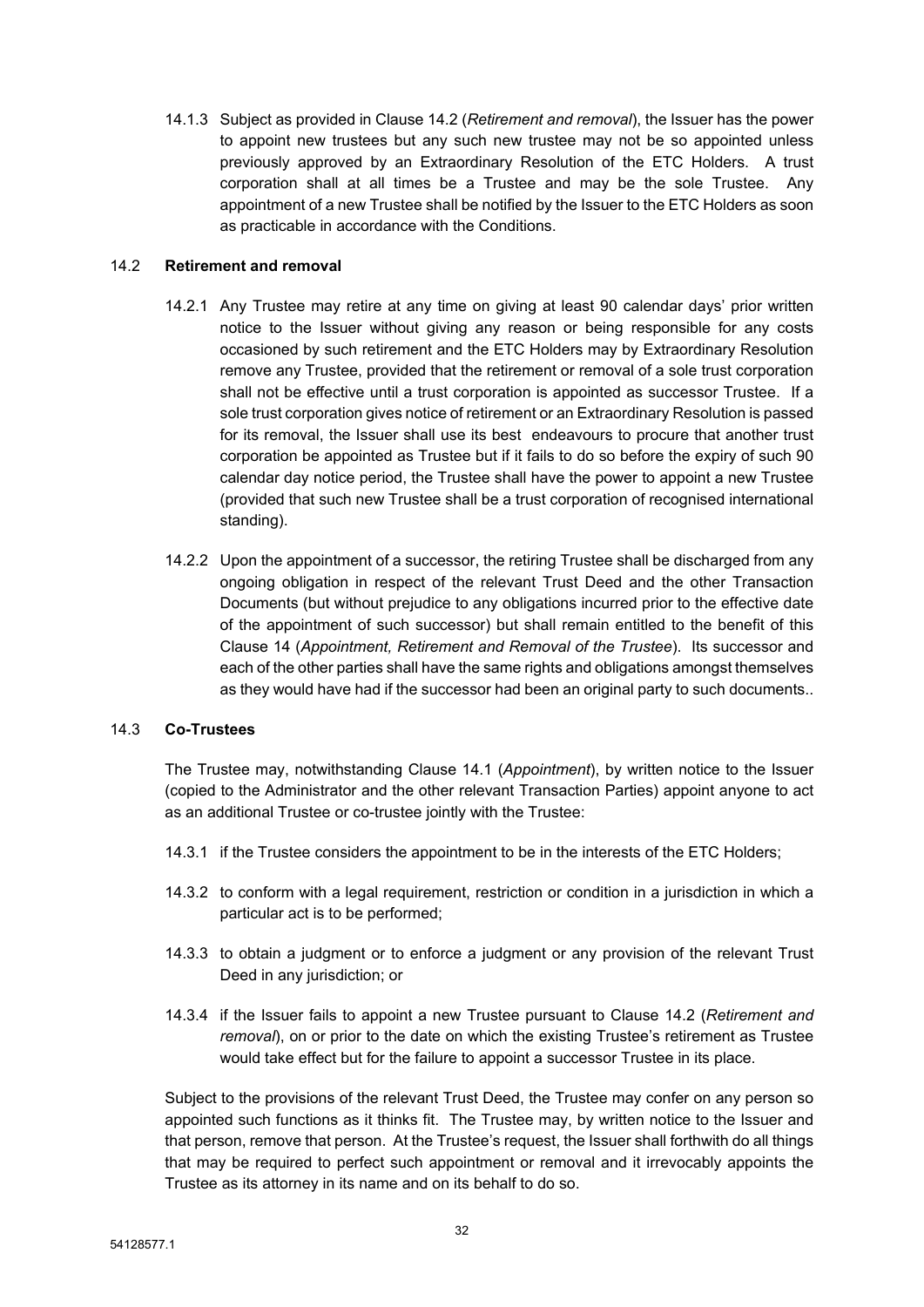### 14.4 **More than one Trustee**

Where, as a result of the provisions of this Clause [14](#page-32-0) (*[Appointment,](#page-32-0) Retirement and Removal of the [Trustee](#page-32-0)*), not all Series have the same Trustee, the provisions of the relevant Trust Deed shall apply in respect of each such Trustee as if each were named as a party thereto. If, in respect of any single Series, there are more than two Trustees, the majority of them shall be competent to perform the Trustee's functions, provided the majority includes a trust corporation.

# <span id="page-34-0"></span>15 **Communications**

### 15.1 **Method**

Each communication under the relevant Trust Deed shall be made by fax, electronic communication or otherwise in writing. Each communication or document to be delivered to any party under the relevant Trust Deed shall be sent to that party at the fax number, postal address or electronic address, and marked for the attention of the person (if any) from time to time designated by that party to each other party for the purpose of the relevant Issue Deed and the relevant Trust Deed.

# 15.2 **Deemed receipt**

Any communication from any party to any other under the relevant Trust Deed shall be effective (if by fax) when the relevant delivery receipt is received by the sender, (if by post) on the day it is delivered in the case of recorded delivery and three calendar days in the case of inland post or seven calendar days in the case of overseas post after despatch or, if earlier, when delivered and (if by electronic communication) when the relevant receipt of such communication being read is given or, where no read receipt is requested by the sender, at the time of sending, provided that no delivery failure notification is received by the sender within 24 hours of sending such communication; provided that any communication which is received (or deemed to take effect in accordance with the foregoing) outside business hours or on a non-business day in the place of receipt shall be deemed to take effect at the opening of business on the next following business day in such place. Any communication delivered to any party under the relevant Issue Deed and the relevant Trust Deed which is to be sent by fax or electronic communication will be written legal evidence.

# <span id="page-34-1"></span>16 **Limited Recourse and Non-Petition**

# 16.1 **General Limited Recourse**

Each party to the relevant Trust Deed acknowledges and agrees that, in respect of the relevant Series, the Transaction Parties and the ETC Holders shall have recourse only to the Secured Property in respect of the relevant Series, subject always to the Security, and not to any other assets of the Issuer. If, following realisation in full of the Secured Property (whether by way of liquidation or enforcement) and application of available cash sums as provided in Condition 5 *(Security and Application of Proceeds),* any outstanding claim against, or debt, liability or obligation of the Issuer in respect of the Secured Issuer Obligations or Other Issuer Obligations remains unpaid, then such outstanding claim, debt, liability or obligation shall be extinguished and no debt shall be owed by the Issuer in respect thereof.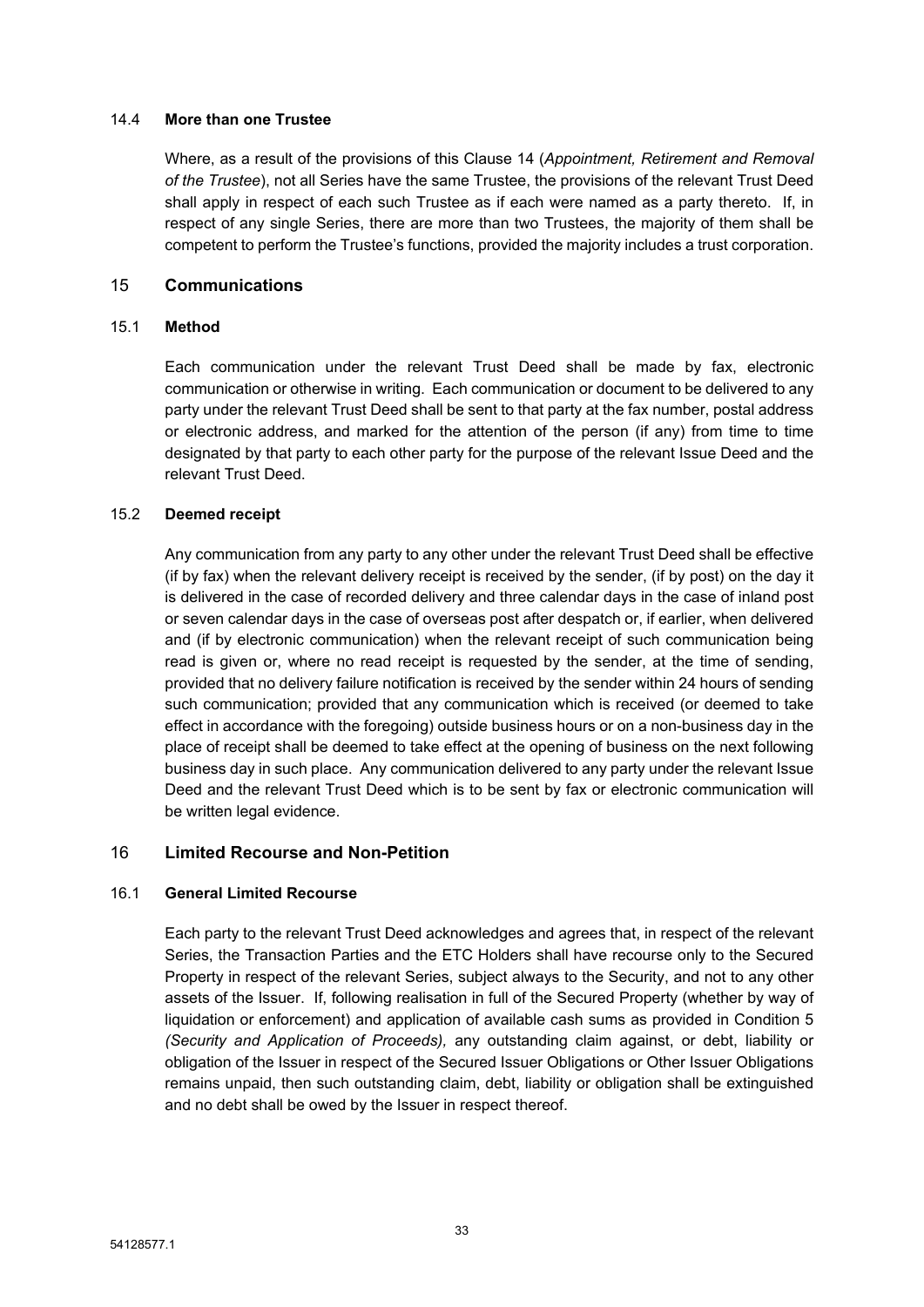#### 16.2 **No recourse to any shareholder, officer, agent, employee or director of the Issuer**

None of the Transaction Parties, the ETC Holders or any other person acting on behalf of any of them shall be entitled to take steps (i) at any time against any of the Issuer's officers, shareholders, agents, employees, corporate service providers or directors or (ii) following extinguishment in accordance with Condition 5(h) *(Shortfall after Application of Proceeds (Limited Recourse) and Non-Petition)* against the Issuer, in each case, to recover any further sum in respect of the extinguished claim, debt, liability or obligation and no debt shall be owed to any such persons by the Issuer in respect of such further sum. It being expressly agreed and understood that the Transaction Documents are corporate obligations of the Issuer. Each party agrees, that no personal liability shall attach to or be incurred at any time by the shareholders, officers, agents, employees, corporate service providers or directors of the Issuer, or any of them, under or by reason of any of the obligations, covenants or agreements of the Issuer contained in any Transaction Document or implied therefrom, and any and all personal liability of every such shareholder, officer, agent, employee, corporate service provider or director for breaches by the Issuer of any such obligations, covenants or agreements, either at law or by statute or constitution, of every such shareholder, officer, agent, employee, corporate service provider or director is hereby deemed expressly waived by the Transaction Parties and the ETC Holders.

### 16.3 **Non-Petition**

None of the Transaction Parties, the ETC Holders or any person acting on behalf of any of them may at any time bring, institute, or join with any other person in bringing, instituting or joining any insolvency, administration, bankruptcy, winding-up, liquidation, examinership or any other similar proceedings (whether court-based or otherwise) in relation to the Issuer or any of its assets, and none of them shall have any claim arising with respect to the assets and/or property (i) attributable to any other securities issued by the Issuer (save for any further securities which form a single series with the ETC Securities) or (ii) not attributable to any particular Series, save for lodging a claim in the liquidation of the Issuer which is initiated by another non-Affiliated party or taking proceedings to obtain a declaration as to the obligations of the Issuer (provided such proceedings do not constitute insolvency or liquidation proceedings) and without limitation to the Security Trustee's right to enforce and/or realise the security constituted by the Security Documents (including by appointing a receiver or an administrative receiver but provided that such actions do not constitute insolvency or liquidation proceedings).

#### 16.4 **Survival**

The provisions of this Clause [16](#page-34-1) (*Limited Recourse and [Non-Petition](#page-34-1)*) shall survive notwithstanding any redemption of the relevant Series or the termination or expiration of any Transaction Document.

# <span id="page-35-0"></span>17 **Governing Law and Submission to Jurisdiction**

# 17.1 **Governing Law**

These Master Trust Terms and each Trust Deed, unless otherwise specified therein, and any non-contractual obligations arising out of or in connection with them are governed by and shall be construed in accordance with the laws of Ireland.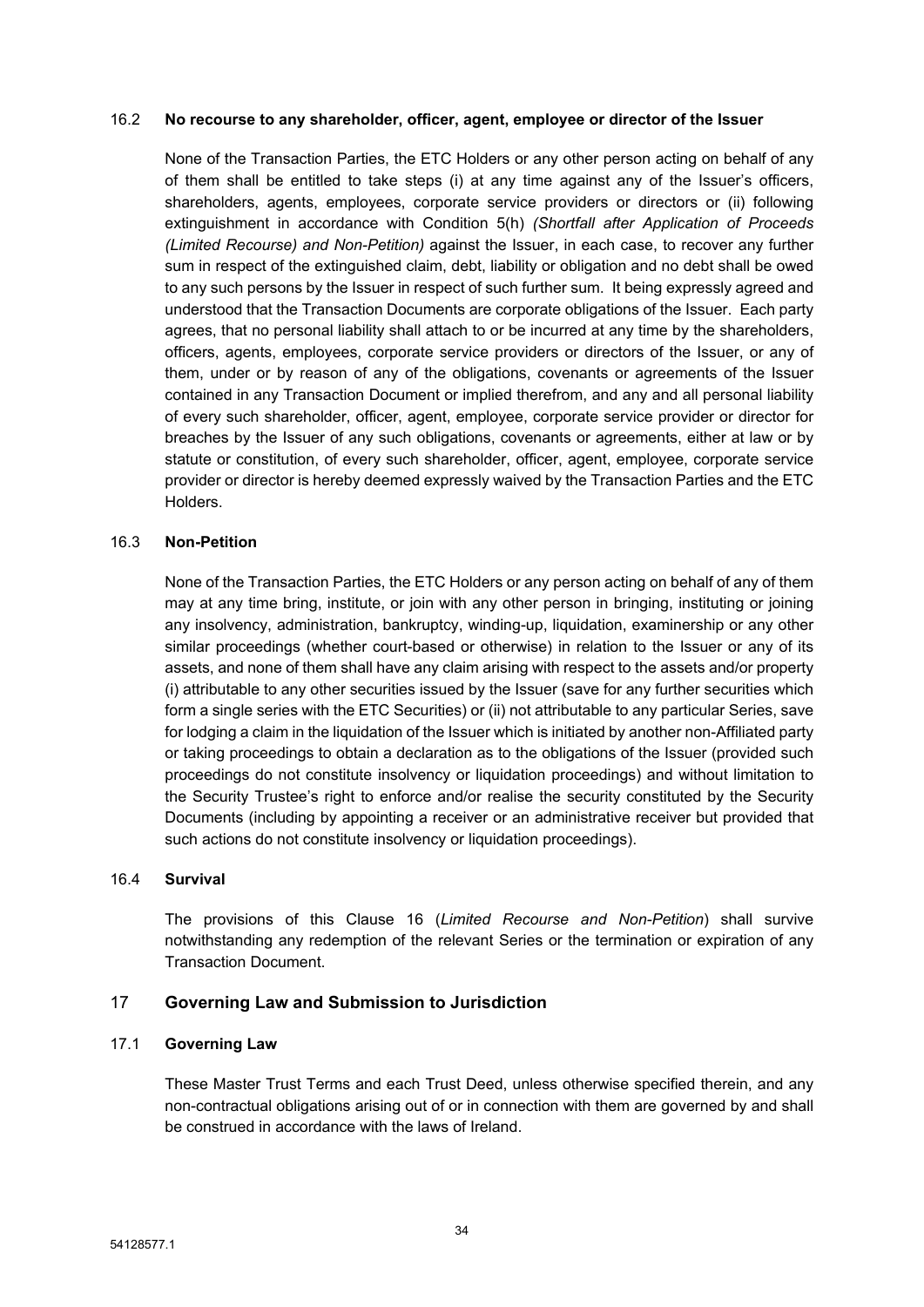#### 17.2 **Jurisdiction**

The courts of Ireland are to have non-exclusive jurisdiction to settle any disputes that may arise out of or in connection with these Master Trust Terms or the relevant Trust Deed and accordingly any legal action or proceedings arising out of or in connection with these Master Trust Terms or the relevant Trust Deed ("**Proceedings**") may be brought in such courts. The parties to the Trust Deed irrevocably submit to the jurisdiction of such courts and waive any objections to Proceedings in such courts on the ground of venue or on the ground that the Proceedings have been brought in an inconvenient forum. This submission is for the benefit of each of the Trustee, the Security Trustee and the ETC Holders and shall not limit the right of any of them to take Proceedings in any other court of competent jurisdiction nor shall the taking of Proceedings in any one or more jurisdictions preclude the taking of Proceedings in any other jurisdiction (whether concurrently or not).

#### <span id="page-36-0"></span>17.3 **Service of Process**

In respect of a Series, each of the Trustee and the Principal Paying Agent agrees to appoint, on or around the Series Issue Date, a process agent as its agent to receive, for and on its behalf, service of process in any Proceedings in Ireland. The process agent in respect of each such party appointing a process agent shall either (i) be the party specified as its process agent for the Series in the Issue Deed for the first Tranche for such Series or (ii) if no such process agent is specified in such Issue Deed in respect of such party, be notified to the Trustee as soon as reasonably practicable following its appointment. Service of process on any such process agent shall be deemed valid service upon the party appointing such process agent, whether or not it is forwarded to and received by the appointing party. Each party appointing a process agent shall inform the Trustee in writing of any change in its process agent's address within 28 calendar days of such change. If for any reason any such process agent ceases to be able to act as such or no longer has an address in Ireland, each party who has appointed such process agent irrevocably agrees to appoint a substitute process agent in Ireland reasonably acceptable to the Trustee and to deliver to the Trustee a copy of the substitute process agent's written acceptance of that appointment, within 14 calendar days. Each party appointing a process agent irrevocably consents to any process in any Proceedings anywhere being served by mailing a copy by registered post to such process agent in accordance with Clause [15](#page-34-0) (*[Communications](#page-34-0)*). However, nothing in [17.3](#page-36-0) (*Service of [Process](#page-36-0)*) shall affect the right to serve process in any other manner permitted by law.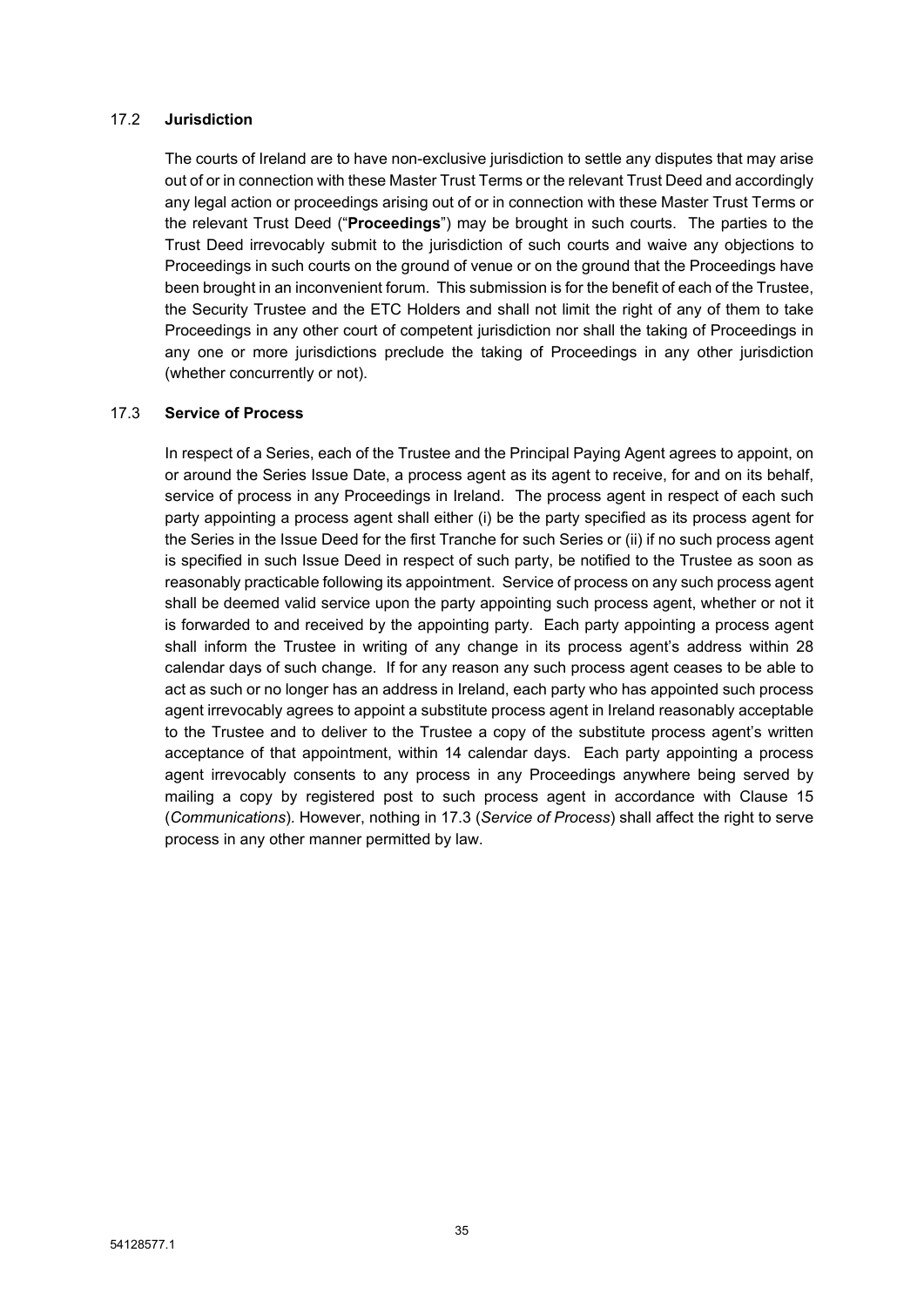## **Schedule 1**

### **Form of Global Registered Security (other than Global Registered Security held under the NSS)**

THE ETC SECURITIES REPRESENTED BY THIS GLOBAL CERTIFICATE HAVE NOT BEEN AND WILL NOT BE REGISTERED UNDER THE UNITED STATES SECURITIES ACT OF 1933, AS AMENDED (THE "**SECURITIES ACT**"), OR WITH ANY SECURITIES REGULATORY AUTHORITY OF ANY STATE OR OTHER JURISDICTION OF THE UNITED STATES, NO PERSON HAS REGISTERED NOR WILL REGISTER AS A COMMODITY POOL OPERATOR OF THE ISSUER UNDER THE U.S. COMMODITY EXCHANGE ACT OF 1936 (THE "**CEA**") AND THE RULES OF THE COMMODITY FUTURES TRADING COMMISSION THEREUNDER (THE "**CFTC RULES**"),. AND THE ISSUER HAS NOT AND WILL NOT BE REGISTERED UNDER THE UNITED STATES INVESTMENT COMPANY ACT OF 1940, AS AMENDED (THE "**INVESTMENT COMPANY ACT**").

THE ETC SECURITIES REPRESENTED BY THIS GLOBAL CERTIFICATE MAY NOT AT ANY TIME BE OFFERED, SOLD, PLEDGED, DELIVERED OR OTHERWISE TRANSFERRED EXCEPT TO A PERSON THAT (A) IS NOT A U.S. PERSON (WITHIN THE MEANING OF REGULATION S UNDER THE SECURITIES ACT ("**REGULATION S**")), (B) IS NOT A NON-UNITED STATES PERSON (AS SUCH TERM IS DEFINED IN RULE 4.7 UNDER THE CEA, BUT EXCLUDING, FOR THE PURPOSES OF SUBSECTION (D) THEREOF, THE EXCEPTION FOR QUALIFIED ELIGIBLE PERSONS WHO ARE NOT NON-UNITED STATES PERSONS) ("**CFTC RULE 4.7**") OR (C) IS NOT A U.S. PERSON (AS DEFINED IN THE CREDIT RISK RETENTION REGULATIONS ISSUED UNDER SECTION 15G OF THE U.S. SECURITIES EXCHANGE ACT OF 1934), IN EACH CASE IN AN OFFSHORE TRANSACTION AND IN ACCORDANCE WITH RULE 903 OR RULE 904 OF REGULATION S, AND IN ACCORDANCE WITH ANY OTHER APPLICABLE SECURITIES LAWS

ETC SECURITIES MAY NOT BE LEGALLY OR BENEFICIALLY OWNED BY ANY ENTITY THAT IS, OR THAT IS USING THE ASSETS OF, (A)(I) AN "**EMPLOYEE BENEFIT PLAN**" (AS DEFINED IN SECTION 3(3) OF THE UNITED STATES EMPLOYEE RETIREMENT INCOME SECURITY ACT OF 1974, AS AMENDED ("**ERISA**")) THAT IS SUBJECT TO THE FIDUCIARY RESPONSIBILITY REQUIREMENTS OF TITLE I OF ERISA, (II) A "**PLAN**" TO WHICH SECTION 4975 OF THE UNITED STATES INTERNAL REVENUE CODE OF 1986, AS AMENDED (THE "**CODE**") APPLIES, OR (III) AN ENTITY WHOSE UNDERLYING ASSETS INCLUDE "**PLAN ASSETS**" (AS DETERMINED PURSUANT TO THE "**PLAN ASSETS REGULATION**" ISSUED BY THE UNITED STATES DEPARTMENT OF LABOR AT 29 C.F.R. SECTION 2510.3-101 AS MODIFIED BY SECTION 3(42) OF ERISA) BY REASON OF ANY SUCH EMPLOYEE BENEFIT PLAN'S OR PLAN'S INVESTMENT IN THE ENTITY (ANY SUCH PLAN OR ENTITY DESCRIBED IN (I), (II) OR (III), A "**BENEFIT PLAN INVESTOR**") OR (B) A NON-U.S. PLAN, GOVERNMENTAL PLAN, CHURCH PLAN OR OTHER PLAN THAT IS SUBJECT TO ANY FEDERAL, STATE, LOCAL, NON-U.S. OR OTHER LAW OR REGULATION THAT IS SIMILAR TO THE PROVISIONS OF SECTION 406 OF ERISA OR SECTION 4975 OF THE CODE (A "**SIMILAR LAW**") UNLESS ITS ACQUISITION AND HOLDING AND DISPOSITION OF THIS ETC SECURITY, OR ANY INTEREST HEREIN, HAS NOT AND WILL NOT CONSTITUTE A VIOLATION OF SUCH SIMILAR LAW.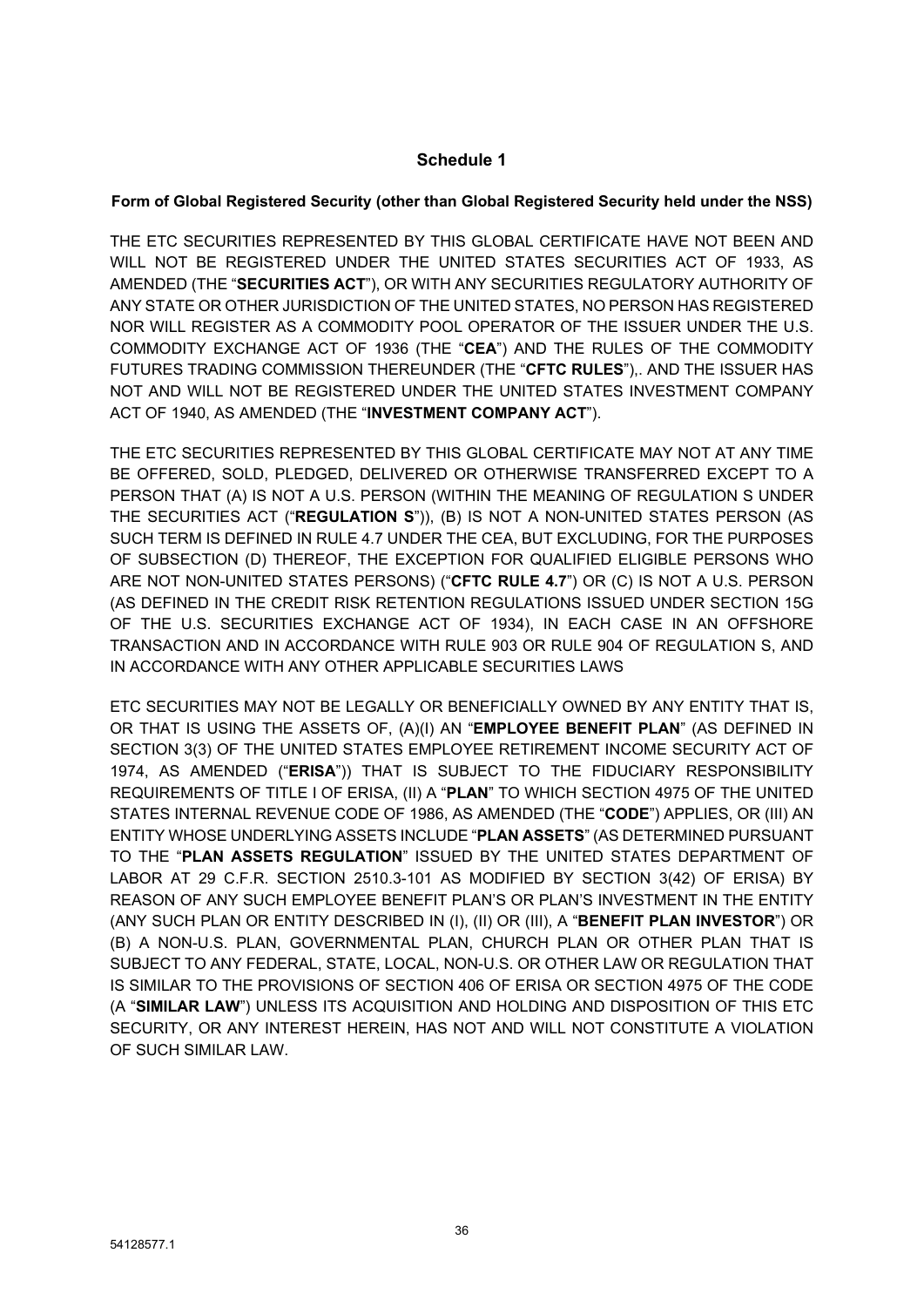#### **GPF METALS PLC**

**(GPF Metals plc is a public company limited by shares incorporated under the laws of Ireland with registered number 673920, having its registered address at 2nd Floor, Block 5, Irish Life Centre, Abbey Street Lower, Dublin D01 P767)**

#### **GPF PHYSICAL METAL ETC SECURITIES PROGRAMME**

### **GLOBAL CERTIFICATE**

**Series: [●]**

**ISIN: [●]**

#### **Global Certficate No. [●]**

This Global Registered Security is issued in respect of the ETC Securities (the "**ETC Securities**") of the Tranche(s) and Series specified above as described in Part A of the Schedule hereto of GPF Metals plc (the "**Issuer**"). This Global Registered Security certifies that [●] (the "**Registered Holder**") is registered as the holder of the ETC Securities of the nominal amount, specified currency and specified denomination set out in Part A of the Schedule hereto.

#### **Interpretation and Definitions**

References in this Global Registered Security to the "**Conditions**" are to the terms and conditions applicable to the ETC Securities (as supplemented and/or modified and/or superseded by the provisions of this Global Registered Security, which in the event of any conflict shall prevail). Other capitalised terms used in this Global Registered Security shall have the meanings given to them in the Conditions or the Trust Deed.

### **Promise to Pay**

The Issuer, for value received, promises to pay to the holder of the ETC Securities represented by this Global Registered Security (subject to surrender of this Global Registered Security if no further payment falls to be made in respect of such ETC Securities) on the Scheduled Maturity Date (or on such earlier date as the amount payable upon redemption under the Conditions may become repayable in accordance with the Conditions) the amount payable upon redemption under the Conditions in respect of the ETC Securities represented by this Global Registered Security together with such other sums and additional amounts (if any) as may be payable under the Conditions, in accordance with the Conditions. Each payment will be made to, or to the order of, the person whose name is entered on the Register at the close of business on the Clearing System Business Day immediately prior to the date for payment, where "**Clearing System Business Day**" means Monday to Friday inclusive except 25 December and 1 January.

For the purposes of this Global Registered Security, (i) the holder of the ETC Securities represented by this Global Registered Security is bound by the provisions of the relevant Agency Agreement, (ii) the Issuer certifies that the Registered Holder is, at the date hereof, entered in the Register as the holder of the ETC Securities represented by this Global Registered Security, (iii) this Global Registered Security is evidence of entitlement only, (iv) title to the ETC Securities represented by this Global Registered Security passes only on due registration on the Register, and (v) only the holder of the ETC Securities represented by this Global Registered Security is entitled to payments in respect of the ETC Securities represented by this Global Registered Security.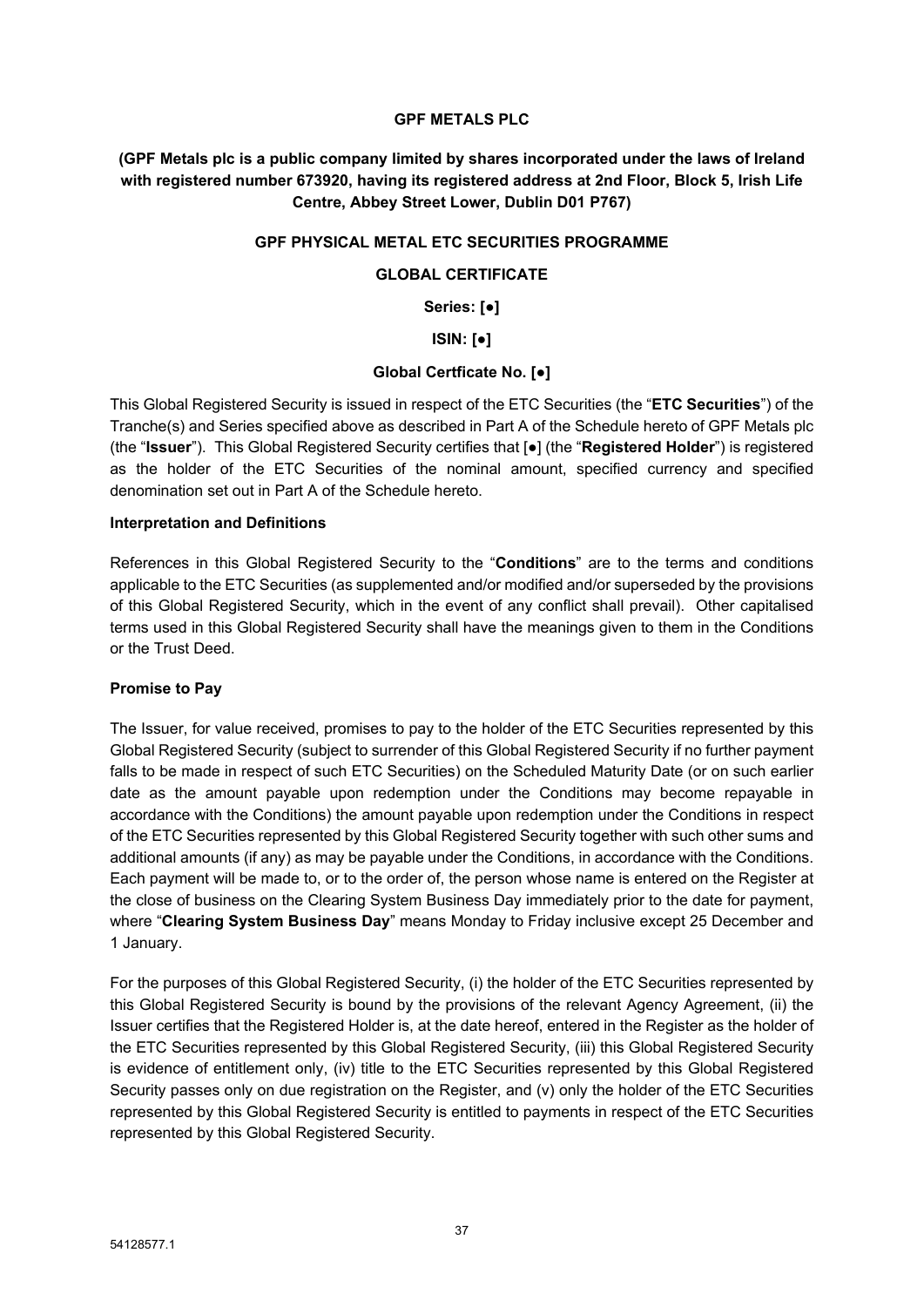### **Transfer of ETC Securities Represented by Permanent Global Registered Securities**

If the Schedule hereto states that the ETC Securities are to be represented by a Global Registered Security on issue, transfers of the holding of ETC Securities represented by this Global Registered Security pursuant to Condition 2(c) (*Title*) may only be made in part:

- (i) if the ETC Securities represented by this Global Registered Security are held on behalf of Euroclear or Clearstream, Luxembourg or any other clearing system (an "**Alternative Clearing System**") and any such clearing system is closed for business for a continuous period of 14 days (other than by reason of holidays, statutory or otherwise) or announces an intention permanently to cease business or does in fact do so; or
- (ii) with the consent of the Issuer,

provided that, in the case of the first transfer of part of a holding pursuant to paragraph (i) above, the holder of the ETC Securities represented by this Global Registered Security has given the Registrar not less than 30 days' notice at its Specified Office of such holder's intention to effect such transfer. Where the holding of ETC Securities represented by this Global Registered Security is only transferable in its entirety, the Certificate issued to the transferee upon transfer of such holding shall be a Global Registered Security. Where transfers are permitted in part, Certificates issued to transferees shall not be Global Registered Securities unless the transferee so requests and certifies to the Registrar that it is, or is acting as a nominee for, Clearstream, Luxembourg, Euroclear and/or an Alternative Clearing System.

### **Amendments when in global form**

Subject as provided in the Trust Deed, each person who is for the time being shown in the records of Euroclear and/or Clearstream, Luxembourg or any other clearing system as entitled to a particular principal amount of the ETC Securities represented by this Global Registered Security (in which regard any certificate or other document issued by Euroclear or Clearstream, Luxembourg or such other clearing system as to the principal amount of such ETC Securities standing to the account of any person shall be conclusive and binding for all purposes save in the case of manifest error) shall be deemed to be the holder of such principal amount of such ETC Securities for all purposes other than with respect to the right to payment on the ETC Securities for which purpose the registered holder of this Global Registered Security shall be deemed to be the holder of such principal amount of the ETC Securities in accordance with and subject to the terms of this Global Registered Security and the Trust Deed.

While any Global Registered Security is registered in the name of any nominee for, a clearing system, for the purpose of determining whether a written resolution or electronic resolution has been validly passed the Issuer, the Trustee and the Security Trustee shall be entitled to rely on consent or instructions given by accountholders in the clearing system with entitlements to such Global Registered Security or, where the accountholders hold any such entitlement on behalf of another person, on consent from or instruction by the person for whom such entitlement is ultimately beneficially held, whether such beneficiary holds directly with the accountholder or via one or more intermediaries and provided that, in each case, the Issuer, the Trustee and the Security Trustee have obtained commercially reasonable evidence to ascertain the validity of such holding and have taken reasonable steps to ensure that such holding does not alter following the giving of such consent or instruction and prior to the effecting of such amendment. Any resolution passed in such manner shall be binding on all ETC Holders, even if the relevant consent or instruction proves to be defective. As used in this paragraph, "**commercially reasonable evidence**" includes any certificate or other document issued by Euroclear, Clearstream, Luxembourg or any other relevant clearing system, or issued by an accountholder of them or an intermediary in a holding chain, in relation to the holding of interests in the ETC Securities. Any such certificate or other document shall, in the absence of manifest error, be conclusive and binding for all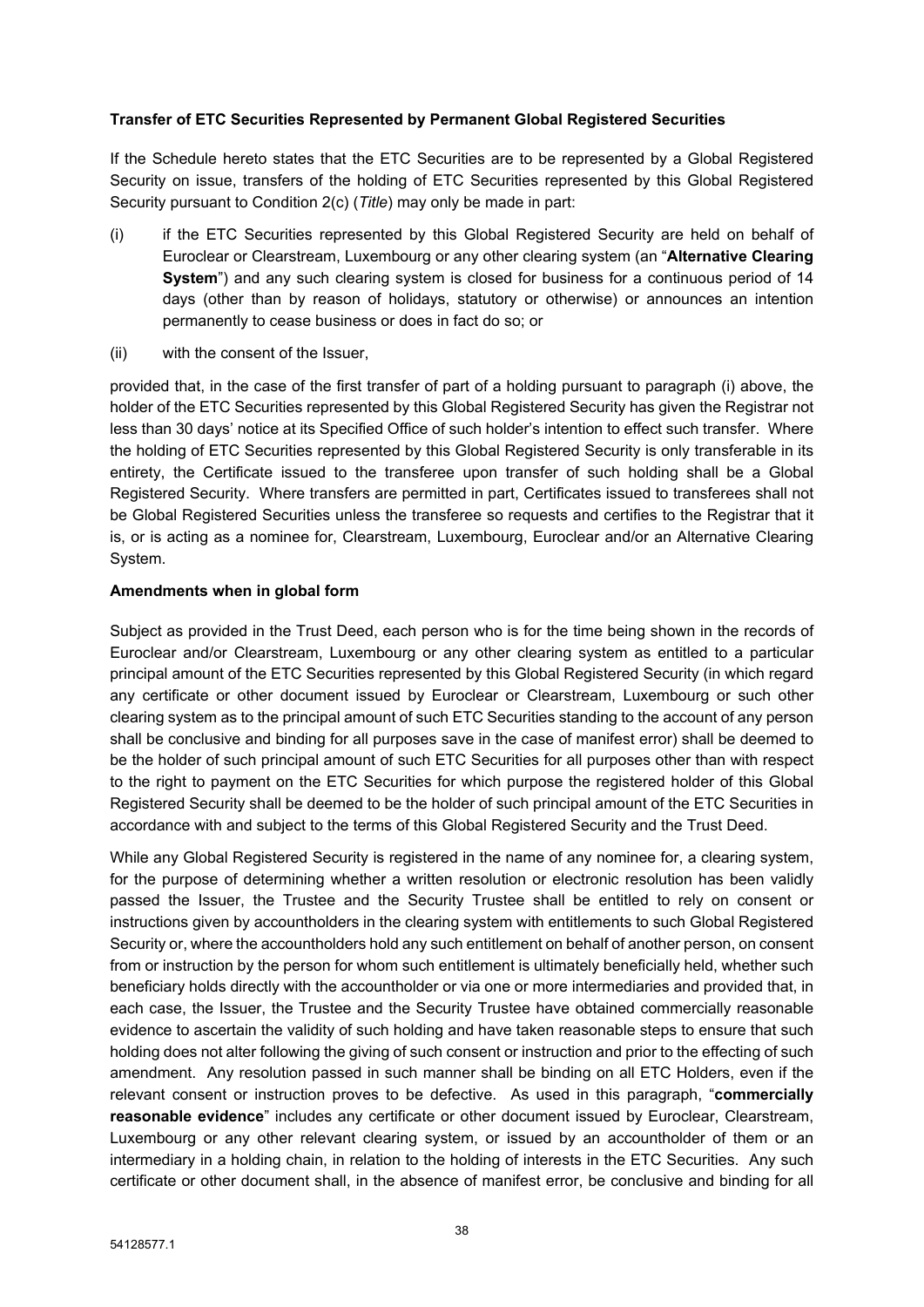purposes. Any such certificate or other document may comprise any form of statement or print-out of electronic records provided by the relevant clearing system (including Euroclear's EUCLID or Clearstream, Luxembourg's Creation Online system) in accordance with its usual procedures and in which the accountholder of a particular principal or nominal amount of the ETC Securities is clearly identified together with the amount of such holding. The Issuer, the Trustee and the Security Trustee shall not be liable to any person by reason of having accepted as valid or not having rejected any certificate or other document to such effect purporting to be issued by any such person and subsequently found to be forged or not authentic.

### **Meetings**

For the purposes of any meeting of ETC Holders where a quorum would otherwise not be possible, the holder of the ETC Securities represented by this Global Registered Security shall (unless this Global Registered Security represents only one ETC Security) be treated as two persons for the purposes of any quorum requirements of a meeting of ETC Holders and as being entitled to one vote in respect of each integral currency unit of the ETC Securities.

### **Notices**

Notices required to be given in respect of the ETC Securities represented by this Global Registered Security may be given by their being delivered (so long as this Global Registered Security is held on behalf of Euroclear and/or Clearstream, Luxembourg or any other permitted clearing system) to Euroclear, Clearstream, Luxembourg or such other permitted clearing system, as the case may be, or otherwise to the holder of this Global Registered Security rather than by publication as required by the Conditions (except that if and for so long as the ETC Securities are listed on a stock exchange, all notices to holders of the ETC Securities will be published in accordance with the rules of such stock exchange). Any such notice shall be deemed to have been given to the holders of the ETC Securities on the Business Day immediately following the day on which the said notice was given to Euroclear, Clearstream, Luxembourg or such other clearing system.

### **Other**

This Global Registered Security shall not become valid for any purpose until authenticated by or on behalf of the Registrar.

This Global Registered Security and any non-contractual obligations arising out of or in connection with it shall be governed by and construed in accordance with the laws of Ireland.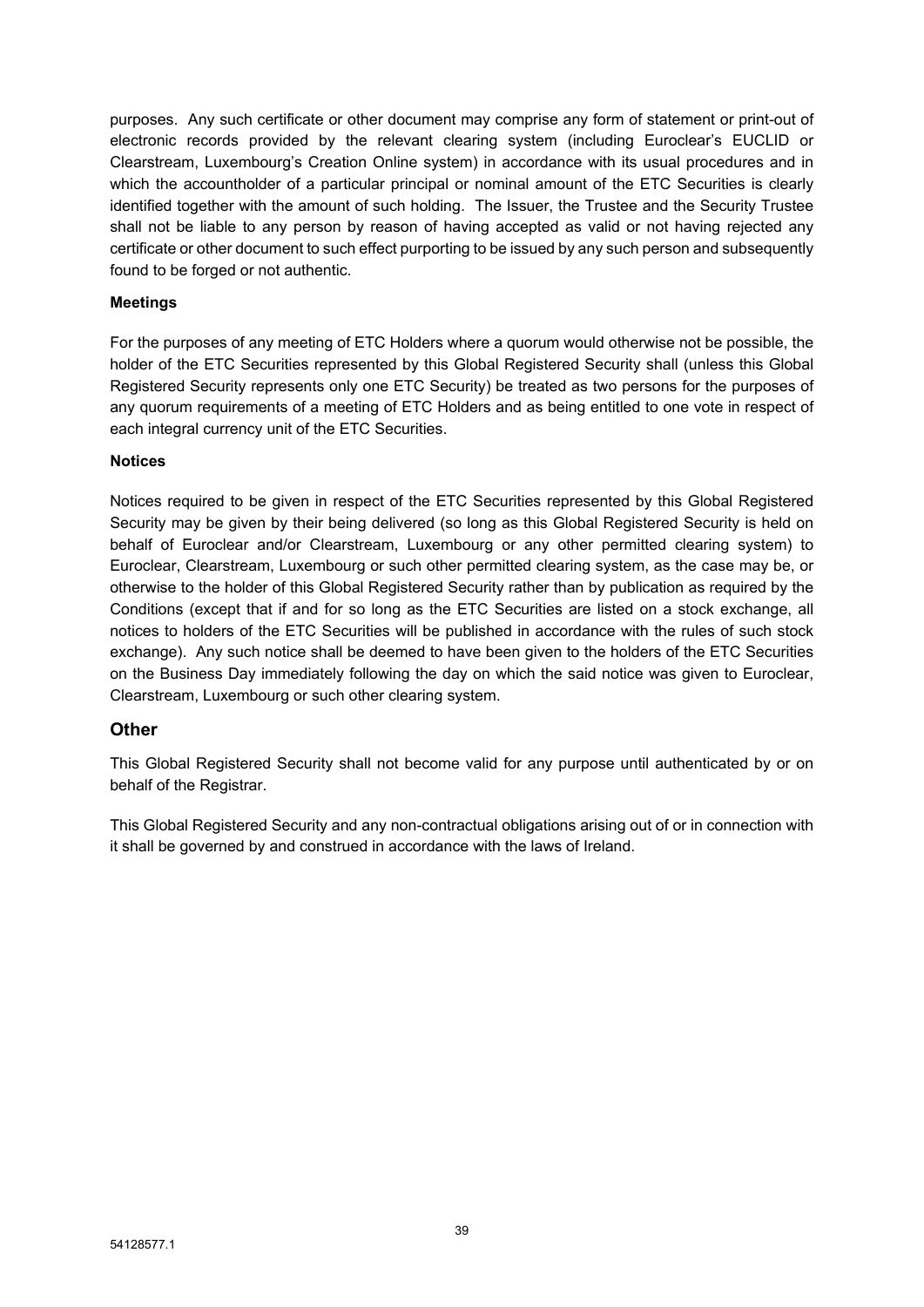**In witness** whereof the Issuer has caused this Global Registered Security to be duly signed on its behalf.

Dated as of the Issue Date.

### **GPF METALS PLC**

Signed by a duly authorised attorney:

### **CERTIFICATE OF AUTHENTICATION**

This Global Registered Security is authenticated

by or on behalf of the Registrar.

### **THE BANK OF NEW YORK MELLON, SA/NV, LUXEMBOURG BRANCH** as Registrar

By:

Authorised Signatory For the purposes of authentication only.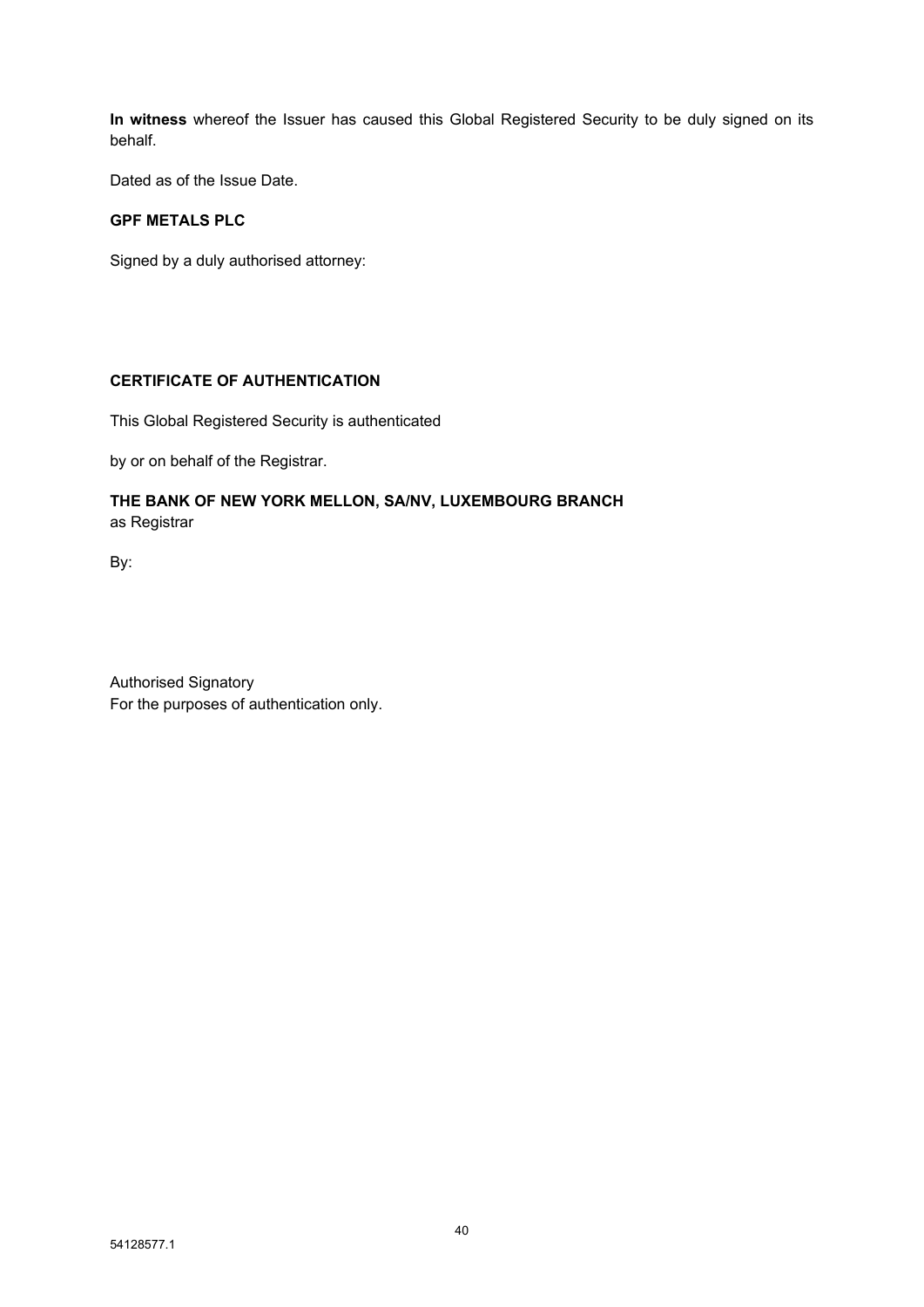# **Form of Transfer**

| For value received the undersigned transfers to            |                                                                                                                    |  |
|------------------------------------------------------------|--------------------------------------------------------------------------------------------------------------------|--|
|                                                            |                                                                                                                    |  |
|                                                            |                                                                                                                    |  |
| (PLEASE PRINT OR TYPEWRITE NAME AND ADDRESS OF TRANSFEREE) |                                                                                                                    |  |
|                                                            | nominal amount of the ETC Securities represented by this Global<br>Registered Security, and all rights under them. |  |
| Dated                                                      |                                                                                                                    |  |
| Signed                                                     |                                                                                                                    |  |
| Certifying Signature                                       |                                                                                                                    |  |
|                                                            |                                                                                                                    |  |

Notes:

- (i) The signature of the person effecting a transfer shall conform to a list of duly authorised specimen signatures supplied by the holder of the ETC Securities represented by this Global Registered Security or (if such signature corresponds with the name as it appears on the face of this Global Registered Security) be certified by a notary public or a recognised bank or be supported by such other evidence as a Transfer Agent or the Registrar may reasonably require.
- (ii) A representative of the ETC Holder should state the capacity in which he signs, e.g. executor.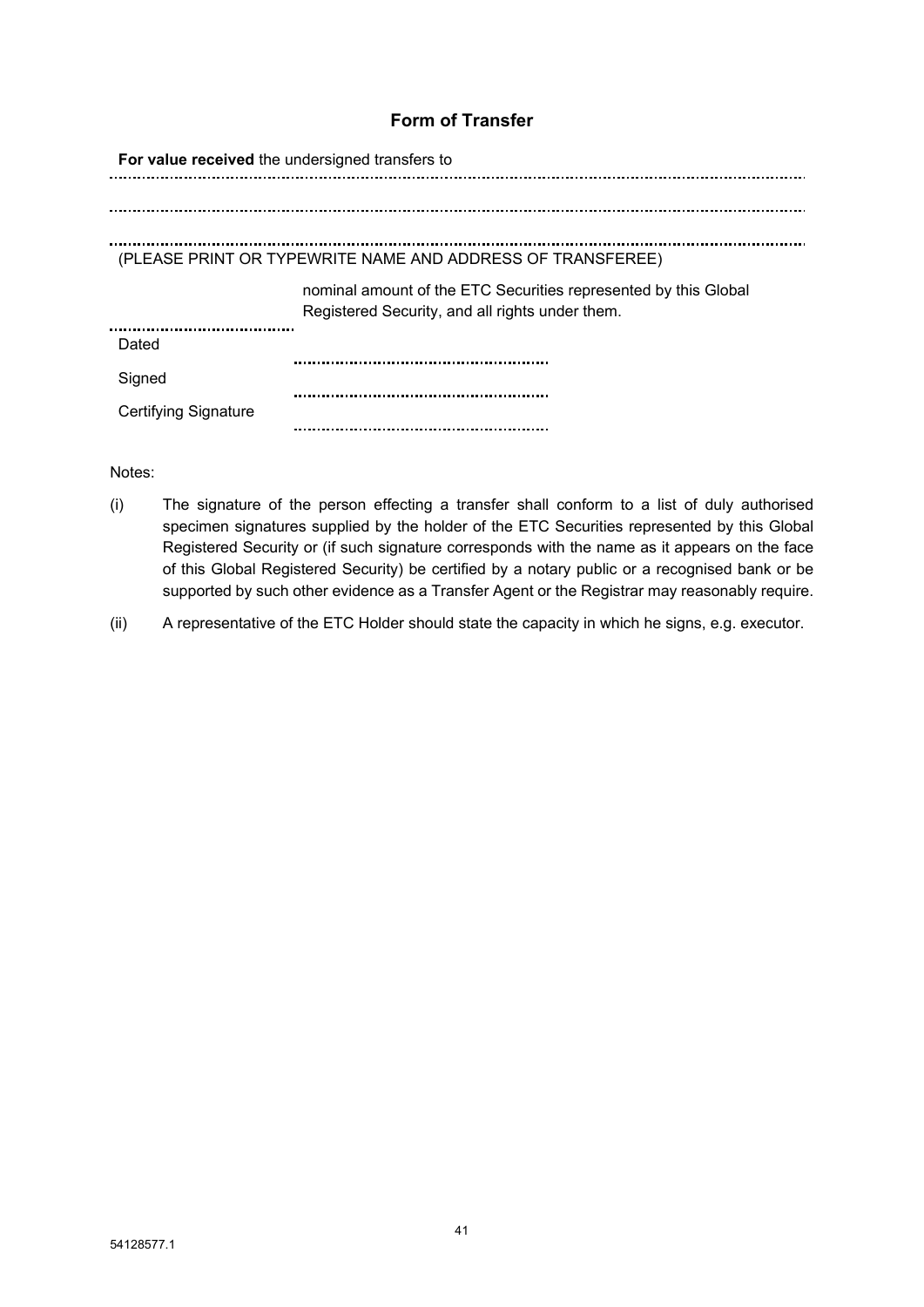# **Schedule [***Insert applicable Final Terms***]**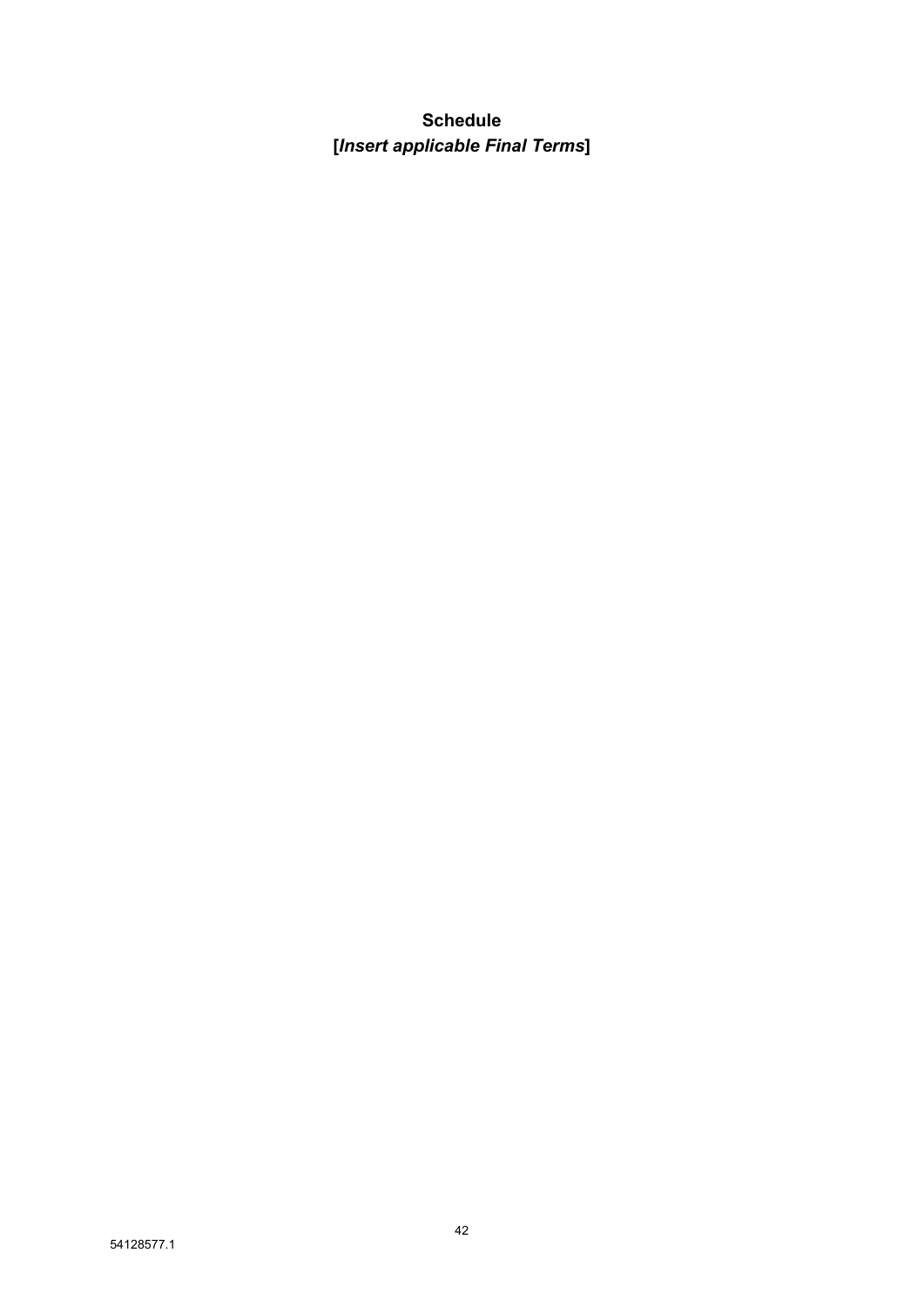### **Schedule 2**

### **Form of Global Registered Security (Global Registered Security held under the NSS)**

**THE ETC SECURITIES REPRESENTED BY THIS GLOBAL CERTIFICATE HAVE NOT BEEN AND WILL NOT BE REGISTERED UNDER THE UNITED STATES SECURITIES ACT OF 1933, AS AMENDED (THE "SECURITIES ACT"), OR WITH ANY SECURITIES REGULATORY AUTHORITY OF ANY STATE OR OTHER JURISDICTION OF THE UNITED STATES, NO PERSON HAS REGISTERED NOR WILL REGISTER AS A COMMODITY POOL OPERATOR OF THE ISSUER UNDER THE U.S. COMMODITY EXCHANGE ACT OF 1936 (THE "CEA") AND THE RULES OF THE COMMODITY FUTURES TRADING COMMISSION THEREUNDER (THE "CFTC RULES"),. AND THE ISSUER HAS NOT AND WILL NOT BE REGISTERED UNDER THE UNITED STATES INVESTMENT COMPANY ACT OF 1940, AS AMENDED (THE "INVESTMENT COMPANY ACT").** 

**THE ETC SECURITIES REPRESENTED BY THIS GLOBAL CERTIFICATE MAY NOT AT ANY TIME BE OFFERED, SOLD, PLEDGED, DELIVERED OR OTHERWISE TRANSFERRED EXCEPT TO A PERSON THAT (A) IS NOT A U.S. PERSON (WITHIN THE MEANING OF REGULATION S UNDER THE SECURITIES ACT ("REGULATION S")), (B) IS NOT A NON-UNITED STATES PERSON (AS SUCH TERM IS DEFINED IN RULE 4.7 UNDER THE CEA, BUT EXCLUDING, FOR THE PURPOSES OF SUBSECTION (D) THEREOF, THE EXCEPTION FOR QUALIFIED ELIGIBLE PERSONS WHO ARE NOT NON-UNITED STATES PERSONS) ("CFTC RULE 4.7") OR (C) IS NOT A U.S. PERSON (AS DEFINED IN THE CREDIT RISK RETENTION REGULATIONS ISSUED UNDER SECTION 15G OF THE U.S. SECURITIES EXCHANGE ACT OF 1934), IN EACH CASE IN AN OFFSHORE TRANSACTION AND IN ACCORDANCE WITH RULE 903 OR RULE 904 OF REGULATION S, AND IN ACCORDANCE WITH ANY OTHER APPLICABLE SECURITIES LAWS**

**ETC SECURITIES MAY NOT BE LEGALLY OR BENEFICIALLY OWNED BY ANY ENTITY THAT IS, OR THAT IS USING THE ASSETS OF, (A)(I) AN "EMPLOYEE BENEFIT PLAN" (AS DEFINED IN SECTION 3(3) OF THE UNITED STATES EMPLOYEE RETIREMENT INCOME SECURITY ACT OF 1974, AS AMENDED ("ERISA")) THAT IS SUBJECT TO THE FIDUCIARY RESPONSIBILITY REQUIREMENTS OF TITLE I OF ERISA, (II) A "PLAN" TO WHICH SECTION 4975 OF THE UNITED STATES INTERNAL REVENUE CODE OF 1986, AS AMENDED (THE "CODE") APPLIES, OR (III) AN ENTITY WHOSE UNDERLYING ASSETS INCLUDE "PLAN ASSETS" (AS DETERMINED PURSUANT TO THE "PLAN ASSETS REGULATION" ISSUED BY THE UNITED STATES DEPARTMENT OF LABOR AT 29 C.F.R. SECTION 2510.3-101 AS MODIFIED BY SECTION 3(42) OF ERISA) BY REASON OF ANY SUCH EMPLOYEE BENEFIT PLAN'S OR PLAN'S INVESTMENT IN THE ENTITY (ANY SUCH PLAN OR ENTITY DESCRIBED IN (I), (II) OR (III), A "BENEFIT PLAN INVESTOR") OR (B) A NON-U.S. PLAN, GOVERNMENTAL PLAN, CHURCH PLAN OR OTHER PLAN THAT IS SUBJECT TO ANY FEDERAL, STATE, LOCAL, NON-U.S. OR OTHER LAW OR REGULATION THAT IS SIMILAR TO THE PROVISIONS OF SECTION 406 OF ERISA OR SECTION 4975 OF THE CODE (A "SIMILAR LAW") UNLESS ITS ACQUISITION AND HOLDING AND DISPOSITION OF THIS ETC SECURITY, OR ANY INTEREST HEREIN, HAS NOT AND WILL NOT CONSTITUTE A VIOLATION OF SUCH SIMILAR LAW.**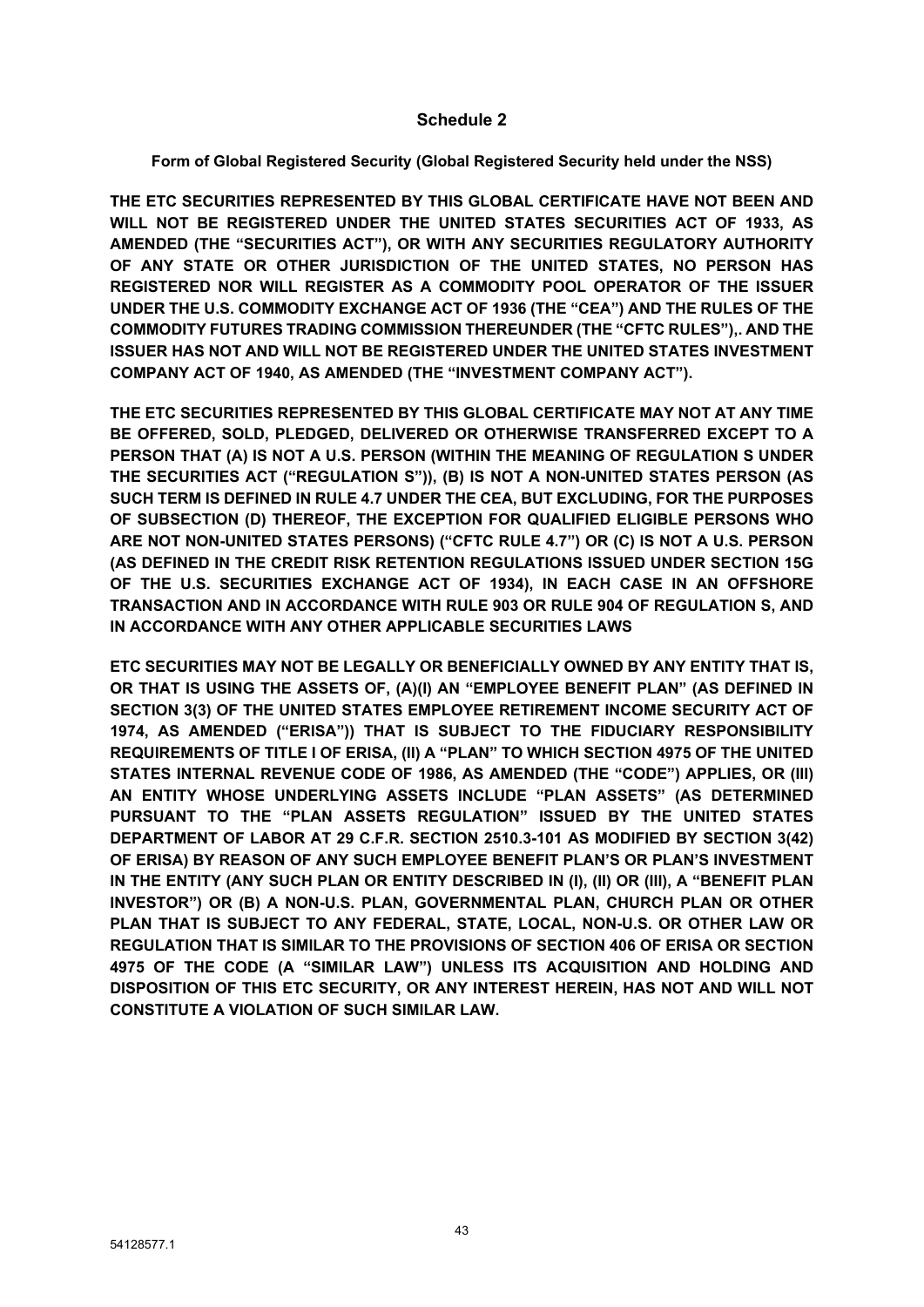### **GPF METALS PLC**

**(GPF Metals plc is a public company limited by shares incorporated under the laws of Ireland with registered number 673920, having its registered address at 2nd Floor, Block 5, Irish Life Centre, Abbey Street Lower, Dublin D01 P767)**

#### **GPF PHYSICAL METAL ETC SECURITIES PROGRAMME**

### **GLOBAL CERTIFICATE**

**Series: [●]**

**ISIN: [●]**

#### **Global Registered Security No. [●]**

This Global Registered Security is issued in respect of the ETC Securities (the "**ETC Securities**") of the Tranche(s) and Series specified above as described in Part A of the Schedule hereto of GPF Metals plc (the "**Issuer**"). This Global Registered Security certifies that the person whose name is entered in the Register maintained by the Registrar is the duly registered holder (the "**Registered Holder**") of the ETC Securities of the nominal amount, specified currency and specified denomination set out in Part A of the Schedule hereto.

#### **Interpretation and Definitions**

References in this Global Registered Security to the "**Conditions**" are to the terms and conditions applicable to the ETC Securities (as supplemented and/or modified and/or superseded by the provisions of this Global Registered Security, which in the event of any conflict shall prevail). Other capitalised terms used in this Global Registered Security shall have the meanings given to them in the Conditions or the Trust Deed.

### **Promise to Pay**

The Issuer, for value received, promises to pay to the holder of the ETC Securities represented by this Global Registered Security (subject to surrender of this Global Registered Security if no further payment falls to be made in respect of such ETC Securities) on the Scheduled Maturity Date (or on such earlier date as the amount payable upon redemption under the Conditions may become repayable in accordance with the Conditions) the amount payable upon redemption under the Conditions in respect of the ETC Securities represented by this Global Registered Security together with such other sums and additional amounts (if any) as may be payable under the Conditions, in accordance with the Conditions. Each payment will be made to, or to the order of, the person whose name is entered on the Register at the close of business on the Clearing System Business Day immediately prior to the date for payment, where "**Clearing System Business Day**" means Monday to Friday inclusive except 25 December and 1 January.

For the purposes of this Global Registered Security, (i) the holder of the ETC Securities represented by this Global Registered Security is bound by the provisions of the relevant Agency Agreement, (ii) the Issuer certifies that the Registered Holder is, at the date hereof, entered in the Register as the holder of the ETC Securities represented by this Global Registered Security, (iii) this Global Registered Security is evidence of entitlement only, (iv) title to the ETC Securities represented by this Global Registered Security passes only on due registration on the Register, and (v) only the holder of the ETC Securities represented by this Global Registered Security is entitled to payments in respect of the ETC Securities represented by this Global Registered Security.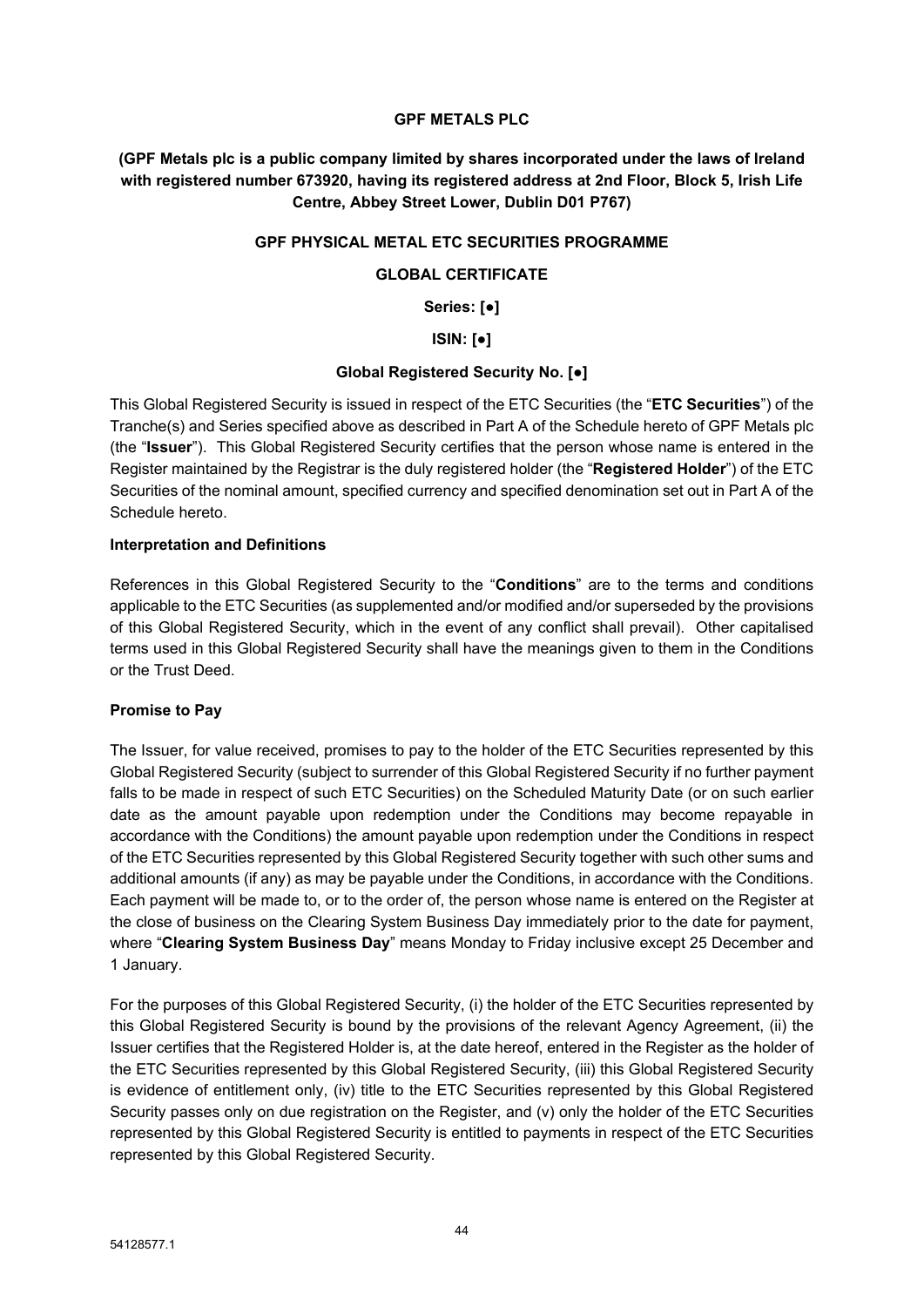### **Transfer of ETC Securities Represented by Permanent Global Registered Securities**

If the Schedule hereto states that the ETC Securities are to be represented by a Global Registered Security on issue, transfers of the holding of ETC Securities represented by this Global Registered Security pursuant to Condition 2(c) (*Title*) may only be made in part:

- (i) if the ETC Securities represented by this Global Registered Security are held on behalf of Euroclear or Clearstream, Luxembourg or any other clearing system (an "**Alternative Clearing System**") and any such clearing system is closed for business for a continuous period of 14 days (other than by reason of holidays, statutory or otherwise) or announces an intention permanently to cease business or does in fact do so; or
- (ii) with the consent of the Issuer,

provided that, in the case of the first transfer of part of a holding pursuant to paragraph (i) above, the holder of the ETC Securities represented by this Global Registered Security has given the Registrar not less than 30 days' notice at its Specified Office of such holder's intention to effect such transfer. Where the holding of ETC Securities represented by this Global Registered Security is only transferable in its entirety, the Certificate issued to the transferee upon transfer of such holding shall be a Global Registered Security. Where transfers are permitted in part, Certificates issued to transferees shall not be Global Registered Securities unless the transferee so requests and certifies to the Registrar that it is, or is acting as a nominee for, Clearstream, Luxembourg, Euroclear and/or an Alternative Clearing System.

### **Amendments when in global form**

Subject as provided in the Trust Deed, each person who is for the time being shown in the records of Euroclear and/or Clearstream, Luxembourg or any other clearing system as entitled to a particular principal amount of the ETC Securities represented by this Global Registered Security (in which regard any certificate or other document issued by Euroclear or Clearstream, Luxembourg or such other clearing system as to the principal amount of such ETC Securities standing to the account of any person shall be conclusive and binding for all purposes save in the case of manifest error) shall be deemed to be the holder of such principal amount of such ETC Securities for all purposes other than with respect to the right to payment on the ETC Securities for which purpose the registered holder of this Global Registered Security shall be deemed to be the holder of such principal amount of the ETC Securities in accordance with and subject to the terms of this Global Registered Security and the Trust Deed.

While any Global Registered Security is registered in the name of any nominee for, a clearing system, for the purpose of determining whether a written resolution or electronic resolution has been validly passed the Issuer, the Trustee and the Security Trustee shall be entitled to rely on consent or instructions given by accountholders in the clearing system with entitlements to such Global Registered Security or, where the accountholders hold any such entitlement on behalf of another person, on consent from or instruction by the person for whom such entitlement is ultimately beneficially held, whether such beneficiary holds directly with the accountholder or via one or more intermediaries and provided that, in each case, the Issuer, the Trustee and the Security Trustee have obtained commercially reasonable evidence to ascertain the validity of such holding and have taken reasonable steps to ensure that such holding does not alter following the giving of such consent or instruction and prior to the effecting of such amendment. Any resolution passed in such manner shall be binding on all ETC Holders, even if the relevant consent or instruction proves to be defective. As used in this paragraph, "**commercially reasonable evidence**" includes any certificate or other document issued by Euroclear, Clearstream, Luxembourg or any other relevant clearing system, or issued by an accountholder of them or an intermediary in a holding chain, in relation to the holding of interests in the ETC Securities. Any such certificate or other document shall, in the absence of manifest error, be conclusive and binding for all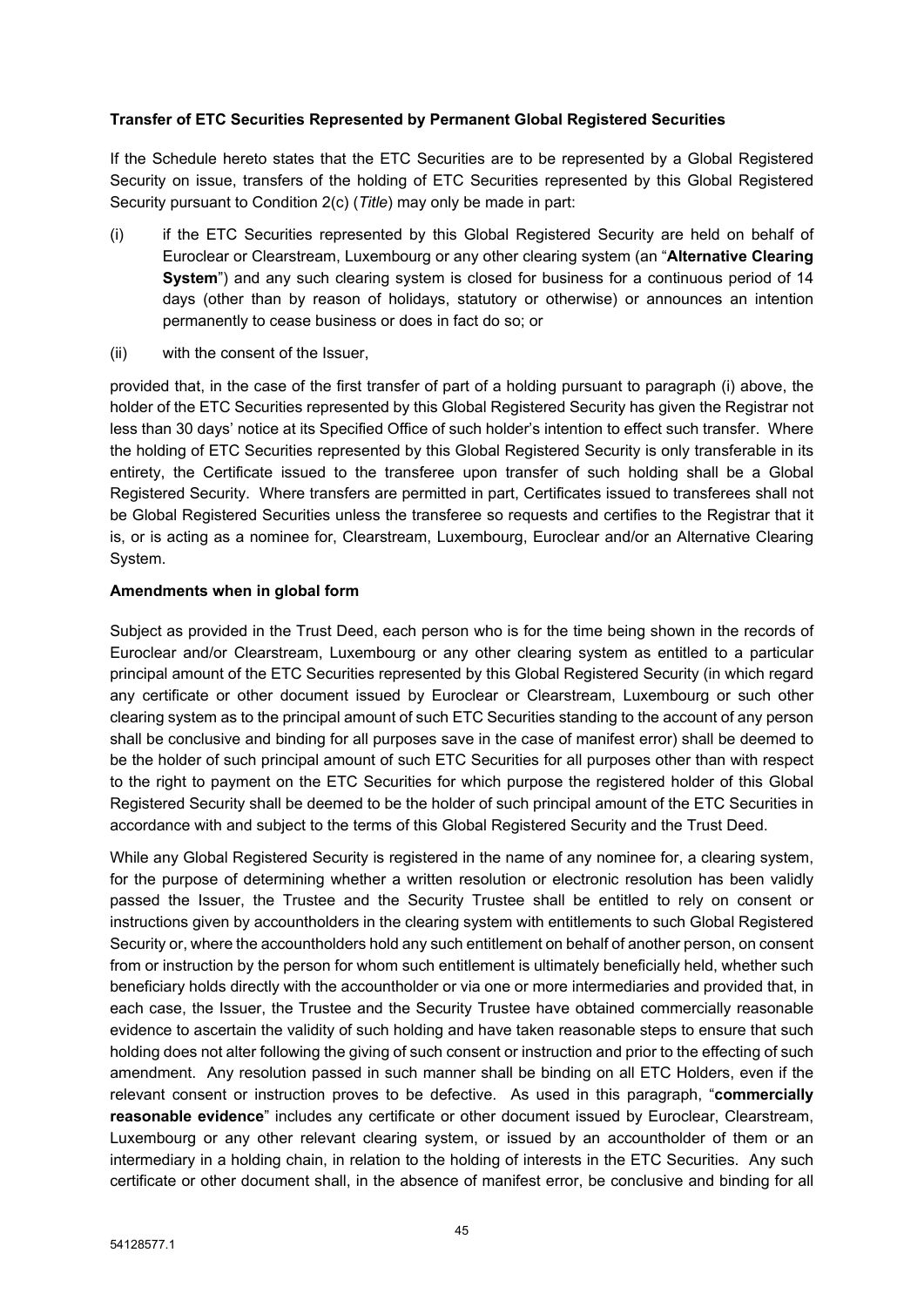purposes. Any such certificate or other document may comprise any form of statement or print-out of electronic records provided by the relevant clearing system (including Euroclear's EUCLID or Clearstream, Luxembourg's Creation Online system) in accordance with its usual procedures and in which the accountholder of a particular principal or nominal amount of the ETC Securities is clearly identified together with the amount of such holding. The Issuer, the Trustee and the Security Trustee shall not be liable to any person by reason of having accepted as valid or not having rejected any certificate or other document to such effect purporting to be issued by any such person and subsequently found to be forged or not authentic.

### **Meetings**

For the purposes of any meeting of ETC Holders where a quorum would otherwise not be possible, the holder of the ETC Securities represented by this Global Registered Security shall (unless this Global Registered Security represents only one ETC Security) be treated as two persons for the purposes of any quorum requirements of a meeting of ETC Holders and as being entitled to one vote in respect of each integral currency unit of the ETC Securities.

### **Notices**

Notices required to be given in respect of the ETC Securities represented by this Global Registered Security may be given by their being delivered (so long as this Global Registered Security is held on behalf of Euroclear and/or Clearstream, Luxembourg or any other permitted clearing system) to Euroclear, Clearstream, Luxembourg or such other permitted clearing system, as the case may be, or otherwise to the holder of this Global Registered Security rather than by publication as required by the Conditions (except that if and for so long as the ETC Securities are listed on a stock exchange, all notices to holders of the ETC Securities will be published in accordance with the rules of such stock exchange). Any such notice shall be deemed to have been given to the holders of the ETC Securities on the Business Day immediately following the day on which the said notice was given to Euroclear, Clearstream, Luxembourg or such other clearing system.

### **Other**

This Global Registered Security shall not become valid for any purpose until authenticated by or on behalf of the Registrar and effectuated by the entity appointed as Common Safekeeper by the relevant clearing systems.

This Global Registered Security and any non-contractual obligations arising out of or in connection with it shall be governed by and construed in accordance with the laws of Ireland.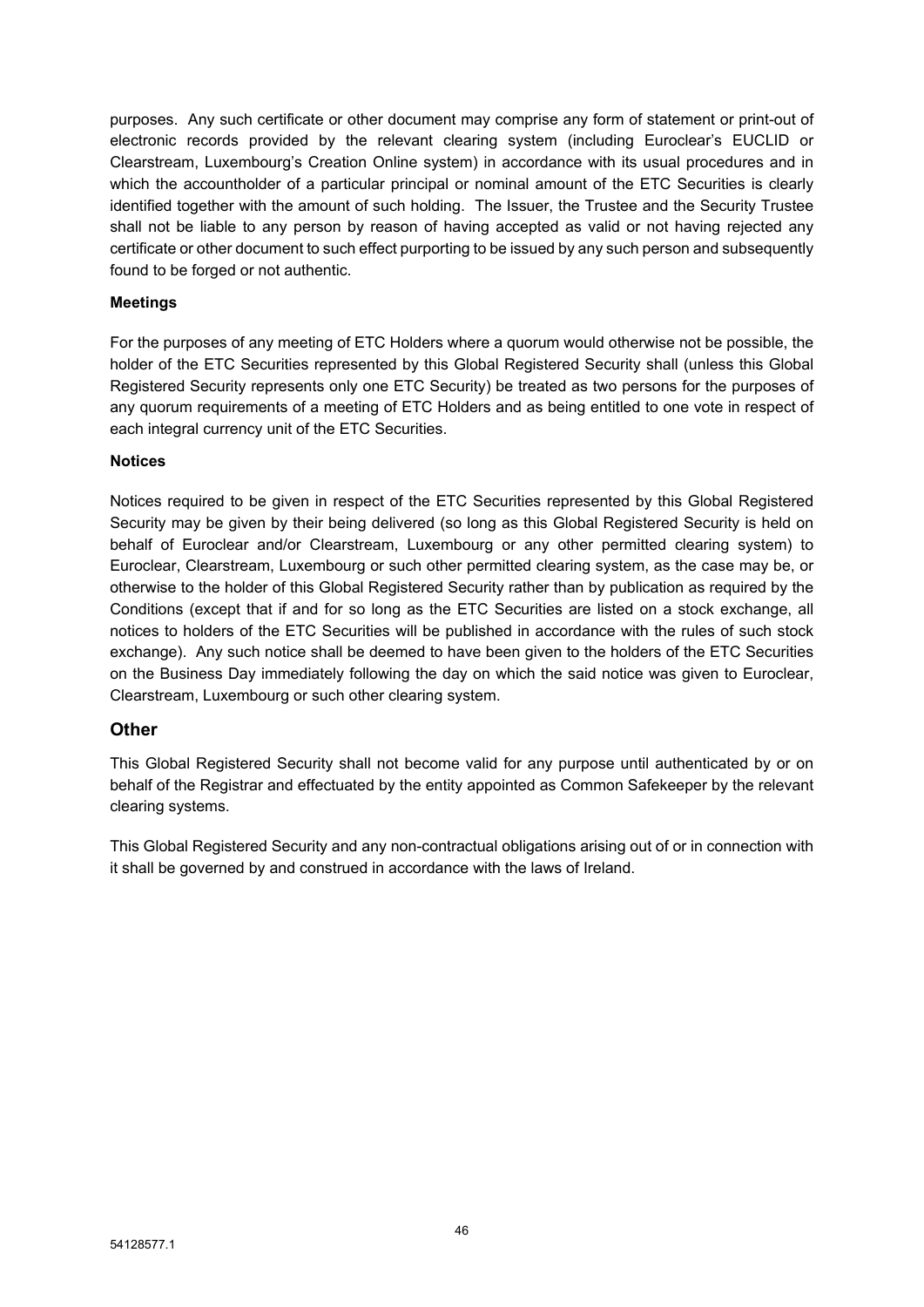**In witness** whereof the Issuer has caused this Global Registered Security to be duly signed on its behalf.

Dated as of the Issue Date.

### **GPF METALS PLC**

Signed by a duly authorised attorney:

#### **CERTIFICATE OF AUTHENTICATION**

This Global Security is authenticated by or on behalf of the Registrar.

### **THE BANK OF NEW YORK MELLON, SA/NV, LUXEMBOURG BRANCH**

as Registrar

By:

Authorised Signatory For the purposes of authentication only.

### **Effectuation**

This Global Registered Security is effectuated by or on behalf of the Common Safekeeper

as Common Safekeeper

**[●]** By:

Authorised Signatory

For the purposes of effectuation of ETC Securities held through the NSS only.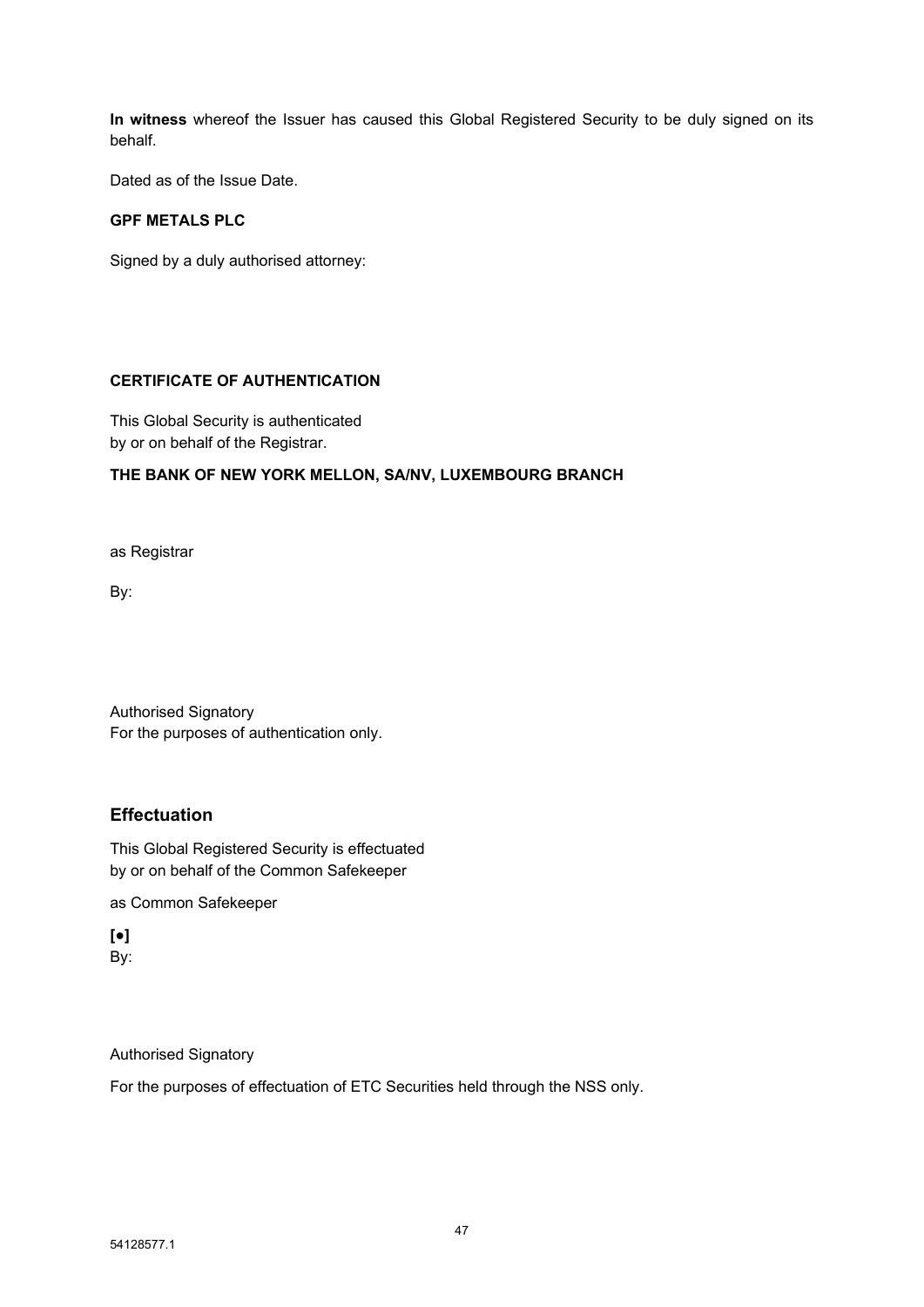# **Form of Transfer**

| For value received the undersigned transfers to                                                                    |  |  |
|--------------------------------------------------------------------------------------------------------------------|--|--|
|                                                                                                                    |  |  |
|                                                                                                                    |  |  |
| (PLEASE PRINT OR TYPEWRITE NAME AND ADDRESS OF TRANSFEREE)                                                         |  |  |
| nominal amount of the ETC Securities represented by this Global<br>Registered Security, and all rights under them. |  |  |
|                                                                                                                    |  |  |
|                                                                                                                    |  |  |
|                                                                                                                    |  |  |
|                                                                                                                    |  |  |

Notes:

- (i) The signature of the person effecting a transfer shall conform to a list of duly authorised specimen signatures supplied by the holder of the ETC Securities represented by this Global Registered Security or (if such signature corresponds with the name as it appears on the face of this Global Registered Security) be certified by a notary public or a recognised bank or be supported by such other evidence as a Transfer Agent or the Registrar may reasonably require.
- (ii) A representative of the ETC Holder should state the capacity in which he signs, e.g. executor.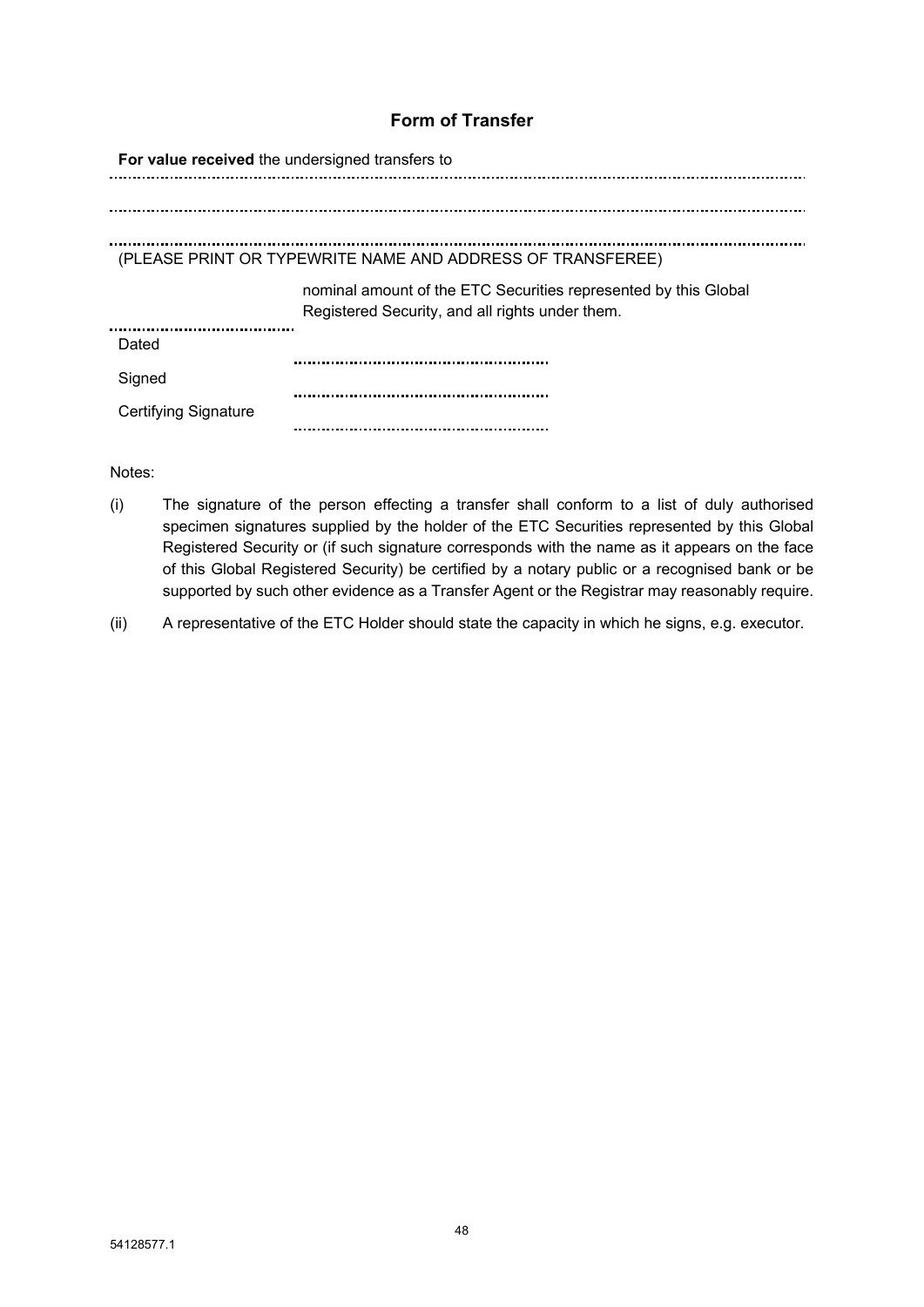# **Schedule [***Insert applicable Issue Terms***]**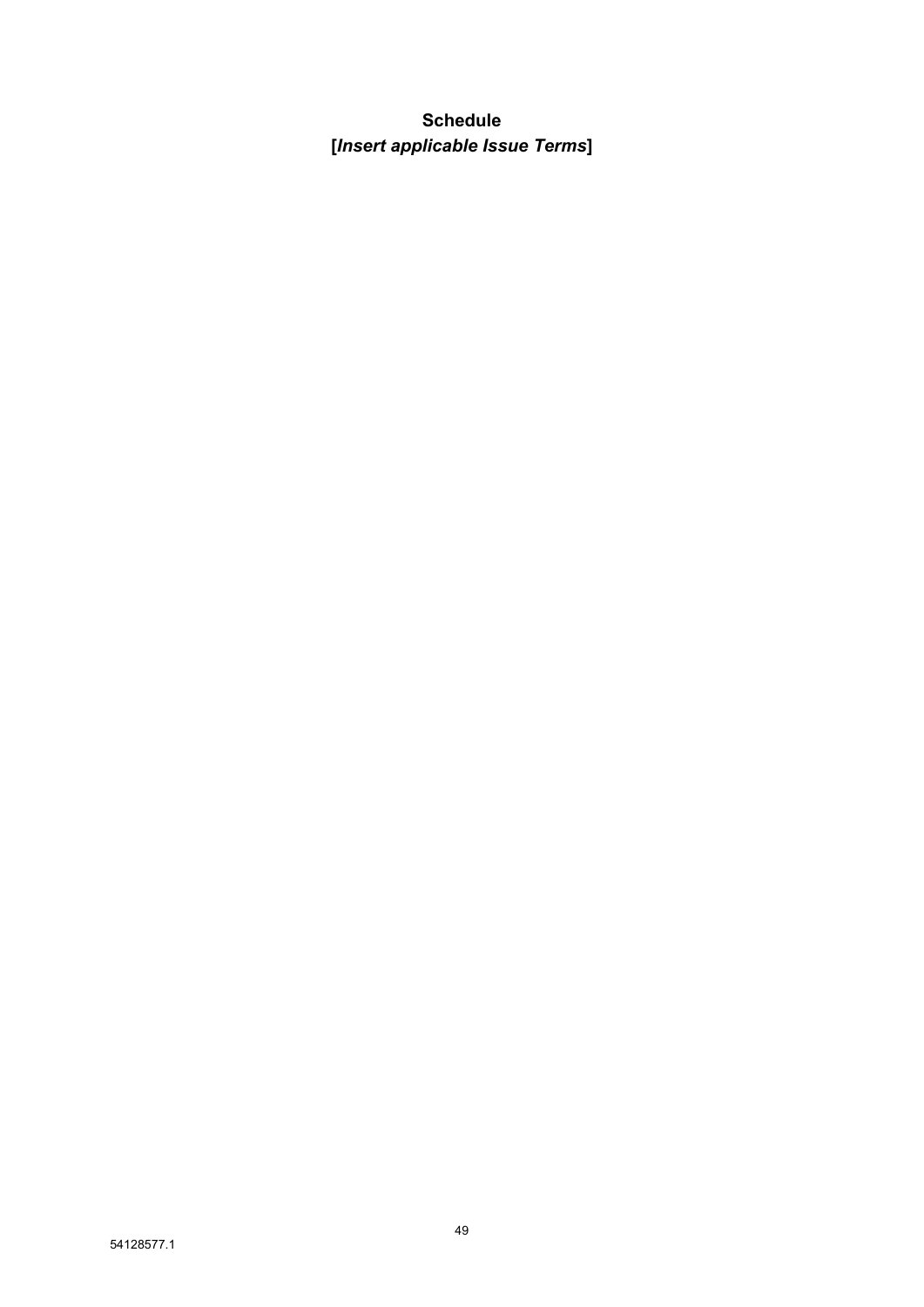### **Schedule 3**

### **Form of Individual Security**

**THE ETC SECURITIES REPRESENTED BY THIS CERTIFICATE HAVE NOT BEEN AND WILL NOT BE REGISTERED UNDER THE U.S. SECURITIES ACT OF 1933, AS AMENDED (THE "SECURITIES ACT") OR WITH ANY SECURITIES REGULATORY AUTHORITY OF ANY STATE OR OTHER JURISDICTION OF THE UNITED STATES, NO PERSON HAS REGISTERED NOR WILL REGISTER AS A COMMODITY POOL OPERATOR OF THE ISSUER UNDER THE U.S. COMMODITY EXCHANGE ACT OF 1936 (THE "CEA") AND THE RULES OF THE COMMODITY FUTURES TRADING COMMISSION THEREUNDER (THE "CFTC RULES"), AND THE ISSUER HAS NOT BEEN NOR WILL BE REGISTERED UNDER THE U.S. INVESTMENT COMPANY ACT OF 1940, AS AMENDED.**

**THE ETC SECURITIES REPRESENTED BY THIS CERTIFICATE MAY NOT AT ANY TIME BE OFFERED, SOLD, PLEDGED, DELIVERED OR OTHERWISE TRANSFERRED EXCEPT TO A PERSON THAT (A) IS NOT A U.S. PERSON (WITHIN THE MEANING OF REGULATION S UNDER THE SECURITIES ACT ("REGULATION S")), (B) IS NOT A NON-UNITED STATES PERSON (AS SUCH TERM IS DEFINED IN RULE 4.7 UNDER THE CEA, BUT EXCLUDING, FOR THE PURPOSES OF SUBSECTION (D) THEREOF, THE EXCEPTION FOR QUALIFIED ELIGIBLE PERSONS WHO ARE NOT NON-UNITED STATES PERSONS) ("CFTC RULE 4.7") OR (C) IS NOT A U.S. PERSON (AS DEFINED IN THE CREDIT RISK RETENTION REGULATIONS ISSUED UNDER SECTION 15G OF THE U.S. SECURITIES EXCHANGE ACT OF 1934), IN EACH CASE IN AN OFFSHORE TRANSACTION AND IN ACCORDANCE WITH RULE 903 OR RULE 904 OF REGULATION S, AND IN ACCORDANCE WITH ANY OTHER APPLICABLE SECURITIES LAWS.**

**ETC SECURITIES MAY NOT BE LEGALLY OR BENEFICIALLY OWNED BY ANY ENTITY THAT IS, OR THAT IS USING THE ASSETS OF, (A)(I) AN "EMPLOYEE BENEFIT PLAN" (AS DEFINED IN SECTION 3(3) OF THE UNITED STATES EMPLOYEE RETIREMENT INCOME SECURITY ACT OF 1974, AS AMENDED ("ERISA")) THAT IS SUBJECT TO THE FIDUCIARY RESPONSIBILITY REQUIREMENTS OF TITLE I OF ERISA, (II) A "PLAN" TO WHICH SECTION 4975 OF THE UNITED STATES INTERNAL REVENUE CODE OF 1986, AS AMENDED (THE "CODE") APPLIES, OR (III) AN ENTITY WHOSE UNDERLYING ASSETS INCLUDE "PLAN ASSETS" (AS DETERMINED PURSUANT TO THE "PLAN ASSETS REGULATION" ISSUED BY THE UNITED STATES DEPARTMENT OF LABOR AT 29 C.F.R. SECTION 2510.3-101 AS MODIFIED BY SECTION 3(42) OF ERISA) BY REASON OF ANY SUCH EMPLOYEE BENEFIT PLAN'S OR PLAN'S INVESTMENT IN THE ENTITY (ANY SUCH PLAN OR ENTITY DESCRIBED IN (I), (II) OR (III), A "BENEFIT PLAN INVESTOR") OR (B) A NON-U.S. PLAN, GOVERNMENTAL PLAN, CHURCH PLAN OR OTHER PLAN THAT IS SUBJECT TO ANY FEDERAL, STATE, LOCAL, NON-U.S. OR OTHER LAW OR REGULATION THAT IS SIMILAR TO THE PROVISIONS OF SECTION 406 OF ERISA OR SECTION 4975 OF THE CODE (A "SIMILAR LAW") UNLESS ITS ACQUISITION AND HOLDING AND DISPOSITION OF THIS ETC SECURITY, OR ANY INTEREST HEREIN, HAS NOT AND WILL NOT CONSTITUTE A VIOLATION OF SUCH SIMILAR LAW.**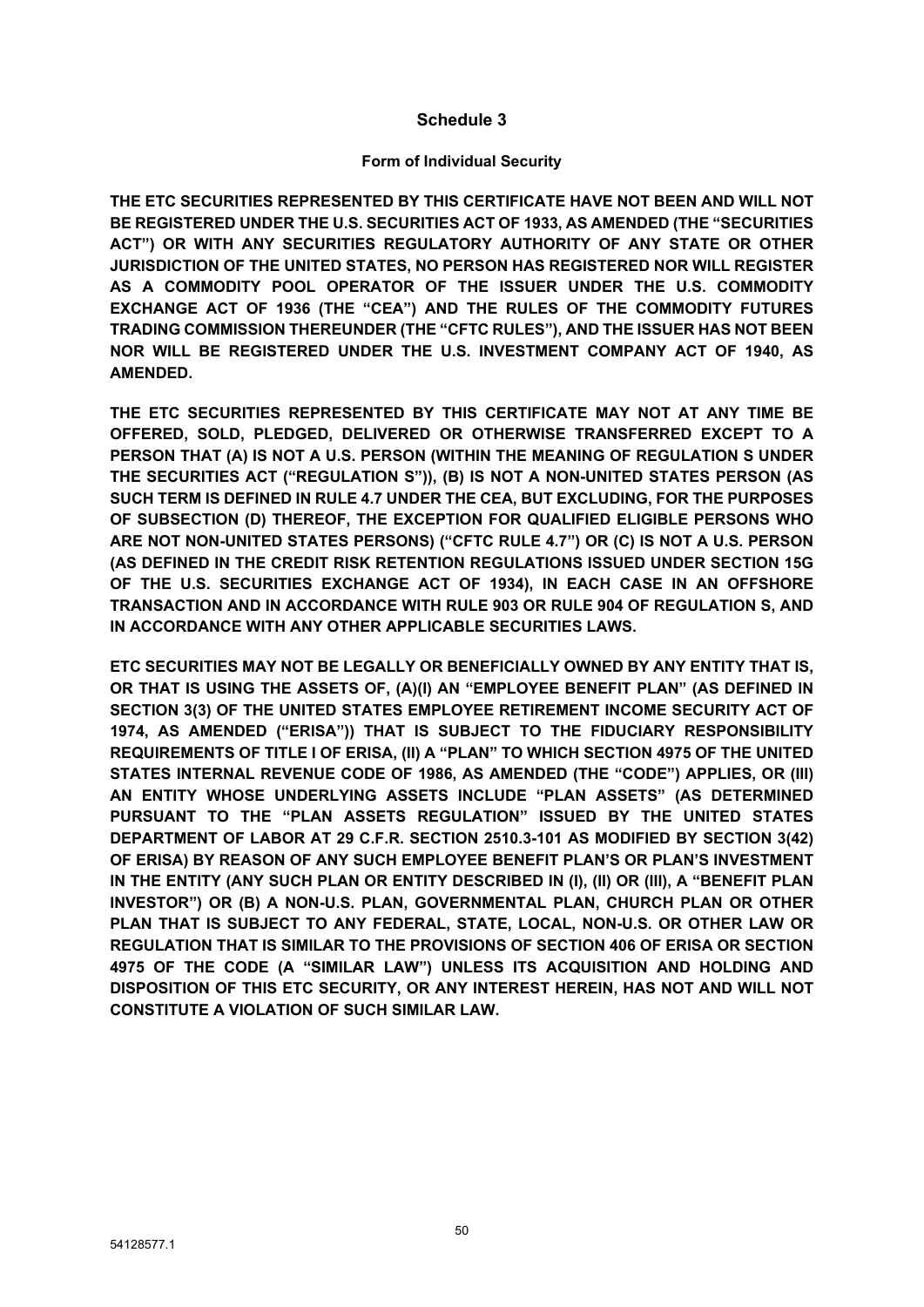On the front:

#### **GPF METALS PLC**

### **(GPF Metals plc is a public company limited by shares incorporated under the laws of Ireland with registered number 673920, having its registered address at 2nd Floor, Block 5, Irish Life Centre, Abbey Street Lower, Dublin D01 P767)**

#### **GPF PHYSICAL METAL ETC SECURITIES PROGRAMME**

### **CERTIFICATE**

### **Series: [●]**

#### **ISIN: [●]**

### **[TITLE OF ISSUE]**

This Individual Security certifies that [●] of [●] (the "**Registered Holder**") is, as at the date hereof, registered as the holder of nominal amount of ETC Securities of the Series of ETC Securities referenced above (the "**ETC Securities**") of the Issuer designated as specified in the title hereof. The ETC Securities are subject to the terms and conditions (the "**Conditions**") endorsed hereon and are issued subject to, and with the benefit of, the Trust Deed referred to in the Conditions. Expressions defined in the Conditions have the same meanings in this Individual Security.

The Issuer, for value received, promises to pay to the holder of the ETC Security(ies) represented by this Individual Security (subject to surrender of this Individual Security if no further payment falls to be made in respect of such ETC Securities) on the Scheduled Maturity Date (or on such earlier date as the amount payable upon redemption under the Conditions may become repayable in accordance with the Conditions) the amount payable upon redemption under the Conditions in respect of the ETC Securities represented by this Individual Security together with such other sums and additional amounts (if any) as may be payable under the Conditions, in accordance with the Conditions.

For the purposes of this Individual Security, (i) the holder of the ETC Security(ies) represented by this Individual Security is bound by the provisions of the relevant Agency Agreement, (ii) the Issuer certifies that the Registered Holder is, at the date hereof, entered in the Register as the holder of the ETC Security(ies) represented by this Individual Security, (iii) this Individual Security is evidence of entitlement only, (iv) title to the ETC Security(ies) represented by this Individual Security passes only on due registration on the Register, and (v) only the holder of the ETC Security(ies) represented by this Individual Security is entitled to payments in respect of the ETC Security(ies)represented by this Individual Security.

This Individual Security shall not become valid for any purpose until authenticated by or on behalf of the Registrar.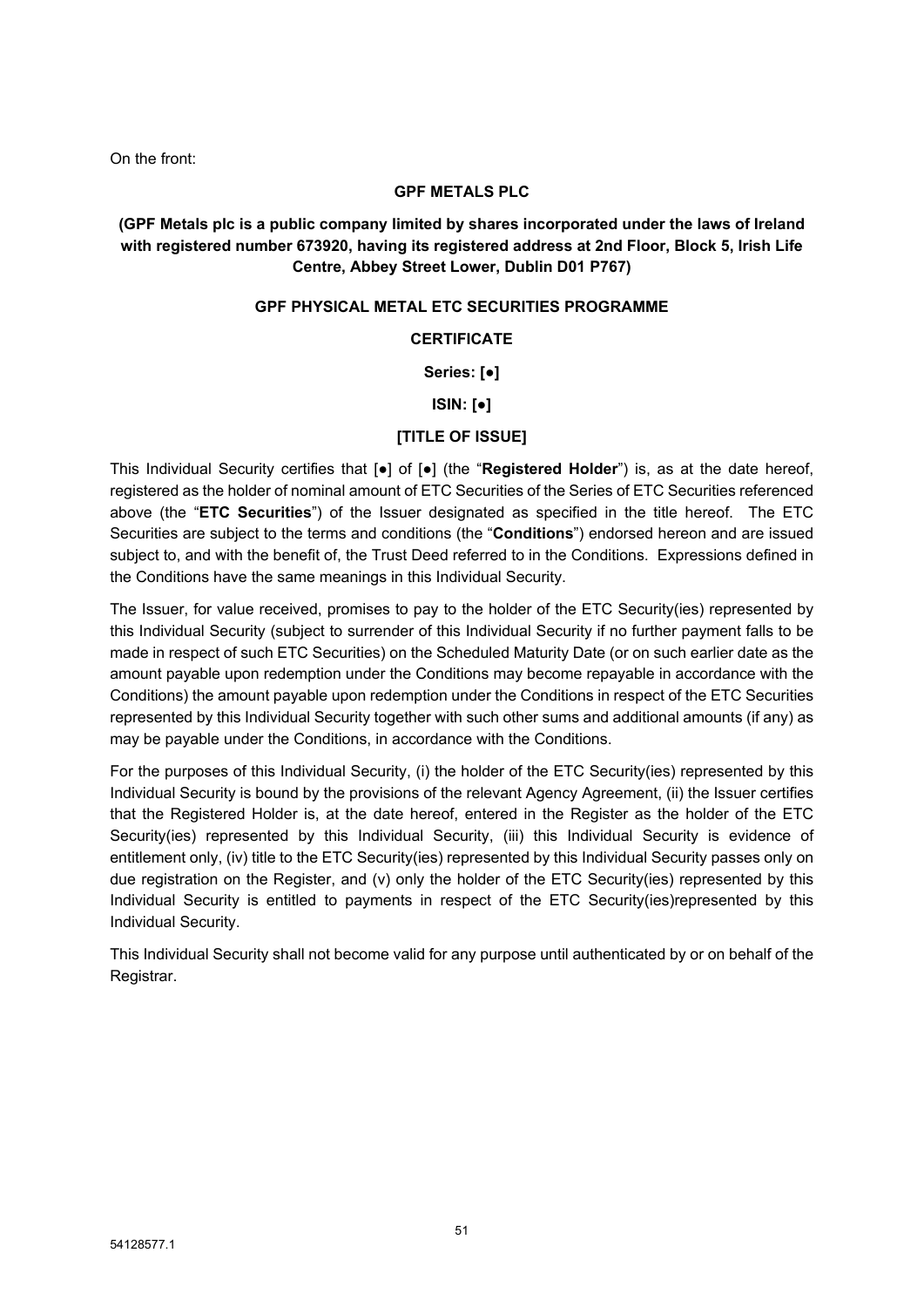**In witness** whereof the Issuer has caused this Individual Security to be signed on its behalf.

Dated as of the Issue Date.

### **GPF METALS PLC**

By:

### **CERTIFICATE OF AUTHENTICATION**

This Individual Security is authenticated by or on behalf of the Registrar.

### **THE BANK OF NEW YORK MELLON, SA/NV, LUXEMBOURG BRANCH**

as Registrar

By:

Name:

.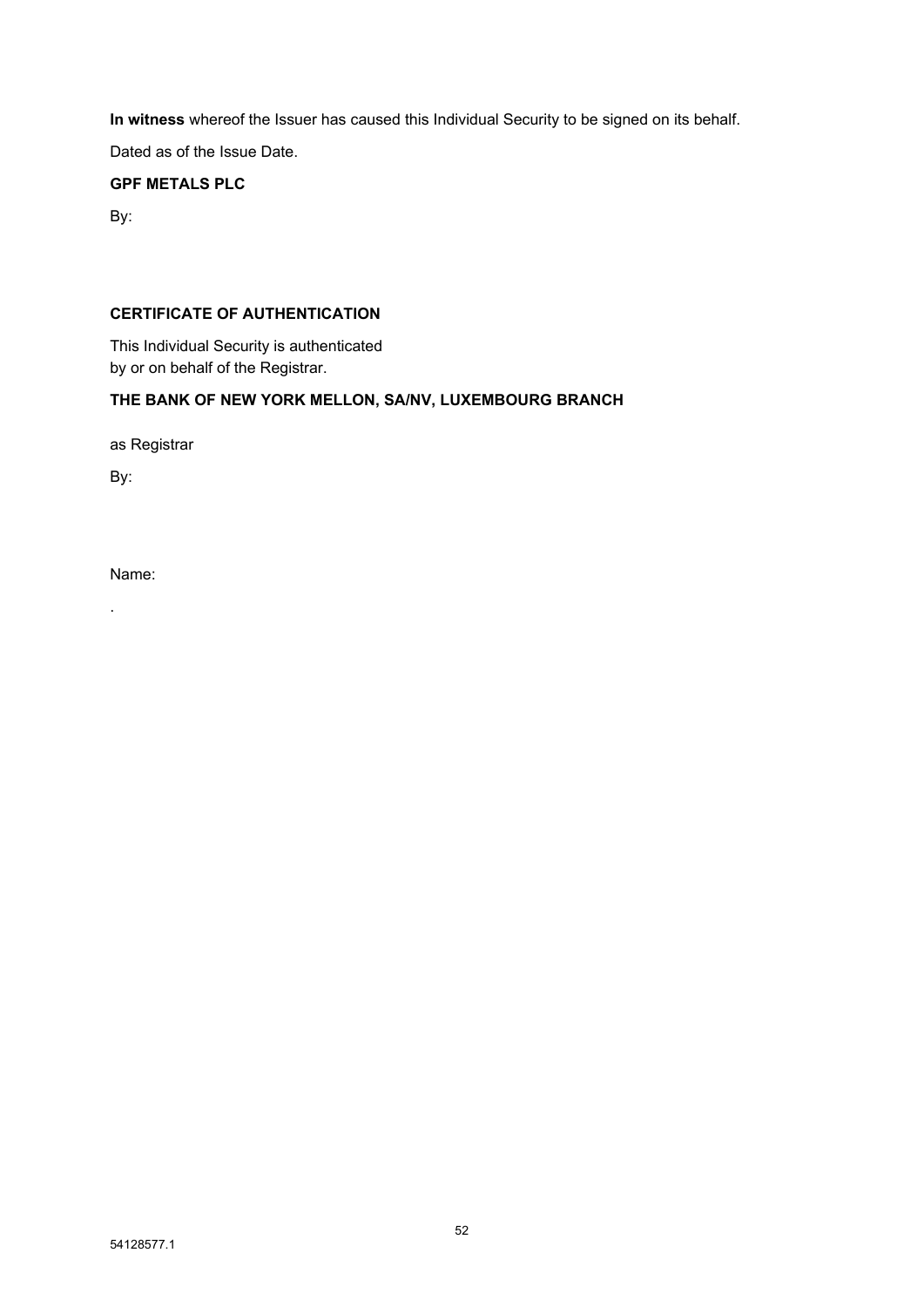On the back:

# **Terms and Conditions of the ETC Securities**

[The relevant Master Conditions as completed, amended, supplemented and/or varied by Part A of the applicable Final Terms shall be set out here.]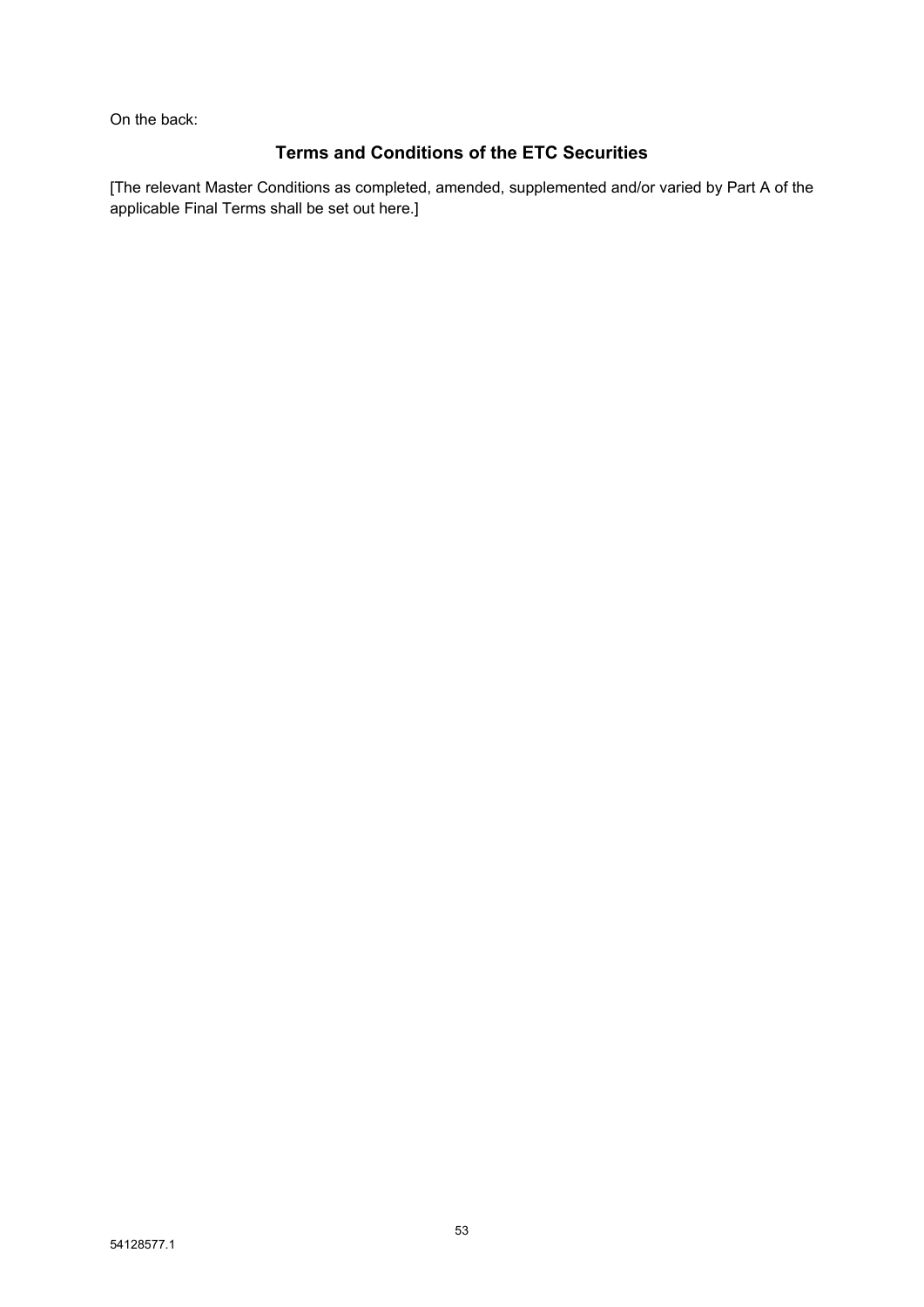# **Form of Transfer**

| For value received the undersigned transfers to            |                                                                                                             |  |
|------------------------------------------------------------|-------------------------------------------------------------------------------------------------------------|--|
|                                                            |                                                                                                             |  |
|                                                            |                                                                                                             |  |
| (PLEASE PRINT OR TYPEWRITE NAME AND ADDRESS OF TRANSFEREE) |                                                                                                             |  |
|                                                            | nominal amount of the ETC Securities represented by this Individual<br>Security, and all rights under them. |  |
| Dated                                                      |                                                                                                             |  |
| Signed                                                     |                                                                                                             |  |
| <b>Certifying Signature</b>                                |                                                                                                             |  |

Notes:

- (i) The signature of the person effecting a transfer shall conform to a list of duly authorised specimen signatures supplied by the holder of the ETC Securities represented by this Individual Security or (if such signature corresponds with the name as it appears on the face of this Individual Security) be certified by a notary public or a recognised bank or be supported by such other evidence as a Transfer Agent or the Registrar may reasonably require.
- (ii) A representative of the ETC Holder should state the capacity in which he signs, e.g. executor.

Unless the context otherwise requires, capitalised terms used in this Form of Transfer have the same meanings as in the Trust Deed.

### [*INSERT ANY REQUIRED REPRESENTATIONS, CERTIFICATIONS, ETC. TO BE GIVEN BY THE TRANSFEREE HERE*]

[*INSERT DETAILS OF AGENTS HERE*]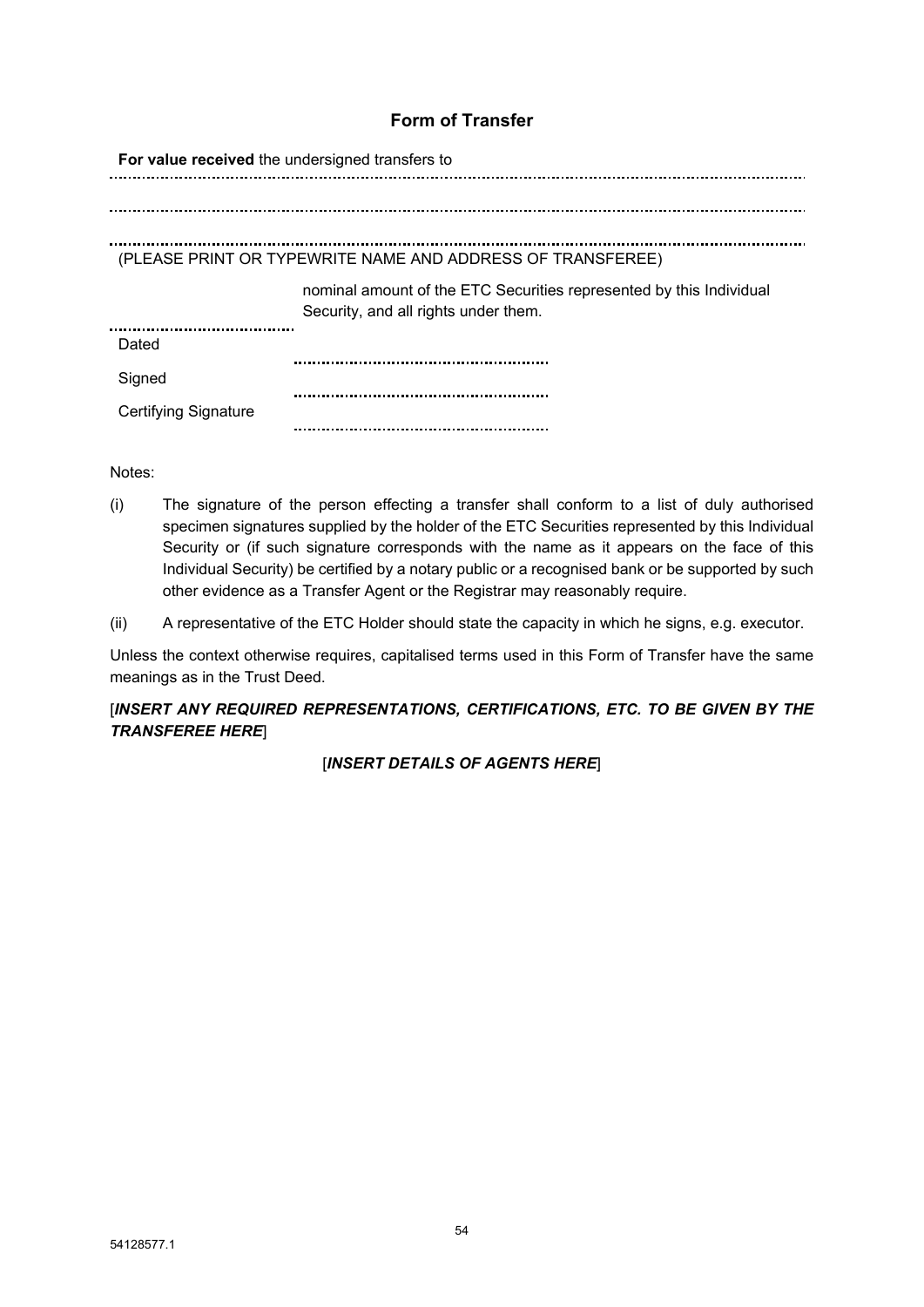### <span id="page-56-0"></span>**Schedule 4**

### **Provisions for meetings of ETC Holders<sup>1</sup>**

### 1 **Interpretation**

In this [Schedule](#page-56-0) 4:

- 1.1 references to a meeting are to a meeting of ETC Holders of a single series of ETC Securities and include, unless the context otherwise requires, any adjournment of such meeting;
- 1.2 references to "**ETC Securities**" and "**ETC Holders**" are only to the ETC Securities of the relevant Series in respect of which a meeting has been, or is to be, called and to the holders of these ETC Securities, respectively;
- 1.3 "agent" means a holder of a voting certificate or a proxy for, or representative of, a ETC Holder;
- 1.4 "block voting instruction" means an instruction issued in accordance with paragraphs [6.1](#page-59-0) to [6.7;](#page-60-0)
- 1.5 "voting certificate" means a certificate issued in accordance with paragraphs [4.1](#page-58-0), [5.1](#page-58-1), [5.2](#page-58-2) and [6.7](#page-60-0); and
- 1.6 references to persons representing a proportion of the ETC Securities are to ETC Holders or agents holding or representing in the aggregate at least that proportion in number of the ETC Securities for the time being outstanding.

### 2 **Powers of Meetings**

- <span id="page-56-1"></span>2.1 A meeting shall, subject to the Conditions and without prejudice to any powers conferred on other persons by the relevant Trust Deed, have power by Extraordinary Resolution:
	- 2.1.1 to sanction any proposal by the Issuer or the Trustee for any modification, abrogation, variation or compromise of, or arrangement in respect of, the rights of the ETC Holders against the Issuer, whether or not those rights arise under the relevant Trust Deed;
	- 2.1.2 to sanction the exchange or substitution for the ETC Securities of, or the conversion of the ETC Securities into, shares, bonds or other obligations or securities of the Issuer or any other entity;
	- 2.1.3 to assent to any modification of the relevant Trust Deed or the ETC Securities proposed by the Issuer or the Trustee;
	- 2.1.4 to authorise anyone to concur in and do anything necessary to carry out and give effect to an Extraordinary Resolution;
	- 2.1.5 to give any authority, direction or sanction required to be given by Extraordinary Resolution;

<sup>1</sup> **Trustee:** Please provide for electronic consent in respect of cleared notes.

**Matheson comment**: Please explain what you would like to see here- These are standard meeting provisions. The Global Certificates amend the meeting provisions as necessary if the notes are cleared.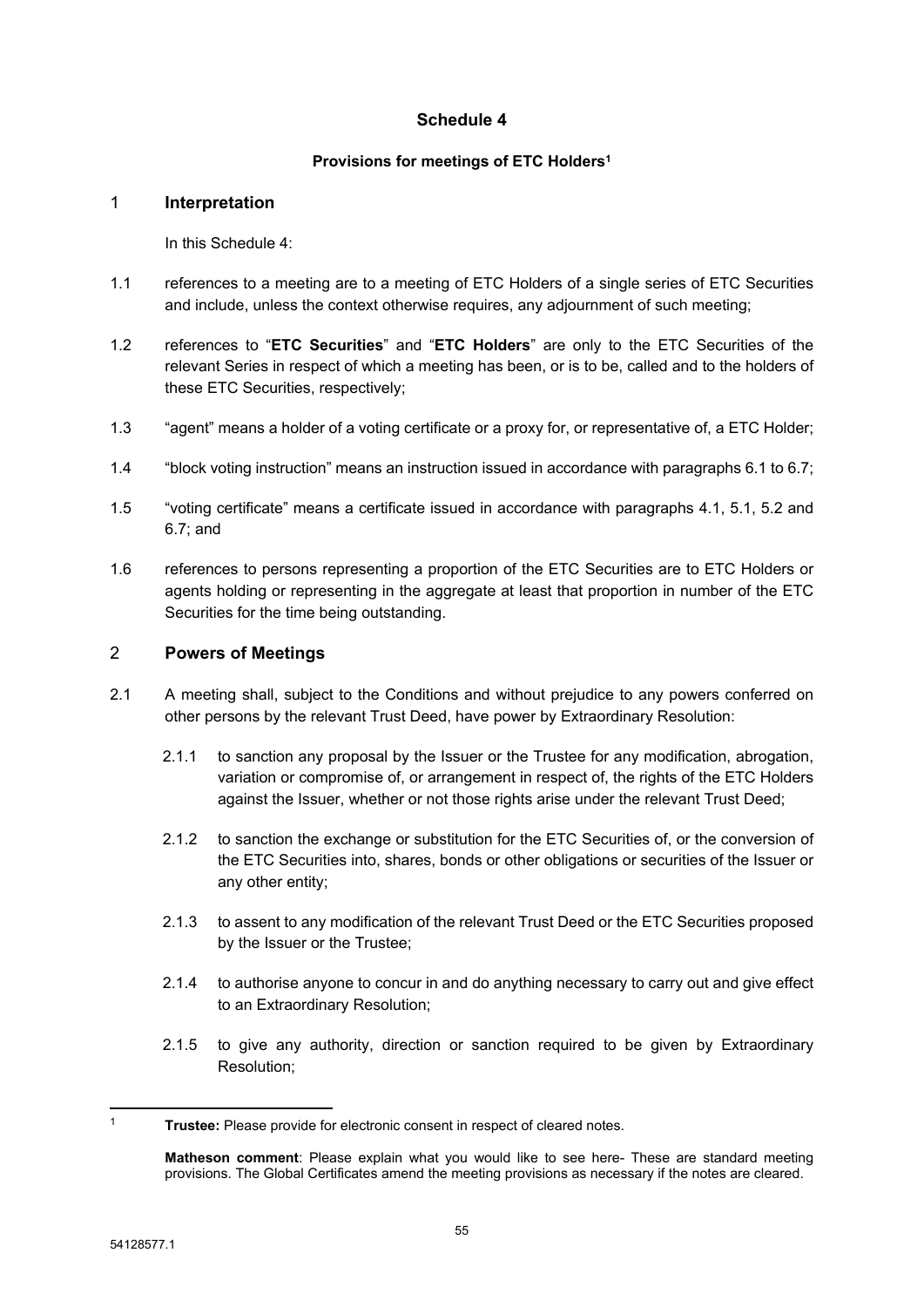- 2.1.6 to appoint any persons (whether ETC Holders or not) as a committee or committees to represent the ETC Holders' interests and to confer on them any powers or discretions which the ETC Holders could themselves exercise by Extraordinary Resolution;
- 2.1.7 to approve a proposed new Trustee and to remove a Trustee;
- <span id="page-57-0"></span>2.1.8 to approve the substitution of any entity for the Issuer (or any previous substitute) as principal debtor under the relevant Trust Deed; and
- 2.1.9 to discharge or exonerate the Trustee from any liability in respect of any act or omission for which it may become responsible under the relevant Trust Deed or the ETC Securities,

provided that the special quorum provisions in paragraph [9.1](#page-60-1) shall apply to any Extraordinary Resolution (a "**special quorum resolution**") for the purpose of paragraph [2.1.2](#page-56-1) or [2.1.8](#page-57-0) or any of the proposals listed in Condition 15(a) (*Meetings of ETC Holders*) as being subject to a special quorum resolution or any amendment to this proviso.

### 3 **Meetings of ETC Holders**

- <span id="page-57-1"></span>3.1 The Issuer or (subject to being indemnified and/or secured and/or prefunded to its satisfaction) the Trustee may at any time convene a meeting. If the Trustee receives a written request by ETC Holders holding at least 10 per cent. in number of the ETC Securities of any Series for the time being outstanding and is indemnified to its satisfaction against all costs and expenses, it shall (subject to being indemnified and/ or secured and/or prefunded to its satisfaction) convene a meeting of the ETC Holders of that Series. Every meeting shall be held at a time and place approved in writing by the Trustee.
- 3.2 At least 21 calendar days' prior notice (exclusive of the day on which the notice is given and of the day of the meeting) shall be given to the ETC Holders. A copy of the notice shall be given by the party convening the meeting to the other parties. The notice shall specify the day, time and place of the meeting and, unless the Trustee otherwise agrees, the nature of the resolutions to be proposed and shall explain how ETC Holders may appoint proxies or representatives, obtain voting certificates and use block voting instructions and the details of the time limits applicable.
- 3.3 If ETC Securities of the relevant Series are listed on the Frankfurt Stock Exchange, the location of any meeting of ETC Holders will be Frankfurt, Germany. Any meeting of ETC Holders will be notified to the ETC Holders by or on behalf of the Issuer at least 21 calendar days prior to the day on which the meeting shall take place. Such notice will state the name and the registered office of the Issuer, the nature of the business to be transacted at the meeting, the time and place of the meeting and will set out the requirements that a ETC Holder will have to fulfil in order to attend and vote at the meeting and the conditions that apply to the casting of votes. In addition to publication of the notice of any such meeting in accordance with the terms of the relevant Trust Deed, the notice of any such meeting must be published by the Issuer in the German electronic Federal Gazette (elektronischer Bundesanzeiger) and on the website of the Issuer. A non-binding German translation of the English language version of each notice, voting certificate and any other documents relating to any such meeting as indicated in the notice convening such meeting will be available to ETC Holders.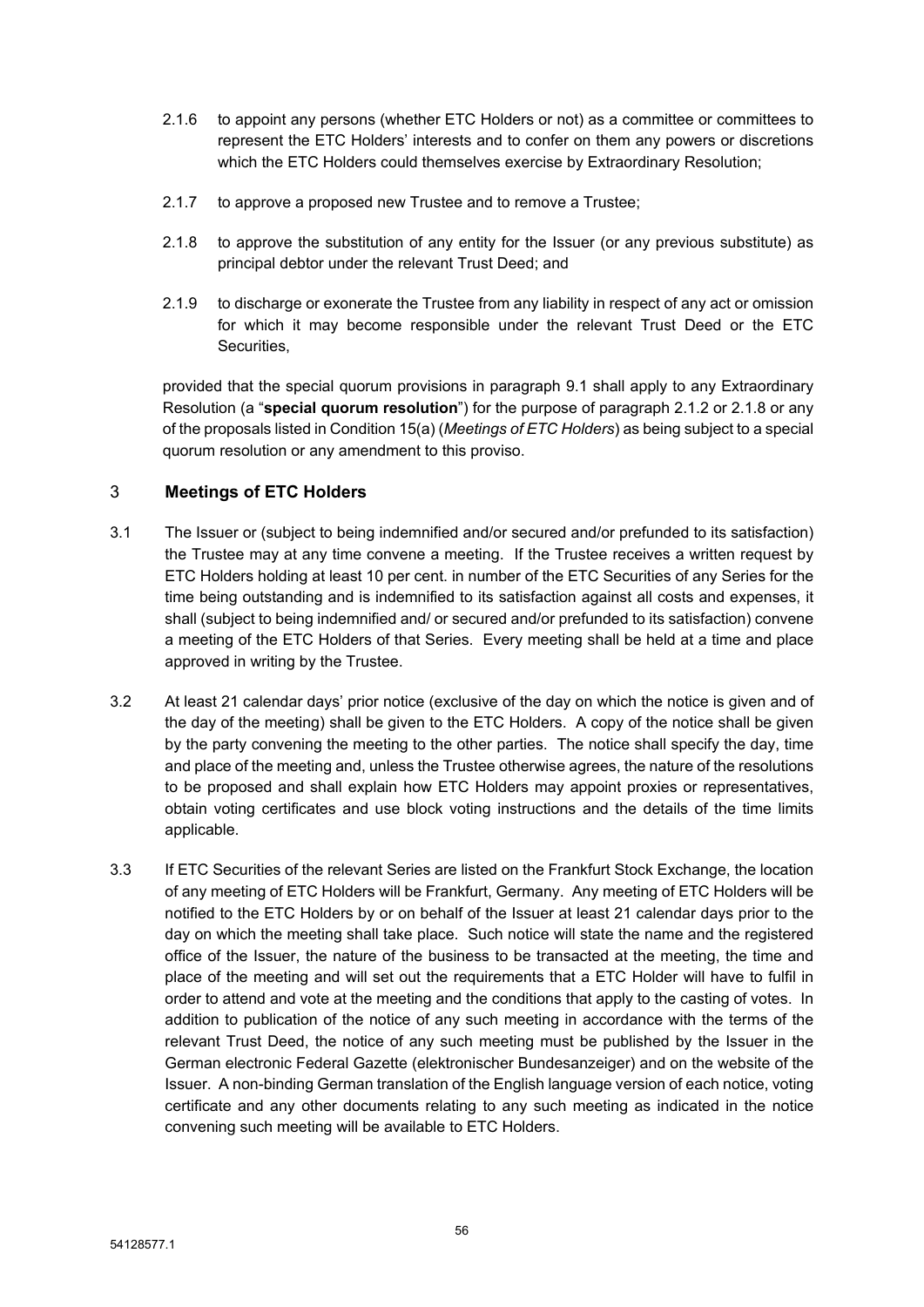<span id="page-58-3"></span>3.4 A meeting that has been validly convened in accordance with paragraph [3.1](#page-57-1) above may be cancelled by the person who convened such meeting by giving at least seven days' notice (exclusive of the day on which the notice is given and of the day of the meeting) to the ETC Holders (with a copy to the Trustee where such meeting was convened by the Issuer or to the Issuer where such meeting was convened by the Trustee). Any meeting cancelled in accordance with this paragraph [3.4s](#page-58-3)hall be deemed not to have been convened.

### 4 **Arrangements for Voting**

- <span id="page-58-0"></span>4.1 If a holder of an ETC Security in bearer form (for the purposes of this [Schedule](#page-56-0) 4, a "**Bearer Security**") wishes to obtain a voting certificate in respect of it for a meeting, he must deposit it for that purpose at least 48 hours before the time fixed for the meeting with a Paying Agent or to the order of a Paying Agent with a bank or other depositary nominated by the Paying Agent for the purpose. The Paying Agent shall then issue a voting certificate in respect of that Bearer Security.
- 4.2 For the avoidance of doubt, for so long as the Bearer Securities are represented by a Global Registered Security deposited with the Clearing System and held by the Clearing System or a common depositary, central depositary or nominee, as applicable, on behalf of the Clearing System, the holder of those Bearer Securities for the purposes of the preceding paragraph shall be such Clearing System, common depositary or nominee, as applicable, provided that for the purposes of ascertaining who is entitled to attend and vote, or to appoint a proxy to attend and vote, at any meeting convened to pass an Extraordinary Resolution (including a special quorum resolution), a person who is or persons who are shown in the records of the Clearing System as a holder or holders of ETC Securities represented by a Global Registered Security shall be treated by the Issuer, the Transaction Parties and the bearer of such Global Registered Security as though it is or they are the holder or holders of such Global Registered Security.

### 5 **Voting Certificate**

- <span id="page-58-1"></span>5.1 A voting certificate shall:
	- 5.1.1 be a document in the English language;
	- 5.1.2 be dated;
	- 5.1.3 specify the meeting concerned and the certificate numbers of the ETC Securities deposited; and
	- 5.1.4 entitle, and state that it entitles, its bearer to attend and vote at that meeting in respect of those ETC Securities.
- <span id="page-58-2"></span>5.2 Once a Paying Agent has issued a voting certificate for a meeting in respect of an ETC Security, it shall not release the ETC Security until either:
	- 5.2.1 the meeting has been concluded; or
	- 5.2.2 the voting certificate has been surrendered to the Paying Agent.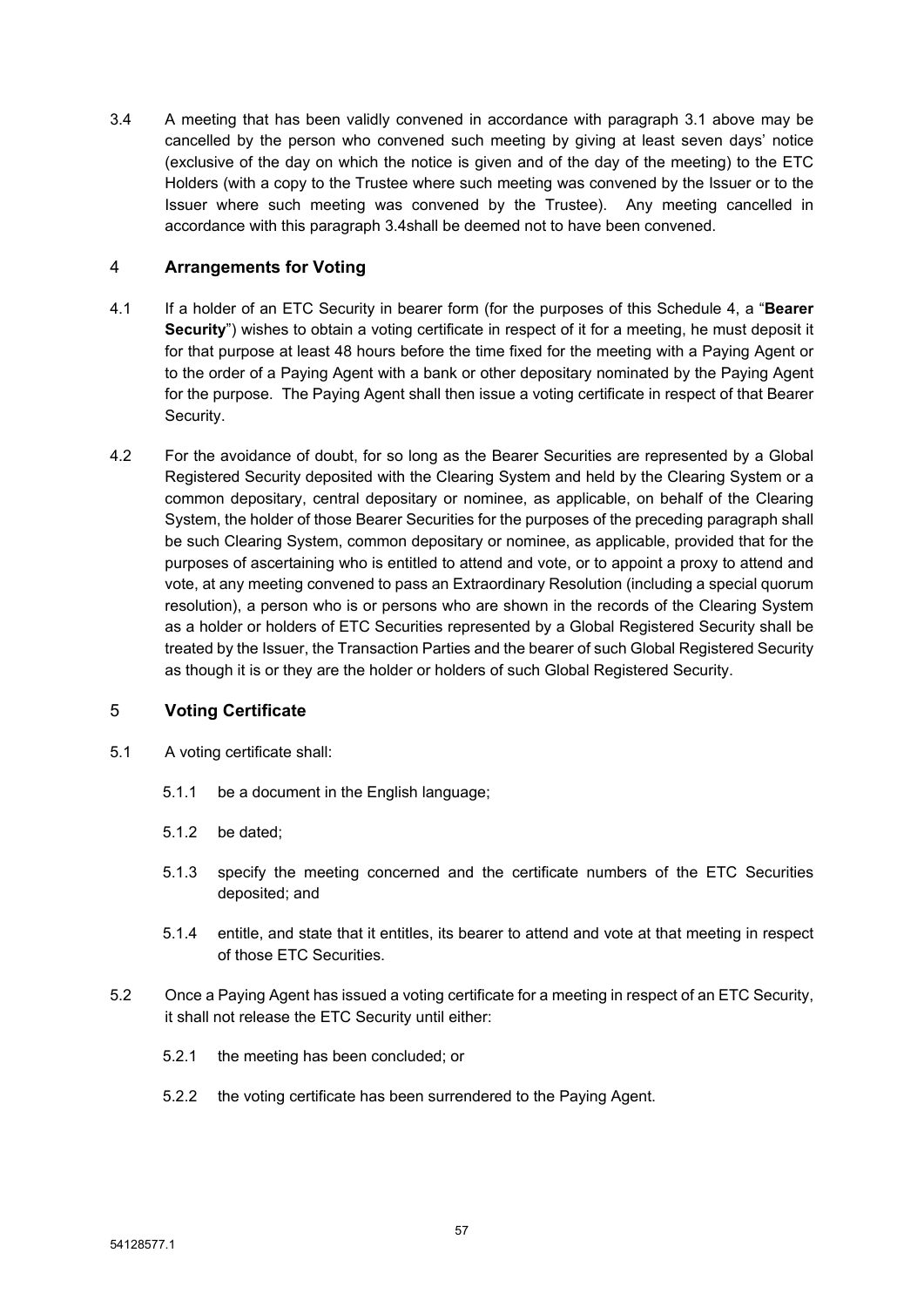### 6 **Block Voting**

- <span id="page-59-0"></span>6.1 If a holder of a Bearer Security wishes the votes attributable to it to be included in a block voting instruction for a meeting, then, at least 48 hours before the time fixed for the meeting, (i) he must deposit the Bearer Security for that purpose with a Paying Agent or to the order of a Paying Agent with a bank or other depositary nominated by the Paying Agent for the purpose and (ii) he or a duly authorised person on his behalf must direct the Paying Agent how those votes are to be cast. The Paying Agent shall issue a block voting instruction in respect of the votes attributable to all Bearer Securities so deposited.
- 6.2 A block voting instruction shall:
	- 6.2.1 be a document in the English language;
	- 6.2.2 be dated;
	- 6.2.3 specify the meeting concerned;
	- 6.2.4 list the total number and serial numbers of the ETC Securities deposited, distinguishing with regard to each resolution between those voting for and those voting against it;
	- 6.2.5 certify that such list is in accordance with ETC Securities deposited and directions received as provided in paragraphs [6.1](#page-59-0), [6.4](#page-59-1) and [6.7;](#page-60-0) and
	- 6.2.6 appoint a named person (a "**proxy**") to vote at that meeting in respect of those ETC Securities and in accordance with that list. A proxy need not be a ETC Holder.
- 6.3 Once the Principal Paying Agent or other relevant Paying Agent has issued a block voting instruction for a meeting in respect of the votes attributable to any ETC Securities:
	- 6.3.1 it shall not release the ETC Securities, except as provided in paragraph [6.4](#page-59-1), until the meeting has been concluded; and
	- 6.3.2 the directions to which it gives effect may not be revoked or altered during the 48 hours before the time fixed for the meeting.
- <span id="page-59-1"></span>6.4 If the receipt for an ETC Security deposited with the Principal Paying Agent or other relevant Paying Agent in accordance with paragraph [6.1](#page-59-0) is surrendered to the Principal Paying Agent or such other relevant Paying Agent, as applicable, at least 48 hours before the time fixed for the meeting, the Principal Paying Agent or such other relevant Paying Agent, as applicable, shall release the ETC Security and exclude the votes attributable to it from the block voting instruction.
- 6.5 Each block voting instruction shall be deposited at least 24 hours before the time fixed for the meeting at such place as the Trustee shall designate or approve, and in default it shall not be valid unless the chairperson of the meeting decides otherwise before the meeting proceeds to business. If the Trustee requires, a notarially certified copy of each block voting instruction shall be produced by the proxy at the meeting but the Trustee need not investigate or be concerned with the validity of the proxy's appointment.
- 6.6 A vote cast in accordance with a block voting instruction shall be valid even if it or any of the ETC Holders' instructions pursuant to which it was executed has previously been revoked or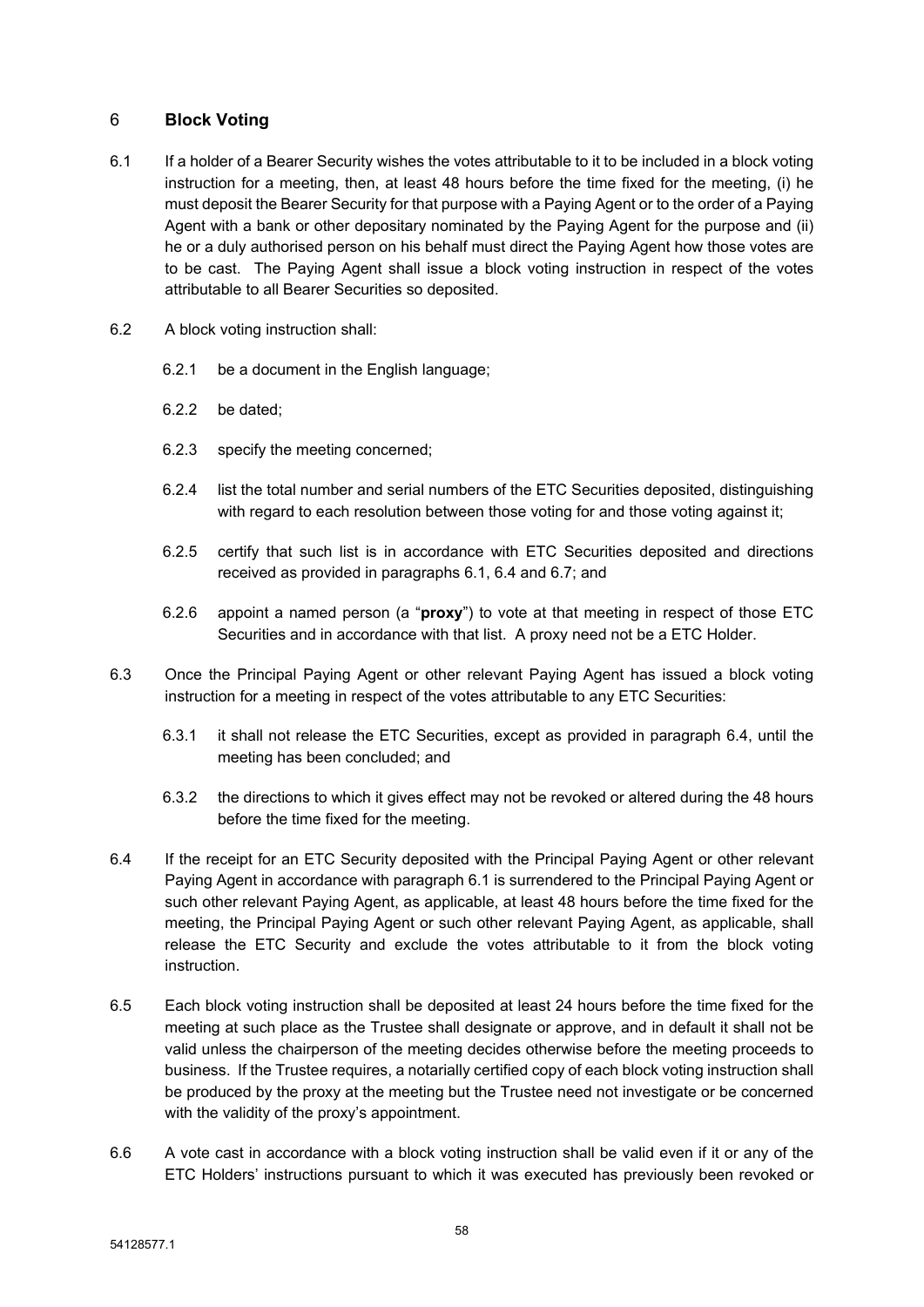amended, unless written intimation of such revocation or amendment is received from the Principal Paying Agent or other relevant Paying Agent by the Issuer or the Trustee at its registered office or by the chairperson of the meeting in each case at least 24 hours before the time fixed for the meeting.

<span id="page-60-0"></span>6.7 No ETC Security may be deposited with or to the order of the Principal Paying Agent or other relevant Paying Agent at the same time for the purposes of both paragraph [4.1](#page-58-0) and paragraph [6.1](#page-59-0) for the same meeting.

### 7 **Chairperson**

7.1 The chairperson of a meeting shall be such person as the Trustee may nominate in writing, but, if no such nomination is made or if the person nominated is not present within 15 minutes after the time fixed for the meeting, the ETC Holders or agents present shall choose one of their number to be chairperson, failing which the Issuer may appoint a chairperson. The chairperson need not be a ETC Holder or agent. The chairperson of an adjourned meeting need not be the same person as the chairperson of the original meeting.

### 8 **Attendance**

- 8.1 The following may attend and speak at a meeting:
	- 8.1.1 ETC Holders and agents;
	- 8.1.2 the chairperson;
	- 8.1.3 the Issuer and the Trustee (through their respective representatives) and their respective financial and legal advisers; and
	- 8.1.4 the relevant Authorised Participant(s) in respect of the relevant Series of ETC Securities and their respective legal and financial advisers.

<span id="page-60-1"></span>No one else may attend or speak.

### 9 **Quorum and Adjournment**

- <span id="page-60-2"></span>9.1 No business (except choosing a chairperson) shall be transacted at a meeting unless a quorum is present at the commencement of business. If a quorum is not present within 15 minutes from the time initially fixed for the meeting, it shall, if convened on the requisition of ETC Holders or if the Issuer and the Trustee agree, be dissolved. In any other case it shall be adjourned until such date, not less than 14 nor more than 42 calendar days later, and time and place as the chairperson may decide (the "**adjourned meeting**"). If a quorum is not present within 15 minutes from the time fixed for a meeting so adjourned, the meeting shall be dissolved.
- 9.2 At a meeting, one or more ETC Holders or agents present in person holding or representing in the aggregate not less than 50 per cent. of the aggregate number of ETC Securities of the relevant Series outstanding shall form a quorum for the purpose of passing an Extraordinary Resolution at such meeting (other than an adjourned meeting or a meeting convened for the purpose of passing a special quorum meeting).
- 9.3 At a meeting convened for the purpose of passing a special quorum resolution, the quorum shall be one or more ETC Holders or agents present in person holding or representing in the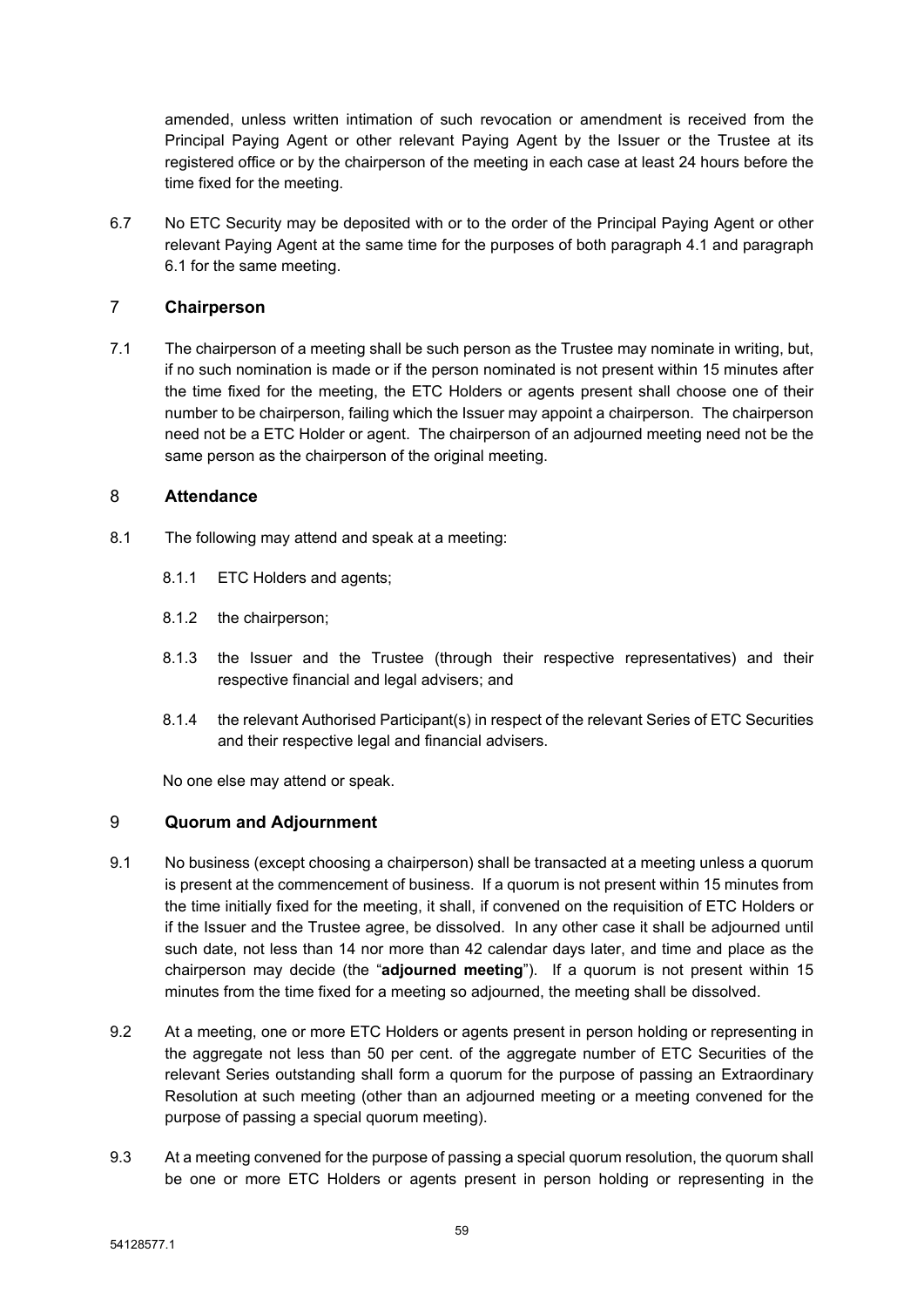aggregate not less than 75 per cent. of the aggregate number of ETC Securities of the relevant Series outstanding.

- 9.4 At an adjourned meeting, one or more ETC Holders or agents present in person holding or representing in the aggregate not less than 25 per cent. of the aggregate number of ETC Securities of the relevant Series outstanding shall form a quorum for the purpose of passing an Extraordinary Resolution at such adjourned meeting (including, for the avoidance of doubt, any special quorum resolution).
- <span id="page-61-0"></span>9.5 The chairperson may, with the consent of (and shall if directed by) a meeting, adjourn the meeting from time to time and from place to place. Only business which could have been transacted at the original meeting may be transacted at a meeting adjourned in accordance with this paragraph [9.5](#page-61-0) or paragraph [9.1.](#page-60-2)
- 9.6 At least 14 calendar days' prior notice of a meeting adjourned through want of a quorum shall be given in the same manner as for an original meeting and that notice shall state the quorum required at the adjourned meeting. No notice need, however, otherwise be given of an adjourned meeting.

### 10 **Voting**

- 10.1 Each question submitted to a meeting shall be decided by a show of hands unless a poll is (before, or on the declaration of the result of, the show of hands) demanded by the chairperson, the Issuer, the Trustee or one or more persons representing 2 per cent. of the aggregate number of ETC Securities of the relevant Series outstanding.
- 10.2 A resolution (other than a special quorum resolution or an Extraordinary Resolution) shall only be passed at a meeting if one or more ETC Holders or agents holding or representing in aggregate not less than 50 per cent. of the votes cast at the meeting vote in favour of passing such resolution.
- 10.3 Unless a poll is demanded, a declaration by the chairperson that a resolution has or has not been passed shall be conclusive evidence of the fact, without proof of the number or proportion of the votes cast in favour of or against it.
- 10.4 If a poll is demanded, it shall be taken in such manner and (subject as provided in paragraph [10.5](#page-61-1) below) either at once or after such adjournment as the chairperson directs. The result of the poll shall be deemed to be the resolution of the meeting at which it was demanded as at the date it was taken. A demand for a poll shall not prevent the meeting continuing for the transaction of business other than the question on which it has been demanded.
- <span id="page-61-1"></span>10.5 A poll demanded on the election of a chairperson or on a question of adjournment shall be taken at once.
- <span id="page-61-2"></span>10.6 On a show of hands, every person who is present in person and who produces a Bearer Security or a voting certificate or is a proxy or representative has one vote. On a poll, every such person has one vote in respect of each ETC Security of such Series of ETC Securities so produced or represented by the voting certificate so produced or for which he is a proxy or representative. Without prejudice to the obligations of proxies, a person entitled to more than one vote need not use them all or cast them all in the same way.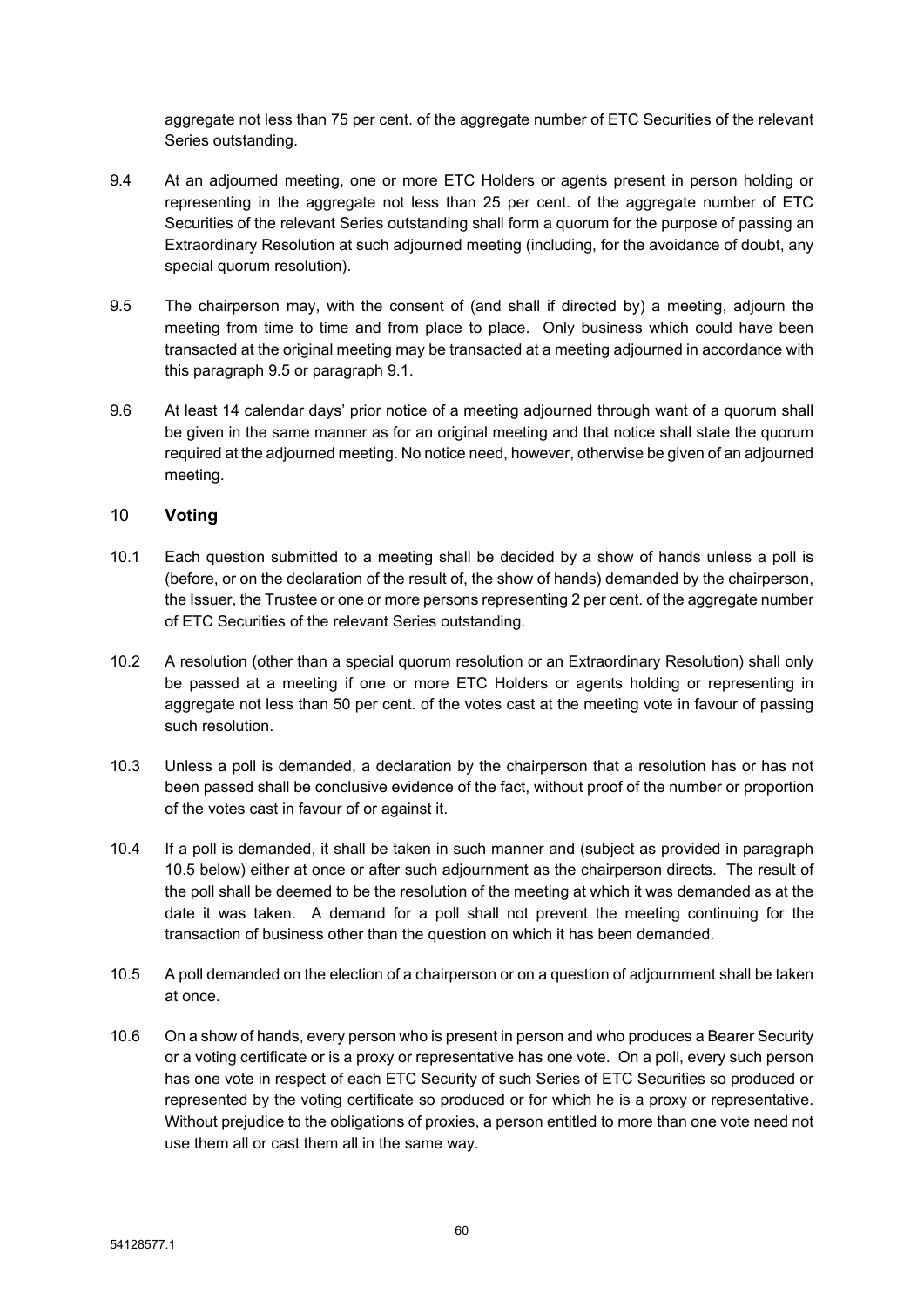### 11 **Effect and Publication of an Extraordinary Resolution**

- 11.1 An Extraordinary Resolution shall be binding on all the ETC Holders, whether or not present at the meeting and each of them shall be bound to give effect to it accordingly. The passing of an Extraordinary Resolution shall be conclusive evidence that the circumstances justify its being passed. The Issuer shall give notice of the passing of an Extraordinary Resolution to ETC Holders within 14 calendar days but failure to do so shall not invalidate such an Extraordinary Resolution.
- 11.2 A resolution in writing signed by or on behalf of the holders of not less than 75 per cent. of the aggregate number of ETC Securities outstanding who for the time being are entitled to receive notice of a meeting held in accordance with these provisions shall for all purposes be as valid and effectual as an Extraordinary Resolution passed at a meeting of such ETC Holders duly convened and held in accordance with these provisions. Such resolution in writing may be contained in one document or in several documents in like form each signed by or on behalf of one or more of the ETC Holders.
- 11.3 If ETC Securities are listed on the Frankfurt Stock Exchange and/or the laws and regulations applicable to the ETC Securities require, a copy of each resolution passed shall be published by the Issuer in the German electronic Federal Gazette (*elektronischer Bundesanzeiger*) and on the website maintained for the Issuer.

### 12 **Minutes**

- 12.1 Minutes shall be made of all resolutions and proceedings at every meeting and, if purporting to be signed by the chairperson of that meeting or of the next succeeding meeting, shall be conclusive evidence of the matters in them. Until the contrary is proved every meeting for which minutes have been so made and signed shall be deemed to have been duly convened and held and all resolutions passed or proceedings transacted at it to have been duly passed and transacted.
- 12.2 If ETC Securities are listed on the Frankfurt Stock Exchange and/or the laws and regulations applicable to the ETC Securities require, a copy of the minutes shall be notarised by a notary.

### 13 **Electronic Resolution**

- 13.1 Where the terms of the resolution proposed by the Issuer or the Trustee (as the case may be) have been notified to the ETC Holders through the relevant clearing system(s) as provided in sub-paragraph 13.2 below, each of the Issuer and the Trustee shall be entitled to rely upon approval of such resolution given by way of electronic consents communicated through the electronic communications systems of the relevant clearing system(s) to the Paying Agent or another specified agent and/or the Trustee in accordance with their operating rules and procedures by or on behalf of the holders (who for the time being were each entitled to receive notice of a meeting held in accordance with these provisions) of:
	- 13.1.1 not less than 75 per cent. of the aggregate number of ETC Securities of such Series, where 75 per cent. of the votes cast by such holders shall constitute approval (in the case of an Extraordinary Resolution); and
	- 13.1.2 not less than 50 per cent. of the aggregate number of ETC Securities (in the case in the case of any other resolution),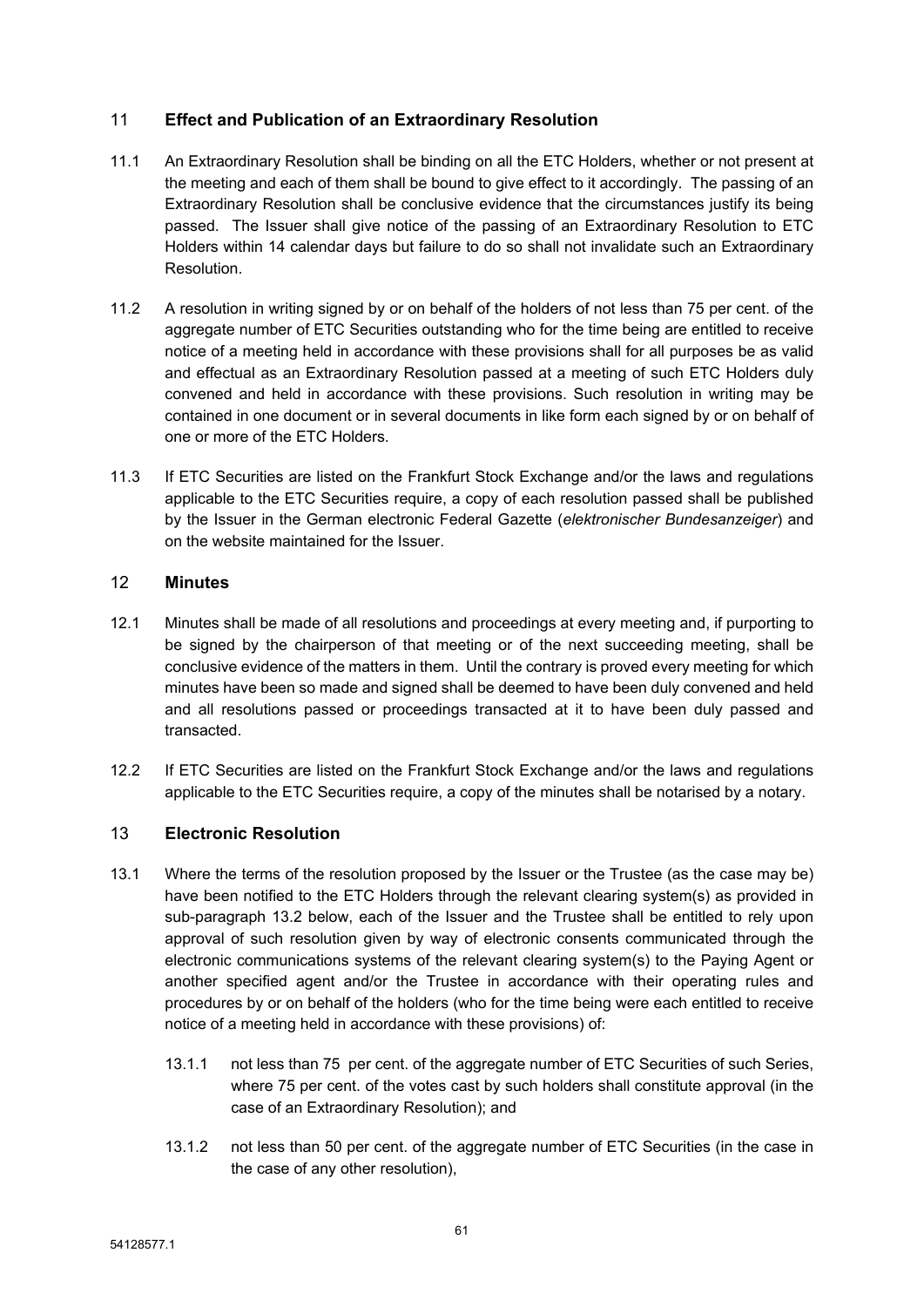(the "**Required Proportion**") ("**Electronic Consent**") by close of business on the relevant time and date for the blocking of their accounts in the relevant clearing systems(s) (the "Consent Date").

Any resolution passed in such manner shall be binding on all ETC Holders, even if the relevant consent or instruction proves to be defective. Neither the Issuer, the Trustee nor the Security Trustee shall be liable or responsible to anyone for such reliance.

- 13.2 When a proposal for a resolution to be passed as an Electronic Consent has been made, at least 10 days' notice (exclusive of the day on which the notice is given and of the day on which affirmative consents will be counted) shall be given to the ETC Holders through the relevant clearing system(s). The notice shall specify, in sufficient detail to enable ETC Holders to give their consents in relation to the proposed resolution, the method by which their consents may be given (including, where applicable, the Consent Date by which they must be received in order for such consents to be validly given, in each case subject to and in accordance with the operating rules and procedures of the relevant clearing system(s).
- 13.3 For the avoidance of doubt, an Electronic Consent may only be used in relation to a resolution proposed by the Issuer or the Trustee which is not then the subject of a meeting that has been validly convened in accordance with paragraph 3 (*Meetings of ETC Holders*) above.

### 14 **Trustee's Power to Prescribe Regulations**

- 14.1 Subject to all other provisions in the relevant Trust Deed and any laws and regulations applicable to the relevant Series of ETC Securities, the Trustee may, without the consent of the ETC Holders prescribe such further regulations regarding the holding of meetings and attendance and voting at them as it in its sole discretion determines including (without limitation) such requirements as the Trustee thinks reasonable to satisfy itself that the persons who purport to make any requisition in accordance with the relevant Trust Deed are entitled to do so and as to the form of voting certificates or block voting instructions so as to satisfy itself that persons who purport to attend or vote at a meeting are entitled to do so.
- 14.2 The foregoing provisions of this [Schedule](#page-56-0) 4 shall have effect subject to the following provisions:
	- 14.2.1 Meetings of ETC Holders of separate Series will normally be held separately. However, the Trustee may from time to time determine that meetings of ETC Holders of separate Series shall be held together.
	- 14.2.2 A resolution that in the opinion of the Trustee affects one Series alone shall be deemed to have been duly passed if passed at a separate meeting of the ETC Holders of the Series concerned.
	- 14.2.3 A resolution that in the opinion of the Trustee affects the ETC Holders of more than one Series but does not give rise to a conflict of interest between the ETC Holders of the different Series concerned shall only be deemed to have been duly passed if passed at a single meeting of the ETC Holders of the relevant Series, provided that, for the purposes of determining the votes a ETC Holder is entitled to cast pursuant to paragraph [10.6,](#page-61-2) each ETC Holder shall have one vote in respect of each ETC Security held.
	- 14.2.4 A resolution that in the opinion of the Trustee affects the ETC Holders of more than one Series and gives or may give rise to a conflict of interest between ETC Holders of the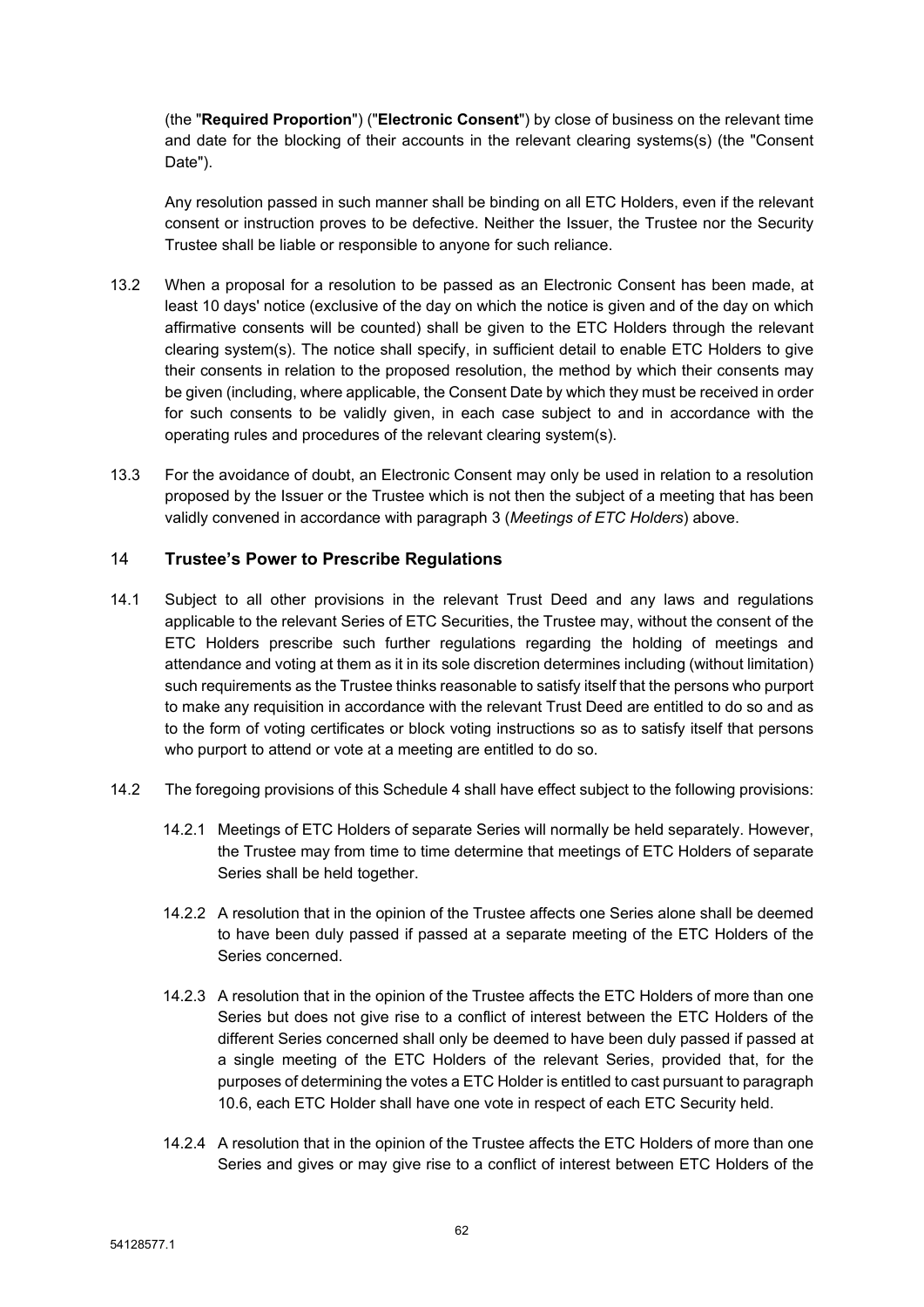different Series concerned shall be deemed to have been duly passed only if it shall be duly passed at separate meetings of the ETC Holders of the relevant Series.

14.2.5 To all such meetings as aforesaid all the preceding provisions of this Schedule shall *mutatis mutandis* apply as though references therein to ETC Securities and to ETC Holders were references to the ETC Securities and ETC Holders of the Series concerned.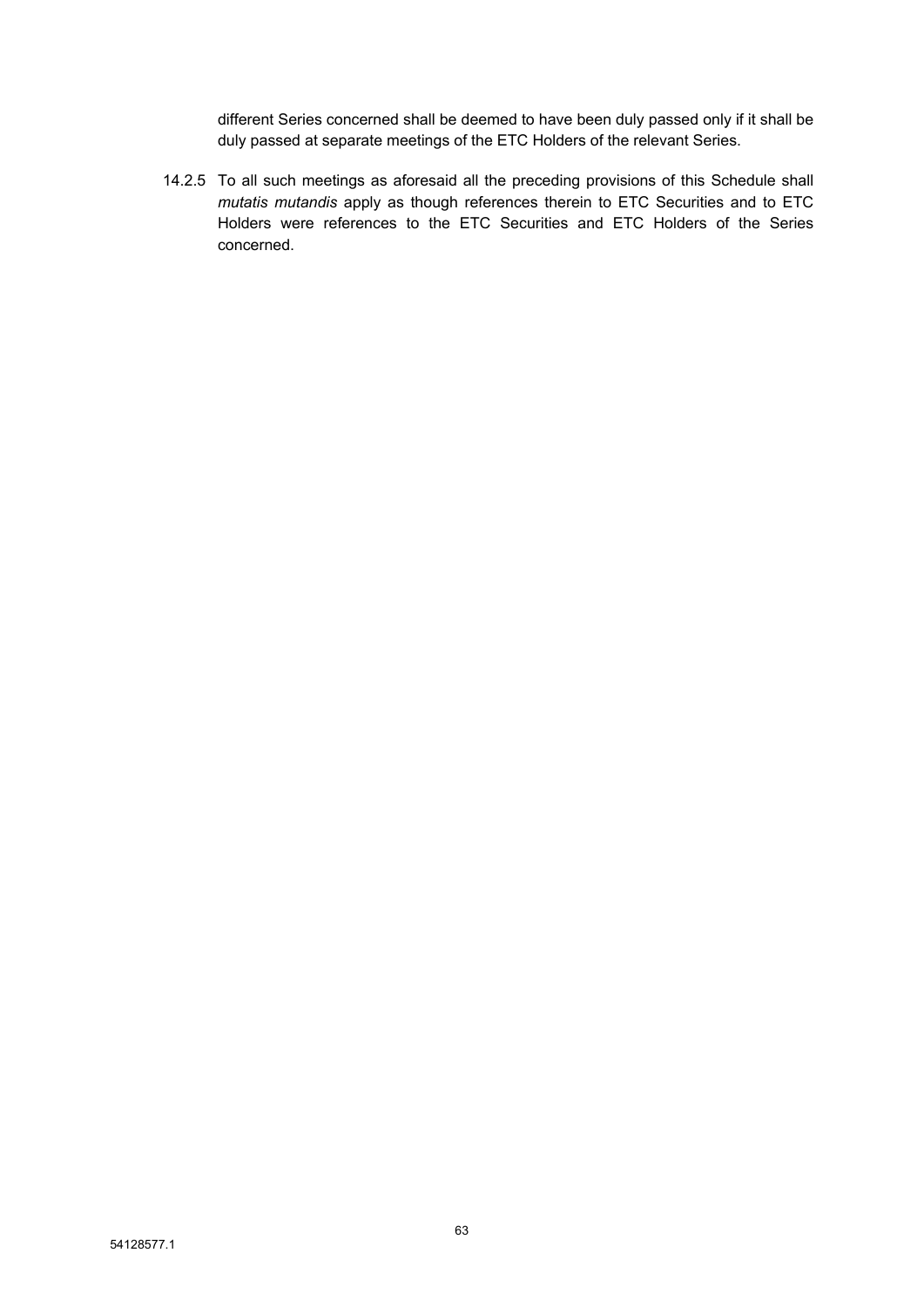# **Schedule 5**

**Form of Issue Deed**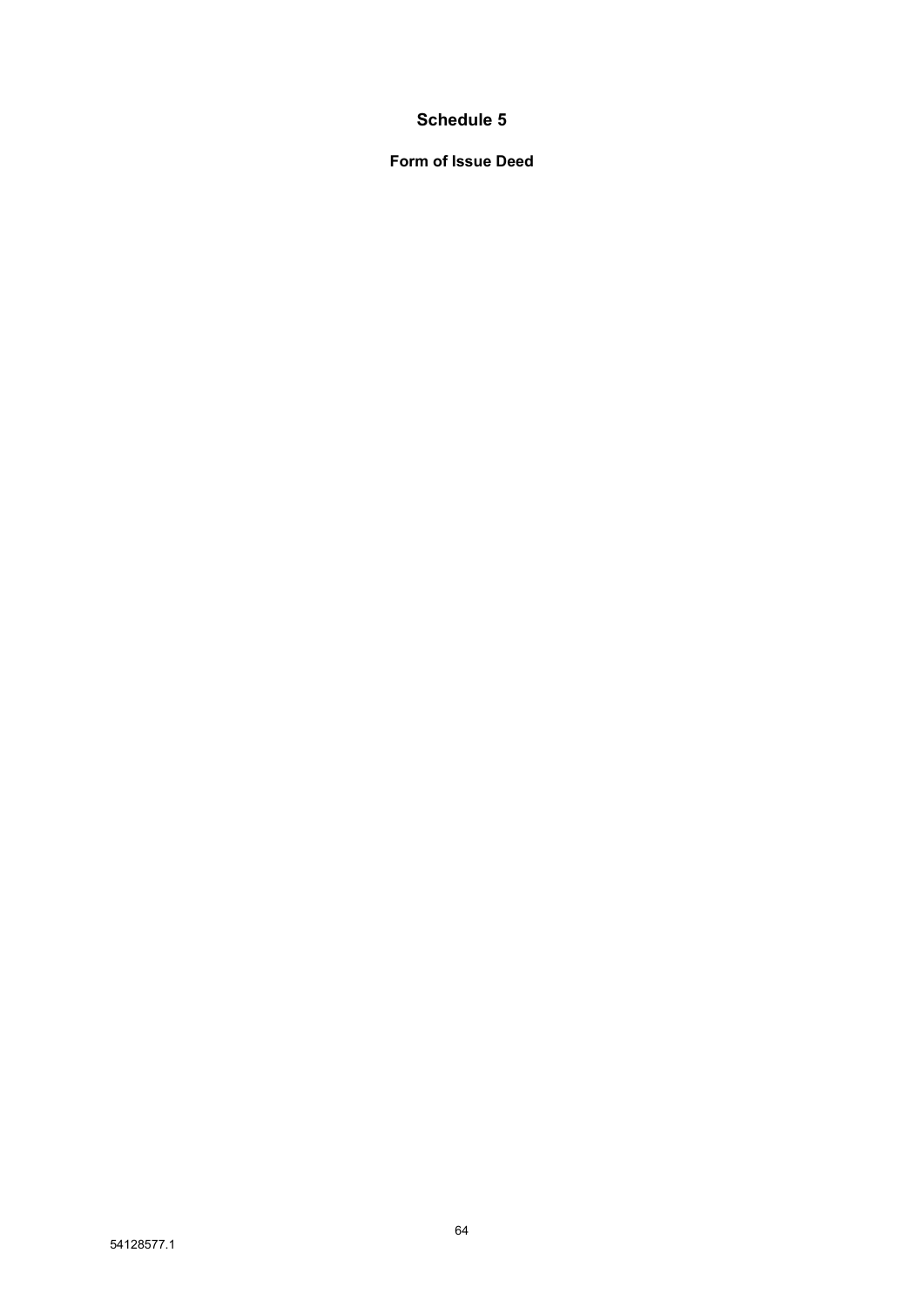### **DATED [●] 20[●]**

#### **GPF METALS PLC Issuer**

#### **APEX CORPORATE TRUSTEES (UK) LIMITED Trustee and Security Trustee**

**GLOBAL PALLADIUM FUND, L.P. Metals Counterparty**

#### **ATOMYZE AG Custodian**

### **APEX FUND SERVICES (IRELAND) LIMITED Administrator**

**THE BANK OF NEW YORK MELLON, LONDON BRANCH Principal Paying Agent and Account Bank**

#### **THE BANK OF NEW YORK MELLON, SA/NV, LUXEMBOURG BRANCH Registrar and Transfer Agent**

### **ISSUE DEED**

### **Constituting**

**GPF Metals plc Series [●] [Currency and up to amount of Series] [Description of the ETC Securities] issued pursuant to its GPF Physical Metal ETC Securities Programme**

> MATHESON 70 Sir John Rogerson's Quay Dublin 2 Ireland DO2 R296 T: +353 1 232 2000 F: +353 1 232 3333 54128577.1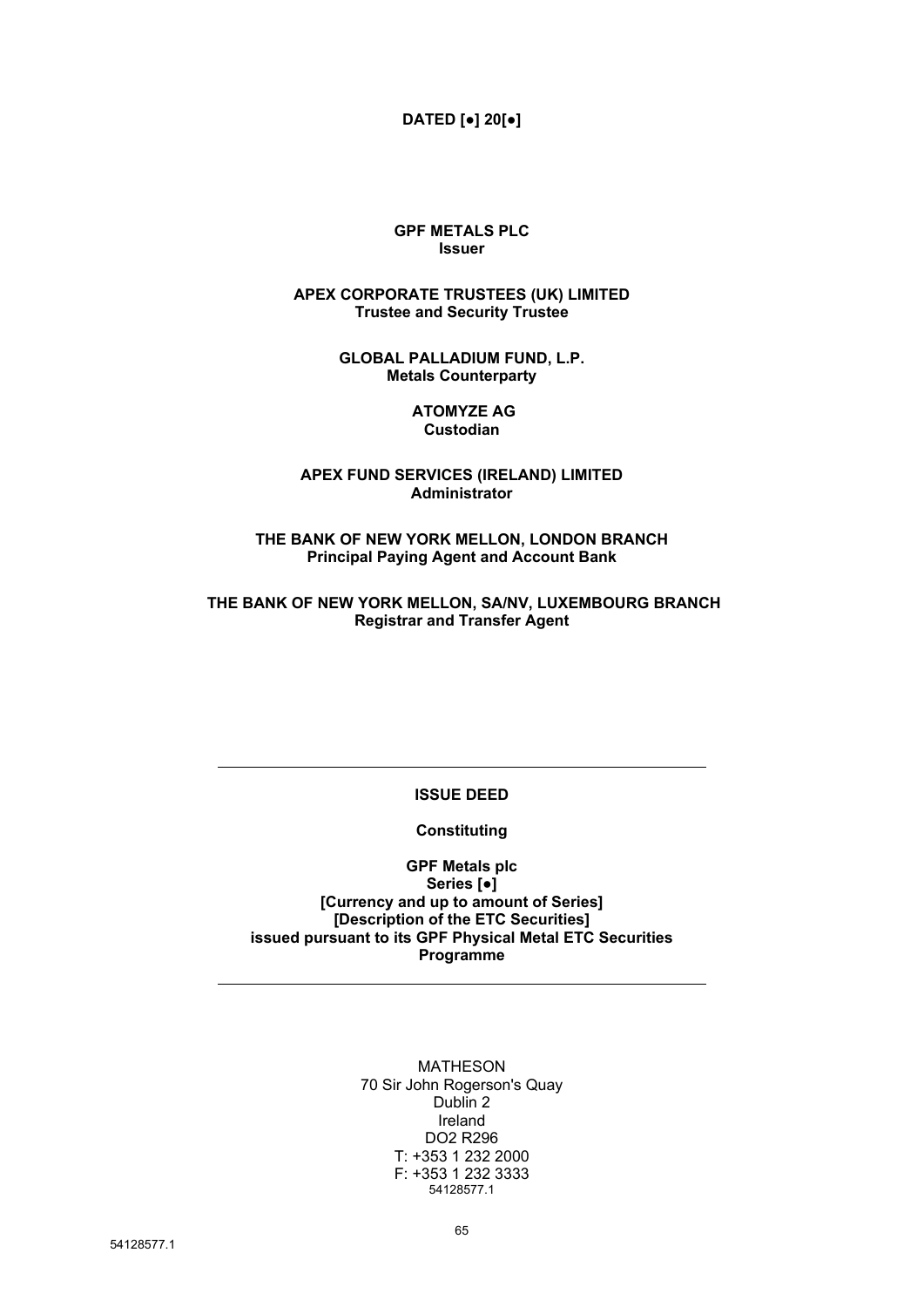This Issue Deed is made on [●] between:

- (A) **GPF METALS PLC** (the "Issuer");
- (B) **APEX CORPORATE TRUSTEES (UK) LIMITED**, as trustee (in such capacity the "**Trustee**") and security trustee (in such capacity the "**Security Trustee**");
- (C) **GLOBAL PALLADIUM FUND, L.P.**, as metals counterparty (in such capacity a "**Metals Counterparty**")
- (D) **ATOMYZE AG** as custodian (in such capacity the "**Custodian**");
- (E) **APEX FUND SERVICES (IRELAND) LIMITED**, as administrator (in such capacity the "**Administrator**");
- (F) **THE BANK OF NEW YORK MELLON, LONDON BRANCH**, as Principal Paying Agent (in such capacity the "**Principal Paying Agent**") and as Account Bank (in such capacity the "**Account Bank**");
- (G) **THE BANK OF NEW YORK MELLON, SA/NV, LUXEMBOURG BRANCH**, as Registrar (in such capacity the "**Registrar**") and Transfer Agent (in such capacity the "**Transfer Agent**");

### **Whereas**:

This Issue Deed is entered into for the purposes of (i) entering into the Trust Deed constituting the Series referred to herein and (ii) constituting and setting out the terms of the agreements made between the Issuer and each of the other parties hereto in relation to such Series of ETC Securities.

**This deed witnesses and it is declared** as follows:

### 1 **Interpretation**

1.1 **Definitions**

Capitalised terms used in this Issue Deed but not otherwise defined shall have the meanings given to them in the Master Trust Terms incorporated by reference into this Issue Deed in accordance with Clause 2 or the Conditions and the following terms shall have the following meanings:

"**Conditions**" means the *[Master Terms and Conditions of Single Metal ETC Securities Backed by Precious Metals / Master Terms and Conditions of Single Metal ETC Securities Backed by Base Metals / Master Terms and Conditions of the Basket ETC Securities]* as supplemented or varied in accordance with the provisions of Part A of the Final Terms for the ETC Securities.

"**ETC Securities**" means the [*insert description of the Series including currency, up to amount of the series and title of the Series*] constituted by the Trust Deed pursuant to Clause 2 below with Series Number [●]. For the avoidance of doubt, references to the "**ETC Securities**" shall include all Tranches of the Series which are consolidated to form a single series with the ETC Securities comprising such Series irrespective of the date of issue of such Tranche.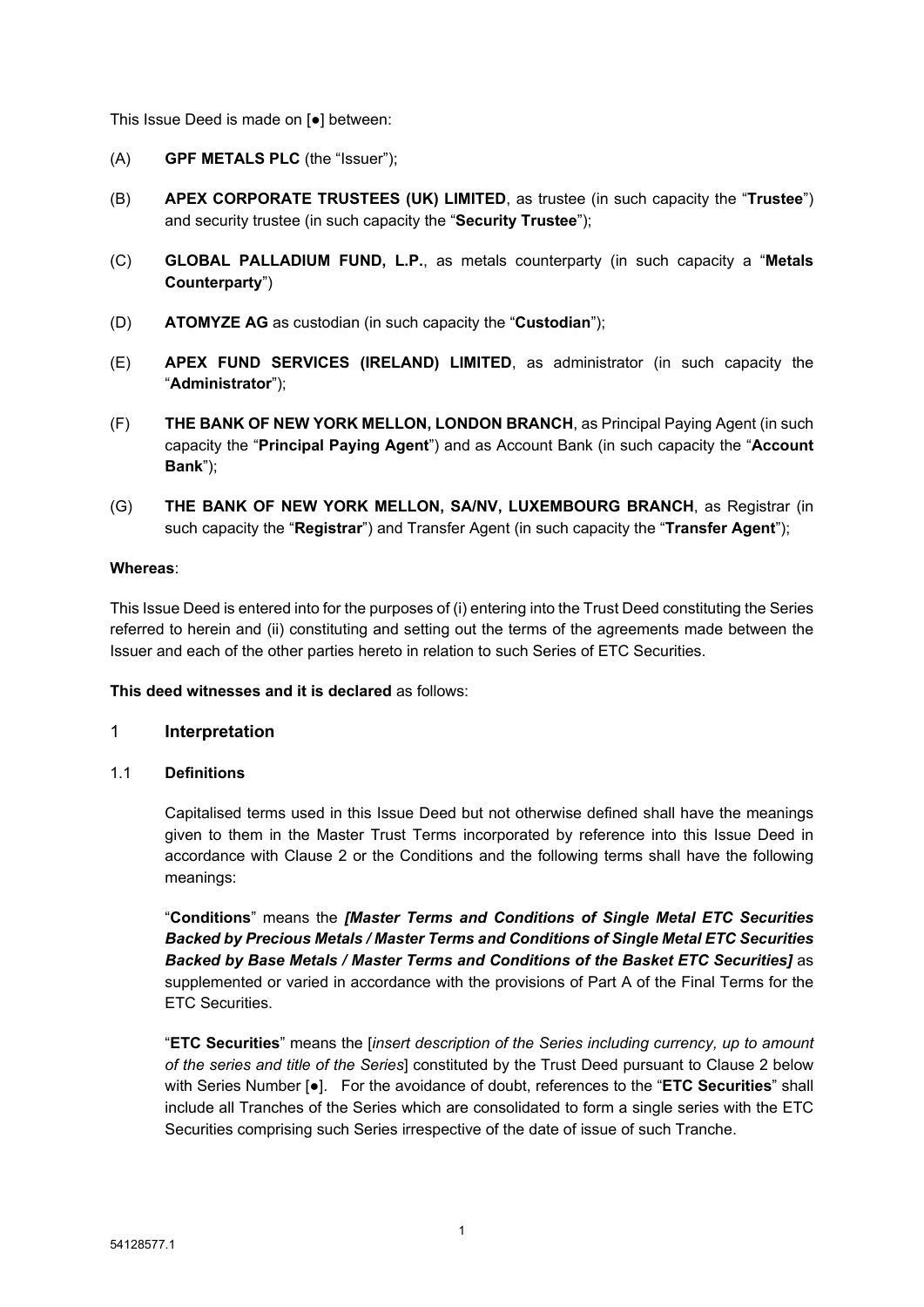"**Master Trust Terms**" means the master trust terms relating to the Programme, as amended, supplemented, novated or replaced from time to time.

"**Specified Office**" means, in relation to any party, the office specified against such party's name in the execution block of this Issue Deed or any other office notified to each party to this Issue Deed from time to time.

### "**Series Issue Date**" means [●].

#### 1.2 **Application**

This Issue Deed shall apply separately to each Series, except as otherwise provided herein.

### 1.3 **Headings**

Headings shall be ignored in construing this Issue Deed.

#### 1.4 **Contracts**

References to this Issue Deed or any other document are to this Issue Deed or such other document as amended, supplemented, novated or replaced from time to time in relation to the Programme and include any document that amends, supplements or replaces them.

#### 1.5 **Schedules**

The Schedules are part of this Issue Deed and have effect accordingly.

### 2 **Effect of this Issue Deed**

### 2.1 **ETC Securities**

Each of the parties has executed and delivered this Issue Deed for the purpose of constituting and securing the ETC Securities and/or entering into an agreement with one or more of the other parties, in each case as specified below.

### 2.2 **Purpose and Trust Deed**

The Issuer, the Trustee, the Administrator and the Principal Paying Agent [and][*insert other parties if applicable*] have executed this Issue Deed for the purposes of entering into a Trust Deed constituting the ETC Securities on the terms of the Master Trust Terms and the Conditions, which shall have effect as though set out in full herein, modified and supplemented to the extent (if any) specified below.

### 2.3 **Irish Law Security Trust Deed**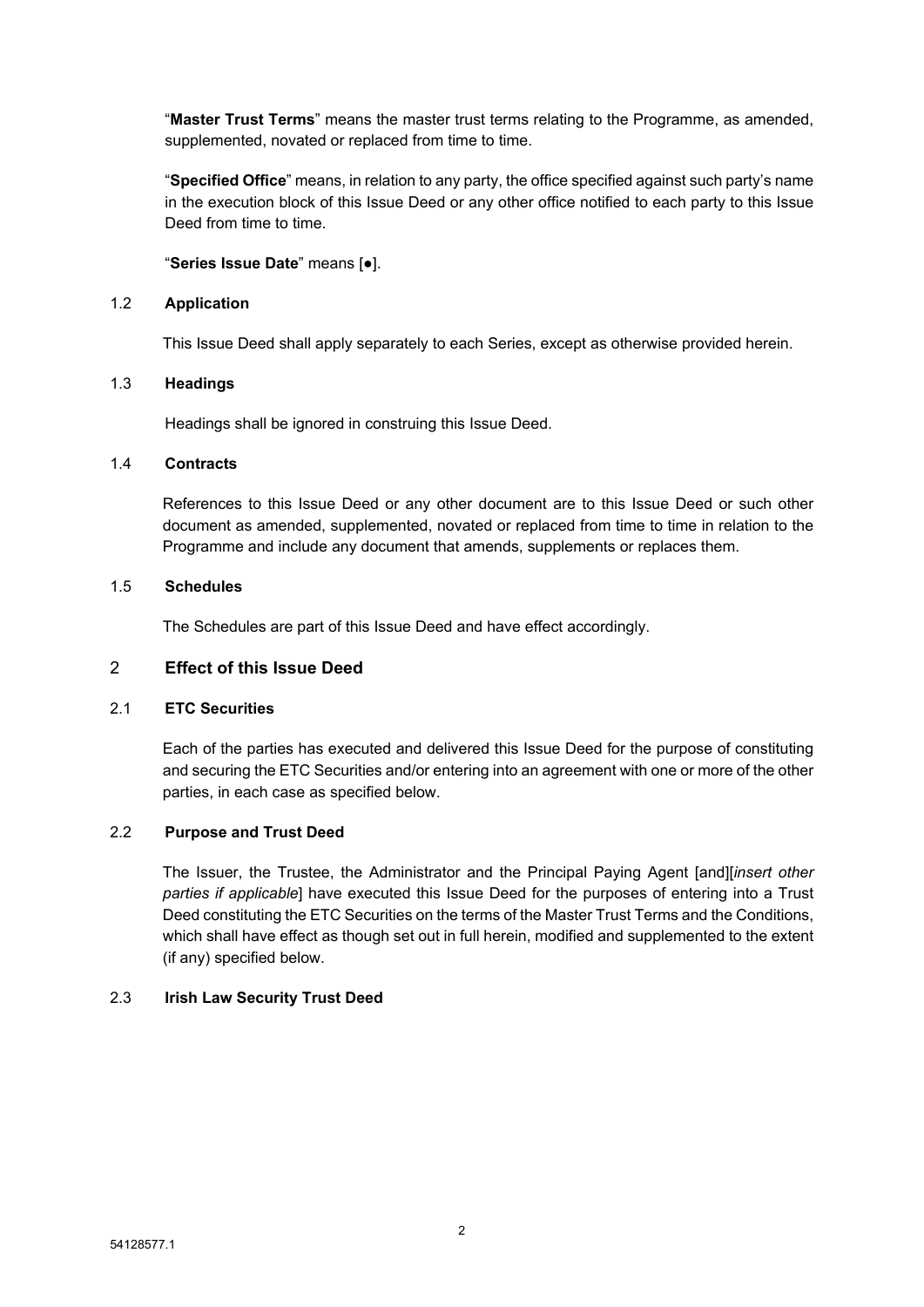The Issuer, the Trustee, and the Security Trustee have executed and delivered this Issue Deed for the purposes of entering into an Irish Law Security Trust Deed in relation to the Series on the terms of the Master Irish Law Security Trust Terms as though set out in full herein, modified and supplemented to the extent (if any) specified below.

### 2.4 **English Law Security Trust Deed**

The Issuer, the Trustee, and the Security Trustee have executed and delivered this Issue Deed for the purposes of entering into an English Law Security Trust Deed in relation to the Series on the terms of the Master English Law Security Trust Terms as though set out in full herein, modified and supplemented to the extent (if any) specified below.

### 2.5 **Agency Agreement**

The Issuer, the Administrator, the Principal Paying Agent, each Relevant Paying Agent (as may be required by the rules of any Relevant Stock Exchange), the Trustee, Security Trustee have executed and delivered this Issue Deed for the purpose of entering into an Agency Agreement in relation to the Series on the terms set out in the Master Agency Terms, which shall have effect as though set out in full herein, modified and supplemented to the extent (if any) specified below.

### 2.6 **Account Bank Agreement**

The Issuer, the Security Trustee, the Administrator, and the Account Bank have executed and delivered this Issue Deed for the purpose of entering into an Account Bank Agreement in relation to the Series on the terms set out in the Master Account Bank Terms, which shall have effect as though set out in full herein, modified and supplemented to the extent (if any) specified below.

### 2.7 **Custody Agreement**

The Issuer, the Custodian, the Administrator, and the Security Trustee have executed and delivered this Issue Deed for the purposes of entering into a Custody Agreement in relation to the Series on the terms of the Master Custody Terms which shall have effect as though set out in full herein, modified and supplemented to the extent (if any) specified below.

### 2.8 **Administration Agreement**

The Issuer, the Administrator, the Arranger, the Trustee, and the Security Trustee have executed and delivered this Issue Deed for the purposes of entering into an Administration Agreement in relation to the Series on the terms of the Master Administration Terms which shall have effect as though set out in full herein, modified and supplemented to the extent (if any) specified below.

### 2.9 **Metals Counterparty Agreements**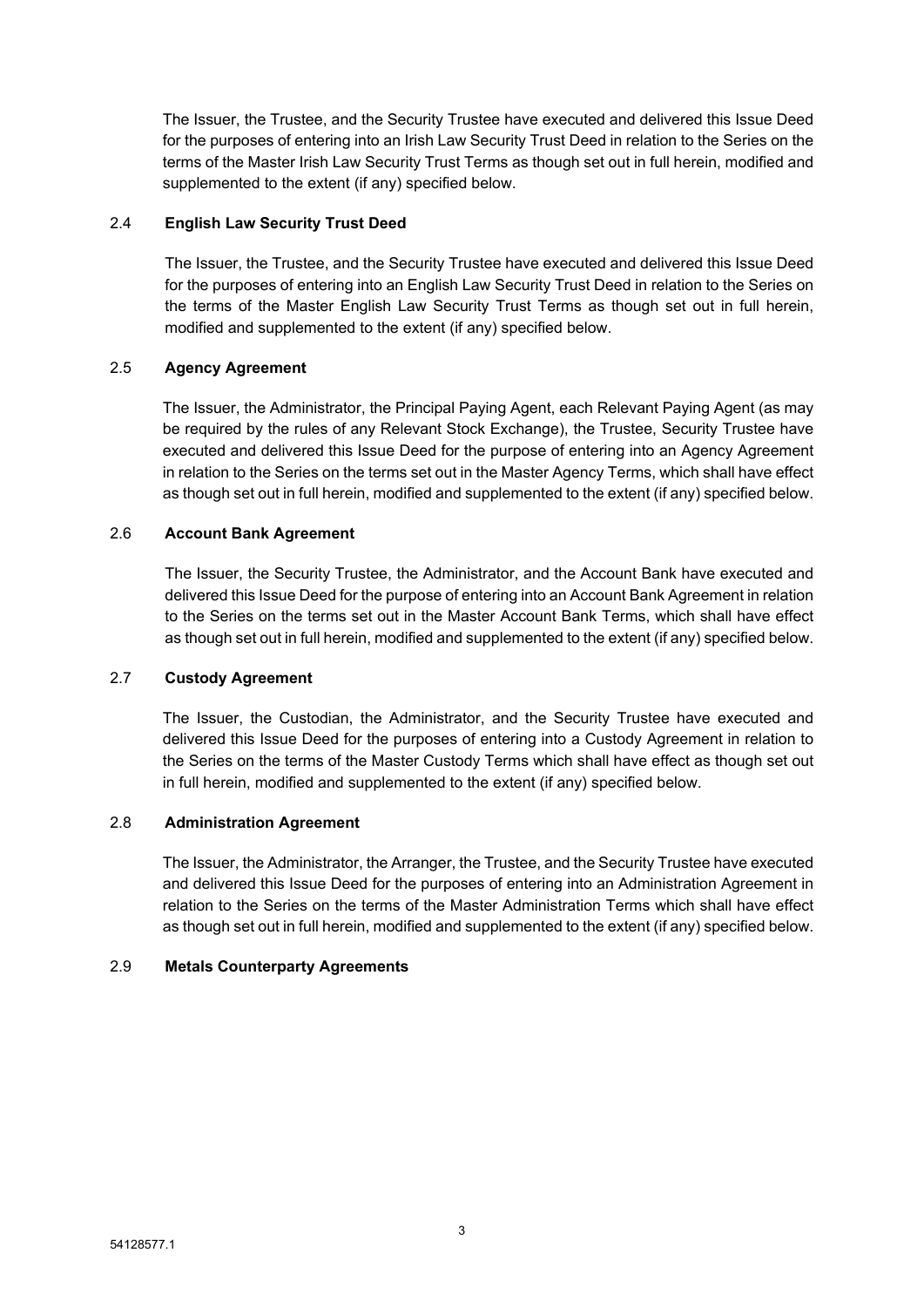The Issuer, each Metals Counterparty, the Administrator and the Security Trustee have executed and delivered this Issue Deed for the purposes of entering into a Metals Counterparty Agreement in relation to the Series on the terms of the Master Metals Counterparty Terms which shall have effect as though set out in full herein, modified and supplemented to the extent (if any) specified below.

### 3 **Amendments**

### 3.1 **Modification or Amendment**

Except as otherwise provided in this Issue Deed or in any document incorporated by reference into this Issue Deed in accordance with Clause 2, each of the documents deemed to have been entered into pursuant to Clause 2 may be modified or amended without the consent or agreement of any party hereto which is not deemed to have entered into such document in accordance with Clause 2.

### *[SET OUT ANY AMENDMENTS TO THE MASTER TERMS HERE]*

### 4 **Number and Status of the ETC Securities**

### 4.1 **Aggregate number of ETC Securities comprising Series**

As at the Series Issue Date the aggregate number of ETC Securities outstanding which may comprise the Series is [●].

### 4.2 **Status**

The ETC Securities constitute secured and limited recourse obligations of the Issuer, secured as provided in the Security Documents.

### 5 **Form of the ETC Securities**

The ETC Securities will be issued in registered form and will be represented by a global note in registered form [in global registered form using the new safekeeping structure] / [in classic global note form] (the "**Global Registered Security**").

### 6 **Notice and Acknowledgement of Assignment**

The Issuer gives notice and each of the Administrator, the Custodian, the Agents, the Account Bank and the Metals Counterparties acknowledges that it has notice of the assignment by way of security by the Issuer of all of its rights and interest under the Agency Agreement, the Custody Agreement, the Administration Agreement, the Account Bank Agreement, the Metal Sale Agreement and of the Security created pursuant to the Security Documents and the fixed charge over the Issuer Cash Account and consents to any further assignment by way of security by the Issuer of such rights to any successor Trustee under this Issue Deed and the Security Documents.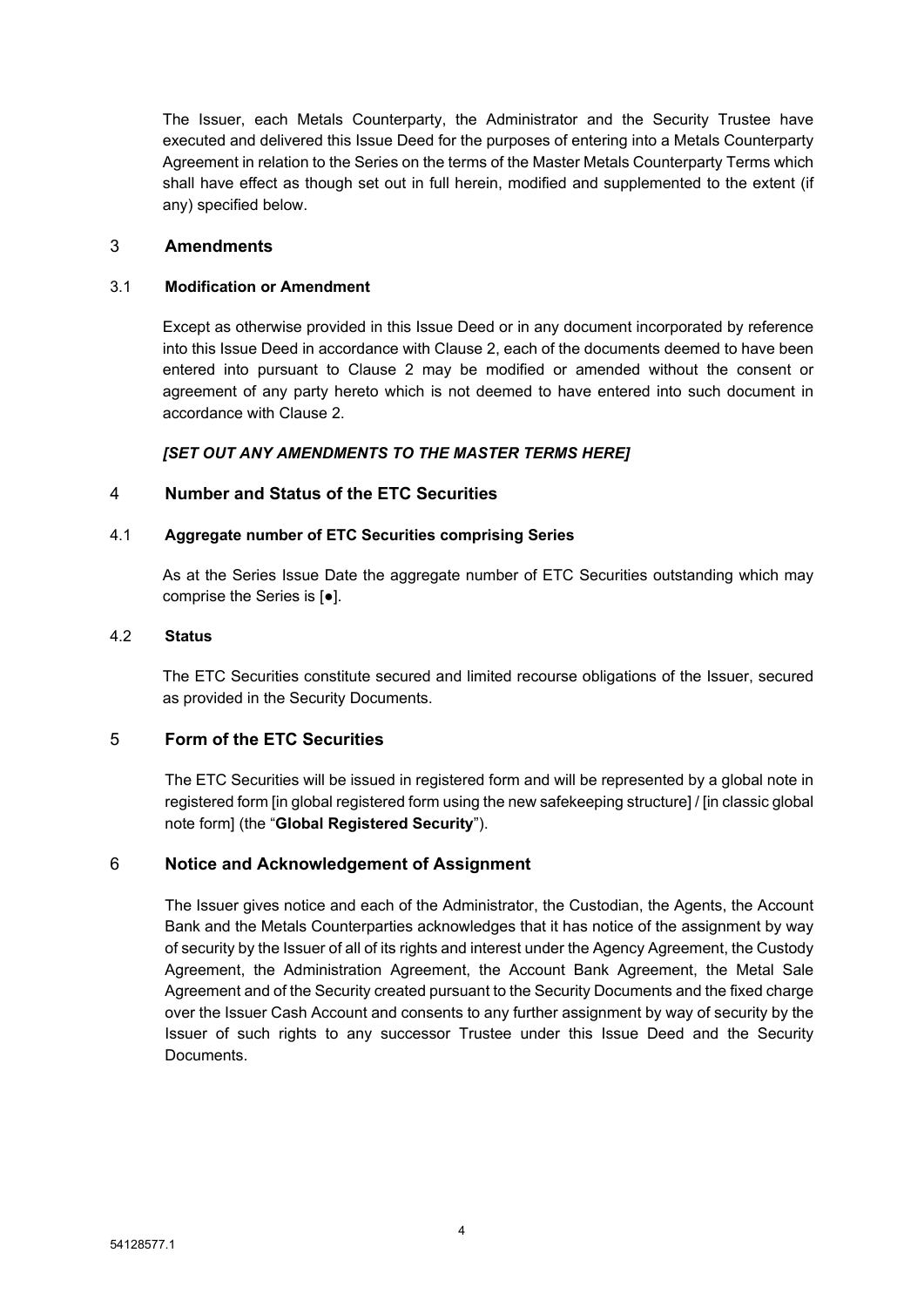### 7 **Communications**

### 7.1 **Details**

Each party designates as its fax number, telephone number, electronic address and postal address for the receipt of any communication relating to this Issue Deed, the ETC Securities or any of the documents constituted, amended and/or incorporated by reference into this Issue Deed in accordance with Clause 2, the respective fax number, telephone number, electronic address and postal address set out beneath such party's name on the execution pages of this Issue Deed.

### 7.2 **Method**

Any communication, notice or notification to be made to any party under this Issue Deed including a communication, notice or notification required or permitted to be made under or pursuant to or in connection with any Transaction Document that does not otherwise contain communication provisions shall, unless otherwise stated in the relevant Transaction Document, be given, made or served by sending the same by pre-paid post (first class if inland, first class airmail if overseas), email or fax or by delivering it by hand to the relevant address and marked for the attention of the relevant person(s) from time to time specified in writing by that party to the other for that purpose. The initial address, email address (if any) and fax number together with the telephone number (if any) and person(s) so specified by each party to this Issue Deed are as set out beneath such party's name on the execution pages of this Issue Deed.

### 7.3 **Deemed Receipt**

For the purpose of this Issue Deed and any Transaction Document (unless otherwise stated in the relevant Transaction Document), any communication, notice or notification sent by any party to any other party shall be effective, (if by fax) when the relevant delivery receipt is received by the sender, (if by post) on the day it is delivered in the case of recorded delivery and three calendar days in the case of inland post or seven calendar days in the case of overseas post after despatch or if earlier when delivered and (if by electronic communication) when the relevant receipt of such communication being read is given or, where no read receipt is requested by the sender, at the time of sending, provided that no delivery failure notification is received by the sender within 24 hours of sending such communication; provided that any communication which is received (or deemed to take effect in accordance with the foregoing) outside business hours or on a non-business day in the place of receipt shall be deemed to take effect at the opening of business on the next following business day in such place. Any communication delivered to any party under this Issue Deed and any Transaction Document which is to be sent by fax or electronic communication will be written legal evidence.

### 8 **Miscellaneous**

### 8.1 **Counterparts**

This Issue Deed, and each document constituted pursuant to this Issue Deed, may be executed in counterparts which, when taken together, shall constitute one and the same instrument.

### 8.2 **Amendments**

Except as permitted pursuant to the Transaction Documents, each document constituted pursuant to this Issue Deed may be modified only by a written agreement signed by all the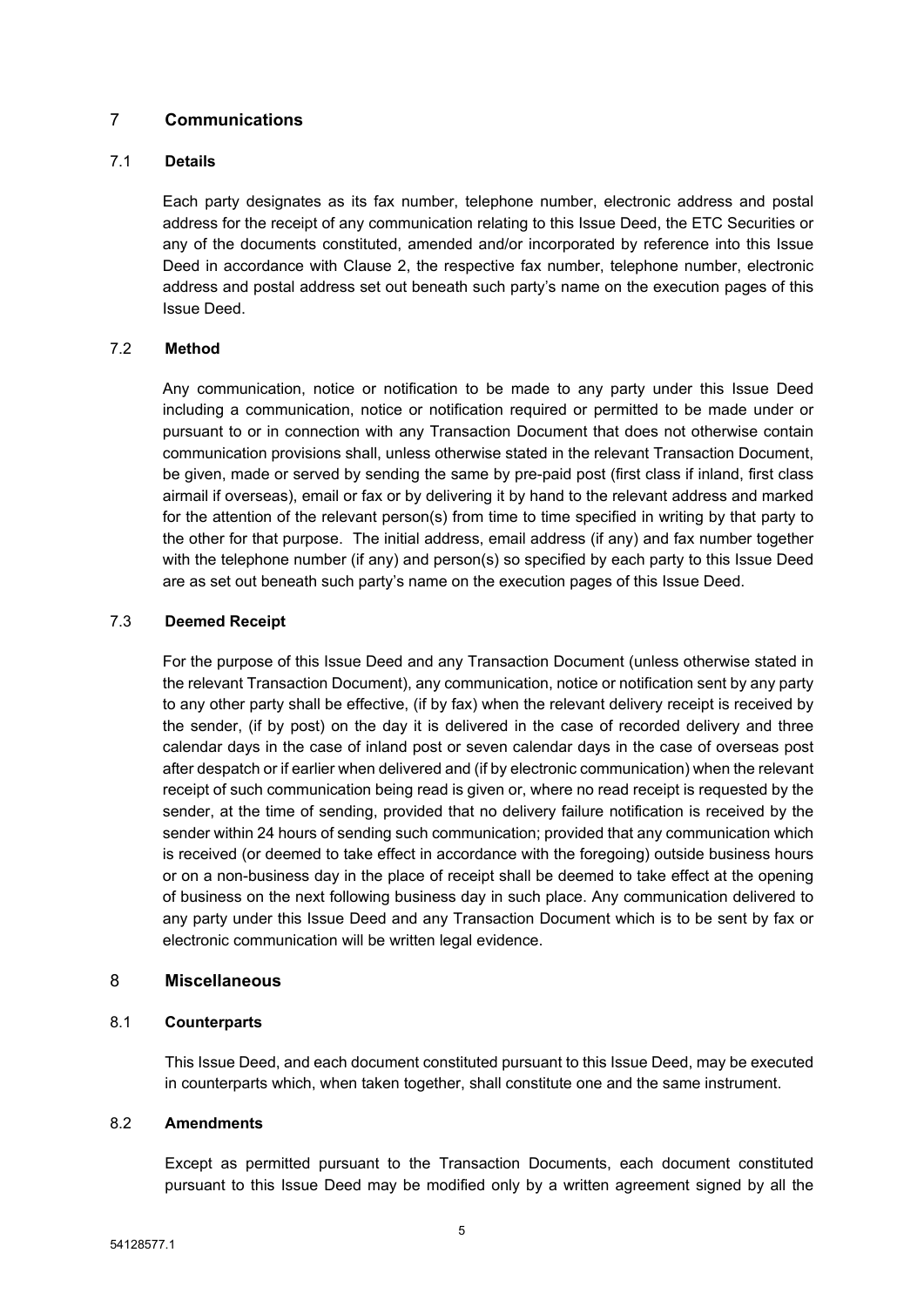parties to such document, and no waiver of any provision hereof shall be effective unless expressed in a written agreement signed by all such parties.

#### 8.3 **Assignment**

Except as permitted pursuant to the Transaction Documents, no party to a document constituted pursuant to this Issue Deed is permitted to assign or transfer any of its rights and obligations under such document without the prior written consent of the other parties thereto

#### 8.4 **Partial invalidity**

Each provision of each document constituted pursuant to this Issue Deed is severable and distinct from the others and if at any time any such provision is or becomes invalid, illegal or unenforceable in any jurisdiction that shall not affect the validity, legality and enforceability of the remaining provisions hereof or affect the validity, legality or enforceability of such provision in any other jurisdiction.

#### 8.5 **Entire Agreement**

This Issue Deed (and the Transaction Documents constituted hereby) constitutes the entire agreement and understanding between the parties with respect to the subject matter hereof and supersedes any prior agreement, understanding or arrangement between the parties, whether oral or in writing. No representation, undertaking or promise shall be taken to have been given or be implied from anything said or written in negotiations between the parties prior to this Issue Deed except as expressly stated in this Issue Deed. No party shall have any remedy in respect of any untrue statement made to it upon which it has relied in entering into this Issuer Deed and the Transaction Documents constituted hereby (unless such untrue statement was made fraudulently) and that party's only remedies shall be for breach of contract as provided in this Issue Deed and the relevant Transaction Document(s).

#### 9 **Governing Law and Submission to Jurisdiction**

#### 9.1 **Master documents**

The governing law, submission to jurisdiction and service of process with respect to each of the Trust Deed, the Metal Sale Agreement, the Agency Agreement, the Account Bank Agreement, the Custody Agreement, the Administration Agreement, the Irish Law Security Trust Deed and the English Law Security Trust Deed shall be governed by and construed in accordance with the provisions specified in such document as being applicable thereto.

#### 9.2 **This Issue Deed**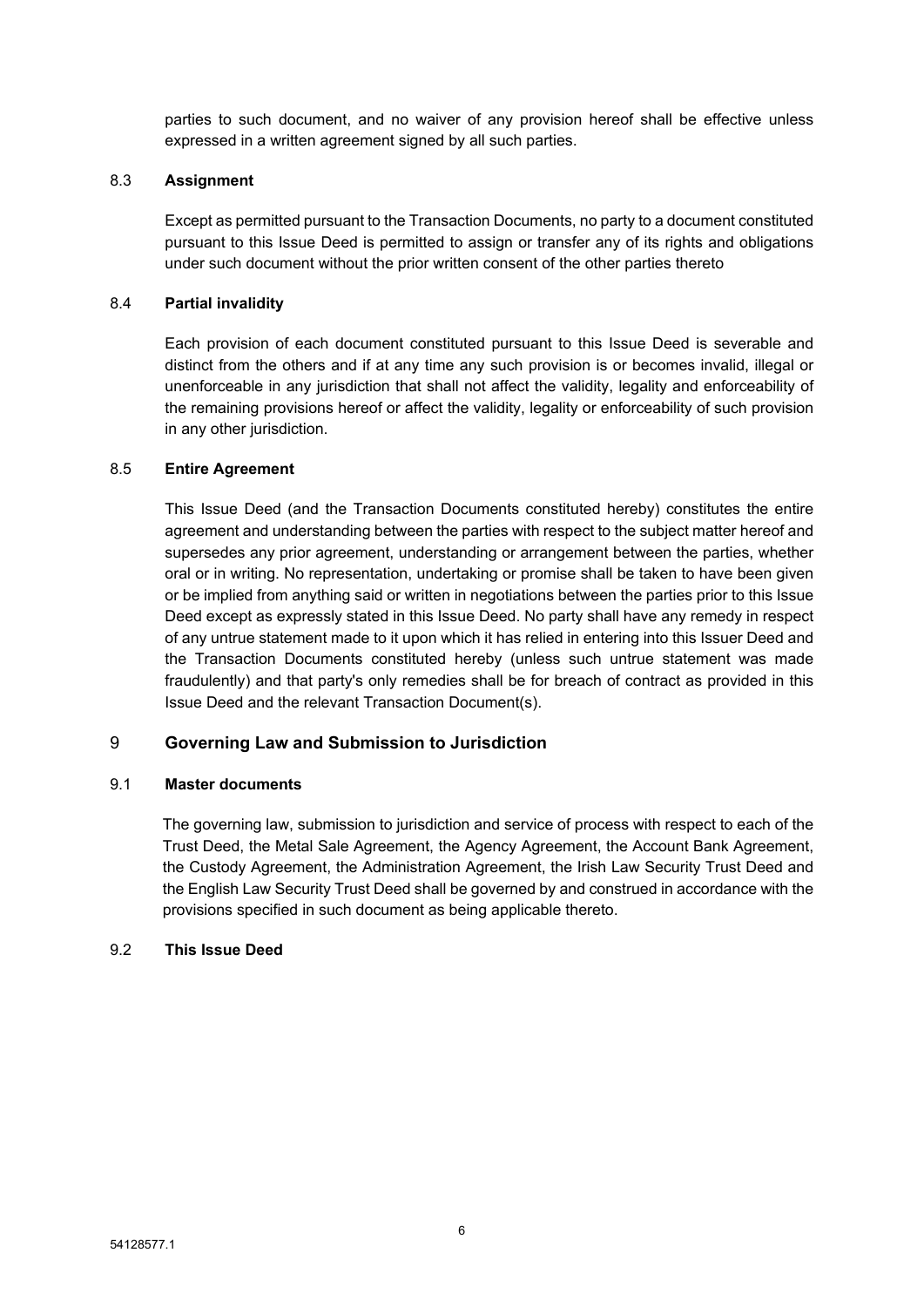Any residual issue arising with respect to this Issue Deed shall be governed by and construed in accordance with the laws of Ireland and in relation to any legal action or proceedings arising out of or in connection herewith ("**Proceedings**"), the parties hereto irrevocably submit to the non-exclusive jurisdiction of the courts of Ireland and waive any objections to Proceedings in such courts on the grounds of venue or on the grounds that the Proceedings have been brought in an inconvenient forum. These submissions are for the benefit of each of the other parties hereto and the holders of the ETC Securities and shall not limit the right of any of them to take Proceedings in any one or more jurisdictions or preclude the taking of Proceedings in any other jurisdiction (whether concurrently or not).

#### 9.3 **Service of process in Ireland**

Each of the Trustee, the Security Trustee, the Agents, the Metals Counterparties, and the Custodian *[insert parties as applicable]* irrevocably agrees to appoint, on or around the date of this Issue Deed, a process agent as its agent to receive, for and on its behalf, service of process in any Proceedings in Ireland. The process agent in respect of each such party appointing a process agent shall either (i) be the party specified as its process agent for the Series for Ireland next to its signature block in this Issue Deed or (ii) if no such process agent is so specified in this Issue Deed in respect of such party, be notified to each of the other parties to this Issue Deed as soon as reasonably practicable following its appointment. Service of process on such agent shall be deemed valid service upon the relevant appointing party whether or not it is forwarded to and received by such party. Each party appointing a process agent shall inform all other parties in writing of any change in its process agent's address within 28 calendar days of such change. If for any reason such process agent ceases to be able to act as such or no longer has an address in Ireland, the relevant party irrevocably agrees to appoint a substitute process agent in Ireland reasonably acceptable to the other parties and to deliver to each of the other parties a copy of the substitute process agent's written acceptance of that appointment, within 14 calendar days. Each party appointing a process agent irrevocably consents to any process in any Proceedings anywhere being served by mailing a copy by registered post to such process agent it in accordance with Clause 7. However, nothing in this Clause 9.3 shall affect the right to serve process in any other manner permitted by law..

#### 9.4 **Service of process in England**

The Issuer [and *[insert parties as applicable]*] irrevocably agrees to appoint, on or around the date of this Issue Deed, a process agent as its agent to receive, for and on its behalf, service of process in any Proceedings in England and Wales. The process agent in respect of each such party appointing a process agent shall either (i) be the party specified as its process agent for the Series for England and Wales next to its signature block in this Issue Deed or (ii) if no such process agent is so specified in this Issue Deed in respect of such party, be notified to each of the other parties to this Issue Deed as soon as reasonably practicable following its appointment. Service of process on such agent shall be deemed valid service upon the relevant appointing party whether or not it is forwarded to and received by such party. Each party appointing a process agent shall inform all other parties in writing of any change in its process agent's address within 28 calendar days of such change. If for any reason such process agent ceases to be able to act as such or no longer has an address in England and Wales, the relevant party irrevocably agrees to appoint a substitute process agent in England and Wales reasonably acceptable to the other parties and to deliver to each of the other parties a copy of the substitute process agent's written acceptance of that appointment, within 14 calendar days. Each party appointing a process agent irrevocably consents to any process in any Proceedings anywhere being served by mailing a copy by registered post to such process agent it in accordance with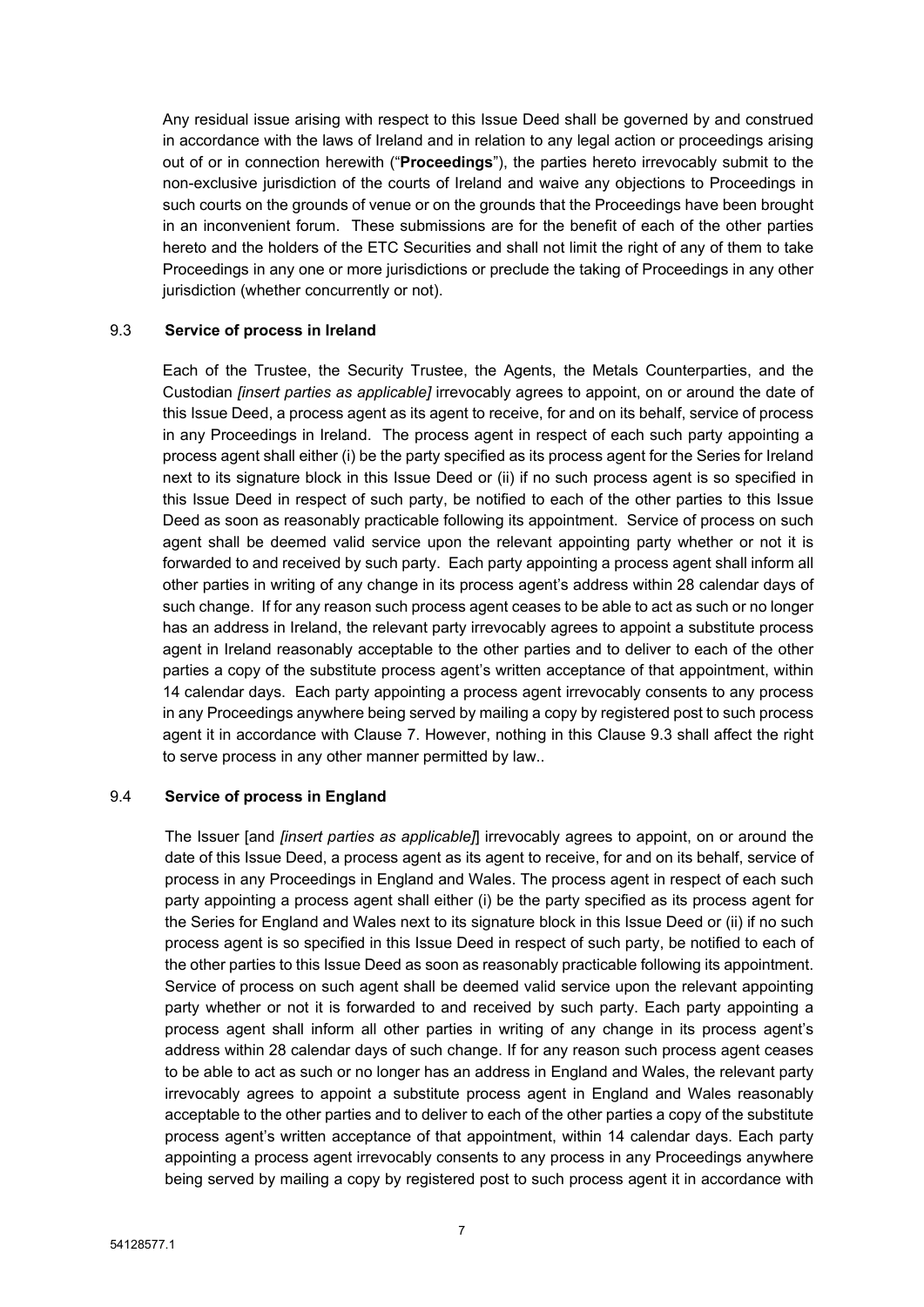Clause 7. However, nothing in this Clause 9.4 shall affect the right to serve process in any other manner permitted by law.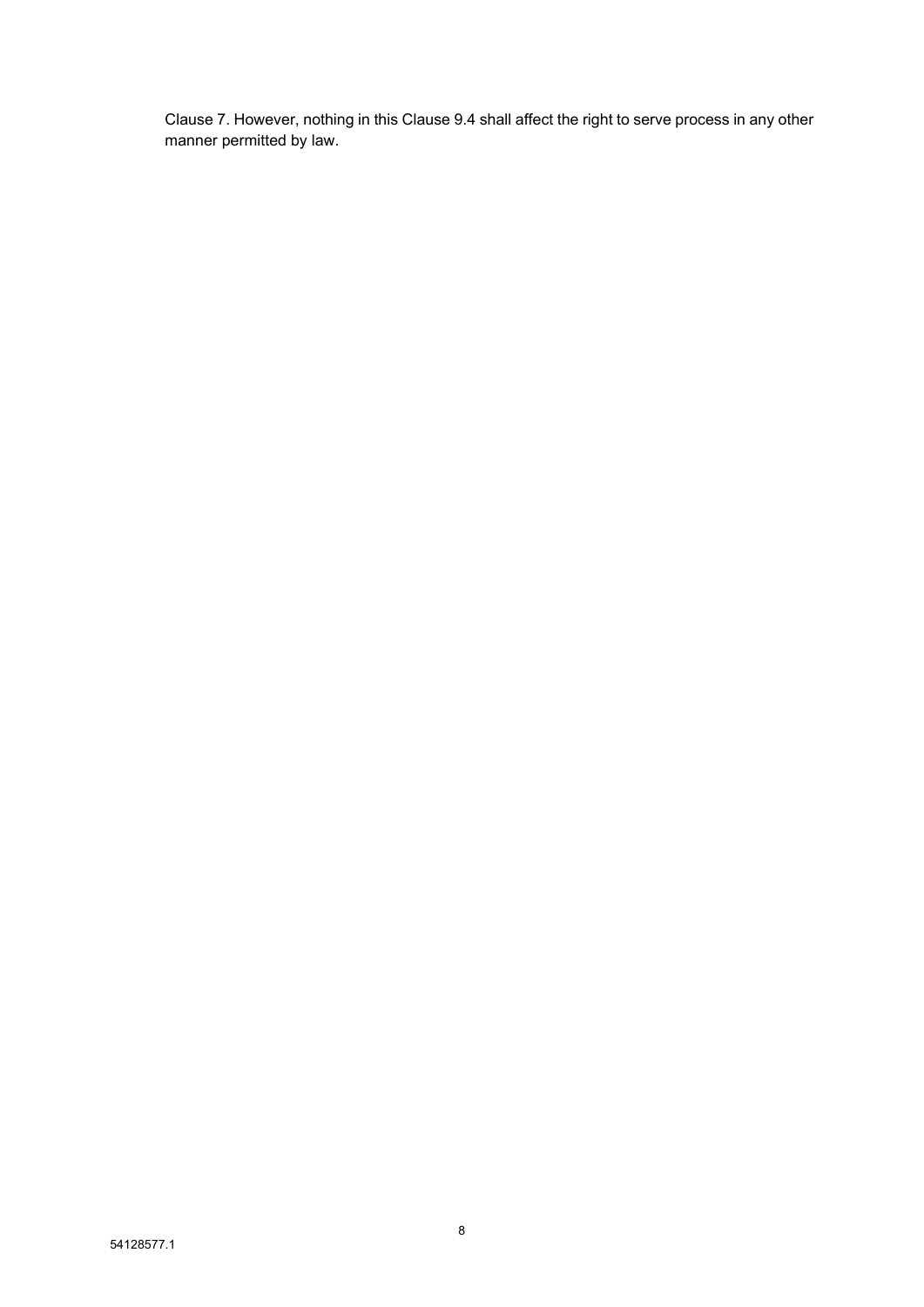#### **This deed is delivered the day and year first before written.**

**Issuer**

**SIGNED** and **DELIVERED** as a **DEED** by **GPF METALS PLC** acting by a duly authorised attorney

Attorney

In the presence of:

Witness' Name

Witness' Address

Witness' Occupation

Address: 2<sup>nd</sup> Floor, Block 5, Irish Life Centre, Abbey Street Lower, Dublin, D01 P767, Ireland.

Telephone no.: +353 1 411 2949

Fax: +353 1 411 2948

Email: gpfmetals@apexfs.com

Attention: The Directors.

Process Agent for England and Wales: Apex Agency Services Limited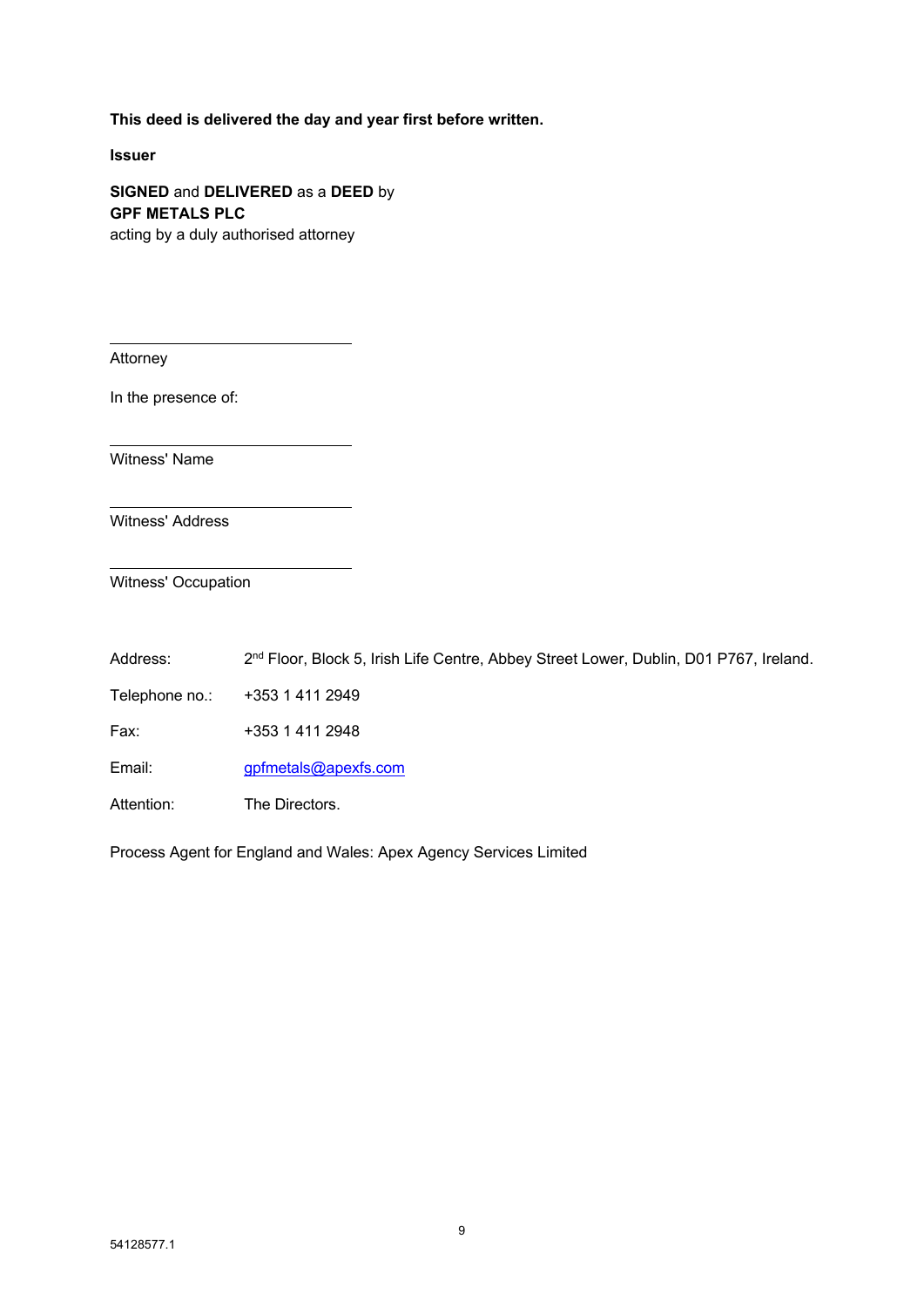# **Principal Paying Agent and Account Bank**

## **EXECUTED** as a **DEED** by

# **THE BANK OF NEW YORK MELLON, LONDON BRANCH**

 $\overline{\phantom{a}}$ 

acting by its duly authorized signatory:

| Address:                   | The Bank of New York Mellon                                   |  |
|----------------------------|---------------------------------------------------------------|--|
|                            | One Canada Square                                             |  |
|                            | London E14 5AL                                                |  |
|                            |                                                               |  |
| Fax:                       | +44 207 964 2533                                              |  |
| Attention:                 | Corporate Trust Administration (GPF Metals plc - GPF Physical |  |
|                            | Metal ETC Securities Programme)                               |  |
| Copy to Fax:               | +44 1202 689660                                               |  |
| Process Agent for Ireland: |                                                               |  |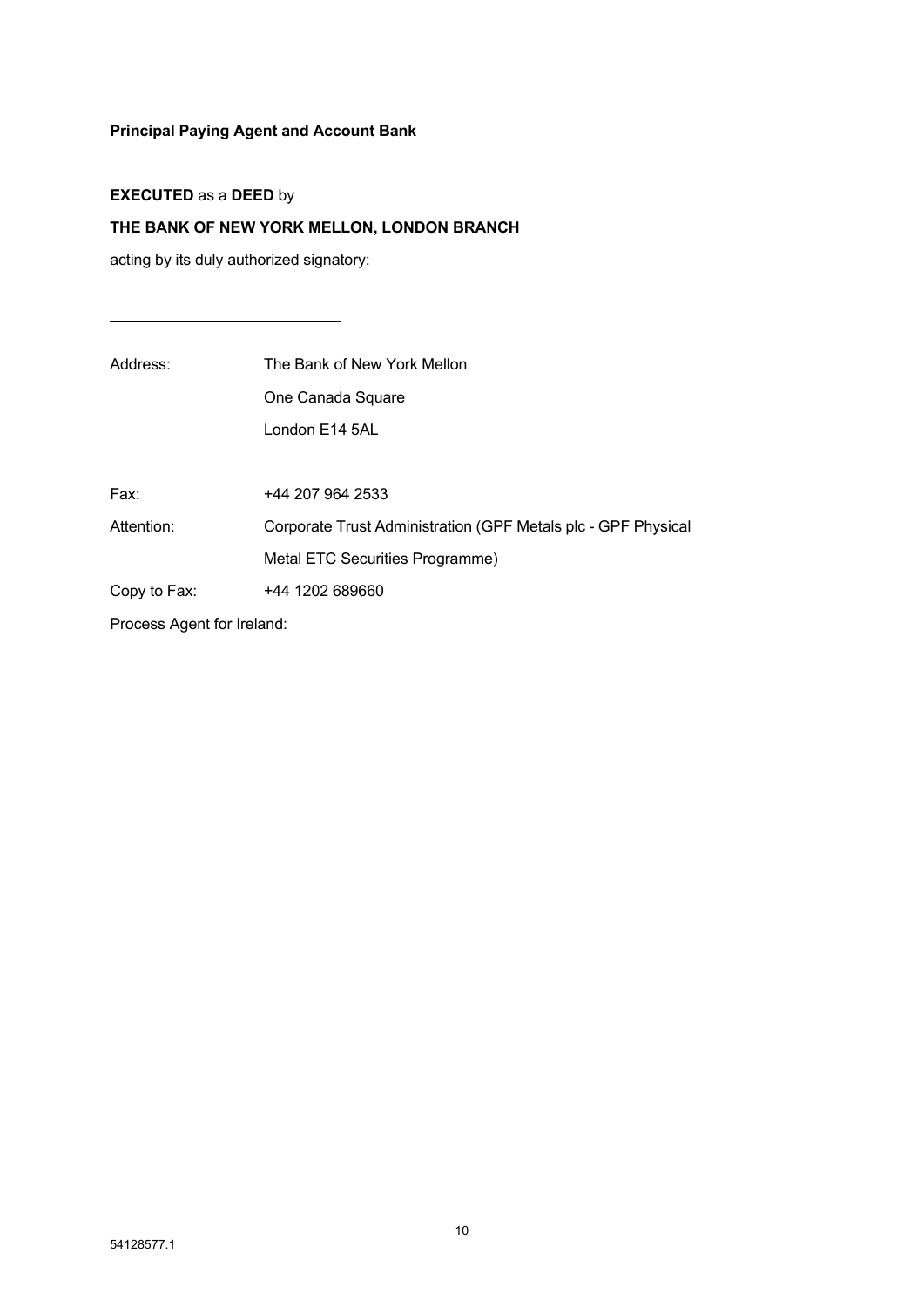**Trustee and Security Trustee**

#### **EXECUTED** as a **DEED** by

#### **APEX CORPORATE TRUSTEES (UK) LIMITED**

acting through its duly authorised attorney:

in the presence of:

Witness' Name:

Witness' Address:

- Address: Apex Corporate Trustees (UK) Limited 6th Floor 140 London Wall London EC2Y 5DN United Kingdom
- Email: corporatetrusts@apexfs.com

Attention: The Manager, Corporate Trusts

Process Agent for Ireland: Apex Corporate Trustees (UK) Limited C/O The Manager Company Secretarial Department Apex Fund Services (Ireland) Ltd. 2nd Floor, Block 5 Irish Life Centre Abbey Street Lower Dublin D01 P767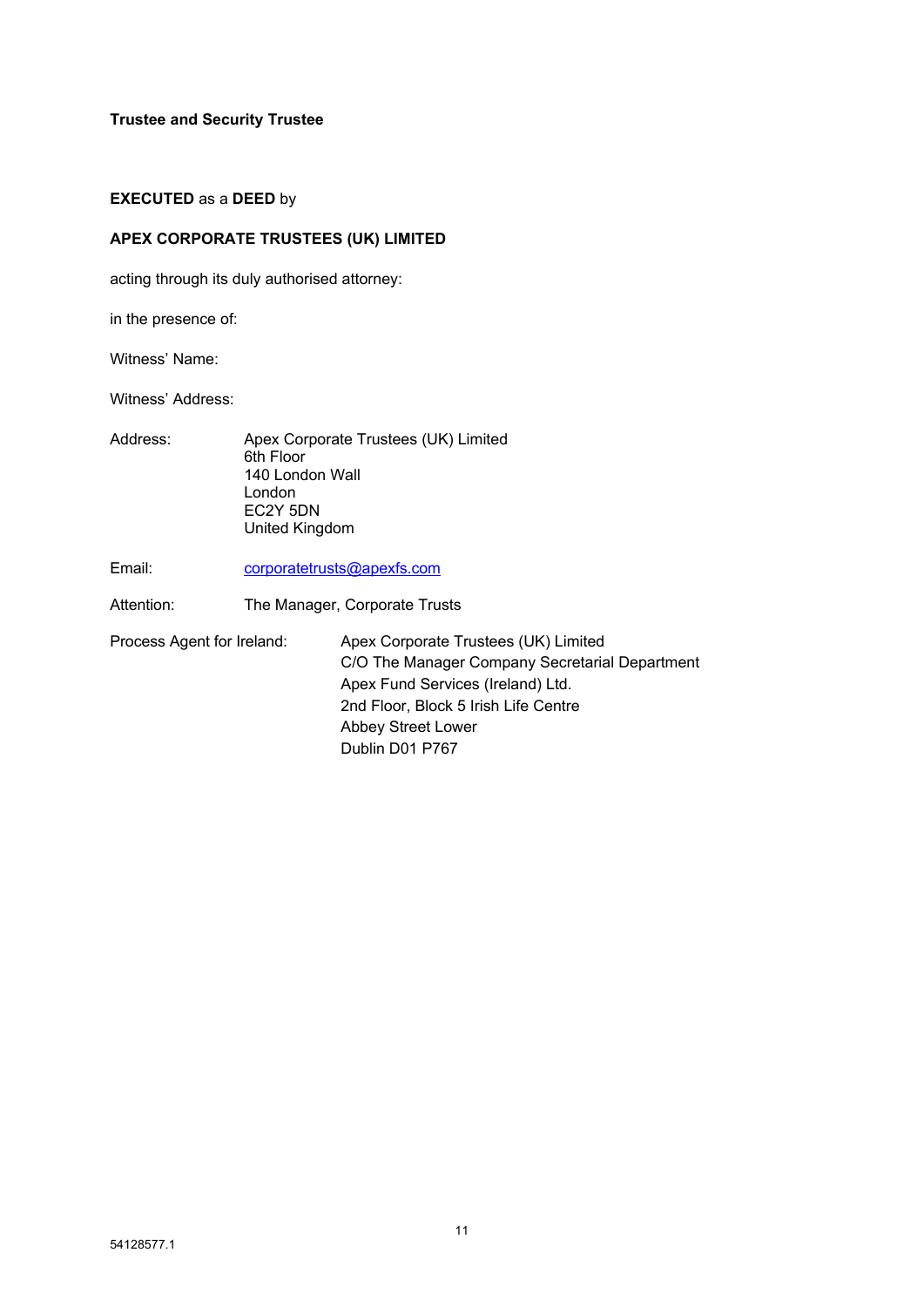### **Metals Counterparty**

**EXECUTED** as **a DEED** by

**GLOBAL PALLADIUM FUND, L.P., acting through its general partner, GLOBAL PALLADIUM FUND GP, LTD.**

| Address:       | c/o Intertrust Corporate Services (Cayman) Limited |  |
|----------------|----------------------------------------------------|--|
|                | 190 Elgin Avenue                                   |  |
|                | George Town                                        |  |
|                | <b>Grand Cayman</b>                                |  |
|                | Cayman Islands KY1-9005                            |  |
| Telephone no.: | +41 41 729 7585                                    |  |
| Email:         | info@gpfund.com                                    |  |
| Attention:     | Alexander Stoyanov                                 |  |

Process Agent for Ireland: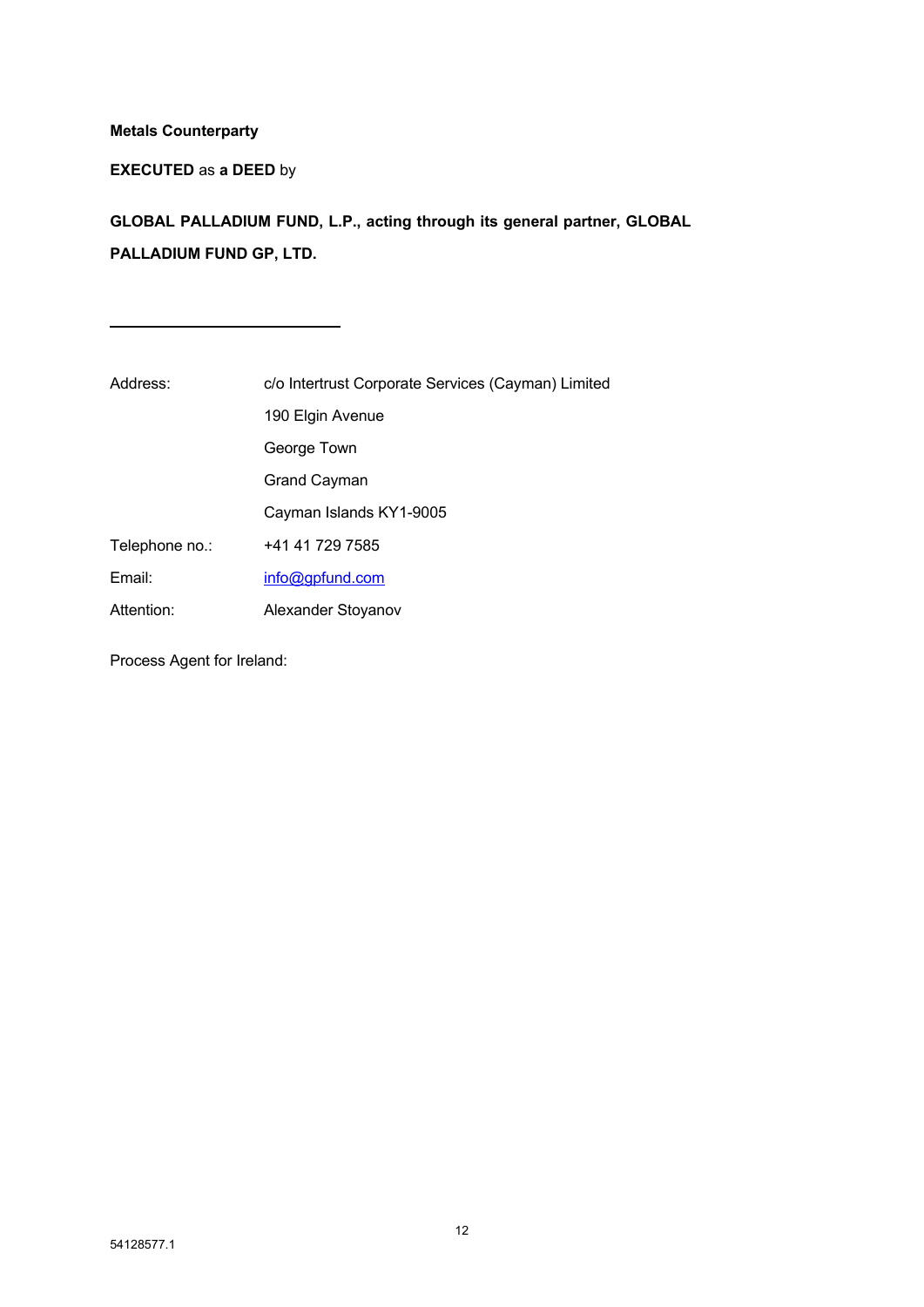### **Custodian**

## **EXECUTED** as **a DEED** by

 $\mathcal{L}^{\mathcal{L}}(\mathcal{L}^{\mathcal{L}})$  and  $\mathcal{L}^{\mathcal{L}}(\mathcal{L}^{\mathcal{L}})$  . The contribution of the set of  $\mathcal{L}^{\mathcal{L}}$ 

 $\overline{\phantom{a}}$ 

### **ATOMYZE AG**

| Address:                   | Baarerstrasse 22                                            |  |
|----------------------------|-------------------------------------------------------------|--|
|                            | 6300 Zug,                                                   |  |
|                            | Switzerland                                                 |  |
| Telephone no.:             | +41417297720                                                |  |
| Email:                     | marco.grossi@tokentrust.ch and phil.dettwiler@tokentrust.ch |  |
|                            | and yuri.samodelov@tokentrust.ch                            |  |
| Attention:                 | Marco Grossi and Phil Dettwiler and Yuri Samodelov          |  |
| Process Agent for Ireland: |                                                             |  |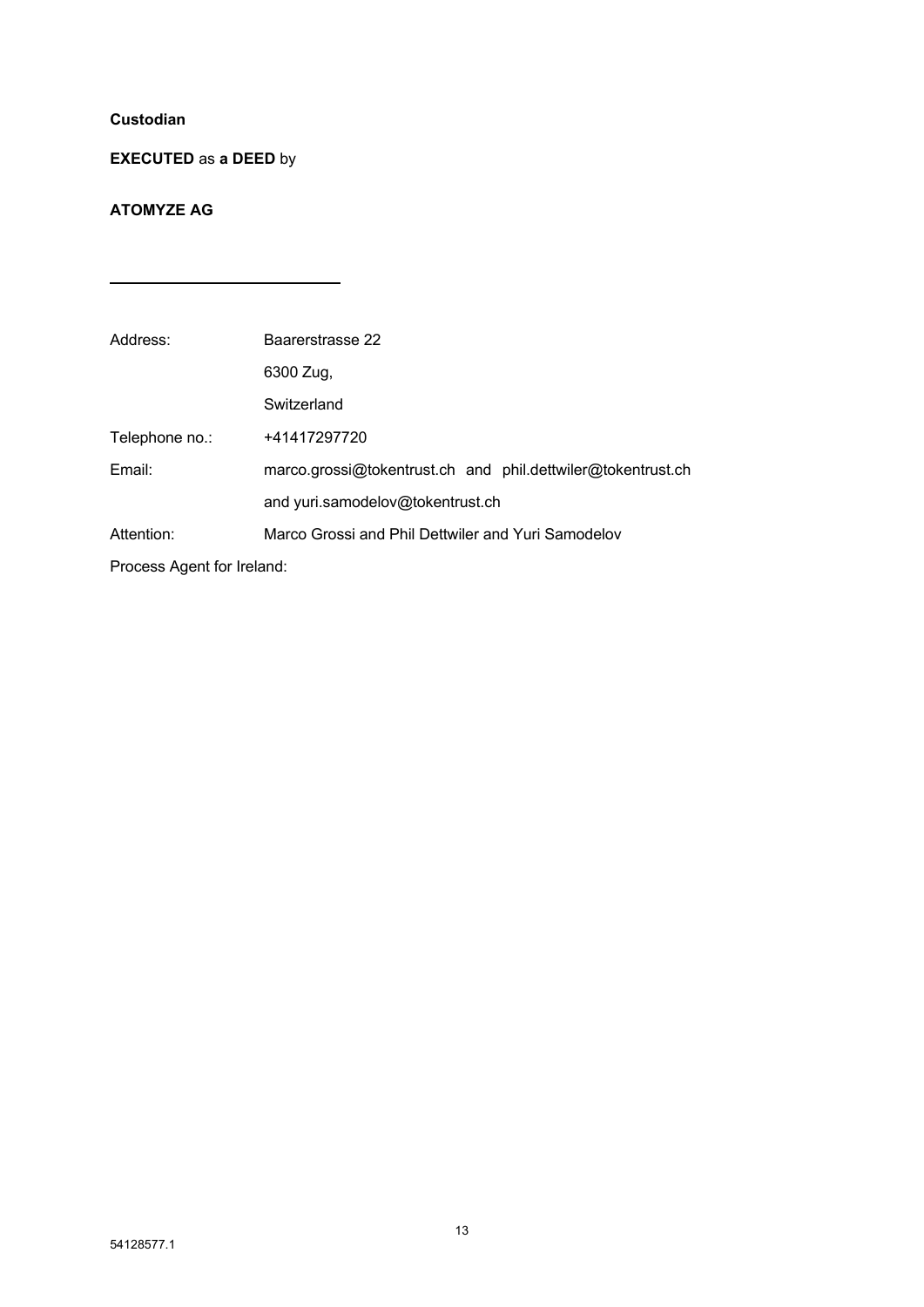#### **Administrator**

**SIGNED** and **DELIVERED** as a **DEED** by **APEX FUND SERVICES (IRELAND) LIMITED** acting by a duly authorised attorney

Attorney

In the presence of:

Witness' Name

Witness' Address

Witness' Occupation

Address: 2<sup>nd</sup> Floor, Block 5, Irish Life Centre, Abbey Street Lower, Dublin, D01 P767, Ireland.

Telephone no.: +353 1 411 2949

Fax: +353 1 411 2948

Email: [transfer.agency@apexfs.com](mailto:transfer.agency@apexfs.com)

Attention: Apex Transfer Agency Team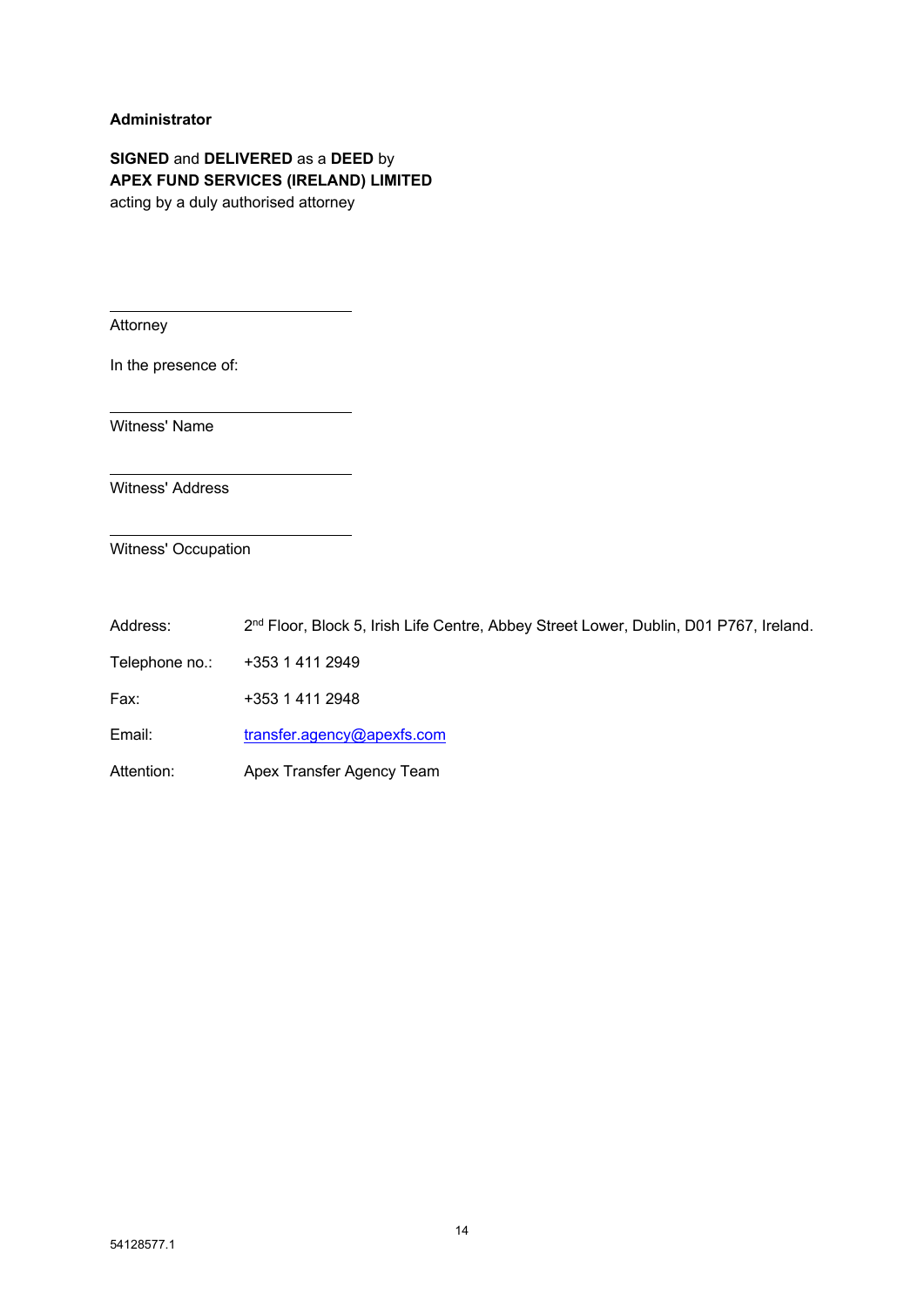### **Registrar and Transfer Agent**

### **EXECUTED** as a **DEED** by **THE BANK OF NEW YORK MELLON, SA/NV, LUXEMBOURG BRANCH**

acting by its duly authorized signatory:

| Address:       | Vertigo Building<br><b>Polaris</b><br>2-4 rue Eugene Ruppert<br>L-2453 Luxembourg |                |
|----------------|-----------------------------------------------------------------------------------|----------------|
| Telephone no.: | As below                                                                          |                |
| Fax:           | +(352)24524204                                                                    |                |
| Email:         | Luxmb SPS@bnymellon.com                                                           |                |
| Attention:     | GPF Metals plc - GPF Physical Gold ETC Securities                                 |                |
|                | Mohamed Aihi                                                                      | +(352)24525737 |
|                | Julie Babigeon                                                                    | +(352)24525317 |
|                | Yann Foll                                                                         | +(352)24525338 |
|                |                                                                                   |                |

Process Agent for Ireland: